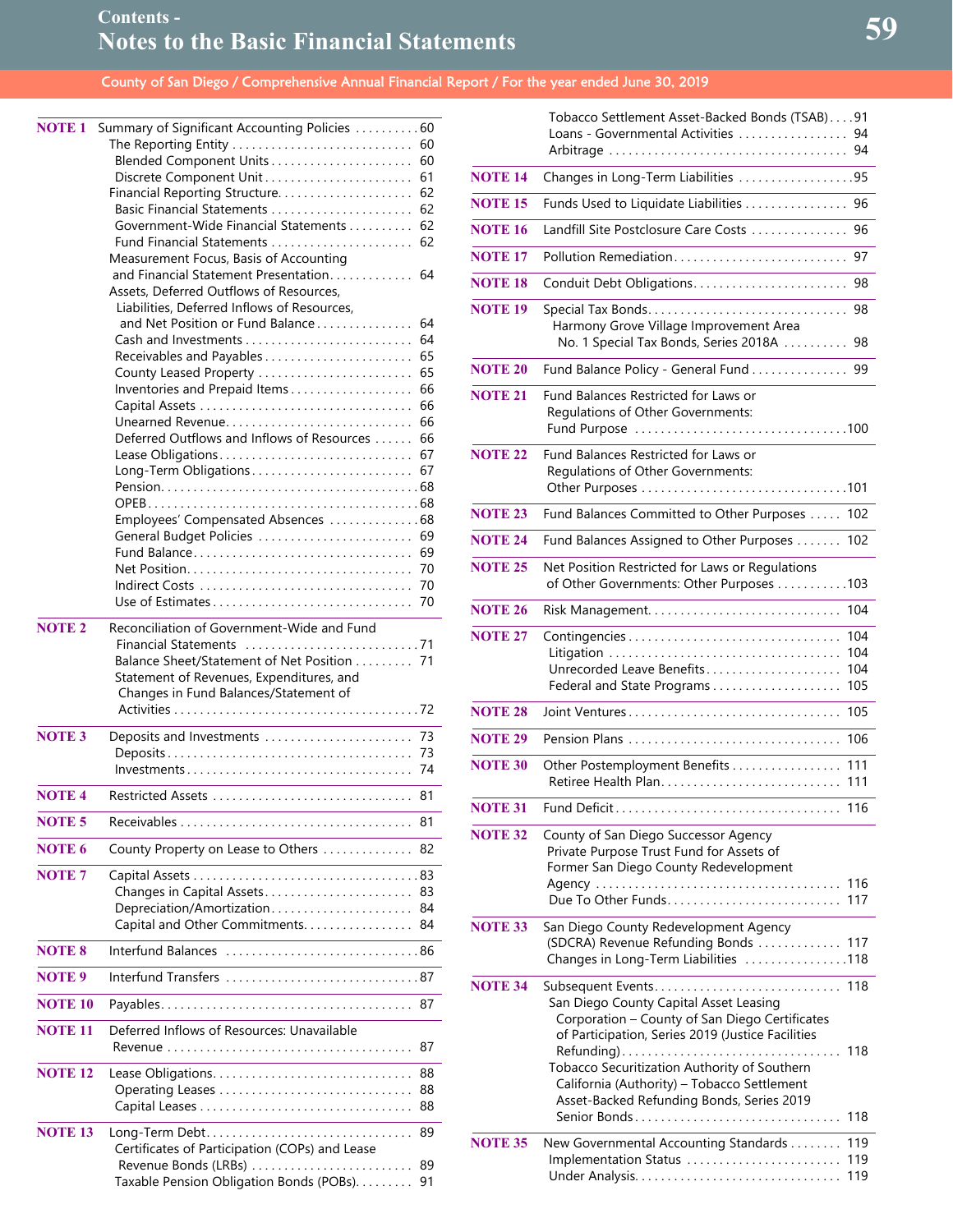## **NOTE 1**

## **Summary of Significant Accounting Policies The Reporting Entity**

The County of San Diego (the "County" or "CoSD"), is a political subdivision of the State of California (the "State") and as such can exercise the powers specified by the Constitution and laws of the State of California. The County operates under a charter and is governed by an elected five-member Board of Supervisors (the "Board").

The County provides a full range of general government services including police protection, detention and correction, public assistance, health and sanitation, recreation, library, flood control, public ways and facilities, inactive waste management, airport management and general financial and administrative support.

The County reporting entity includes all significant organizations, departments, and agencies over which the County is considered to be financially accountable. The component units discussed below are included in the County's reporting entity because of the significance of their operational and financial relationships with the County. As required by accounting principles generally accepted in the United States of America (GAAP), the financial statements present the financial position of the County and its component units.

These are entities for which the County is considered to be financially responsible and has a potential financial benefit/burden relationship.

Blended component units, although legally separate entities are, in substance, part of the County's operations and data from these component units are combined with the data from the primary government.

A discretely presented component unit is reported in a separate column in the government-wide financial statements to emphasize that it is legally separate from the County.

#### **Blended Component Units**

The blended component units listed below are agencies and special districts whose governing board is the County Board of Supervisors. The County Board of Supervisors therefore has the ability to impose its will. These component units have a direct financial benefit/burden relationship with the County, are fiscally dependent on the County, and as such financial actions including the setting of rates, issuance of debt and the adoption of the annual budget remain with the County.

*Air Pollution Control District (APCD)* - The *APCD* was established to protect people and the environment from the harmful effects of air pollution. Air quality is continuously monitored throughout the San Diego Air Basin, and programs are developed to bring about the emission reductions necessary to achieve clean air. The *APCD* issues permits to limit air pollution, ensures that air pollution control laws are followed, and administers funding that is used to reduce regional mobile source emissions*. APCD* is reported as a *special revenue fund*.

*County of San Diego In-Home Supportive Services Public Authority (IHSSPA)* - The *IHSSPA* was established to assist eligible low-income elderly and persons with disabilities in San Diego County to live high quality lives in their own homes. The *IHSSPA* program is mandated by the State. As the employer of record, *IHSSPA* recruits, screens, and trains home care workers who are available to assist eligible consumers in their own homes. *IHSSPA* is reported as a *special revenue fund.* 

*County Service Area Districts* (CSAD) - The *CSADs* were established to provide authorized services such as road, park, fire protection and ambulance to specific areas in the County. They are financed by ad valorem property taxes in the area benefited or by special assessments levied on specific properties. The *CSADs* are reported as *special revenue funds*.

*Flood Control District (FCD)* - The *FCD* was established to provide flood control in the County's unincorporated area. It is financed primarily by ad valorem property taxes and charges to property owners. The *FCD* is reported as a *special revenue fund*.

*Lighting Maintenance District (LMD)* - The *LMD* was established to provide street and road lighting services to specified areas of the County. Revenue sources include ad valorem taxes, benefit fees, state funding and charges to property owners. The *LMD* is reported as a *special revenue fund*.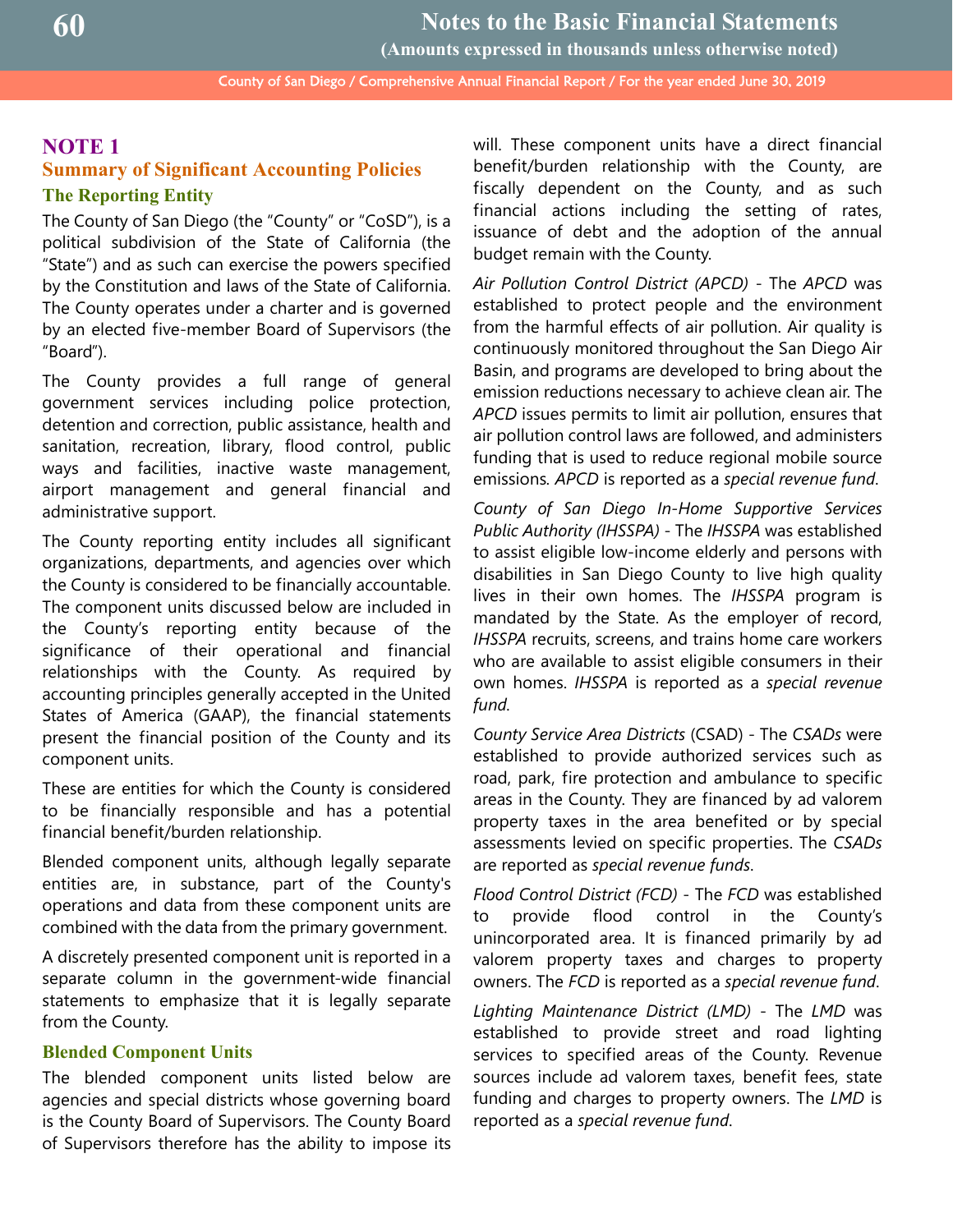*San Diego County Housing Authority (SDCHA)* - The *SDCHA* was established to provide decent housing in a suitable environment for individuals who cannot afford standard private housing. Contracts with the U.S. Department of Housing and Urban Development provide the major funding sources. *SDCHA* is reported in two *special revenue funds*.

*Sanitation District (SD)* - The *SD* was established to construct, operate and maintain reliable and sustainable sanitary sewer systems. Revenue sources include charges to property owners and grants. The *SD* is reported as an *enterprise fund*.

Blended component units governed by boards other than the CoSD Board of Supervisors are listed below. These component units are, in substance, part of the County's operations due to their relationship with the County and the nature of their operations. Specifically, the CoSD Board appoints either all or a majority of their board members and the services they provide solely benefit the County.

*San Diego County Capital Asset Leasing Corporation (SANCAL)* - *SANCAL* was established to finance the acquisition of County buildings and equipment. It is a nonprofit corporation governed by a five-member Board of Directors, which is appointed by the CoSD Board. *SANCAL* financial activities are reported in a *debt service fund.*

*San Diego County Tobacco Asset Securitization Corporation (SDCTASC)* - The *SDCTASC* was created under the California Nonprofit Public Benefit Corporation Law and was established to purchase tobacco settlement payments allocated to the County from the State of California, pursuant to a Tobacco Master Settlement Agreement.

*SDCTASC* is governed by a Board of Directors consisting of three members, two of which are employees of the County and one independent director who is not an employee of the County. The *SDCTASC* is reported as a *special revenue fund*.

*San Diego Regional Building Authority* (*SDRBA*) - The *SDRBA* was established under the Mark-Roos Local Bond Pooling Act of 1985 and authorized to issue bonds for the purpose of acquiring and constructing public capital improvements and to lease them to its members, the County and the San Diego Metropolitan Transit Development Board (MTDB). The services provided by the SDRBA to the MTDB are insignificant.

The *SDRBA* is governed by a Commission consisting of three members, two of which are County Supervisors appointed by the County Board of Supervisors and concurrently serve on the Board of Directors of the San Diego Trolley, Inc and the Board of Directors of MTDB. The third Commissioner is a member of MTDB and is appointed by the MTDB Board. The SDRBA's financial activities are reported in a *debt service fund*.

*Tobacco Securitization Joint Powers Authority of Southern California (TSJPA)* - The *TSJPA* was created by a joint exercise of powers agreement between the County and the County of Sacramento pursuant to Government Code Sections 6500 et seq. The *TSJPA*'s purpose is to finance a loan to the San Diego County Tobacco Asset Securitization Corporation (the Corporation) via the sale of tobacco asset-backed bonds. The *Corporation* in turn uses the loan proceeds to purchase the County's future tobacco settlement revenues under a purchase and sale agreement. The *TSJPA* is administered by a Board of Directors consisting of three members, two members who are appointed by the CoSD Board and the third member is appointed by the Sacramento County Board of Supervisors. The *TSJPA* is reported as a *special revenue fund*.

Separately issued financial reports for IHSSPA, SDCTASC, SDRBA, and TSJPA can be obtained from the County Auditor and Controller's Office located at 1600 Pacific Highway, Room 166, San Diego, California 92101.

## **Discrete Component Unit**

The *First 5 Commission of San Diego (Commission)* was established by the Board as a separate legal entity under the authority of the California Children and Families First Act and Sections 130100 et seq. of the Health and Safety Code. The Commission administers the County's share of tobacco taxes levied by the State for the purpose of implementing early childhood development programs. The County appoints all of the Commission's board and can remove appointed members at will.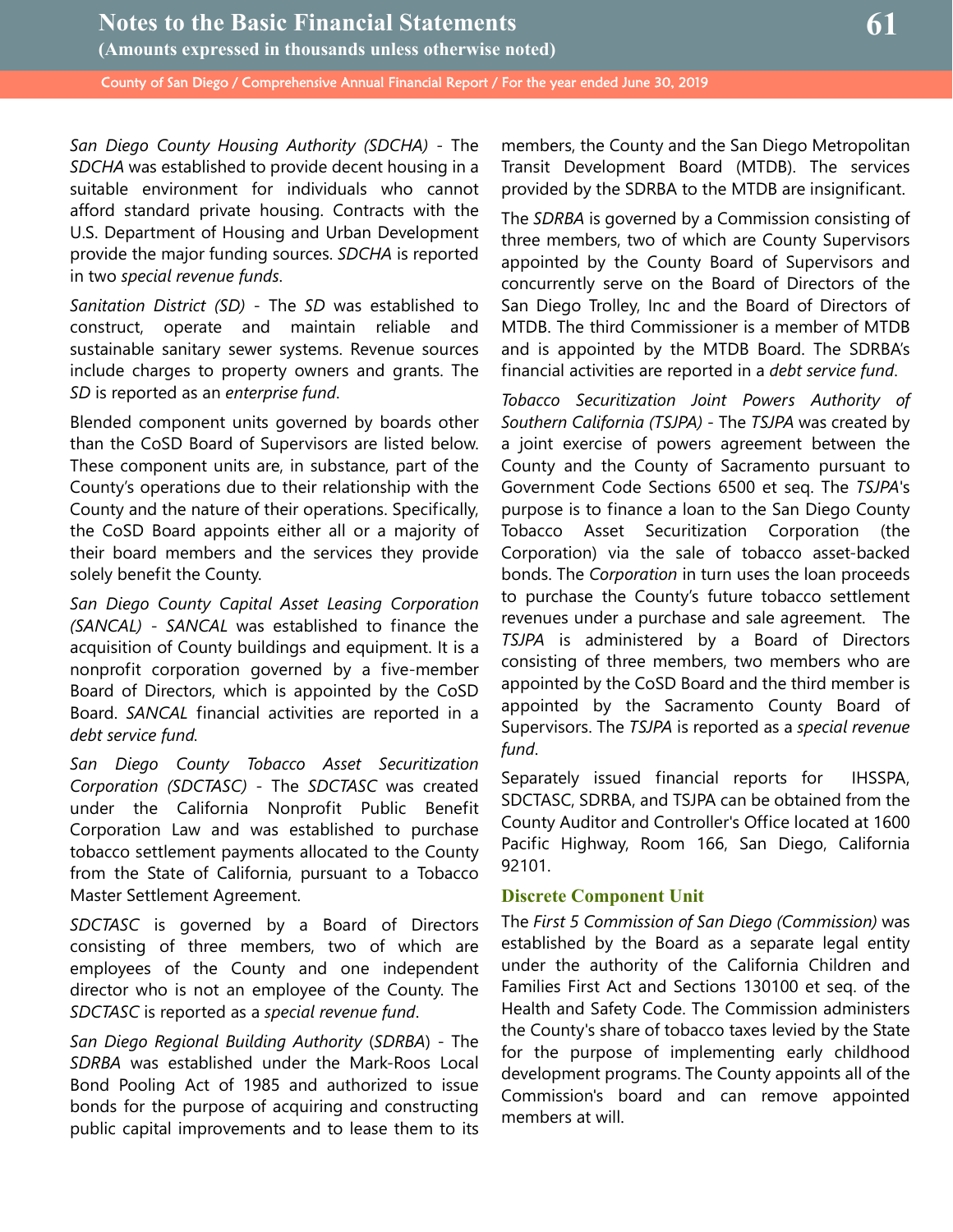The Commission is discretely presented because its Board is not substantively the same as the County's, and it does not provide services entirely or almost entirely to the County. A separately issued financial report can be obtained by writing to The First 5 Commission, 2750 Womble Road, Suite 201, (MS-A211), San Diego, CA 92106.

## **Financial Reporting Structure**

## **Basic Financial Statements**

The basic financial statements include both government-wide financial statements and fund financial statements which focus on the County as a whole in the government-wide financial statements and major individual funds in the fund financial statements.

## **Government-Wide Financial Statements**

The government-wide financial statements (statement of net position and statement of activities) display information about the County as a whole and the change in aggregate financial position resulting from the activities of the fiscal period, except for its fiduciary activities. These statements include separate columns for the governmental and business-type activities of the County (including its blended component units) as well as its discretely presented component unit. In the statement of net position, both the governmental and business-type activities columns are presented on a consolidated basis by column and are reflected on a full accrual, economic resource basis, which incorporates capital assets as well as long-term debt and obligations.

As a general rule, the effect of interfund activity has been eliminated from the government-wide financial statements. However, interfund services provided and used are not eliminated in the process of consolidation. All internal balances in the statement of net position have been eliminated, with the exception of those representing balances between the governmental activities and the business-type activities, which are presented as internal balances and eliminated in the primary government total column. The statement of activities presents functional revenue and expenses of governmental activities and businesstype activities. Governmental activities, which normally are supported by taxes and intergovernmental revenues, are reported separately from business-type activities, which rely to a significant extent on fees and charges for services. In the statement of activities, internal service funds' revenue and expenses related to interfund services have been eliminated. Revenue and expenses related to services provided to external customers have not been eliminated and are presented within governmental activities.

The government-wide financial statements distinguish functions of the County that are principally supported by taxes and intergovernmental revenues (governmental activities) from other functions that are intended to recover all or a significant portion of their costs through user fees and charges (business-type activities). The governmental activities of the County include general government, public protection, public ways and facilities, health and sanitation, public assistance, education, and recreation and cultural activities. The business-type activities of the County include Airport, Jail Stores Commissary, and Sanitation District.

The statement of activities demonstrates the degree to which the direct expenses of a given function are offset by program revenues. Direct expenses are those that are clearly identifiable with a specific function. Program revenues include (1) charges to customers or applicants who purchase, use, or directly benefit from goods, services, or privileges provided by a given function and (2) grants and contributions that are restricted to meeting the operational or capital requirements of a particular function. Taxes and other items not properly included among program revenues are reported instead as general revenues.

## **Fund Financial Statements**

The fund financial statements are presented after the government-wide financial statements. They display information about major funds individually and in the aggregate for governmental and proprietary funds. In governmental and fiduciary funds, assets and liabilities are presented in order of relative liquidity. In proprietary funds, assets and liabilities are presented in a classified format that distinguishes between all current and noncurrent assets and liabilities. Current assets in the classified format are those considered available to generate or use cash within twelve months of the end of the fiscal period. Examples include cash, various receivables and short-term investments. All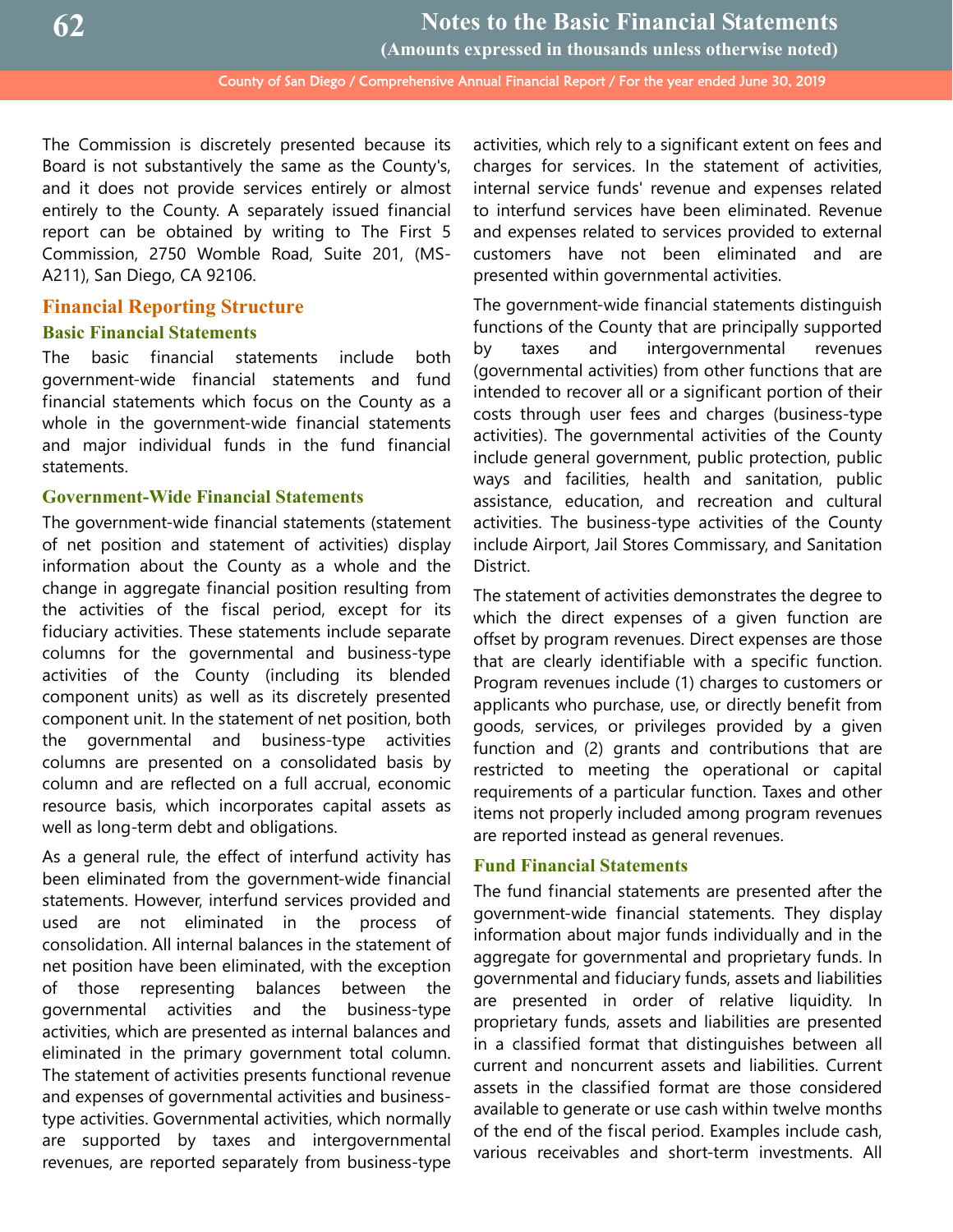other assets are considered noncurrent. Current liabilities are obligations to be paid within the next fiscal year. Examples include payables and the current portion of long-term liabilities. For all fund types, deferred outflows of resources are presented after assets; and deferred inflows of resources are presented following liabilities. For further information see Deferred Outflows and Inflows of Resources.

Major individual governmental funds are reported as separate columns in the fund financial statements and are presented on a current financial resources and modified accrual basis of accounting. Separate fund financial statements are provided for governmental funds, proprietary funds and fiduciary funds, even though the latter are excluded from the governmentwide financial statements.

The County reports the following major governmental funds:

The *General Fund* is the County's primary operating fund. It accounts for and reports all financial resources of the County not accounted for and reported in another fund. Revenues are primarily derived from taxes; licenses, permits and franchise fees; fines, forfeitures and penalties; use of money and property; aid from other governmental agencies; charges for current services; and other revenues. Expenditures are expended for functions of general government, public protection, public ways and facilities, health and sanitation, public assistance, education, and recreation and cultural activities. Expenditures also include capital outlay and debt service.

The *Public Safety Special Revenue Fund* accounts for Proposition 172 half-cent sales taxes collected and apportioned to the County by the California Department of Tax and Fee Administration and are restricted for funding public safety activities. Per Government Code Section 30052, a "maintenance of effort" (pre-Proposition 172 public safety funding level) must be maintained by the County to comply with the statute's spending requirements. In accordance with the Code, these funds are allocated to the Sheriff, District Attorney and Probation departments. Transfers out of this fund subsidize the following types of public safety activities: juvenile detention services; facilities maintenance and support; capital projects, equipment and other one-time expenditures; on-going technology initiatives; and various region-wide services.

The *Tobacco Endowment Special Revenue Fund* accounts for tobacco settlement payments allocated to the County from the State of California, pursuant to the Master Settlement Agreement concluded on November 23, 1998 between the major tobacco companies and 46 states (including California), the District of Columbia and four U.S. Territories. According to Board of Supervisors Policy E-14, tobacco settlement monies are to be used for healthcare-based programs.

The County reports the following additional funds and fund types:

*Enterprise Funds* account for airport, jail stores commissary and sanitation district activities; including operations and maintenance, financing of clothing and personal sundry items for persons institutionalized at various county facilities, sewage collection and treatment services.

*Internal Service Funds* account for the financing of public works and communications equipment; the financing of materials and supplies (purchasing); start up services for new and existing County service districts; the County's public liability and employee benefits activities; the financing of fleet services; facilities management activities; and the financing of information technology services. Goods or services provided by servicing County departments are paid for on a cost reimbursement basis by receiving departments.

The following *fiduciary funds* account for resources that are held by the County as a trustee or agent for outside parties and cannot be used to support the County's programs.

*Pooled Investments - Investment Trust Funds* account for investment activities on behalf of external entities and include the portion of the County Treasurer's investment pool applicable to external entities. In general, external entities include school districts, independent special districts and various other governments.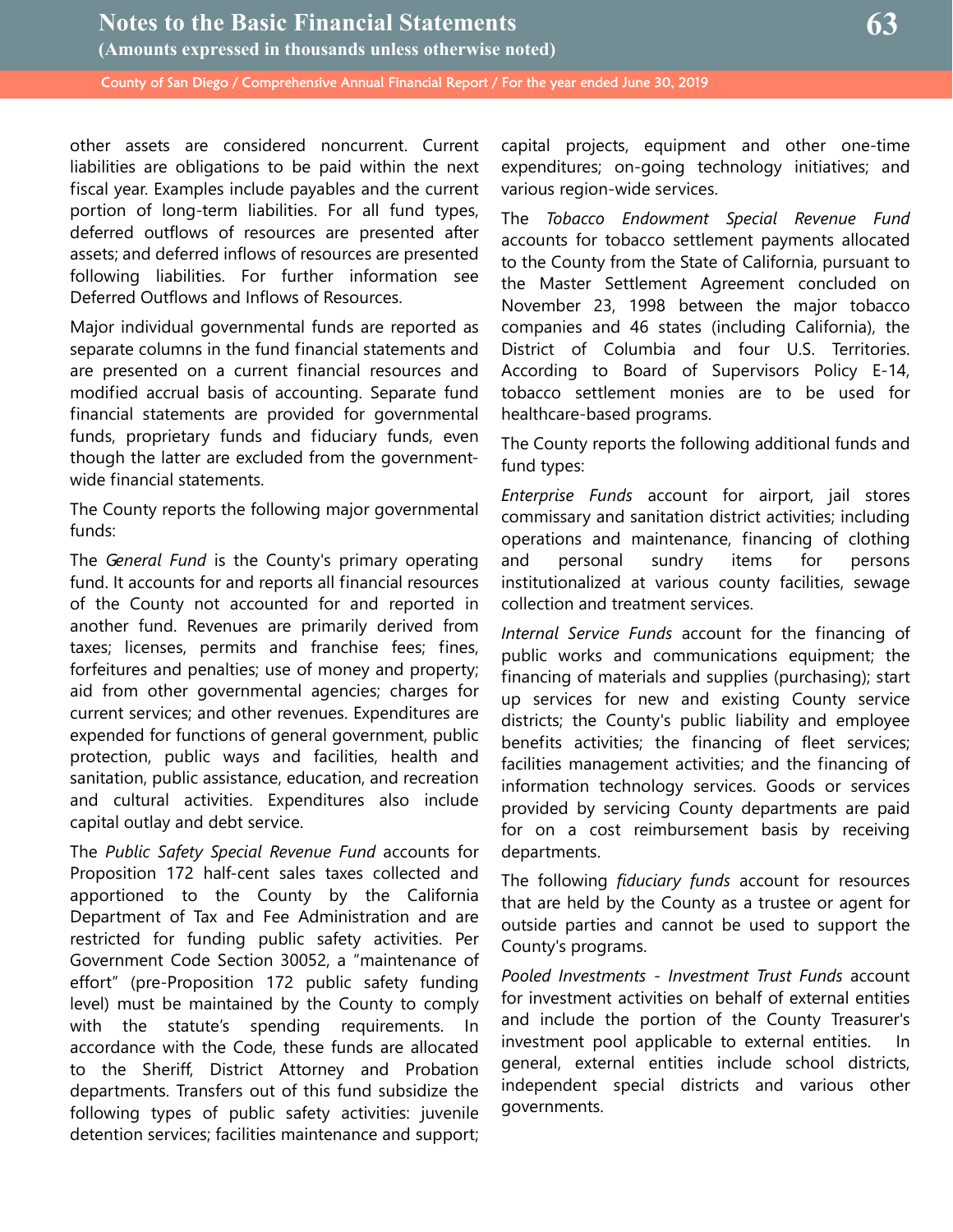*County of San Diego Successor Agency Private Purpose Trust Fund* is a fiduciary fund type used by the County to report trust arrangements under which principal and income benefit other governments. This fund reports the assets, liabilities, and activities of the County of San Diego Successor Agency; formed pursuant to California Assembly Bill ABx1 26.

*Agency Funds* are custodial in nature, and have no measurement focus, but do employ the accrual basis of accounting for purposes of asset and liability recognition. Agency funds account for assets held by the County as an agent for various local governments, organizations and individuals. Included are funds for child support payments; payroll taxes; public administrator and public guardian accounts; and apportioned taxes for other local governments.

## **Measurement Focus, Basis of Accounting, and Financial Statement Presentation**

The government-wide financial statements are reported using the economic resources measurement focus and the accrual basis of accounting, as are the proprietary fund and fiduciary fund financial statements - except agency funds. Revenues are recorded when earned and expenses are recorded when a liability is incurred, regardless of the timing of related cash flows. Property taxes are recognized as revenues in the fiscal year for which they are levied. Grants and similar items are recognized as revenue as soon as all eligibility requirements imposed by the provider have been met.

*Governmental Funds* are reported using the current financial resources measurement focus and the modified accrual basis of accounting. Under this method, revenues are susceptible to accrual when measurable and available. Sales taxes, investment earnings, state and federal grants, and charges for services are accrued when their receipt occurs within 180 days following the end of the fiscal year. Property taxes are accrued if they are collectible within 60 days after the end of the accounting period. Expenditures are generally recorded when a liability is incurred, as under accrual accounting. However, debt service expenditures, as well as expenditures related to compensated absences, claims, and judgments, are recorded only when payment is due. General capital assets acquisitions and principal payments on general long-term debt are reported as expenditures in governmental funds. Proceeds of general long-term debt and capital leases are reported as other financing sources.

*Proprietary Funds* distinguish operating revenues and expenses from nonoperating items. Operating revenues and expenses generally result from providing services and producing and delivering goods in connection with a proprietary fund's principal ongoing operations. The principal operating revenues of the County's enterprise funds and internal service funds are charges to customers for services. Operating expenses for enterprise funds and internal service funds include the cost of services, administrative expenses, and depreciation on capital assets. All revenues and expenses not meeting this definition are reported as nonoperating revenues and expenses.

When both *restricted and unrestricted resources* are available for use, it is the County's policy to use restricted resources first, then unrestricted resources as they are needed.

## **Assets, Deferred Outflows of Resources, Liabilities, Deferred Inflows of Resources, and Net Position or Fund Balance**

## **Cash and Investments**

The County's cash and cash equivalents for cash flow reporting purposes are considered to be cash on hand, demand deposits, restricted cash, and investments held in the County's Investment Pool (the "Pool").

The Pool is available for use by all funds. Each fund type's portion of the Pool is displayed on the statements of net position/balance sheets as "pooled cash and investments." The share of each fund's pooled cash and investments account is separately accounted for and interest earned, net of related expenses, is apportioned quarterly based on the fund's average daily cash balance in proportion to the total pooled cash and investments based on amortized cost. \$4.805 million of interest earned by certain funds has been assigned to and reported as revenue of another fund. For fiscal year 2019, the General Fund was assigned \$4.778 million and the Other Governmental Funds were assigned \$27 thousand.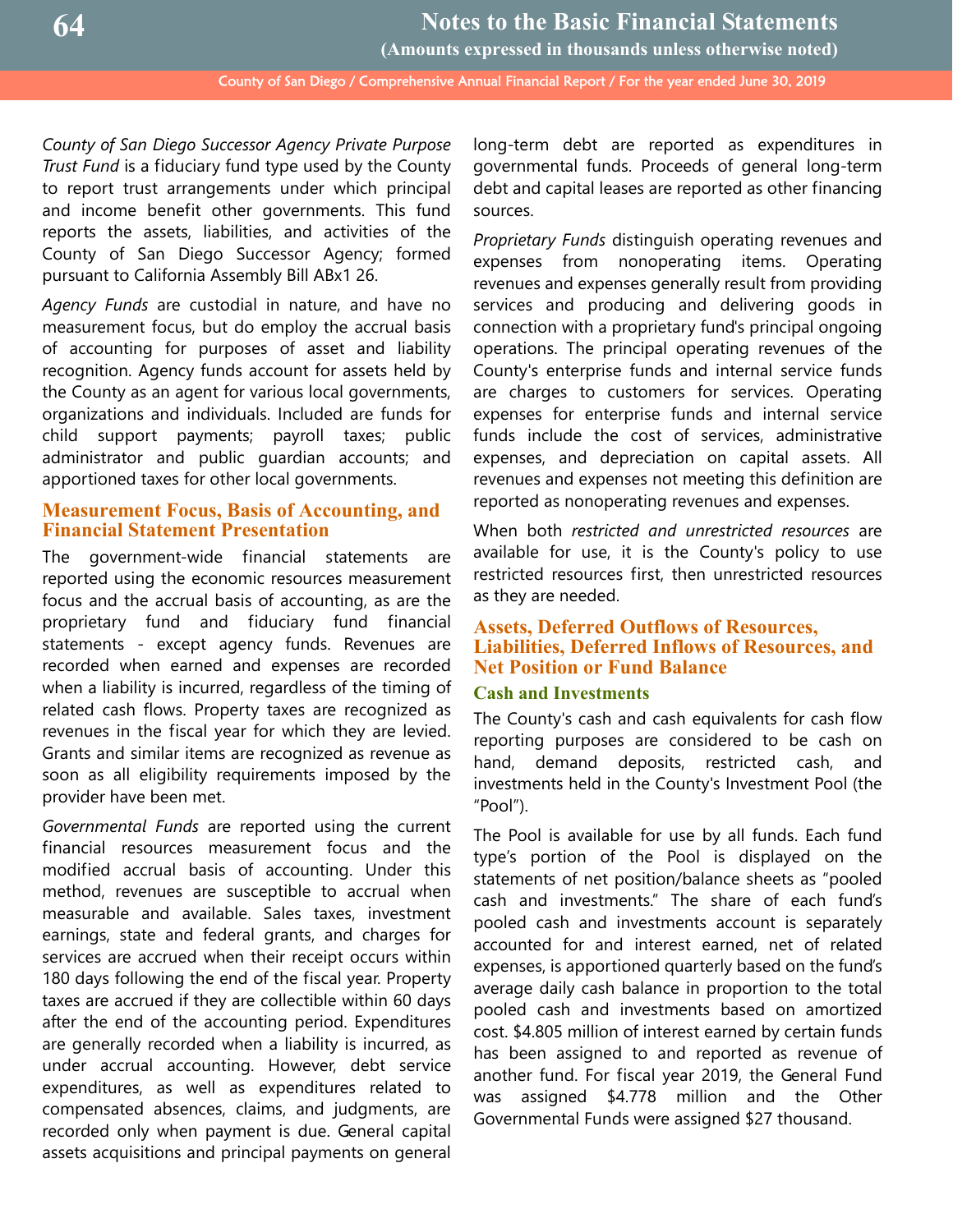Governmental Accounting Standards Board Statement No. 72 (GASB 72) *Fair Value Measurement and Application* establishes a hierarchy of inputs to valuation techniques used to measure fair value and requires disclosures to be made about investment fair value measurements, the level of fair value hierarchy, and valuation techniques.

According to GASB 72, an investment is defined as a security or other asset that (a) a government holds primarily for the purpose of income or profit and (b) has a present service capacity based solely on its ability to generate cash or to be sold to generate cash. Investments not measured at fair value continue to include, for example, money market mutual funds which are valued at net asset value - \$1 per share (amortized cost).

The following investments that have a remaining maturity at the time of purchase of one year or less and are held by fiscal agents outside of the County's Pool are to be measured at amortized cost: Money market investments, including commercial paper; and participating interest-earning investment contracts, such as negotiable certificates of deposit.

Fair value is the price that would be received to sell an asset or paid to transfer a liability in an orderly transaction between market participants at the measurement date. Fair value is a market-based measurement, not an entity-specific measurement.

Fair value measurements for pooled investments and investments with fiscal agents are categorized within the fair value hierarchy established by GASB 72. The hierarchy is based on the valuation inputs used to measure the fair value of assets and liabilities. Level 1 inputs are quoted prices in active markets for identical assets or liabilities. Level 2 inputs are inputs, other than quoted prices included within Level 1, that are observable for an asset or liability, either directly or indirectly. Level 3 inputs are unobservable inputs for an asset or liability. None of the County's investments are valued using Level 1 and Level 3 inputs.

## **Receivables and Payables**

The major receivables for governmental and businesstype activities are taxes, due from other governmental agencies and loans. All property taxes and accounts receivable are shown net of an allowance for uncollectibles (\$12.666 million and \$8.678 million, respectively). Activities between funds that represent lending/borrowing arrangements outstanding at the end of the fiscal year are disclosed in Note 8. All other outstanding balances between funds are reported as "due to/from other funds". Any residual balances outstanding between the governmental activities and business-type activities are reported in the government-wide financial statements as "internal balances".

Noncurrent interfund receivables between funds are reported as a nonspendable fund balance account in the General Fund; and as a restricted, committed or assigned fund balance account in other governmental funds, as applicable.

Secured property taxes are levied based upon the assessed valuation as of the previous January 1st, (lien date) and the tax levy is recorded as of July 1st (levy date). They are payable in two equal installments due on November 1st and February 1st and are considered delinquent with ten percent penalties after December 10th and April 10th, respectively. An additional penalty of one and one-half percent per month begins to accrue on July 1st on defaulted secured property taxes. Unsecured property taxes are due as of the January 1st lien date and become delinquent, with 10 percent penalties, after August 31st. An additional penalty of one and one-half percent per month begins to accrue after October 31st on delinquent unsecured property taxes.

Governmental funds' property tax revenues are recognized in the fiscal year for which they are levied, provided they are due within the fiscal year and collected within 60 days after the fiscal year end. Property tax revenues are also recognized for unsecured and supplemental property taxes that are due at year end, and are collected within 60 days after the fiscal year end, but will not be apportioned until the next fiscal year due to the timing of the tax apportionment schedule.

## **County Leased Property**

The County and its blended component units lease real property to the private sector and other governmental agencies. Direct financing lease receivables are shown as restricted assets on the government-wide statement of net position -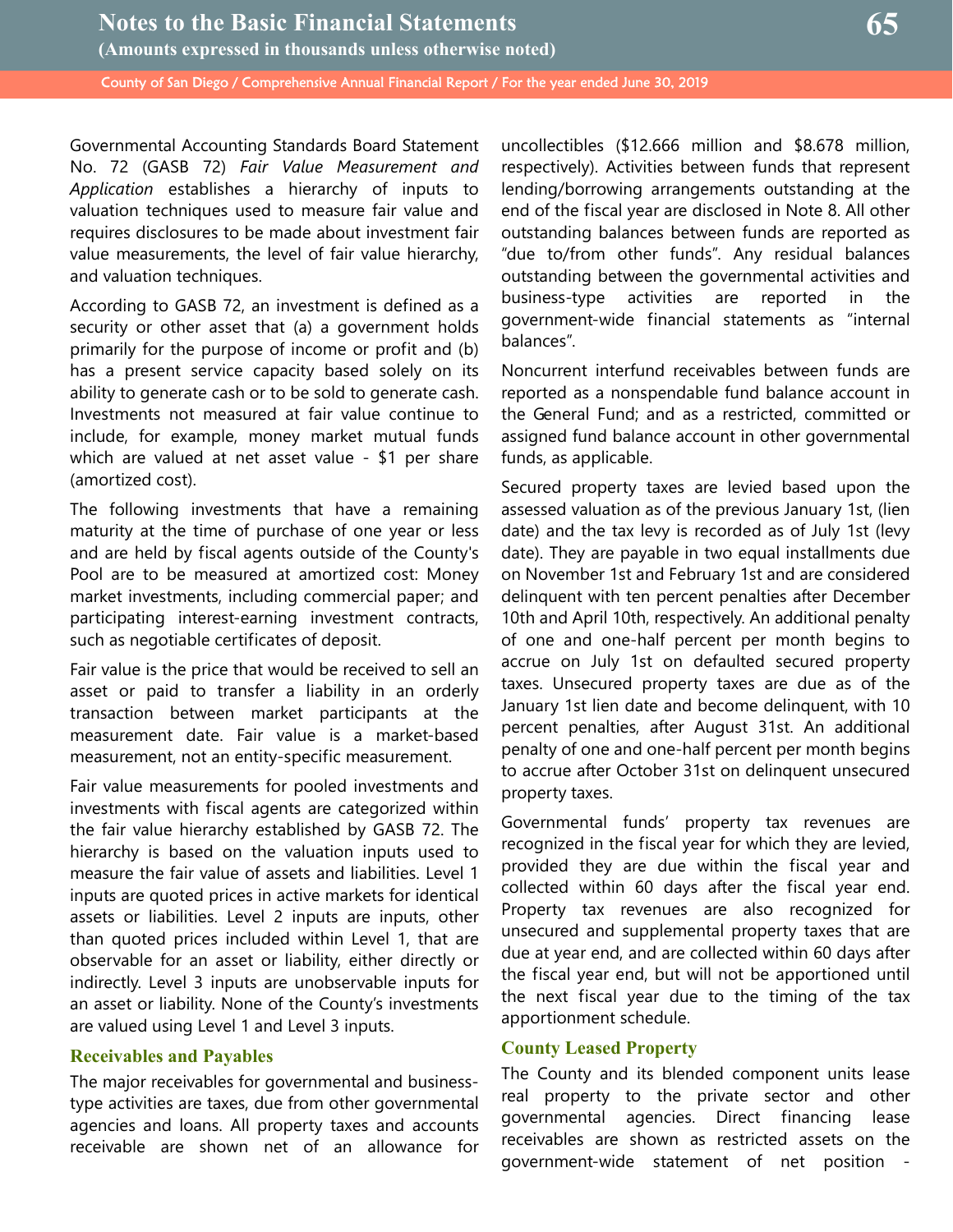governmental activities and governmental funds balance sheets. Revenue from direct financing and noncancelable operating leases is reported in the applicable government-wide statement of activities governmental activities, governmental funds statements of revenues, expenditures, and changes in fund balances and proprietary funds, statements of revenues, expenses, and changes in net position, as applicable.

## **Inventories and Prepaid Items**

Inventories include consumable inventories valued at average cost. They are accounted for as expenditures at the time of purchase and reported in governmental funds as an asset with an offsetting nonspendable fund balance amount. Proprietary fund types are carried at average cost and are expended when consumed. Prepaid items reflect payments for costs applicable to future accounting periods and are recorded as prepaid items in both the governmentwide and fund financial statements, with expenditures/expenses recorded when consumed. Inventories and prepaid items recorded in the governmental funds are not in spendable form and thus, an equivalent portion of fund balance is reported as nonspendable.

#### **Capital Assets**

Capital assets are of a long-term character and include: land, easements, construction in progress, buildings and improvements, equipment, software and infrastructure.

Infrastructure assets include roads, bridges and sewers.

Capital assets are recorded at *historical cost* if purchased or constructed. Donated capital assets are recorded at *estimated acquisition value* at the date of donation. Capital assets with original unit costs equal to or greater than the *capitalization thresholds* shown in **Table 1** are reported in the applicable *governmental activities* or *business-type activities* columns in the government-wide financial statements.

| Table 1                           |   |           |
|-----------------------------------|---|-----------|
| <b>Capitalization Thresholds</b>  |   |           |
| Land                              | S |           |
| <b>Easements</b>                  |   | 50        |
| <b>Buildings and improvements</b> |   | 50        |
| Equipment                         |   | -5        |
| Software                          |   | $5 - 100$ |
| Infrastructure                    |   | $25 - 50$ |

Depreciation and amortization are charged over the capital assets' estimated useful lives using the straightline method for proprietary and governmental fund types. Governmental fund type depreciation and amortization are only shown in the statement of activities. Proprietary fund type depreciation and amortization are shown both in the fund statements and the government-wide statement of activities. Estimated useful lives are shown in **Table 2**.

|                                   | Table 2       |
|-----------------------------------|---------------|
| <b>Estimated Useful Lives</b>     |               |
| <b>Buildings and improvements</b> | $10-50$ years |
| Equipment                         | 4-30 years    |
| Software                          | $2-10$ years  |
| Infrastructure                    | $10-50$ years |

## **Unearned Revenue**

Under both the accrual and the modified accrual basis of accounting, revenue may be recognized only when it is earned. If assets are recognized in connection with a transaction before the earnings process is complete, those assets must be offset by a corresponding liability for unearned revenue. Unearned revenue can be found in government-wide financial reporting as well as in the governmental, proprietary, and fiduciary funds' financial statements.

## **Deferred Outflows and Inflows of Resources**

The County reports deferred outflows and inflows of resources. A deferred outflow of resources is a consumption of net position by the government that is applicable to a future reporting period. A deferred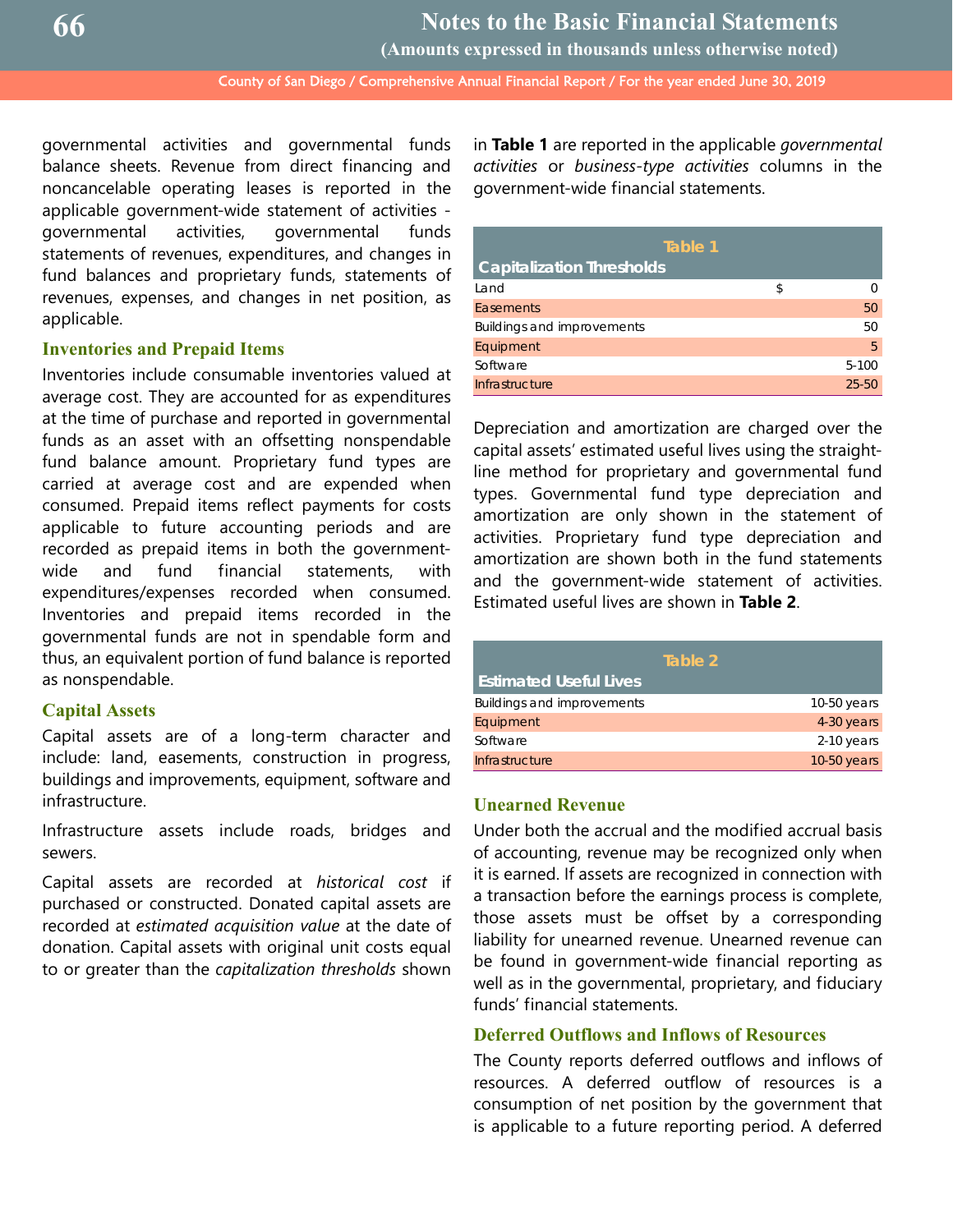inflow of resources represents an acquisition of net position by the government that is applicable to a future period.

Under the modified accrual basis of accounting, it is not enough that revenue has been earned if it is to be recognized as revenue of the current period. Revenue must also be susceptible to accrual; it must be both measurable and available to finance expenditures of the current fiscal period. If assets are recognized in connection with a transaction, but those assets are not yet available to finance expenditures of the current fiscal period, then the assets must be offset by a corresponding deferred inflow of resources. This type of deferred inflow is unique to governmental funds, since it is tied to the modified accrual basis of accounting, which is used only in connection with governmental funds.

Examples of deferred outflows and inflows of resources include property taxes received in advance, unavailable revenue, unamortized losses and gains on refunding of long-term debt (discussed below), and pension/OPEB related deferrals. Pension/OPEB related deferred outflows and inflows of resources include changes in proportionate share and differences between employer's contributions and proportionate share of contributions, changes in assumptions or other inputs, contributions to the pension/OPEB plan subsequent to the measurement date, differences between expected and actual experience in the total pension/OPEB liability and net difference between projected and actual earnings on pension/OPEB plan investments.

Occasionally, the County refunds some of its existing debt. When this occurs, the difference between the funds required to retire (reacquisition price of) the refunded debt and the net carrying amount of refunded debt results in a deferred amount on refunding. If there is an excess of the reacquisition price of refunded debt over its net carrying amount, it is treated as a deferred outflow of resources (a deferred loss on refunding). If there is an excess net carrying value amount of refunded debt over its reacquisition price, it is treated as a deferred inflow of resources (a deferred gain on refunding).

## **Lease Obligations**

The County leases various assets under both operating and capital lease agreements. In the government-wide and proprietary funds financial statements, capital lease obligations are reported as liabilities in the applicable governmental activities, business-type activities or proprietary funds statement of net position.

## **Long-Term Obligations**

Long-term liabilities reported in the statement of net position include the amount due in one year (current) and the amount due in more than one year (noncurrent).

General long-term liabilities consist of the noncurrent portion of claims and judgments, compensated absences, landfill postclosure and other noncurrent liabilities. General long-term liabilities are not reported as liabilities in governmental funds but are reported in the governmental activities column in the government-wide statement of net position. General long-term debt is not limited to liabilities arising from debt issuances but may also include noncurrent liabilities on other commitments that are not current liabilities properly recorded in governmental funds.

Debt may be issued at par (face) value, with a premium (applicable to debt issued in excess of face value) or at a discount (applicable to debt issued at amounts less than the face value).

In the government-wide financial statements and proprietary fund financial statements, bond premiums and discounts are deferred and amortized over the life of the bonds using the straight-line method. Bonds payable are reported net of the applicable bond premium or discount.

In the governmental fund financial statements, bond premiums and discounts, as well as bond issuance costs, are recognized during the current period. The face amount of the debt issued and premiums are reported as other financing sources while discounts on debt issuances are reported as other financing uses. Issuance costs, whether or not withheld from the actual debt proceeds received, are reported as debt service expenditures.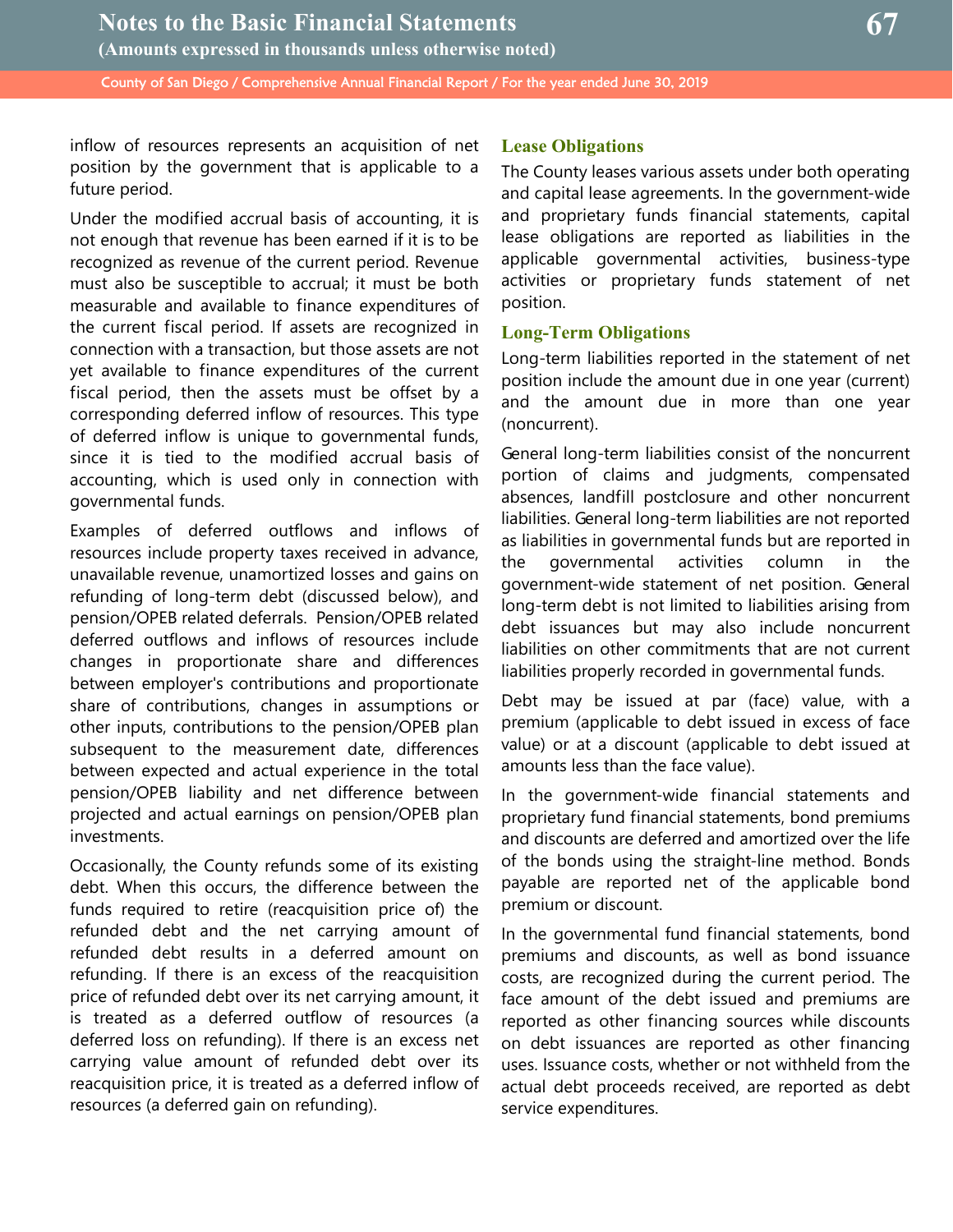**Notes to the Basic Financial Statements**

**(Amounts expressed in thousands unless otherwise noted)**

County of San Diego / Comprehensive Annual Financial Report / For the year ended June 30, 2019

Capital Appreciation Bonds (CABs) issued by the County represent bonds that are issued at a deep discount, pay no current interest but accrete or compound in value from the date of issuance to the date of maturity. CABs are presented at their maturity value less the unaccreted appreciation. Unaccreted appreciation represents the difference between the maturity value of the debt and their par (face) value. The unaccreted appreciation is accreted as interest over the life of the CABs.

#### **Pension**

The County recognizes its proportionate share of the San Diego County Employees Retirement Association Pension Plan's (SDCERA-PP) collective net pension liability. Essentially, the net pension liability represents the excess of the total pension liability over the fiduciary net position of the SDCERA-PP reflected in the actuarial report provided by the SDCERA-PP actuary. The net pension liability is measured as of the County's prior fiscal year-end. Changes in the net pension liability are recorded in the period incurred, as pension expense or as deferred outflows of resources or deferred inflows of resources depending on the nature of the change. The changes in net pension liability that are recorded as deferred outflows of resources or deferred inflows of resources are those that arise from changes in actuarial assumptions or other inputs, changes in proportionate share and differences between employer's contributions and proportionate share of contributions, differences between expected and actual experience in the total pension liability, contributions to the pension plan subsequent to the measurement date, and the net difference between projected and actual earnings on SDCERA-PP investments.

For purposes of measuring the net pension liability and deferred outflows/inflows of resources information about the fiduciary net position of the SDCERA-PP and additions to/deductions from the SDCERA-PP fiduciary net position have been determined on the same basis as they are reported by SDCERA. For this purpose, benefit payments (including refunds of employee contributions) are recognized when due and payable in accordance with the benefits terms. Investments are reported at fair value.

#### **OPEB**

The County recognizes its proportionate share of the San Diego County Employees Retirement Association retiree health plan's (SDCERA-RHP) collective net Other Postemployment Benefits liability (net OPEB liability). Essentially, the net OPEB liability represents the excess of the total OPEB liability over the fiduciary net position of the SDCERA-RHP reflected in the actuarial report provided by the SDCERA-RHP actuary. The net OPEB liability is measured as of the County's prior fiscal year-end. Changes in the net OPEB liability are recorded in the period incurred, as OPEB expense or as deferred outflows of resources or deferred inflows of resources depending on the nature of the change. The changes in net OPEB liability that are recorded as deferred outflows of resources or deferred inflows of resources are those that arise from changes in actuarial assumptions or other inputs, changes in proportionate share and differences between employer's contributions and proportionate share of contributions, differences between expected and actual experience in the total OPEB liability, contributions to the OPEB plan subsequent to the measurement date, and the net difference between projected and actual earnings on SDCERA-RHP investments.

For purposes of measuring the net OPEB liability and deferred outflows/inflows of resources, information about the fiduciary net position of the SDCERA-RHP and additions to/deductions from the SDCERA-RHP fiduciary net position have been determined on the same basis as they are reported by SDCERA. For this purpose, benefit payments are recognized when due and payable in accordance with the benefits terms. Investments are reported at fair value.

#### **Employees' Compensated Absences**

The County's policy is to permit employees to accumulate *earned* but *unused* vacation, compensatory time, holiday and sick leave benefits. Each of these benefits is subject to certain limits based on employee class, except for sick leave and compensatory time that is subject to Fair Labor Standards Act (FLSA) rules or the California Labor Code. All vacation pay and a certain portion of compensatory and sick pay for specified employee classes is accrued in the government-wide and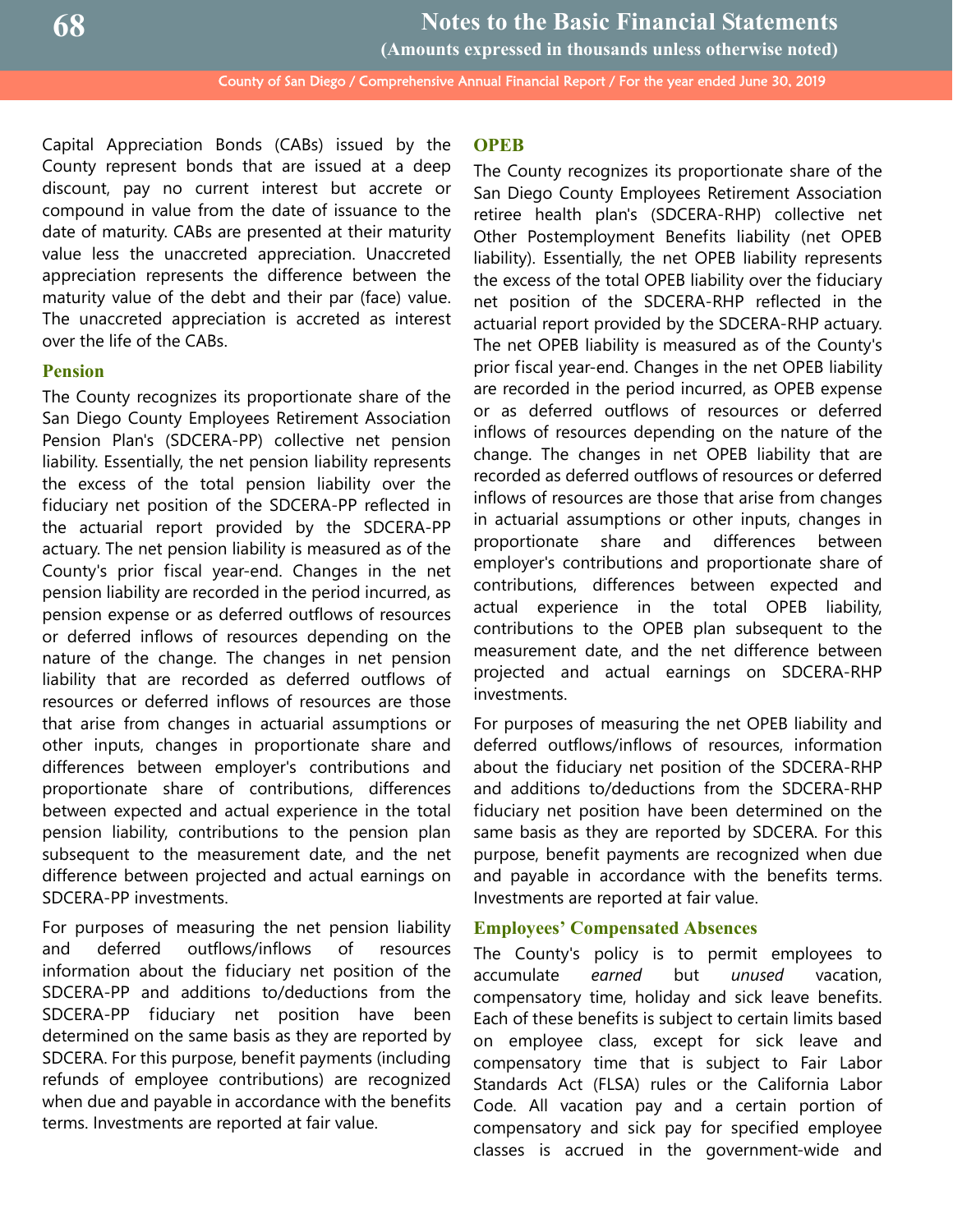proprietary funds financial statements. Except for specified employee classes, there is no liability for *unpaid accumulated* sick leave since the County does not cash out unused sick leave when employees separate from service with the County. However, employees eligible for retirement benefits that meet minimum balance requirements may apply unused sick leave toward determining their length of service for the purpose of calculating retirement benefits.

Accumulated leave benefits including vacation, sick leave, and compensatory time worked are recorded in the government-wide statement of net position. Amounts recorded as accumulated leave benefits include the employer's share of Social Security and Medicare taxes. These amounts would not be expected to be liquidated from expendable available financial resources, but would be expected to be liquidated in future years as employees elect to use these benefits as prescribed by Civil Service rules and regulations.

County employees in the unclassified service and certain employees hired prior to 1979 may receive up to 50% and 25%, respectively, of the cash value of all or a portion of their sick leave balances upon termination or retirement. The cash value of these benefits is included in the accumulated leave benefits noted above. This liability has been recorded in the current and long-term portion of compensated absences in the appropriate proprietary funds and government-wide statement of net position.

California Labor Code Section 4850 entitles safety officers who meet certain criteria to receive full salary in lieu of temporary disability payments for the period of disability, not exceeding 365 days, or until such earlier date as he or she is retired on permanent disability pension. This liability is accrued in the current and long-term portion of compensated absences.

All County employees who have completed at least five years of continuous service in the County retirement system, and have a sick leave balance of at least one hundred hours, may convert, at retirement, all or a portion of their sick leave balance to retirement service credits on a hour-for-hour basis. The conversion of these balances to retirement service credits is included in the County's actuarial accrued

liability, as part of the annual actuarial valuation which includes assumptions regarding employee terminations, retirement, death, etc.

#### **General Budget Policies**

An operating budget is adopted each fiscal year by the Board of Supervisors for the governmental funds. The annual resolution adopts the budget at the object level of expenditures within departments. Annual budgets are not required to be adopted for the Tobacco Securitization Joint Special Revenue Fund; and the Debt Service and Capital Projects Funds (other governmental funds). Please refer to the note to the required supplementary information for more details regarding the County's general budget policies.

#### **Fund Balance**

In the fund financial statements, governmental funds report fund balance in classifications that comprise a hierarchy based primarily on the extent to which the County is bound to honor constraints on the specific purposes for which amounts in those funds can be spent. These classifications include: nonspendable; restricted; and the unrestricted classifications of committed, assigned and unassigned. When both restricted and unrestricted resources are available for use, fund balance is generally depleted by restricted resources first, followed by unrestricted resources in the following order: committed, assigned and unassigned. The fund balance classifications are defined as follows:

*Nonspendable* **fund balance** - amounts that cannot be spent because they are either (a) not in spendable form or (b) legally or contractually required to be maintained intact. The "not in spendable form" criterion includes items that are not expected to be converted to cash, for example, inventories and prepaid amounts.

*Restricted* **fund balance** - amounts with constraints placed on their use that are either (a) externally imposed by creditors (such as through debt covenants), grantors, contributors, or laws or regulations of other governments; or (b) imposed by law through constitutional provisions or enabling legislation.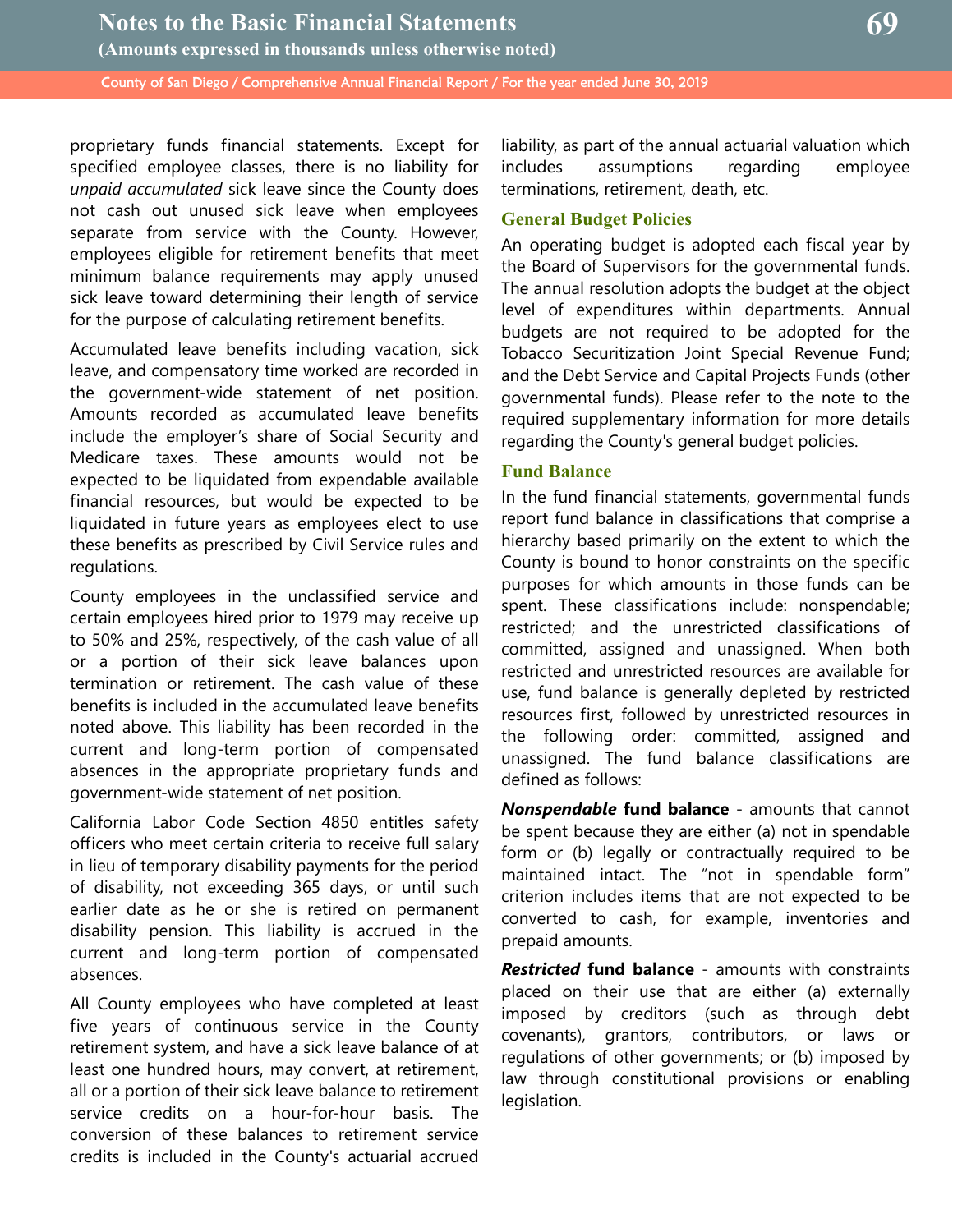*Committed* **fund balance** - amounts that can only be used for specific purposes pursuant to constraints imposed by formal action of the Board of Supervisors. The Board of Supervisors may establish fund balance commitments by adoption of an ordinance, resolution, or formal board action memorialized by minute orders as may be required by law. All are equally binding. Those committed amounts cannot be used for any other purpose unless the County removes or changes the specified use by taking the same type of action it employed to previously commit those amounts.

*Assigned* **fund balance** - amounts that are constrained by the County's *intent* to be used for specific purposes, but are neither restricted nor committed. Intent should be expressed by the highest level of decision making authority (the Board of Supervisors), or by a body or official to which the governing body has delegated the authority to assign amounts to be used for specific purposes. This intent is expressed by the Board of Supervisors approval of the use of fund balance to fund non-capital related expenditures and via action taken by the Board of Supervisors on November 5, 2013, which provides that fund balance may be committed by the Board and/or assigned by the Chief Administrative Officer for specific purposes.

*Unassigned* **fund balance** - the residual classification for the General Fund. This classification represents fund balance that has not been assigned to other funds and that has not been restricted, committed, or assigned to specific purposes within the General Fund. The General Fund should be the only fund that reports a positive unassigned fund balance amount. In other governmental funds, if expenditures incurred for specific purposes exceeded the amounts restricted, committed, or assigned to those purposes, it may be necessary to report a negative unassigned fund balance.

#### **Net Position**

**Net investment in capital assets** - consists of capital assets net of accumulated depreciation reduced by the outstanding principal of capital related debt (adjusted by any unamortized premiums, discounts, losses and gains on refunding of debt, and unspent proceeds related to debt), incurred by the County to buy or construct capital assets shown in the statement of net position. Capital assets cannot readily be sold and converted to cash.

**Restricted net position** - consists of restricted assets reduced by liabilities related to those assets. Constraints placed on net position are externally imposed by creditors, grantors, contributors or laws or regulations of other governments or imposed by law through constitutional provisions or enabling legislation. Enabling legislation authorizes the government to assess, levy, charge or otherwise mandate payment of resources (from external resource providers) and includes a legally enforceable requirement that those resources be used only for the specific purposes stipulated in the legislation.

**Unrestricted net position** - consists of net position that does not meet the definition of net investment in capital assets or restricted net position.

#### **Indirect Costs**

County indirect costs are allocated to benefiting departments and are included in the program expense reported for individual functions and activities. Cost allocations are based on the annual *County-wide Cost Allocation Plan* which is prepared in accordance with Federal Office of Management and Budget (OMB) 2 CFR 200 Uniform Guidance.

#### **Use of Estimates**

The preparation of the basic financial statements in conformity with generally accepted accounting principles requires management to make estimates and assumptions that affect the amounts reported in the basic financial statements and accompanying notes. Actual results could differ from those estimates.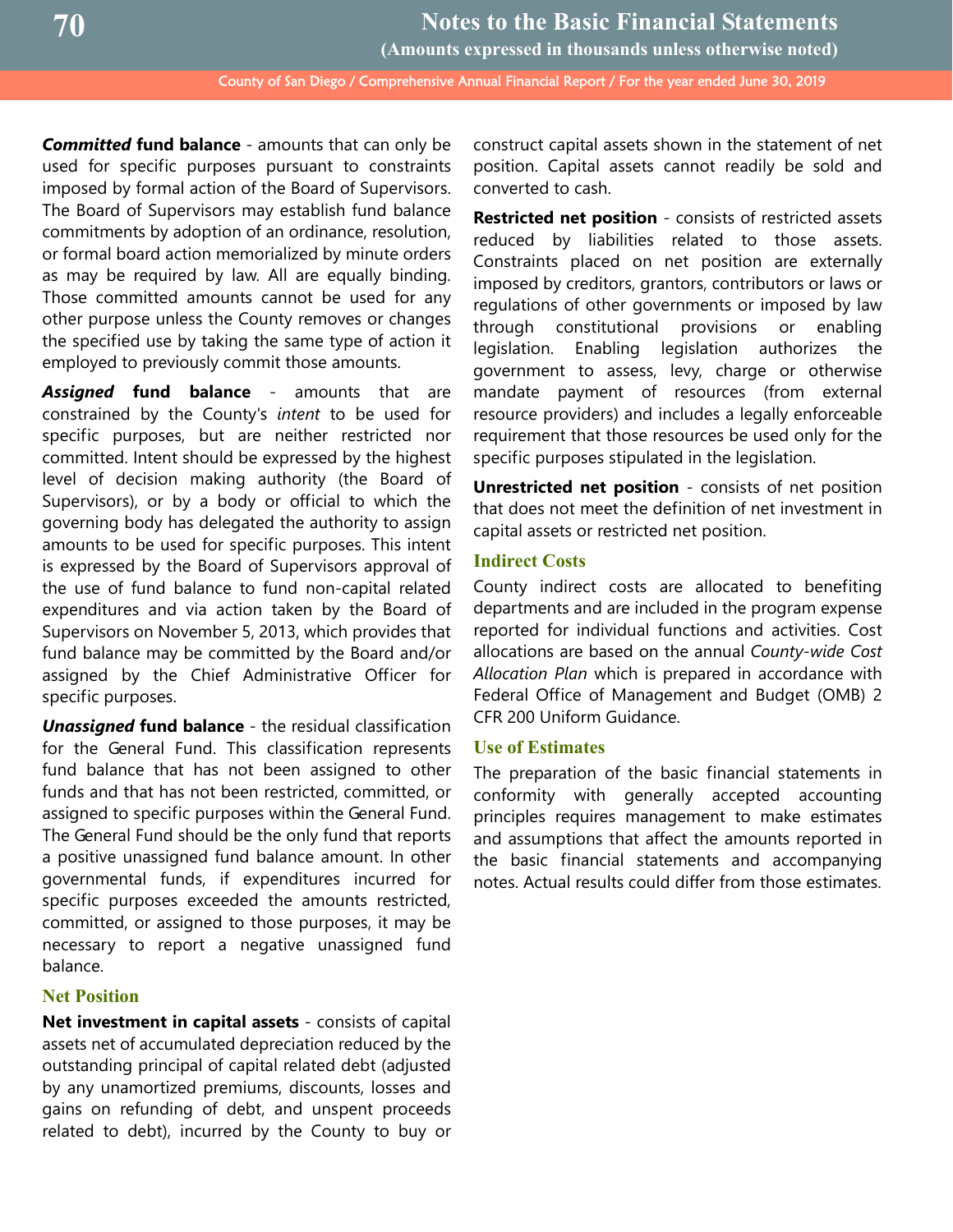**(Amounts expressed in thousands unless otherwise noted)**

County of San Diego / Comprehensive Annual Financial Report / For the year ended June 30, 2019

## **NOTE 2**

## **Reconciliation of Government-Wide and Fund Financial Statements**

## **Balance Sheet/Statement of Net Position**

Explanations of certain differences between the governmental funds balance sheet and the government-wide statement of net position are detailed below:

| Table 3                                                                                                                                                                                                                                                                                                                                                                                                            |    |           |  |  |  |  |  |
|--------------------------------------------------------------------------------------------------------------------------------------------------------------------------------------------------------------------------------------------------------------------------------------------------------------------------------------------------------------------------------------------------------------------|----|-----------|--|--|--|--|--|
| Governmental Funds Balance Sheet / Government-Wide Statement of Net Position Reconciliation                                                                                                                                                                                                                                                                                                                        |    |           |  |  |  |  |  |
| At June 30, 2019                                                                                                                                                                                                                                                                                                                                                                                                   |    |           |  |  |  |  |  |
| Long-term liabilities, such as bonds, notes, loans payable, capital leases, claims and judgments, compensated absences,<br>landfill postclosure, pollution remediation, net pension liability, and net OPEB liability are not due and payable in the<br>current period and, therefore, are not reported in the funds. The details of this \$4,748,848 difference are as follows:<br>Bonds, notes and loans payable |    |           |  |  |  |  |  |
| Certificates of participation and lease revenue bonds                                                                                                                                                                                                                                                                                                                                                              | \$ | 256,220   |  |  |  |  |  |
| Taxable pension obligation bonds                                                                                                                                                                                                                                                                                                                                                                                   |    | 508,765   |  |  |  |  |  |
| Tobacco settlement asset-backed bonds                                                                                                                                                                                                                                                                                                                                                                              |    | 553,443   |  |  |  |  |  |
| Loans - non-internal service funds                                                                                                                                                                                                                                                                                                                                                                                 |    | 2,399     |  |  |  |  |  |
| Unamortized issuance premiums (to be amortized as interest expense)                                                                                                                                                                                                                                                                                                                                                |    | 31,804    |  |  |  |  |  |
| Unamortized issuance discounts (to be amortized as interest expense)                                                                                                                                                                                                                                                                                                                                               |    | (9,509)   |  |  |  |  |  |
| Capital leases - non-internal service funds                                                                                                                                                                                                                                                                                                                                                                        |    | 43,593    |  |  |  |  |  |
| Compensated absences - non-internal service funds                                                                                                                                                                                                                                                                                                                                                                  |    | 110,291   |  |  |  |  |  |
| Landfill postclosure - San Marcos landfill                                                                                                                                                                                                                                                                                                                                                                         |    | 19,789    |  |  |  |  |  |
| Pollution remediation                                                                                                                                                                                                                                                                                                                                                                                              |    | 4,090     |  |  |  |  |  |
| Subtotal                                                                                                                                                                                                                                                                                                                                                                                                           |    | 1,520,885 |  |  |  |  |  |
| Net pension liability - non-internal service funds                                                                                                                                                                                                                                                                                                                                                                 |    | 3,111,948 |  |  |  |  |  |
| Net OPEB liability - non-internal service funds                                                                                                                                                                                                                                                                                                                                                                    |    | 116,015   |  |  |  |  |  |
| Net adjustment to decrease fund balance - total governmental funds to arrive at net position - governmental activities                                                                                                                                                                                                                                                                                             | \$ | 4,748,848 |  |  |  |  |  |
|                                                                                                                                                                                                                                                                                                                                                                                                                    |    |           |  |  |  |  |  |
| Internal Service Funds. The assets and liabilities of internal service funds are included in governmental activities in the<br>statement of net position. The details of this \$73,908 difference are as follows:                                                                                                                                                                                                  |    |           |  |  |  |  |  |
| Net position of the internal service funds                                                                                                                                                                                                                                                                                                                                                                         | \$ | 74,573    |  |  |  |  |  |
| Less: Internal payable representing charges in excess of cost to business-type activities - prior years                                                                                                                                                                                                                                                                                                            |    | (862)     |  |  |  |  |  |
| Add: Internal payable representing costs in excess of charges to business-type activities - current year                                                                                                                                                                                                                                                                                                           |    | 197       |  |  |  |  |  |

Net adjustment to increase fund balance - total governmental funds to arrive at net position - governmental activities \$ 73,908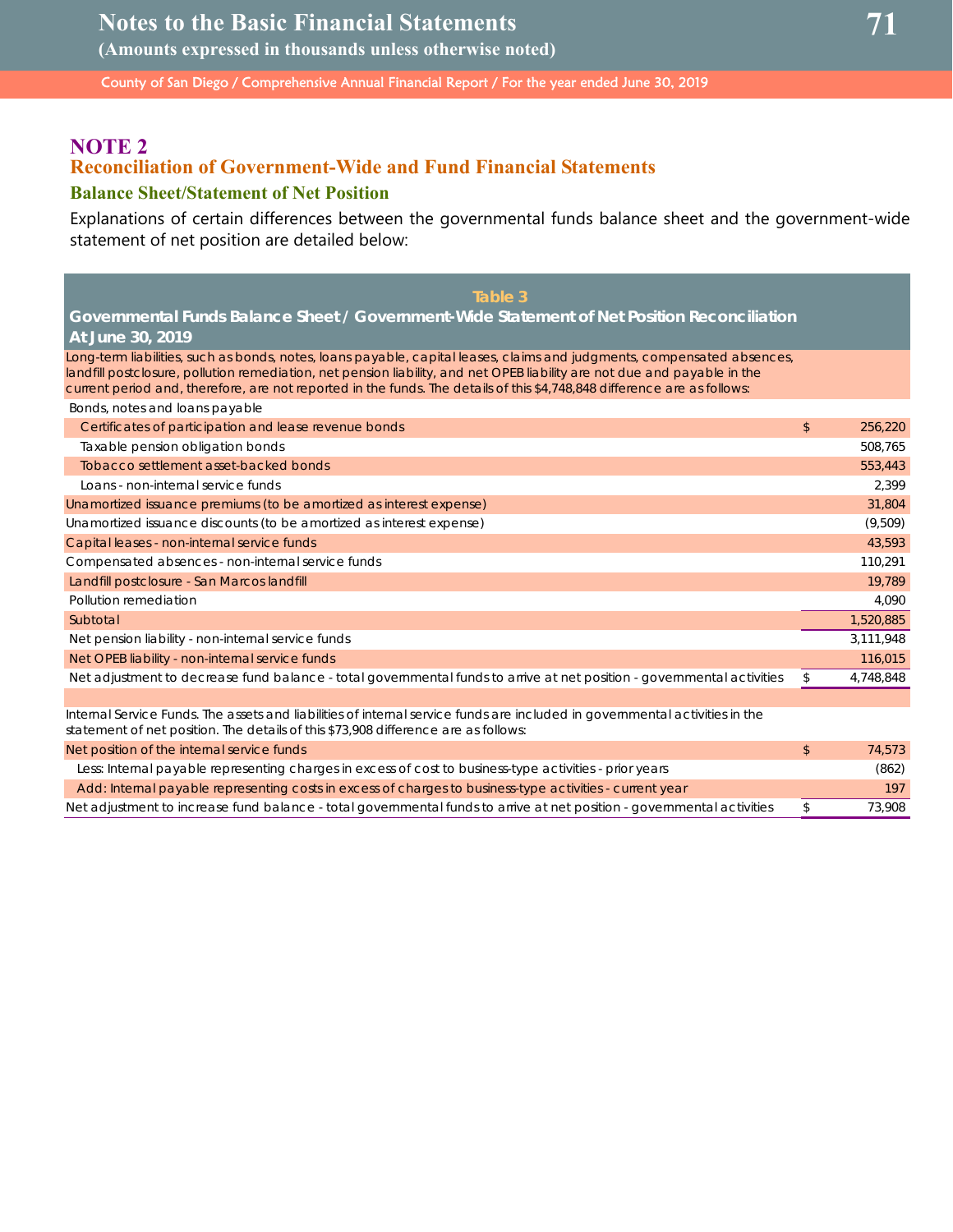**(Amounts expressed in thousands unless otherwise noted)**

County of San Diego / Comprehensive Annual Financial Report / For the year ended June 30, 2019

## **Statement of Revenues, Expenditures, and Changes in Fund Balances/Statement of Activities**

Explanations of certain differences between the governmental fund statement of revenues, expenditures, and changes in fund balances and the government-wide statement of activities are detailed below:

| Table 4                                                                                                                                                                                                                                                                                                                                                                                                                                                |               |            |
|--------------------------------------------------------------------------------------------------------------------------------------------------------------------------------------------------------------------------------------------------------------------------------------------------------------------------------------------------------------------------------------------------------------------------------------------------------|---------------|------------|
| Governmental Funds Statement of Revenues, Expenditures, and Changes in Fund Balances                                                                                                                                                                                                                                                                                                                                                                   |               |            |
| and the Government-Wide Statement of Activities Reconciliation                                                                                                                                                                                                                                                                                                                                                                                         |               |            |
| For the Year Ended June 30, 2019                                                                                                                                                                                                                                                                                                                                                                                                                       |               |            |
| Governmental funds report capital outlays as expenditures. However, in the statement of activities the cost of those assets is allocated over<br>their estimated useful lives and reported as depreciation/amortization expense. The details of this \$20,830 difference are as follows:                                                                                                                                                               |               |            |
| Capital outlay                                                                                                                                                                                                                                                                                                                                                                                                                                         | \$.           | 183,654    |
| Depreciation/amortization expense                                                                                                                                                                                                                                                                                                                                                                                                                      |               | (162, 824) |
| Net adjustment to increase net changes in fund balances - total governmental funds to arrive at changes in net position<br>- governmental activities                                                                                                                                                                                                                                                                                                   | \$            | 20.830     |
|                                                                                                                                                                                                                                                                                                                                                                                                                                                        |               |            |
| The net effect of various miscellaneous transactions involving capital assets (i.e., sales, trade-ins, and donations) is to increase net position.<br>The details of this \$53,096 difference are as follows:                                                                                                                                                                                                                                          |               |            |
| The proceeds from the sale of capital assets provide current financial resources but have no effect on net position                                                                                                                                                                                                                                                                                                                                    | \$            | (25, 213)  |
| The gain on the disposal of capital assets does not affect current financial resources but increases net position                                                                                                                                                                                                                                                                                                                                      |               | 7          |
| The loss on the disposal of capital assets does not affect current financial resources but decreases net position                                                                                                                                                                                                                                                                                                                                      |               | (41, 375)  |
| Donations of assets to the County do not provide current financial resources but increase net position                                                                                                                                                                                                                                                                                                                                                 |               | 119,677    |
| Net adjustment to increase net changes in fund balances - total governmental funds to arrive at changes in net position<br>- governmental activities                                                                                                                                                                                                                                                                                                   | $\mathsf{\$}$ | 53.096     |
| while the repayment of the principal of long-term debt consumes the current financial resources of governmental funds. Neither<br>transaction, however, has any effect on net position. Also, governmental funds report the effect of premiums, discounts, and similar items<br>when debt is first issued, whereas these amounts are deferred and amortized in the statement of activities. The details of this \$82,766<br>difference are as follows: |               |            |
| Principal repayments                                                                                                                                                                                                                                                                                                                                                                                                                                   | \$            | 78.668     |
| Capital lease payment                                                                                                                                                                                                                                                                                                                                                                                                                                  |               | 4,098      |
| Net adjustment to increase net changes in fund balances - total governmental funds to arrive at changes in net position<br>governmental activities                                                                                                                                                                                                                                                                                                     | \$            | 82.766     |
|                                                                                                                                                                                                                                                                                                                                                                                                                                                        |               |            |
| Some expenses reported in the statement of activities do not require the use of current financial resources and, therefore, are not reported<br>as expenditures in governmental funds. The details of this \$(535,122) difference are as follows:                                                                                                                                                                                                      |               |            |
| Change in net pension liability - pension expense                                                                                                                                                                                                                                                                                                                                                                                                      | \$            | (540, 389) |
| Change in net OPEB liability - OPEB expense                                                                                                                                                                                                                                                                                                                                                                                                            |               | 12.787     |
| Compensated absences                                                                                                                                                                                                                                                                                                                                                                                                                                   |               | (2,551)    |
| <b>Accrued interest</b>                                                                                                                                                                                                                                                                                                                                                                                                                                |               | 1,318      |
| Accretion of capital appreciation bonds                                                                                                                                                                                                                                                                                                                                                                                                                |               | (7, 302)   |
| Amortization of premiums                                                                                                                                                                                                                                                                                                                                                                                                                               |               | 2.839      |
| Amortization of discounts                                                                                                                                                                                                                                                                                                                                                                                                                              |               | (589)      |
| Amortization of gain on refundings                                                                                                                                                                                                                                                                                                                                                                                                                     |               | 16         |
| Amortization of loss on refundings                                                                                                                                                                                                                                                                                                                                                                                                                     |               | (1,251)    |
| Net adjustment to decrease net change in fund balances - total governmental funds to arrive at change in net position<br>- governmental activities                                                                                                                                                                                                                                                                                                     | \$            | (535, 122) |
|                                                                                                                                                                                                                                                                                                                                                                                                                                                        |               |            |

Internal Service Funds. The net revenue (or expense) of certain activities of internal service funds is reported with governmental activities. The details of this \$11,797 difference are as follows:

| Change in net position of the internal service funds                                                                    | 11,600 |
|-------------------------------------------------------------------------------------------------------------------------|--------|
| Add: Loss from charges to business-type activities                                                                      |        |
| Net adjustment to increase net change in fund balances - total governmental funds to arrive at change in net position - |        |
| governmental activities                                                                                                 | 11.797 |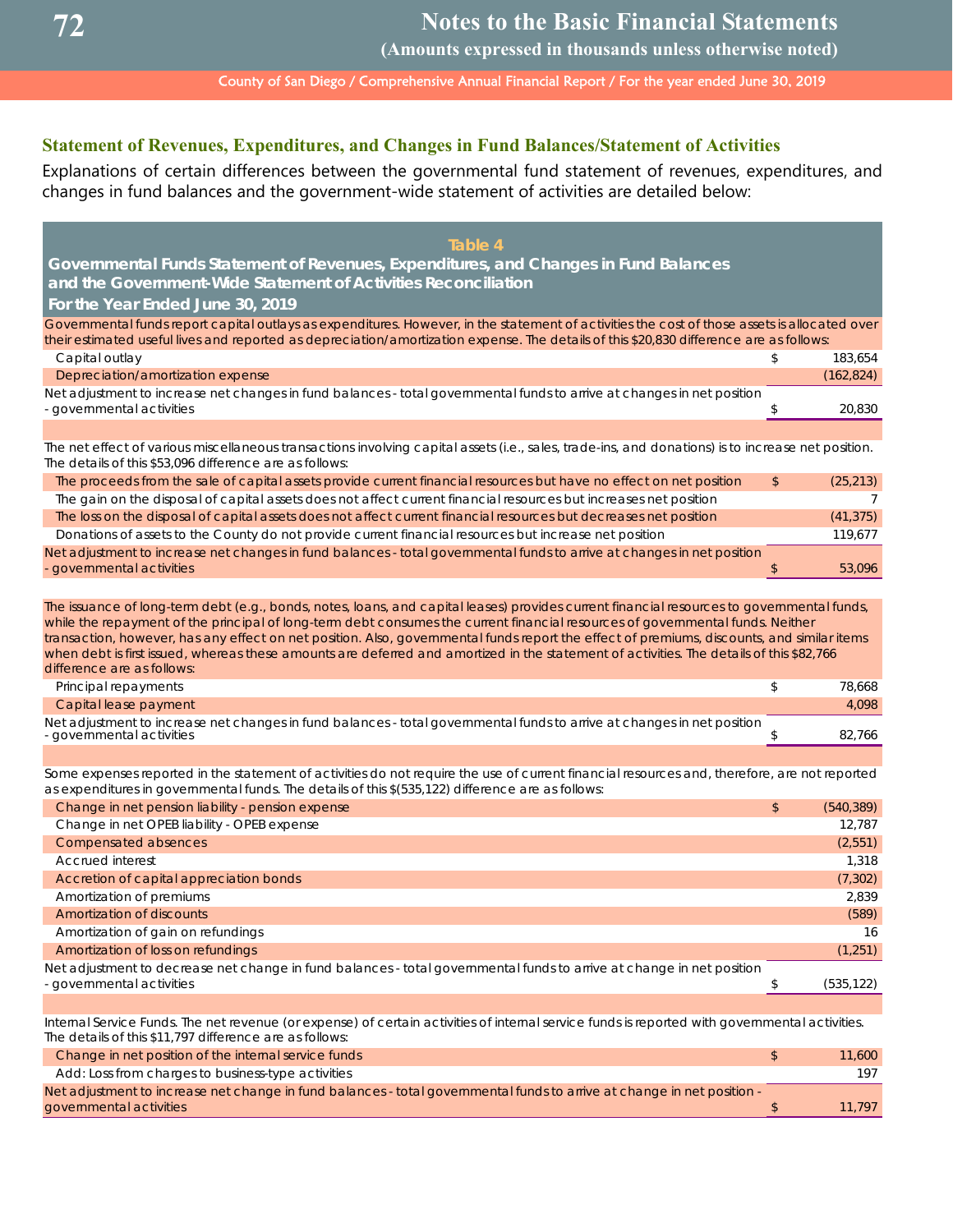## **NOTE 3 Deposits and Investments**

The Treasurer is responsible for authorizing all County bank accounts and pursuant to Government Code Sections 27000.1 - 27000.5, 27130 - 27137, and 53600 53686 is responsible for conducting County investment activities of the County's investment pool (the "Pool") as well as various individual investment accounts outside of the Pool. Additionally, the Treasurer has oversight responsibilities for investments with fiscal agents.

The Pool is a County sponsored "external investment pool" wherein moneys of the County and other legally separate external entities, which are not part of the County Reporting Entity, are commingled (pooled) and invested on the participants' behalf.

Pursuant to Sections 27130-27137 of the California Government Code, the Board of Supervisors has established the Treasury Oversight Committee (TOC) which monitors and reviews the Investment Policy. The TOC consists of members appointed from the districts or offices that they represent, and up to five members of the public, having expertise in, or an academic background in public finance. The TOC requires a financial audit to be conducted annually on a fiscal year basis, which includes limited tests of compliance with laws and regulations. The Pool is not registered with the Securities and Exchange Commission (SEC) as an investment company. The Pool does not have any legally binding guarantees of share values.

A separately issued annual financial report for the Pool can be obtained from the Treasurer-Tax Collector at 1600 Pacific Highway, Room 152, San Diego, California, 92101 and can also be accessed at http:// www.sdttc.com.

Total pooled cash and investments totaled \$10.2 billion consisting of: \$10.14 billion investments in the County pool; \$48.141 million in deposits; \$7.400 million of collections in transit; and, \$513 thousand in imprest cash.

#### **Deposits**

Government Code Section 53652 et. seq. and the Treasurer's Pool Investment Policy (Pool Policy) prescribe the amount of collateral that is required to secure the deposit of public funds.

Federal Depository Insurance Corporation (FDIC) insurance is available for funds deposited at any one insured depository institution in the State for up to a maximum of \$250 thousand for demand deposits and up to a maximum of \$250 thousand for time and savings deposits. The aforementioned Government Code and Pool Policy require that depositories collateralize public funds with securities having a market value of at least 10% in excess of the total amount of the deposits. These securities shall be placed in the institution's pooled collateral account and monitored by the State Treasurer of California or a mutually agreed upon third party custodian bank.

## **Custodial Credit Risk - Deposits**

The custodial credit risk for deposits is the risk that the County will not be able to recover deposits that are in the possession of an outside party. Deposits are exposed to custodial credit risk if they are not insured or collateralized; or collateralized with securities held by the pledging financial institution, or collateralized with securities held by the pledging financial institution's trust department or agent, but not in the government's name.

The Pool does not have a formal policy regarding sweep (deposit) accounts, but utilizes national or state chartered banks where amounts exceeding the FDIC insurance level are invested in repurchase agreements that are collateralized by U.S. Treasury and Federal Agency securities equal to or greater than the deposit amount in accordance with California Government Code.

California Government Code Section 53652 et. seq. requires that a financial institution secure deposits made by state or local government units by pledging securities in an undivided collateral pool held by a depository regulated under state law. At June 30, 2019, the County's deposits were not exposed to custodial credit risk, as these deposits were either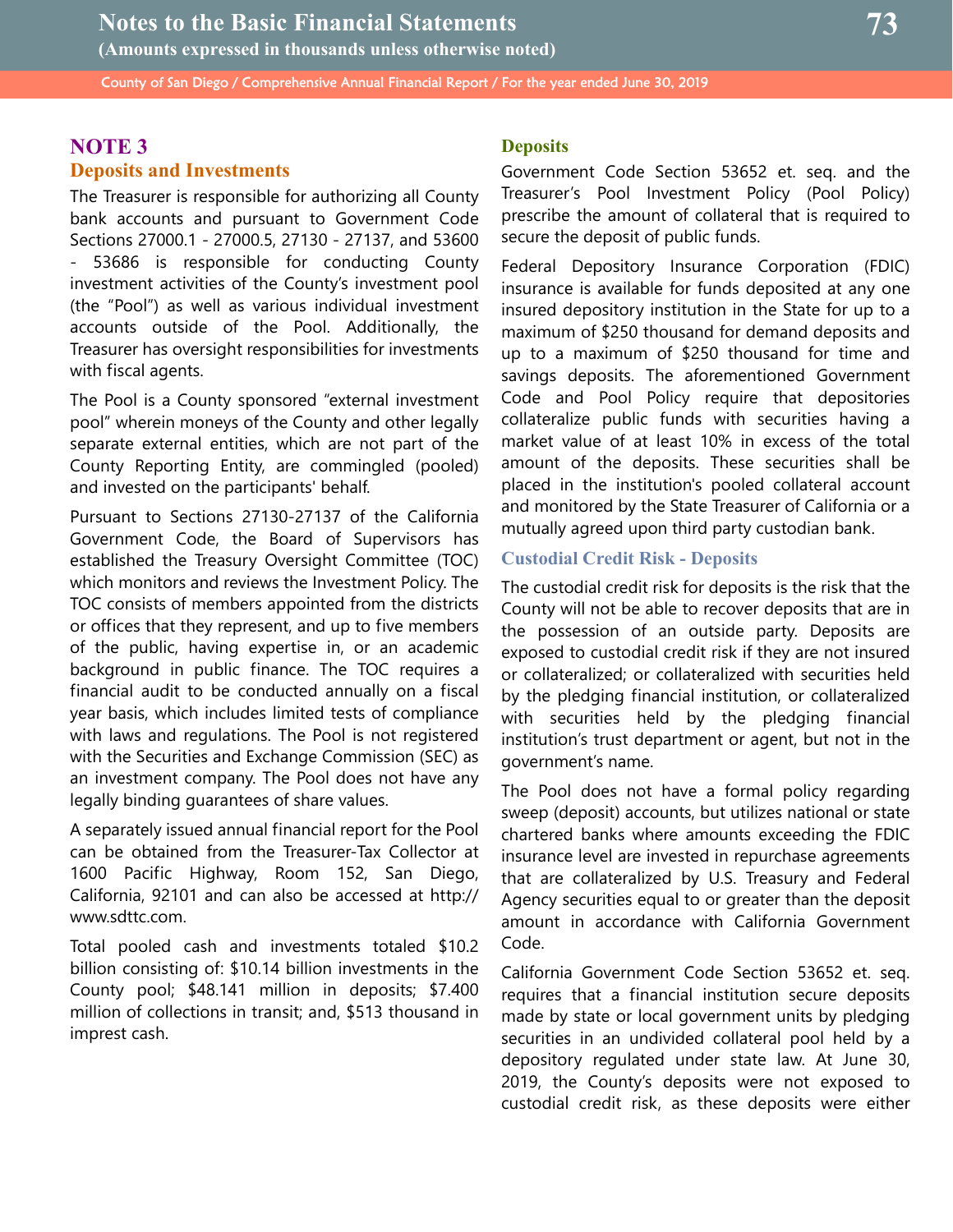covered by FDIC insurance or collateralized with securities held by a named agent depository except as noted below:

a. Cash in banks is defined as short-term, highly liquid deposits with an original maturity of three months or less. Deposits consist of cash in banks. At year-end, the Pool maintained accounts in two banks. The carrying amount of the Pool's deposits was \$48.141 million, and the bank balance at June 30, 2019 was \$8.109 million. The difference between the carrying amount and the bank balance includes temporary reconciling items such as outstanding checks and deposits in transit. Of the bank balance, \$500 thousand was covered by federal deposit insurance and \$7.609 million was collateralized with securities held by a depository agent on behalf of the Pool as required by California Government Code Section 53656. The California Government Code requires that a financial institution secure deposits made by state or local government units by pledging securities in an undivided collateral pool held by a depository regulated under state law. The fair value of the pledged securities in the collateral pool must equal at least 110% of the total amount deposited by the public agencies. Also, a financial institution may, in accordance with the California Government Code, secure local agency deposits using first trust deed mortgages; however, the fair value of the first trust deed mortgages collateral must be at least 150% of the total amount deposited.

b. The carrying amount of demand deposits with Fiscal Agents (outside of the Pool) was \$1.874 million and the bank balance per various financial institutions was \$2.833 million. Of the total bank balance, \$692 thousand was covered by federal deposit insurance; \$2.037 million was collateralized by a named agent depository; and \$104 thousand was uncollateralized and exposed to custodial credit risk.

#### **Investments**

Government Code Section 53601 governs the types of investments that may be purchased and makes certain restrictions on investment maturity, maximum portfolio percentages, term, value, credit quality and timing to minimize the risk of loss.

Permissible types of investments and financial instruments include: U.S. treasuries, U.S. Federal agencies, local agency obligations, banker's acceptances, repurchase and reverse repurchase agreements, collateralized certificates of deposit. commercial paper, corporate medium-term notes, negotiable certificates of deposit, pass-through mortgage securities, supranationals, and money market mutual funds.

Investments in the Pool are stated at fair value in accordance with GASB Statement No. 72. Securities, which are traded on a national exchange, are valued at the last reported sales price at current exchange rates. Institutional money market mutual funds are carried at portfolio book value (carrying cost). All purchases of investments are accounted for on a trade-date basis.

Unrealized gains or losses of securities are determined by taking the difference between amortized cost and the fair value of investments. The calculation of realized gains and losses is independent of the calculation of the net change in the fair value of investments. Realized gains and losses on investments that were held in more than one fiscal year and sold in the current year were included as a change in the fair value of investments reported in the prior year(s) and the current year.

In addition to the above, the Board annually adopts a Pooled Money Fund Investment Policy. This policy is based on the criteria in Government Code Section 53601 but adds further specificity and restrictions to permitted investments.

No policies have been established for investments with fiscal agents, however, moneys held by trustees on behalf of the County may generally only be invested in permitted investments specified in trustee or indenture agreements.

In conjunction with the discussion below concerning investment risks, please refer to **Tables 7** and **8,** respectively, which provide details on pooled investments and those held with fiscal agents at fiscal year-end. Additionally, **Table 10** provides a comparison of Pool policy restrictions with Government Code Section 53601 requirements.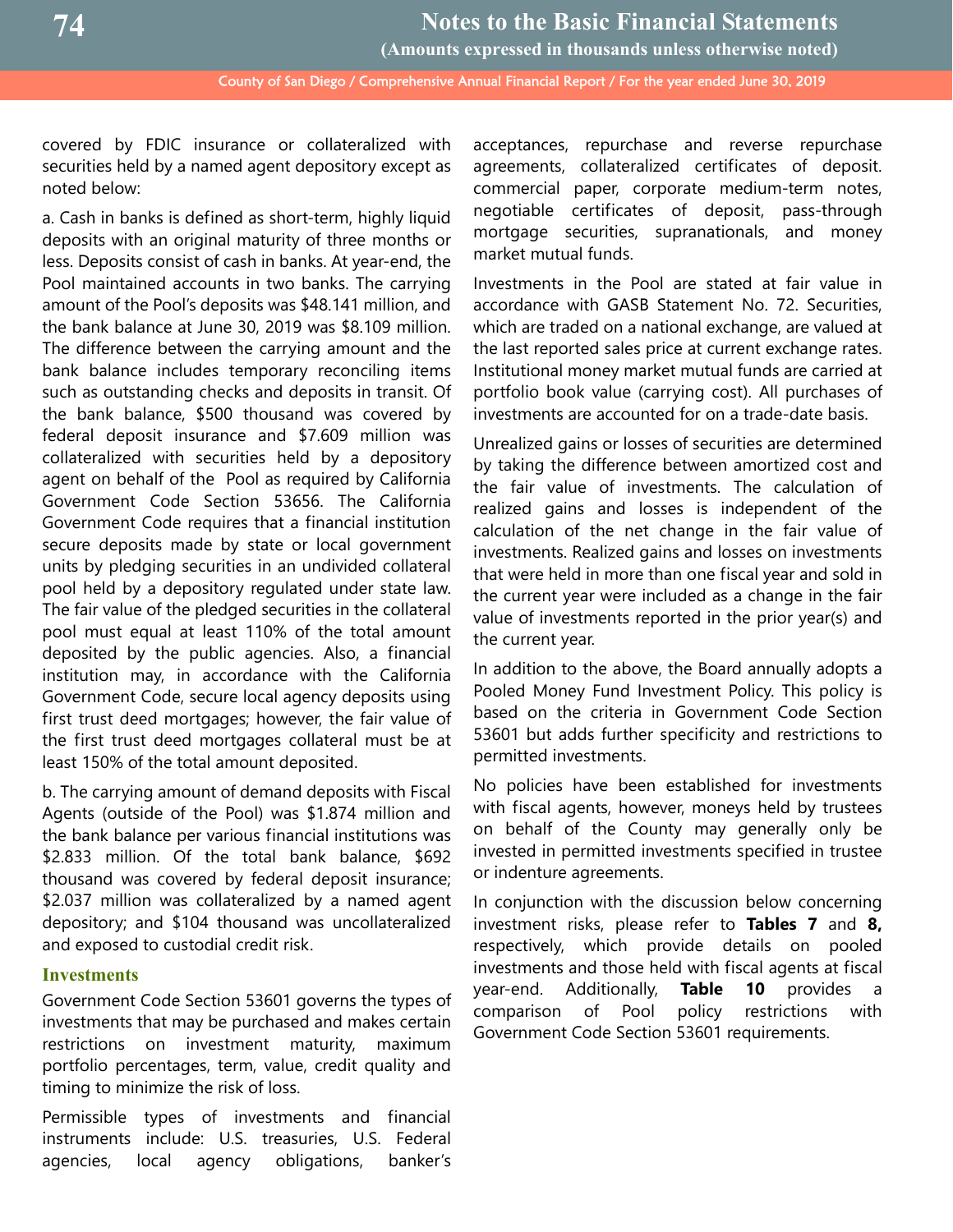## **Interest Rate Risk - Investments**

Interest rate risk is the risk that changes in interest rates will adversely affect the fair value of an investment. Generally, the longer the maturity of an investment, the greater the sensitivity its fair value is to changes in market interest rates.

To mitigate the effect of interest rate risk, the Pool maintains a laddered portfolio in compliance with the Investment Policy, which requires at least 15% of securities to mature within 90 days and at least 35% of securities to mature within one year. In addition, the Pool limits the maximum effective duration of the portfolio to two years. As of June 30, 2019, the Pool was in full compliance with all provisions of the Investment Policy and the California Government Code. Actual weighted average days to maturity by investment type is presented in **Table 7**.

California Government Code Section 53601 indicates that when there is no specific limitation on the term or remaining maturity at the time of the investment, then no investment shall be made in any security, other than a security underlying a repurchase or reverse repurchase agreement or securities lending agreement authorized by this section, that at the time of the investment has a term remaining to maturity in excess of five years, unless the legislative body has granted express authority to make that investment either specifically or as a part of an investment program approved by the legislative body no less than three months prior to the investment.

Generally, investments with fiscal agents are structured in such a way that securities mature at the times and in the amounts that are necessary to meet scheduled expenditures and withdrawals.

#### **Credit Risk - Investments**

Credit risk is the risk that an issuer or other counterparty to an investment may not fulfill its obligations.

The Pool's Investment Policy, which is more restrictive than the Government Code, places a minimum standard on the ratings of investments held in the Pool. Investments in securities other than those guaranteed by the U.S. Treasury or Government Sponsored Enterprises must have a credit rating of no less than "A" for long-term or "F1" for short-term. Nonrated securities include sweep accounts and repurchase agreements. Sweep accounts and collateralized certificates of deposit must be FDIC insured and collateralized with securities held by a named agent of the depository. Repurchase agreements are collateralized by securities, authorized by California Government Code Section 53601, having a market value of at least 102% of the amount of the repurchase agreement. The Pool did not have any repurchase agreements in its portfolio as of June 30, 2019.

Credit quality based on Fitch's Fund Credit Quality Rating is noted below and on **Table 7**.

| <b>Fitch Investment Rating</b> | Table 5                                              |                                                                                   |
|--------------------------------|------------------------------------------------------|-----------------------------------------------------------------------------------|
|                                | <b>Investment Pool</b><br>Rating at<br>June 30, 2019 | <b>Minimum Pool</b><br><b>Investment Policy</b><br>Ratings at Time of<br>Purchase |
| Overall credit rating          | AAAf/S1                                              |                                                                                   |
| Short-term                     |                                                      | F1                                                                                |
| Long-term                      |                                                      | А                                                                                 |

## **Concentration of Credit Risk - Investments**

Concentration of credit risk is the risk of loss attributed to the magnitude of a government's investment in a single issuer. This occurs when there is a lack of diversification or having too much invested in a few individual issuers.

As disclosed in **Table 10**, the Treasury maintains investment policies that establish thresholds for holdings of individual securities. The Pool did not have any holdings meeting or exceeding the allowable threshold levels as of June 30, 2019.

The Pool's holdings of Federal National Mortgage Association (FNMA) and Federal Home Loan Mortgage Corporation (FHLMC) securities are issued by agencies that remain under conservatorship by the Director of the Federal Housing Agency. The U.S. government does not guarantee, directly or indirectly, the securities of the Federal Home Loan Bank (FHLB), Federal Farm Credit Bank (FFCB), FNMA or FHLMC. The Pool's investments in FHLB, FFCB, FNMA and FHLMC securities as of June 30, 2019 comprised 5.9%, 6.6%, 4.97% and 10.3% of the fair value of the County Pool's investments, respectively.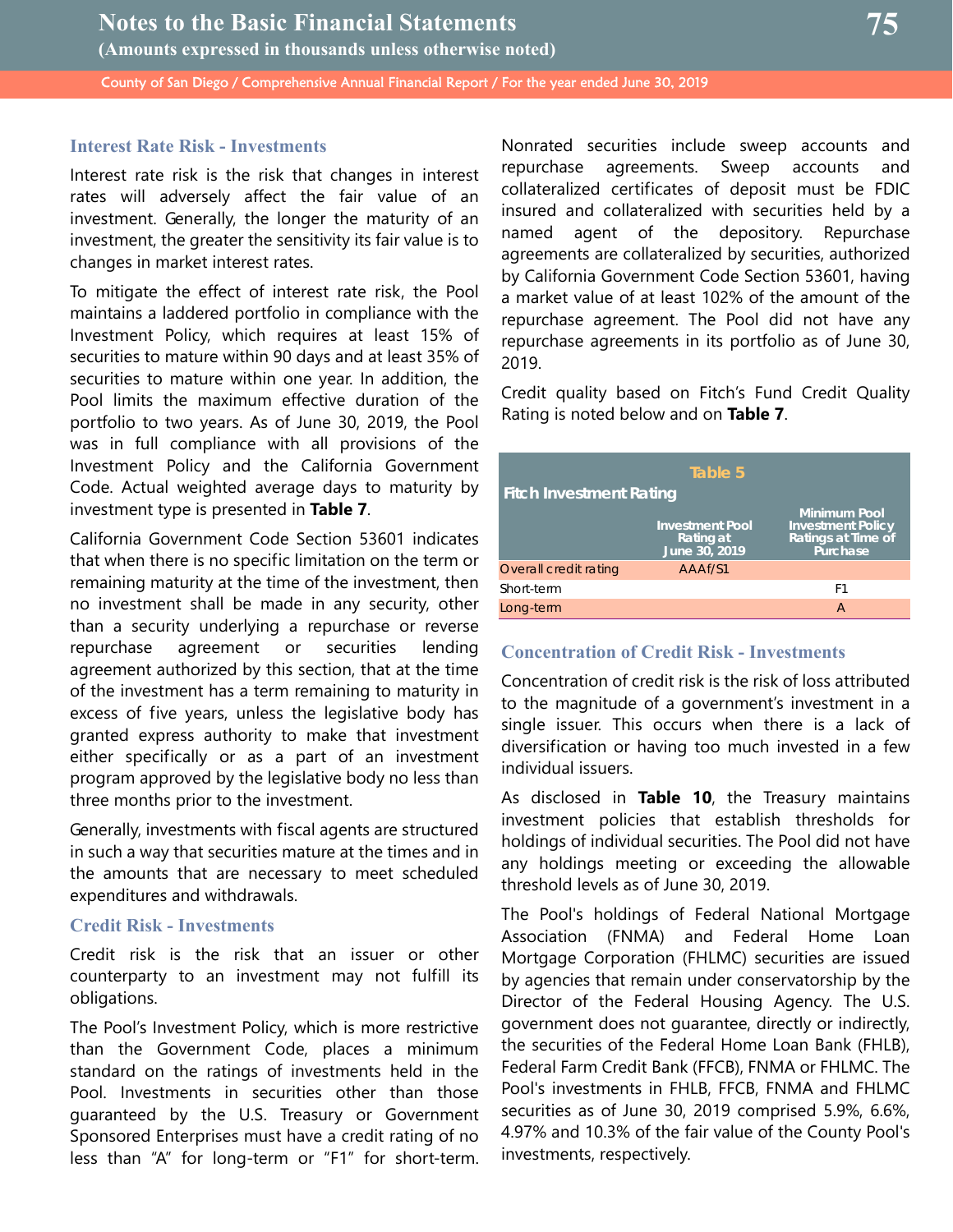**Notes to the Basic Financial Statements (Amounts expressed in thousands unless otherwise noted)**

County of San Diego / Comprehensive Annual Financial Report / For the year ended June 30, 2019

In addition, the following issuers also exceeded the 5 percent threshold: BNP Paribas (7.5%), Toronto Dominion NY (5.6%), JP Morgan (5.3%), and International Bank for Reconstruction and Development (5%).

No general policies have been established to limit the amount of exposure to any one single issuer, however, moneys held by trustees on behalf of the County may generally only be invested in permitted investments specified in trustee or indenture agreements. Instruments in any one issuer that represent 5% or more of the County investments with fiscal agents by individual major fund or nonmajor funds in the aggregate at June 30, 2019 are shown in **Table 6**. Any investments explicitly guaranteed by the U.S. government and investments in mutual funds, external investment pools, and other pooled investments are excluded from **Table 6**. Percentages by issuer for pooled investments are noted in **Table 7**.

| Table 6<br><b>Concentration of Credit Risk -</b>                                                                                                         |    |        |     |    |        |     |  |  |  |  |
|----------------------------------------------------------------------------------------------------------------------------------------------------------|----|--------|-----|----|--------|-----|--|--|--|--|
| <b>Investments With Fiscal Agents</b><br>Tobacco<br>Nonmajor<br>Endowment<br>Governmental<br><b>Funds</b><br>Fund<br><b>Issuer</b><br>Percent<br>Percent |    |        |     |    |        |     |  |  |  |  |
| New York City<br>Municipal Water<br><b>Finance Authority</b>                                                                                             | \$ | 33,300 | 12% |    |        |     |  |  |  |  |
| State of Maryland                                                                                                                                        |    | 20,362 | 7%  |    |        |     |  |  |  |  |
| State of Tennessee                                                                                                                                       |    | 15,466 | 5%  |    |        |     |  |  |  |  |
| 8%<br>22,429<br>State of Washington                                                                                                                      |    |        |     |    |        |     |  |  |  |  |
| <b>BNP Paribas SF</b><br><b>Branch</b>                                                                                                                   |    |        |     | \$ | 17.504 | 28% |  |  |  |  |

## **Custodial Credit Risk - Investments**

Custodial credit risk is the risk that, in the event of the failure of the counterparty to a transaction, a government will not be able to recover the value of investment or collateral securities that are in the possession of an outside party. Investments are exposed to custodial credit risk if the securities are uninsured, are not registered in the name of the government, and are held by either the counterparty or the counterparty's trust department or agent but not in the government's name.

The Investment Policy requires that securities purchased from any bank or dealer including appropriate collateral (as defined by California State Law), not insured by FDIC, shall be placed with an independent third party for custodial safekeeping. Securities purchased by the Pool are held by a thirdparty custodian, Citibank, in their trust department to mitigate custodial credit risk.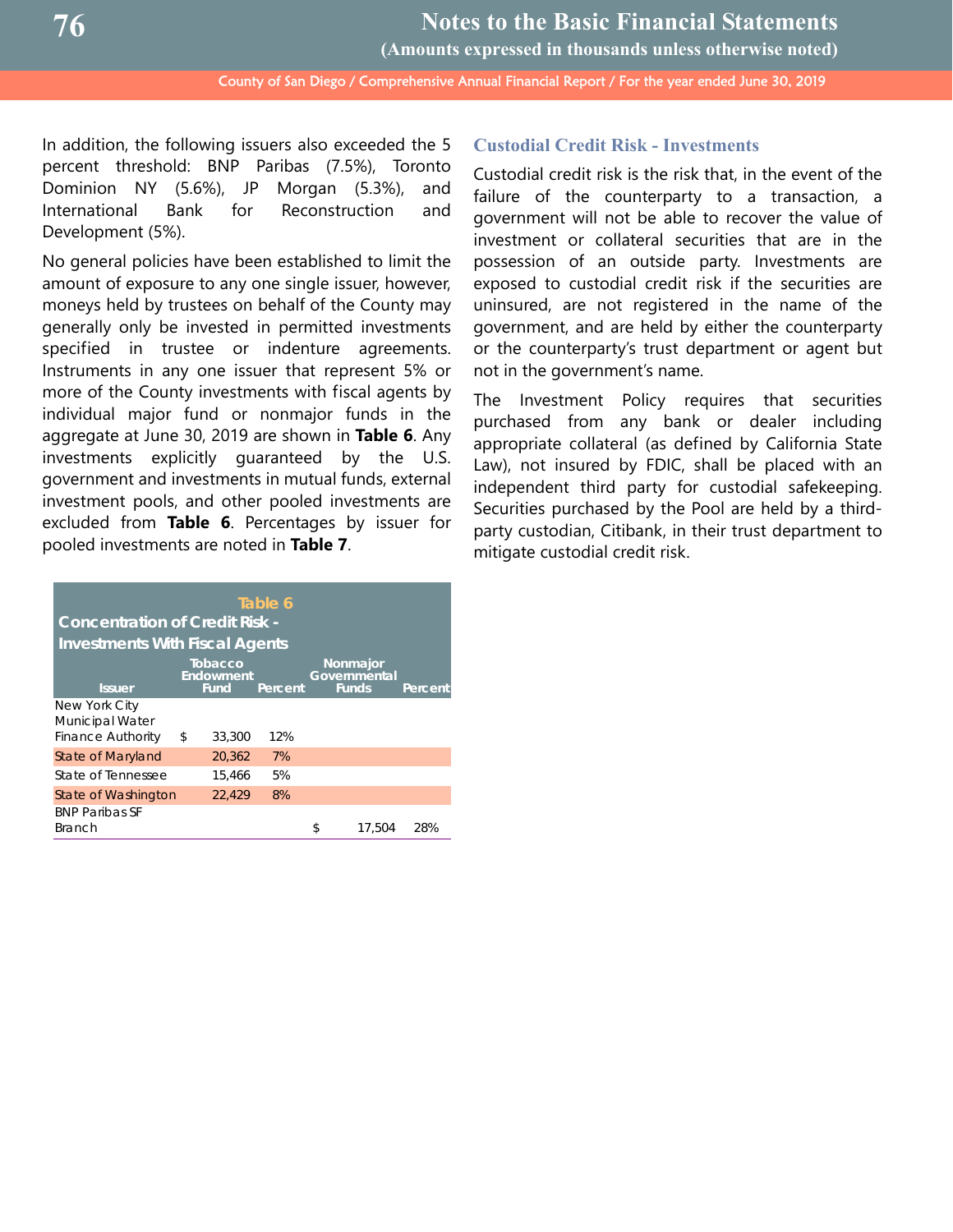| <b>Pooled Investments</b><br>At June 30, 2019            |                           | Table 7           |                               |                          |                                                  |                               |        |
|----------------------------------------------------------|---------------------------|-------------------|-------------------------------|--------------------------|--------------------------------------------------|-------------------------------|--------|
|                                                          | <b>Fair Value</b>         | <b>Book Value</b> | <b>Interest Rate</b><br>Range | <b>Maturity</b><br>Range | Weighted<br>Average<br><b>Maturity</b><br>(days) | <b>Fitch Rating Portfolio</b> | $%$ of |
| U.S. Federal Agencies:                                   |                           |                   |                               |                          |                                                  |                               |        |
| Federal Farm Credit Bank (FFCB)                          | $\mathfrak{D}$<br>667,150 | 667,346           | 1.36% -3.11%                  | $8/19 - 6/24$            | 968                                              | <b>AAA</b>                    | 6.58%  |
| Federal Home Loan Bank (FHLB)                            | 595,056                   | 593,508           | 1.12% - 3.10%                 | $11/19 - 4/24$           | 918                                              | AAA                           | 5.87%  |
| <b>Federal Home Loan Mortgage Corporation</b><br>(FHLMC) | 1,044,492                 | 1,045,008         | 1.12% - 3.20%                 | $7/19 - 6/24$            | 861                                              | <b>AAA</b>                    | 10.30% |
| Federal National Mortgage Association (FNMA)             | 503,690                   | 504,197           | $1.12\% - 3.10\%$             | $9/19 - 2/24$            | 657                                              | AAA                           | 4.97%  |
| <b>U.S. Treasury Notes</b>                               | 484,451                   | 483,639           | $0.75\% - 2.50\%$             | $7/19 - 5/24$            | 665                                              | <b>AAA</b>                    | 4.78%  |
| Pass-through Securities                                  | 733,814                   | 728,038           | 1.16% - 3.18%                 | $3/20 - 2/24$            | 1189                                             | $F1+ /AAA$                    | 7.24%  |
| Supranationals                                           | 1,018,299                 | 1,009,551         | $1.12\% - 3\%$                | $9/19 - 5/24$            | 992                                              | <b>AAA</b>                    | 10.04% |
| <b>Commercial Paper</b>                                  | 2,239,962                 | 2,239,743         | $2.31\% - 3\%$                | $7/19 - 12/19$           | 32                                               | $F1 + -F1$                    | 22.09% |
| <b>Money Market Mutual Funds</b>                         | 409,093                   | 409,093           | $0.02\% - 2.43\%$             | N/A                      | $\mathbf{1}$                                     | <b>AAA</b>                    | 4.03%  |
| Negotiable Certificates of Deposit                       | 1,849,607                 | 1,847,001         | 2.44% - 3.13%                 | $7/19 - 9/20$            | 102                                              | $F1 + -F1$                    | 18.24% |
| Corporate Medium-Term Notes                              | 594,535                   | 588,745           | $1.65\% - 4.40\%$             | $8/19 - 4/22$            | 824                                              | $A - AA +$                    | 5.86%  |
| <b>Total investments</b>                                 | \$10,140,149              | 10,115,869        |                               |                          | 528                                              |                               | 100%   |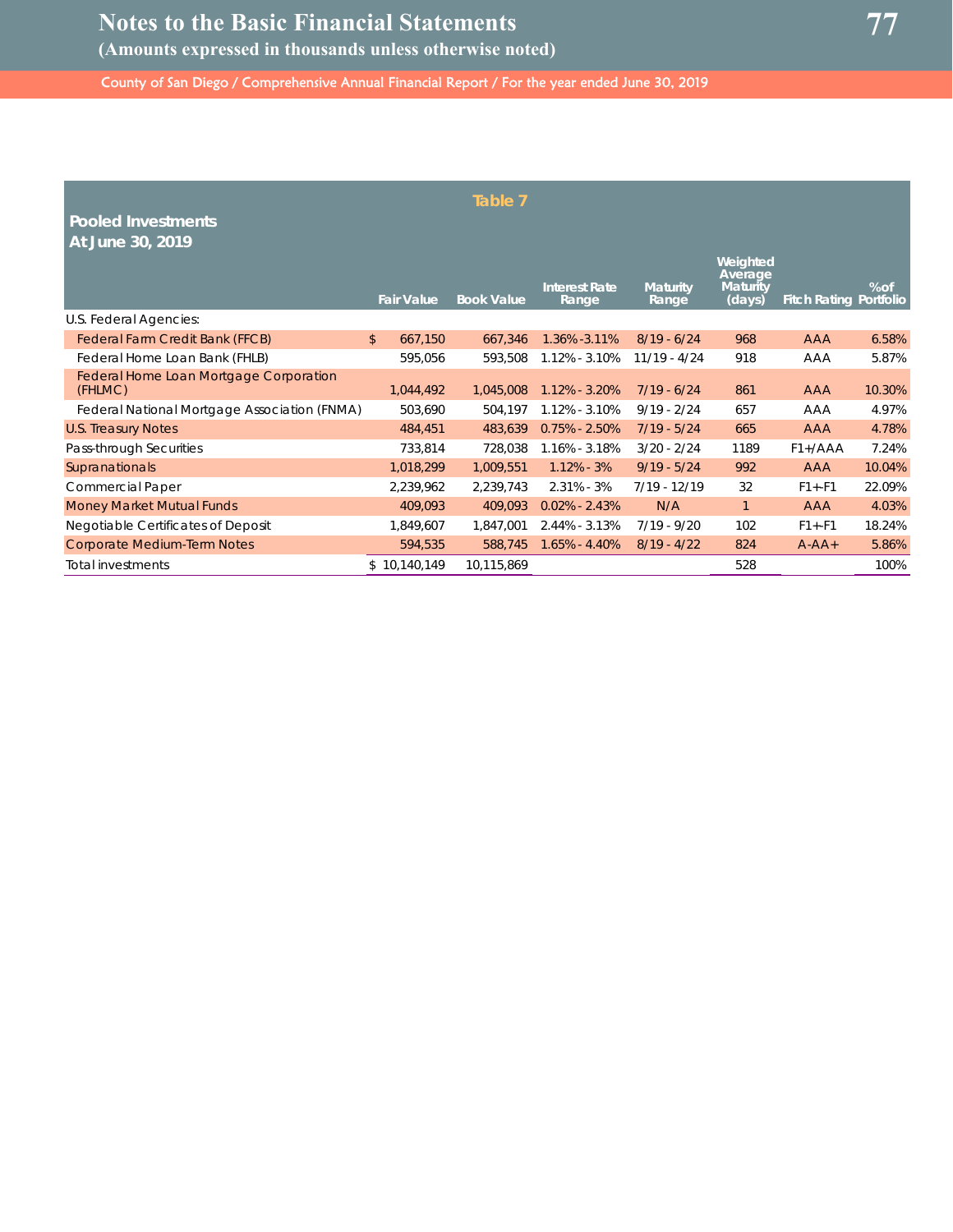**(Amounts expressed in thousands unless otherwise noted)**

County of San Diego / Comprehensive Annual Financial Report / For the year ended June 30, 2019

| Table 8<br><b>Investments with Fiscal Agents</b><br>At June 30, 2019 |    |                   |                               |                          |                                                  |                       |                     |  |  |
|----------------------------------------------------------------------|----|-------------------|-------------------------------|--------------------------|--------------------------------------------------|-----------------------|---------------------|--|--|
|                                                                      |    | <b>Fair Value</b> | <b>Interest Rate</b><br>Range | <b>Maturity</b><br>Range | Weighted<br>Average<br><b>Maturity</b><br>(days) | <b>S&amp;P Rating</b> | $%$ of<br>Portfolio |  |  |
| County investments with fiscal agents                                |    |                   |                               |                          |                                                  |                       |                     |  |  |
| Unrestricted:                                                        |    |                   |                               |                          |                                                  |                       |                     |  |  |
| Fixed income tax exempt bonds                                        | \$ | 10,000            | 5.13%                         | 7/39                     | 7306                                             | $A -$                 | 2.85%               |  |  |
| Fixed income tax exempt bonds                                        |    | 21,276            | 1.70% - 6.25%                 | $7/19 - 8/39$            | 3824                                             | AA                    | 6.07%               |  |  |
| Fixed income tax exempt bonds                                        |    | 8,673             | 5.00%                         | $8/22 - 8/23$            | 1235                                             | AA-                   | 2.47%               |  |  |
| Fixed income tax exempt bonds                                        |    | 34,345            | $2\% - 5\%$                   | $9/19 - 10/23$           | 563                                              | $AA+$                 | 9.79%               |  |  |
| Fixed income tax exempt bonds                                        |    | 33,300            | 1.95%                         | 6/41                     | 8021                                             | $AA+/A-1$             | 9.50%               |  |  |
| Fixed income tax exempt bonds                                        |    | 141,869           | $3% - 5%$                     | $8/19 - 02/34$           | 1956                                             | <b>AAA</b>            | 40.45%              |  |  |
| Fixed income tax exempt bonds                                        |    | 1,800             | 1.70%                         | 5/34                     | 5419                                             | $AAA-1$               | 0.51%               |  |  |
| Fixed income tax exempt bonds                                        |    | 18,010            | 2% - 5.88%                    | $2/20 - 8/40$            | 1445                                             | <b>NR</b>             | 5.14%               |  |  |
| Money market mutual funds                                            |    | 18,000            | 1.80%                         | 7/19                     | 6                                                | <b>AAAm</b>           | 5.13%               |  |  |
| Subtotal                                                             |    | 287,273           |                               |                          |                                                  |                       |                     |  |  |
| Restricted:                                                          |    |                   |                               |                          |                                                  |                       |                     |  |  |
| Negotiable certificates of deposit                                   |    | 17,504            | 2.74%                         | 7/19                     | 26                                               | $A-1$                 | 4.99%               |  |  |
| Money market mutual funds                                            |    | 45,961            | 1.81% - 2.22%                 | $7/19 - 8/19$            | $13 - 39$                                        | <b>AAAm</b>           | 13.10%              |  |  |
| Subtotal                                                             |    | 63,465            |                               |                          |                                                  |                       |                     |  |  |
| Total County investments with fiscal agents                          |    | 350,738           |                               |                          |                                                  |                       | 100.00%             |  |  |
|                                                                      |    |                   |                               |                          |                                                  |                       |                     |  |  |
| Private Purpose investments:                                         |    |                   |                               |                          |                                                  |                       |                     |  |  |
| Money market mutual funds                                            |    | 1,136             | 1.99%                         | 7/19                     | 27                                               | <b>AAAm</b>           | 100.00%             |  |  |
| <b>Total Private Purpose investments</b>                             |    | 1,136             |                               |                          |                                                  |                       | 100.00%             |  |  |
| Agency funds investments:                                            |    |                   |                               |                          |                                                  |                       |                     |  |  |
| Money market mutual funds                                            |    | 1,235             | 2.01%                         | 7/19                     | 24                                               | <b>AAAm</b>           | 100.00%             |  |  |
| <b>Total Agency funds investments</b>                                |    | 1,235             |                               |                          |                                                  |                       | 100.00%             |  |  |
| Total investments with fiscal agents                                 | \$ | 353,109           |                               |                          |                                                  |                       |                     |  |  |

#### **Fair Value Measurements**

The County categorizes its fair value measurements within the fair value hierarchy established by GASB 72. These principles recognize a three-tiered fair value hierarchy, as follows:

- **•** Level 1: Investments reflect prices quoted in active markets for identical assets;
- **•** Level 2: Investments reflect prices that are based on a similar observable asset either directly or indirectly, which may include inputs in markets that are not considered to be active; and,
- **•** Level 3: Investments reflect prices based upon unobservable sources.

None of the County's investments are valued using Level 1 and Level 3 inputs.

The Pool uses the market approach as a valuation technique in the application of GASB 72. This method uses prices and other relevant information generated by market transactions involving identical or comparable assets or groups of assets.

Total pooled investments as of June 30, 2019, were valued at \$10.140 billion. The fair value of pooled investments categorized according to GASB 72 fair value hierarchy totaled \$9.731 billion, and are all classified as Level 2. Money market mutual funds totaling \$409 million, are valued at net asset value - \$1 per share (amortized cost) and are not subject to the fair value hierarchy.

Total investments with fiscal agents as of June 30, 2019, were valued at \$353.1 million. The fair value of investments with fiscal agents according to the GASB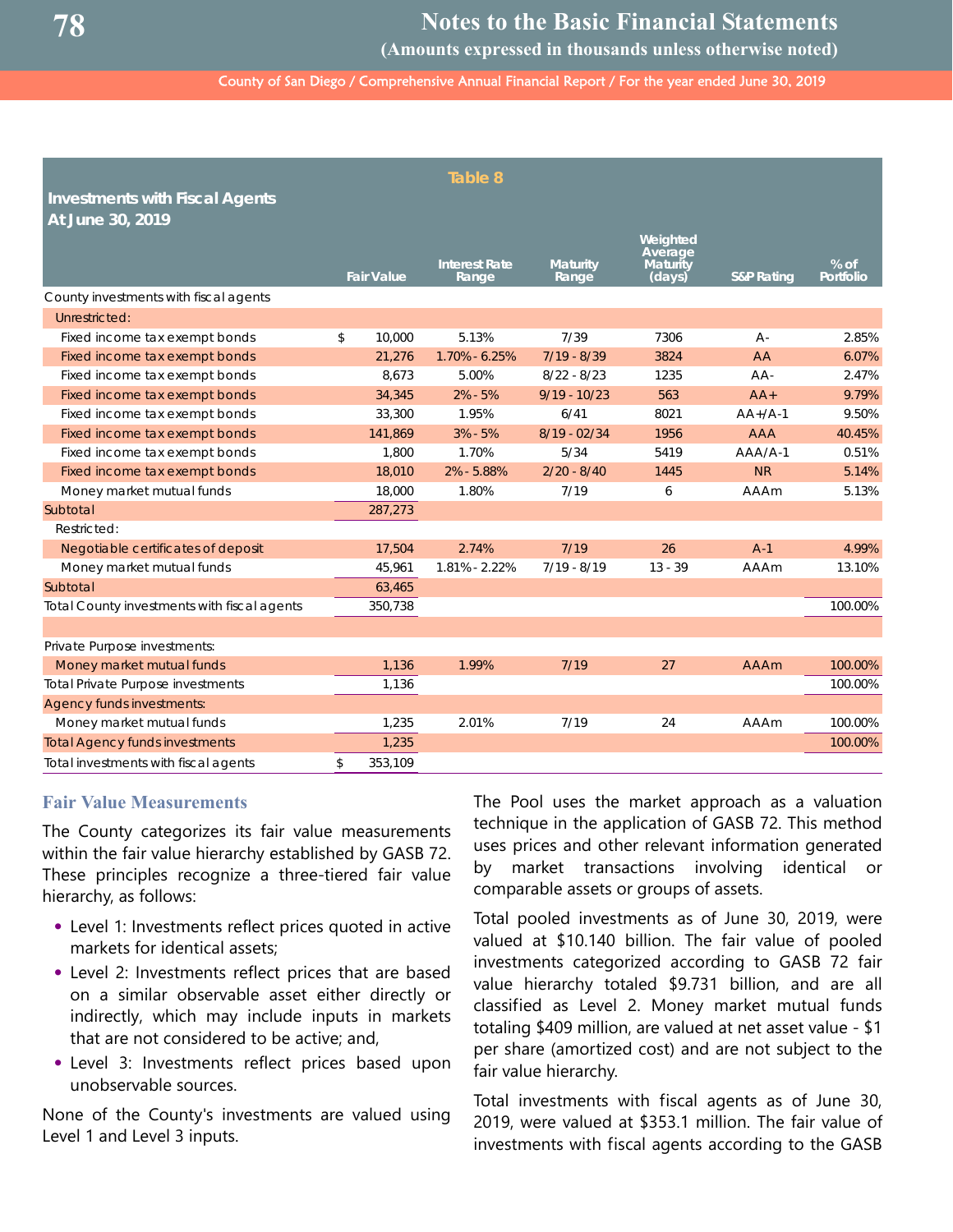72 fair value hierarchy totaled \$269.3 million, and are all classified as Level 2. Fixed income tax exempt bonds were valued using matrix pricing, which is consistent with the market approach. The matrix pricing technique is used to value some types of financial instruments, such as debt securities, without relying exclusively on quoted prices for the specific securities. Instead, matrix pricing relies on the securities' relationship to other benchmark quoted securities. The following investments have a remaining maturity at the time of purchase of one year or less, are held by fiscal agents outside of the

County's Pool, and are measured at amortized cost: Money market mutual funds, \$66.3 million, and negotiable certificates of deposit, \$17.5 million.

**Table 9** summarizes pooled investments' and investments with fiscal agents' recurring fair value measurements and the fair value hierarchy as of June 30, 2019.

## **Table 9 Pooled Investments and Investments With Fiscal Agents By Fair Value Level**

|                                                                                 |               |               | <b>Fair Value Measurements Using</b>                                                                                  |    |                                |                                                 |
|---------------------------------------------------------------------------------|---------------|---------------|-----------------------------------------------------------------------------------------------------------------------|----|--------------------------------|-------------------------------------------------|
|                                                                                 |               | June 30, 2019 | <b>Quoted Prices In</b><br><b>Active Markets Significant Other</b><br><b>For Identical</b><br><b>Assets (Level 1)</b> |    | Observable<br>Inputs (Level 2) | Significant<br>Unobservable<br>Inputs (Level 3) |
| Pooled investments by fair value level                                          |               |               |                                                                                                                       |    |                                |                                                 |
| Pass-through securities                                                         | $\mathsf{\$}$ | 733,814       |                                                                                                                       |    | 733,814                        |                                                 |
| Commercial paper                                                                |               | 2,239,962     |                                                                                                                       |    | 2,239,962                      |                                                 |
| Negotiable certificates of deposit                                              |               | 1,849,607     |                                                                                                                       |    | 1,849,607                      |                                                 |
| Corporate medium-term notes                                                     |               | 594,535       |                                                                                                                       |    | 594,535                        |                                                 |
| Supranationals                                                                  |               | 1,018,299     |                                                                                                                       |    | 1,018,299                      |                                                 |
| U.S. government agencies                                                        |               | 2,810,388     |                                                                                                                       |    | 2,810,388                      |                                                 |
| U.S. treasury notes                                                             |               | 484,451       |                                                                                                                       |    | 484,451                        |                                                 |
| Total pooled investments and cash equivalents by fair value level               |               | 9,731,056     |                                                                                                                       | \$ | 9,731,056                      |                                                 |
|                                                                                 |               |               |                                                                                                                       |    |                                |                                                 |
| Pooled investments not subject to the fair value hierarchy                      |               |               |                                                                                                                       |    |                                |                                                 |
| Money market mutual funds                                                       |               | 409,093       |                                                                                                                       |    |                                |                                                 |
| Total pooled investments                                                        | \$            | 10,140,149    |                                                                                                                       |    |                                |                                                 |
|                                                                                 |               |               |                                                                                                                       |    |                                |                                                 |
| Investments with fiscal agents by fair value level                              |               |               |                                                                                                                       |    |                                |                                                 |
| Fixed income tax exempt bonds                                                   | $\mathsf{\$}$ | 269.273       |                                                                                                                       |    | 269,273                        |                                                 |
|                                                                                 |               |               |                                                                                                                       | \$ | 269,273                        |                                                 |
|                                                                                 |               |               |                                                                                                                       |    |                                |                                                 |
| Investments with fiscal agents not subject to the fair value hierarchy          |               |               |                                                                                                                       |    |                                |                                                 |
| Money market mutual funds                                                       |               | 66,332        |                                                                                                                       |    |                                |                                                 |
| Negotiable certificates of deposit                                              |               | 17,504        |                                                                                                                       |    |                                |                                                 |
| Total investments with fiscal agents not subject to the fair value<br>hierarchy |               | 83,836        |                                                                                                                       |    |                                |                                                 |
| Total investments with fiscal agents                                            | \$            | 353,109       |                                                                                                                       |    |                                |                                                 |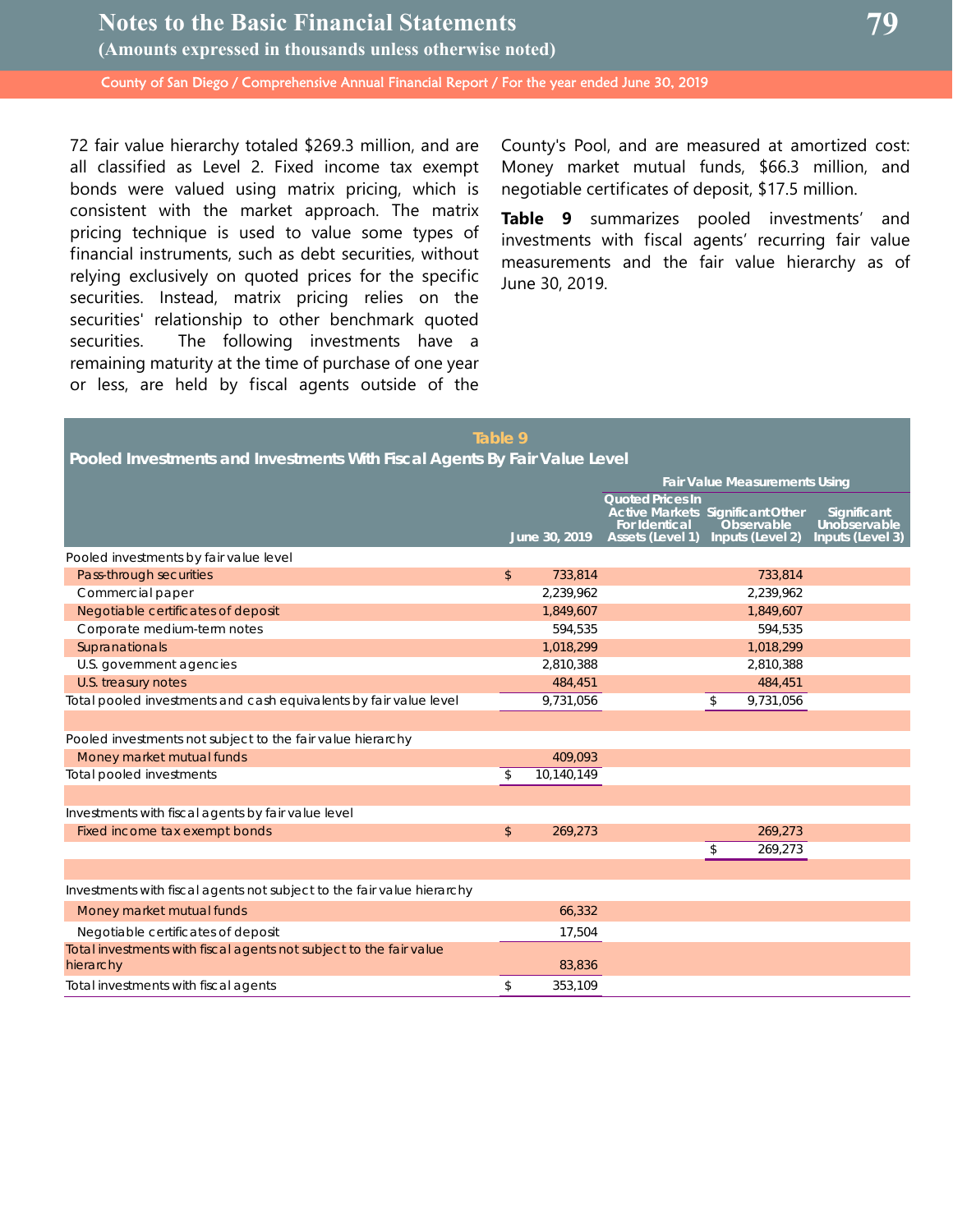**Notes to the Basic Financial Statements**

**(Amounts expressed in thousands unless otherwise noted)**

County of San Diego / Comprehensive Annual Financial Report / For the year ended June 30, 2019

|                                                                                                        |           |                         | Table 10    |                        |                                     |                    |                       |                    |
|--------------------------------------------------------------------------------------------------------|-----------|-------------------------|-------------|------------------------|-------------------------------------|--------------------|-----------------------|--------------------|
| Investment Pool Policy Restrictions versus California Government (Gov) Code Section 53601 Requirements |           |                         |             |                        |                                     |                    |                       |                    |
|                                                                                                        |           | <b>Maximum Maturity</b> |             | Maximum % of Portfolio | Maximum % with One<br><b>Issuer</b> |                    | <b>Minimum Rating</b> |                    |
| <b>Investment Type</b>                                                                                 | Gov. Code | <b>Pool Policy</b>      | Gov. Code   | <b>Pool Policy</b>     | Gov. Code                           | <b>Pool Policy</b> | Gov. Code             | <b>Pool Policy</b> |
| U.S. Treasury Obligations                                                                              | 5 years   | 5 years                 | None        | <b>None</b>            | <b>None</b>                         | <b>None</b>        | <b>None</b>           | <b>None</b>        |
| <b>U.S. Agency Obligations</b>                                                                         | 5 years   | 5 years                 | <b>None</b> | <b>None</b>            | <b>None</b>                         | 35%                | <b>None</b>           | <b>None</b>        |
| Local Agency Obligations                                                                               | 5 years   | 5 years                 | <b>None</b> | 30%                    | None                                | 10%                | <b>None</b>           | A                  |
| <b>Bankers' Acceptances</b>                                                                            | 180 days  | 180 days                | 40%         | 40%                    | 30%                                 | 5%                 | <b>None</b>           | $A-1$              |
| Commercial paper (1)                                                                                   | 270 days  | 270 days                | 40%         | 40%                    | 10%                                 | 10%                | $A-1$                 | $A-1$              |
| Negotiable Certificates of Deposit                                                                     | 5 years   | 5 years                 | 30%         | 30%                    | 30%                                 | 10%                | <b>None</b>           | $\overline{A}$     |
| Repurchase Agreements                                                                                  | 1 year    | 1 year                  | <b>None</b> | 40%                    | <b>None</b>                         | Note $(2)$         | <b>None</b>           | <b>None</b>        |
| <b>Reverse Repurchase Agreements</b>                                                                   | 92 days   | 92 days                 | 20%         | 20%                    | <b>20%</b>                          | 10%                | <b>None</b>           | <b>None</b>        |
| Corporate Medium-Term Notes                                                                            | 5 years   | 5 years                 | 30%         | 30%                    | 30%                                 | 5%                 | Α                     | Α                  |
| Collateralized Certificates of                                                                         |           |                         |             |                        |                                     |                    |                       |                    |
| Deposit                                                                                                | N/A       | 13 months               | <b>None</b> | 5%                     | <b>None</b>                         | 5%                 | <b>None</b>           | <b>None</b>        |
| Money Market Mutual Funds                                                                              | N/A       | N/A                     | 20%         | 20%                    | 10%                                 | 10%                | AAAm                  | AAAm               |
| CalTRUST                                                                                               | N/A       | N/A                     | <b>None</b> | 2.5%                   | <b>None</b>                         | 2.5%               | <b>None</b>           | <b>AAAm</b>        |
| Pass-Through Mortgage Securities                                                                       | 5 years   | 5 years                 | 20%         | 20%                    | 20%                                 | 5%                 | AA                    | AA                 |
| Supranationals (3)                                                                                     | 5 years   | 5 years                 | 30%         | 30%                    | 30%                                 | 10%                | AA                    | AA                 |

(1) Government Code Section 53635 (a)(1-2) specifies percentage limitations for this security type for county investment pools.

(2) Maximum exposure per issue - The maximum exposure to a single Repurchase Agreement (RP) issue shall be 10% of the portfolio value for RPs with maturities greater than 5 days, and 15% of the portfolio for RPs maturing 5 days or less. The maximum exposure to a single broker/ dealer of Repurchase Agreements shall be 10% of the portfolio value for maturities greater than 5 days, and 15% of the portfolio value for maturities of 5 days or less.

(3) The following institutions are considered "Supranationals": International Bank for Reconstruction and Development (IBRD), International Finance Corporation (IFC), Inter-American Development Bank (IADB).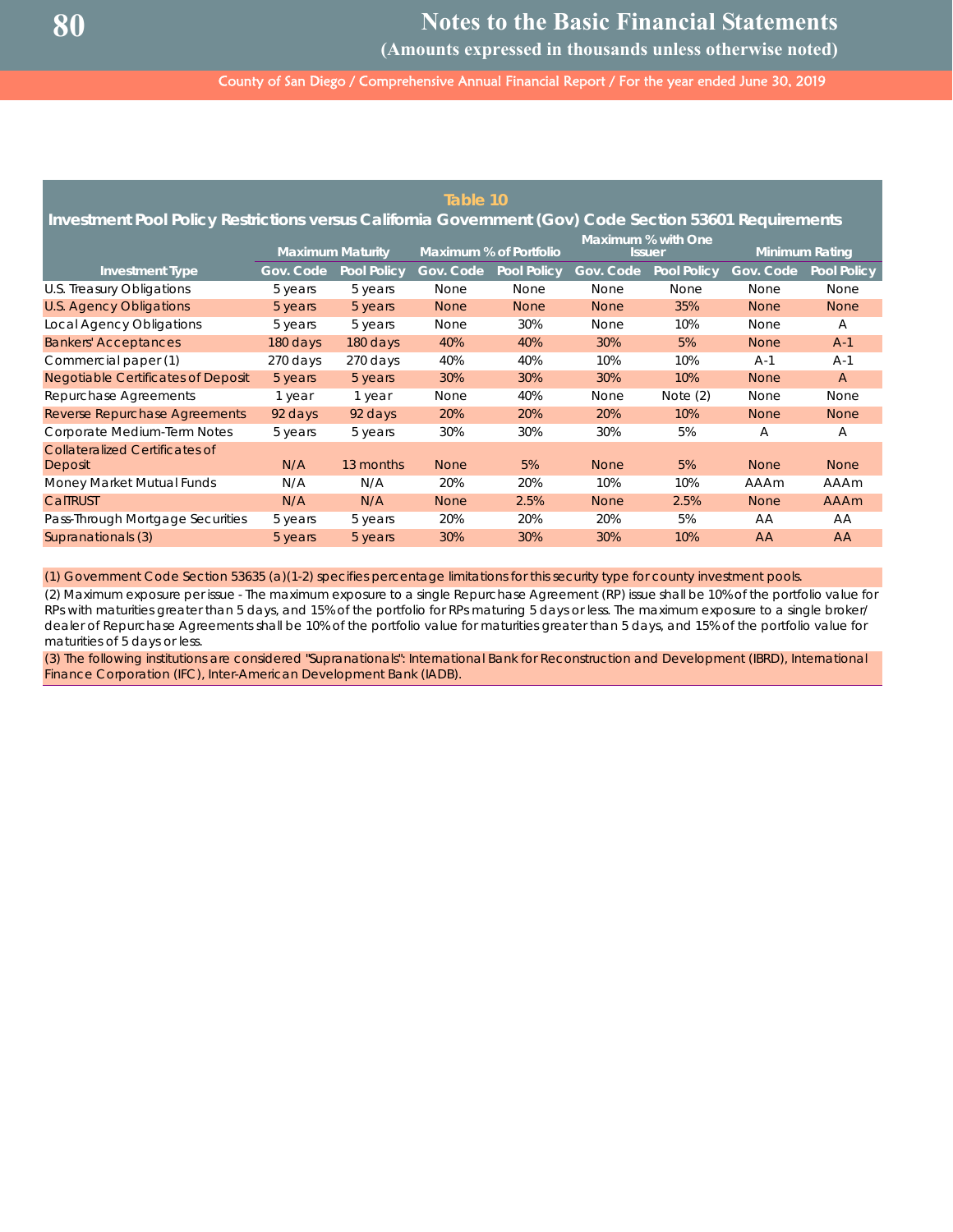## **NOTE 4 Restricted Assets**

Restricted assets include monies or other resources required to be set aside to repay principal and interest under debt covenants; and to comply with other legal or contractual requirements. For fiscal year 2019 restricted assets were as follows:

| Table 11                                                                     |                         |                                |
|------------------------------------------------------------------------------|-------------------------|--------------------------------|
| <b>Restricted Assets</b>                                                     |                         |                                |
| Fund                                                                         | Legal or<br>Contractual | Debt<br>Requirements Covenants |
| <b>General Fund</b>                                                          | \$                      | 202<br>372                     |
| Nonmajor Governmental Funds                                                  |                         |                                |
| <b>Harmony Grove Community Facilities</b><br>District - Special Revenue Fund |                         | 36                             |
| Housing Authority - Other Special<br>Revenue Fund                            |                         | 400                            |
| <b>Tobacco Securitization Joint Special</b><br>Revenue Fund                  |                         | 44,988                         |
| San Diego Regional Building Authority<br>Debt Service Fund                   |                         | 6,816                          |
| <b>Pension Obligation Bonds Debt</b><br>Service Fund                         |                         | 15                             |
| SANCAL Debt Service Fund                                                     |                         | 12,503                         |
| Capital Outlay - Capital Projects Fund                                       |                         | 104                            |

## **NOTE 5 Receivables**

Details of receivables reported in the Governmentwide Statement of Net Position are presented in **Table 12**. Amounts that are not expected to be collected within the next fiscal year are identified below.

Due from Other Governmental Agencies Governmental activities - \$21.648 million:

This amount includes: \$6.603 million in Senate Bill (SB) 90 cost reimbursements due the County for the provision of State mandated programs mostly for Absentee Ballots and Voter Identification Procedures. The State Constitution requires reimbursement for these costs and interest will accrue on the reimbursement claims until they are paid according to Government Code Section 17617; and, \$15.045 million in amounts owed to the County from those external entities that financed their portion of the Regional Communications System (RCS) NextGen Project upgrade.

Loans - Governmental activities - \$114.707 million:

This amount includes: \$51.578 million in housing rehabilitation loan programs for low-income or special needs residents, and loans for low income housing down payments; \$24.536 million in community development block grant loans; \$13.831 million owed to the Housing Authority - Low and Moderate Income Housing Asset Fund for Affordable Housing Development and Single-Family Rehabilitation Loans; \$19.662 million in interest receivable on housing longterm loans; \$3.417 million in low income housing developer loans; \$1.063 million owed to the General Fund from the County of San Diego Successor Agency Private Purpose Trust Fund as a result of a loan to provide funding for project improvements for the Upper San Diego River Project; and \$500 thousand owed to the County Low and Moderate Income Housing Asset Fund (CLMIHAF) from the County of San Diego Successor Agency Private Purpose Trust Fund as a result of the Airport Enterprise Fund transferring its twenty percent outstanding loan principal balance to the CLMIHAF mandated by California Health and Safety Code 34191.4. At the fund level, in the General Fund and the CLMIHAF, these loans are presented as "Due From Other Funds". See Note 8 to the financial statements, "Interfund Balances". The remaining balance represents various other loans totaling \$120 thousand.

Loans- Business-type activities- \$4.146 million:

This amount includes \$718 thousand in Airport Enterprise Fund (AEF) loans to Airport lessees for the purchase of AEF reversionary interests in leasehold improvements existing at the expiration of previous leases; and \$3.428 million owed to the AEF from the County of San Diego Successor Agency Private Purpose Trust Fund as a result of a loan to fund airport projects. In the Airport Enterprise Fund, this loan is presented as "Due From Other Funds". See Note 8 to the financial statements, "Interfund Balances".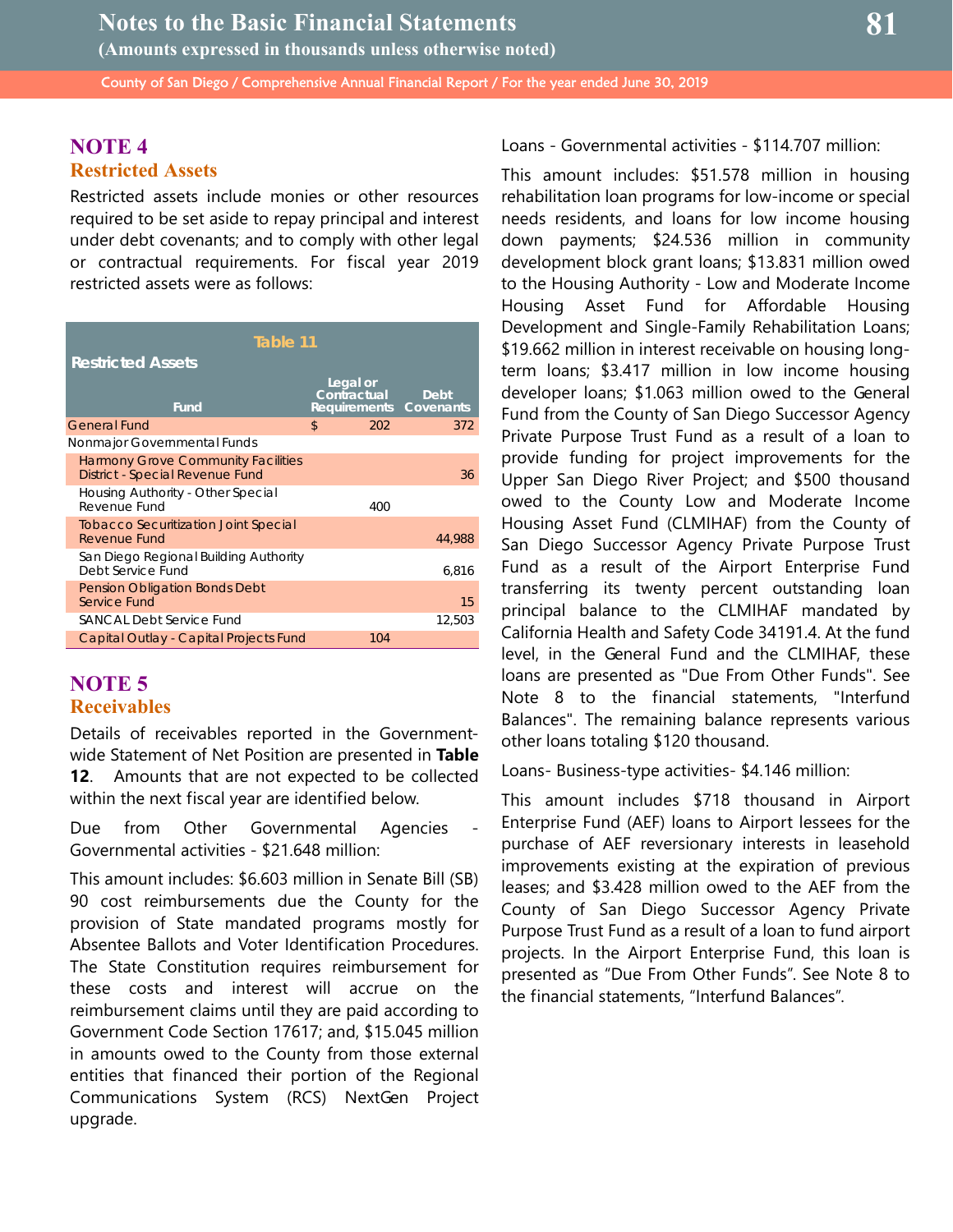**(Amounts expressed in thousands unless otherwise noted)**

County of San Diego / Comprehensive Annual Financial Report / For the year ended June 30, 2019

#### **Table 12**

**Receivables**

**Primary Government and Discretely Presented Component Unit At June 30, 2019**

|                                                                                                                   |              |                 |            | <b>Due From</b><br>Other |         |              |                    | Allowance<br>For |                    |
|-------------------------------------------------------------------------------------------------------------------|--------------|-----------------|------------|--------------------------|---------|--------------|--------------------|------------------|--------------------|
|                                                                                                                   |              |                 | Investment | Government               |         |              | <b>Total</b>       | <b>Doubtful</b>  | <b>Receivables</b> |
| Governmental activities:                                                                                          |              | <b>Accounts</b> | Earnings   | <b>Agencies</b>          | Loans   | <b>Other</b> | <b>Receivables</b> | <b>Accounts</b>  | <b>Net</b>         |
|                                                                                                                   | $\mathbb{S}$ |                 |            |                          |         |              |                    |                  |                    |
| <b>General Fund</b>                                                                                               |              | 4.062           | 25,982     | 310,775                  | 70,206  | 1,032        | 412,057            |                  | 412,057            |
| Public Safety Fund                                                                                                |              |                 |            | 51,391                   |         |              | 51,391             |                  | 51,391             |
| <b>Tobacco Endowment Fund</b>                                                                                     |              |                 | 3,707      |                          |         |              | 3,707              |                  | 3,707              |
| <b>Other Governmental Funds</b>                                                                                   |              | 25,542          | 10,588     | 53,396                   | 23,276  | 546          | 113,348            | (8,678)          | 104,670            |
| <b>Internal Service Funds</b>                                                                                     |              | 46              | 3,327      | 855                      |         | 14           | 4,242              |                  | 4,242              |
| Total governmental activities - fund<br>level                                                                     | \$           | 29,650          | 43,604     | 416,417                  | 93,482  | 1,592        | 584,745            | (8,678)          | 576,067            |
| Add: loan receivable from the<br>County of San Diego Successor<br><b>Agency Private Purpose Trust Fund</b>        |              |                 |            |                          | 1,563   |              | 1,563              |                  | 1,563              |
| Add: interest receivable on housing<br>long-term loans                                                            |              |                 |            |                          | 19,662  |              | 19662              |                  | 19,662             |
| Less: Due from Component Unit                                                                                     |              |                 |            |                          |         | (51)         | (51)               |                  | (51)               |
| Total governmental activities -<br><b>Statement of Net Position</b>                                               | \$           | 29,650          | 43,604     | 416,417                  | 114,707 | 1,541        | 605,919            | (8,678)          | 597,241            |
| <b>Business-type activities:</b>                                                                                  |              |                 |            |                          |         |              |                    |                  |                    |
| <b>Enterprise Funds</b>                                                                                           | \$           | 494             | 798        | 86                       | 718     | 1            | 2,097              |                  | 2,097              |
| Add: loan receivable from the<br><b>County of San Diego Successor</b><br><b>Agency Private Purpose Trust Fund</b> |              |                 |            |                          | 3,428   |              | 3,428              |                  | 3,428              |
| Total business-type activities -<br><b>Statement of Net Position</b>                                              | \$           | 494             | 798        | 86                       | 4,146   |              | 5,525              |                  | 5,525              |
| <b>Component Unit:</b>                                                                                            |              |                 |            |                          |         |              |                    |                  |                    |
| First 5 Commission of San Diego                                                                                   | \$           | 6,820           | 399        | 1                        |         | 145          | 7,365              |                  | 7,365              |

## **NOTE 6 County Property on Lease to Others**

The County's blended component unit - SDRBA has a direct financing lease with the San Miguel Consolidated Fire Protection District (District) for two District fire stations. Additionally, the County has a sublease of a share of the Metropolitan Transit System (MTS) Towers. The share of the County's property under the MTS Towers' sublease is an estimated \$12.74 million in structures and improvements with accumulated depreciation of \$7.66 million at June 30, 2019. The lease revenue received by the County and the SDRBA for the year ended June 30, 2019 was approximately \$744 thousand and \$889 thousand, respectively.

The County also has noncancelable operating leases for certain properties which are not material to the County's governmental operations. Additionally, the Airport Enterprise Fund derives a substantial portion of its revenues from noncancelable operating leases with air carriers and concessionaires. The Airport Enterprise Fund's property under operating leases includes an estimated \$2.75 million in land at June 30, 2019.

Lease revenue from noncancelable operating leases for the year ended June 30, 2019 was approximately \$11.42 million. Future minimum lease payments to be received under the direct financing and noncancelable operating leases are noted in **Table 13**.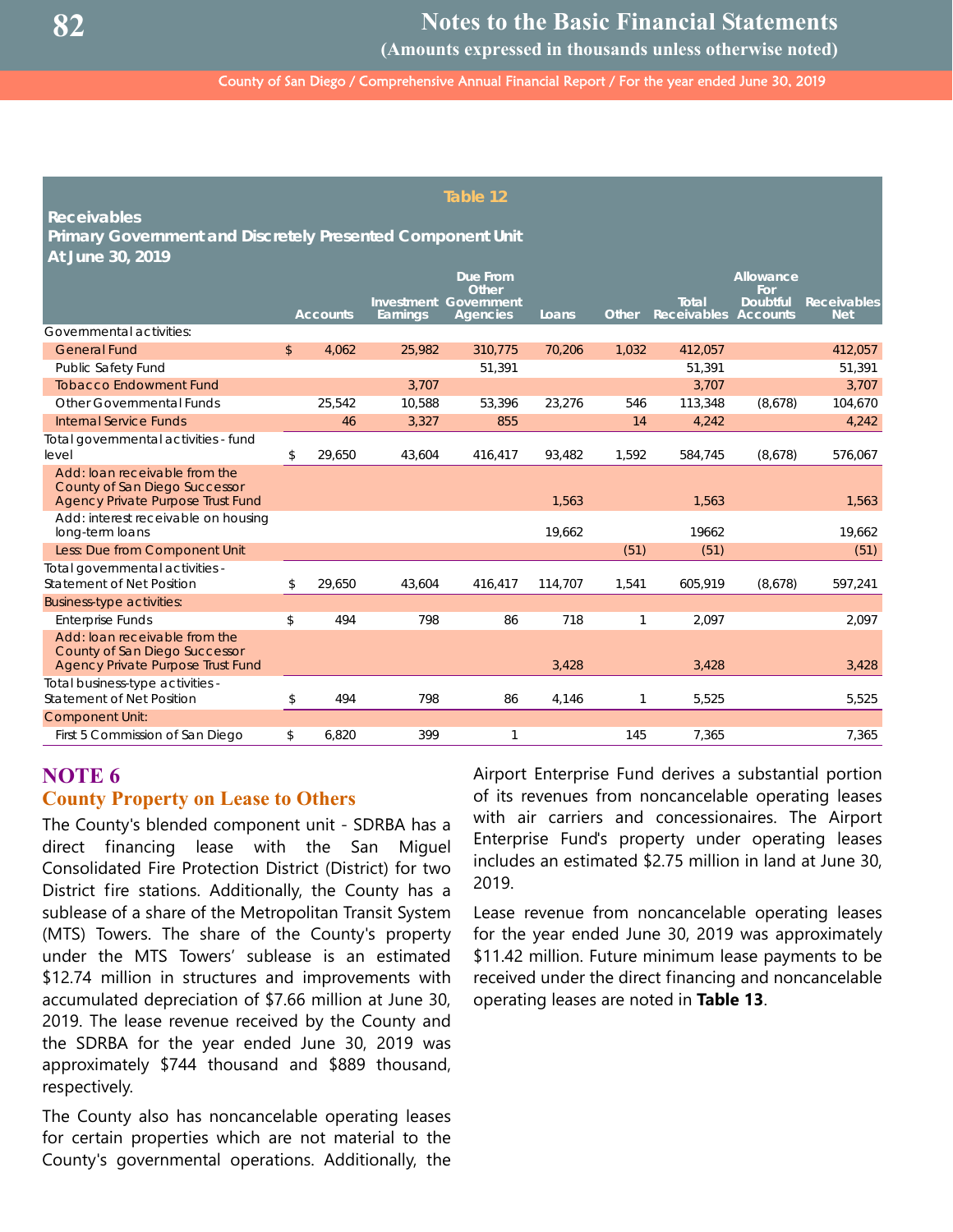|       |                                         | Table 13                             |                     |
|-------|-----------------------------------------|--------------------------------------|---------------------|
|       | Lease Revenue                           |                                      |                     |
|       | <b>County Property Leased To Others</b> |                                      |                     |
|       | <b>Fiscal Year</b>                      | <b>Direct</b><br>Financing<br>Leases | Operating<br>Leases |
|       | 2020                                    | \$<br>1,265                          | \$<br>11,579        |
|       | 2021                                    |                                      | 10,273              |
|       | 2022                                    |                                      | 9,758               |
|       | 2023                                    |                                      | 9,511               |
|       | 2024                                    |                                      | 9,367               |
|       | 2025-2029                               |                                      | 45,399              |
|       | 2030-2034                               |                                      | 40,297              |
|       | 2035-2039                               |                                      | 32,876              |
|       | 2040-2044                               |                                      | 27,398              |
|       | 2045-2049                               |                                      | 22,466              |
|       | 2050-2054                               |                                      | 18,713              |
|       | 2055-2059                               |                                      | 12,392              |
|       | 2060-2064                               |                                      | 10,801              |
|       | 2065-2069                               |                                      | 5,525               |
|       | 2070-2074                               |                                      | 701                 |
| Total |                                         | \$<br>1,265                          | \$<br>267,056       |

## **NOTE 7**

## **Capital Assets Changes in Capital Assets**

Increases and decreases in the County's capital assets for governmental and business-type activities during the fiscal year were as follows:

| Table 14                                                      |                                                   |            |                            |                                                 |  |  |  |  |  |  |  |
|---------------------------------------------------------------|---------------------------------------------------|------------|----------------------------|-------------------------------------------------|--|--|--|--|--|--|--|
| <b>Capital Assets - Governmental Activities</b>               |                                                   |            |                            |                                                 |  |  |  |  |  |  |  |
|                                                               | <b>Beginning</b><br>Balance at<br>July 1,<br>2018 |            | <b>Increases Decreases</b> | Endina<br><b>Balance</b> at<br>June 30,<br>2019 |  |  |  |  |  |  |  |
| Capital assets, not being depreciated/amortized:              |                                                   |            |                            |                                                 |  |  |  |  |  |  |  |
| Land                                                          | 435,762<br>\$                                     | 83,884     | (54, 334)                  | 465,312                                         |  |  |  |  |  |  |  |
| Easements                                                     | 9.279                                             | 428        |                            | 9.707                                           |  |  |  |  |  |  |  |
| Construction in<br>progress                                   | 211,805                                           | 118,413    | (168,914)                  | 161,304                                         |  |  |  |  |  |  |  |
| Total capital assets,<br>not being<br>depreciated/            |                                                   |            |                            |                                                 |  |  |  |  |  |  |  |
| amortized                                                     | 656,846                                           | 202,725    | (223, 248)                 | 636,323                                         |  |  |  |  |  |  |  |
| Capital assets, being depreciated/amortized:                  |                                                   |            |                            |                                                 |  |  |  |  |  |  |  |
| <b>Buildings and</b>                                          |                                                   |            |                            |                                                 |  |  |  |  |  |  |  |
| improvements                                                  | 2,043,198                                         | 197,342    | (12, 810)                  | 2,227,730                                       |  |  |  |  |  |  |  |
| Equipment                                                     | 345,120                                           | 38,103     | (16, 785)                  | 366,438                                         |  |  |  |  |  |  |  |
| Software                                                      | 95,366                                            | 20,141     | (5,886)                    | 109,621                                         |  |  |  |  |  |  |  |
| Road<br>infrastructure                                        | 2,732,962                                         | 47,348     | (1, 157)                   | 2,779,153                                       |  |  |  |  |  |  |  |
| <b>Bridge</b><br>infrastructure                               | 81,946                                            | 1,584      |                            | 83,530                                          |  |  |  |  |  |  |  |
| Total capital assets,<br>being depreciated/<br>amortized      | 5,298,592                                         | 304,518    | (36, 638)                  | 5,566,472                                       |  |  |  |  |  |  |  |
| Less accumulated depreciation/amortization for:               |                                                   |            |                            |                                                 |  |  |  |  |  |  |  |
| <b>Buildings and</b><br>improvements                          | (555, 475)                                        | (62, 273)  | (4,839)                    | (622, 587)                                      |  |  |  |  |  |  |  |
| Equipment                                                     | (203, 079)                                        | (29, 499)  | 14,342                     | (218, 236)                                      |  |  |  |  |  |  |  |
| Software                                                      | (65, 972)                                         | (13, 228)  | 5,886                      | (73, 314)                                       |  |  |  |  |  |  |  |
| Road<br>infrastructure                                        | (1,551,275)                                       | (74, 122)  | 1,157                      | (1,624,240)                                     |  |  |  |  |  |  |  |
| <b>Bridge</b><br>infrastructure                               | (25, 942)                                         | (1,618)    |                            | (27, 560)                                       |  |  |  |  |  |  |  |
| Total accumulated<br>depreciation/<br>amortization            | (2,401,743)                                       | (180, 740) | 16,546                     | (2,565,937)                                     |  |  |  |  |  |  |  |
| Total capital assets,<br>being depreciated/<br>amortized, net | 2,896,849                                         | 123,778    | (20,092)                   | 3,000,535                                       |  |  |  |  |  |  |  |
| Governmental<br>activities capital<br>assets, net             | 3,553,695<br>\$                                   | 326,503    | (243, 340)                 | 3,636,858                                       |  |  |  |  |  |  |  |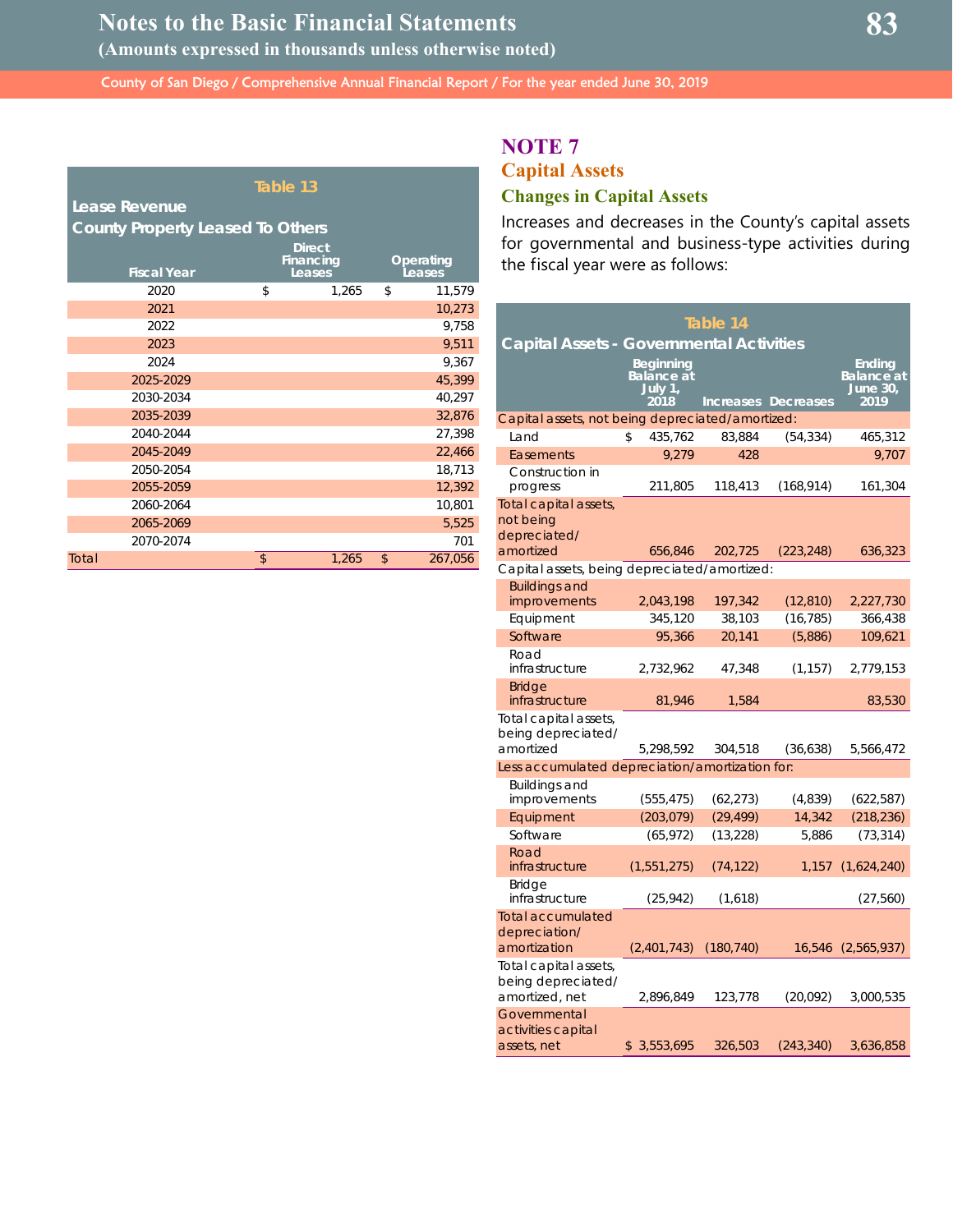**Notes to the Basic Financial Statements**

**(Amounts expressed in thousands unless otherwise noted)**

County of San Diego / Comprehensive Annual Financial Report / For the year ended June 30, 2019

|                                                                 |                                                   | Table 15 |                            |                                                        |
|-----------------------------------------------------------------|---------------------------------------------------|----------|----------------------------|--------------------------------------------------------|
| <b>Capital Assets - Business-type Activities</b>                | <b>Beginning</b><br>Balance<br>at July 1,<br>2018 |          | <b>Increases Decreases</b> | <b>Ending</b><br><b>Balance</b><br>at June 30,<br>2019 |
| Capital assets, not being depreciated/amortized:                |                                                   |          |                            |                                                        |
| Land                                                            | 11,593<br>\$                                      |          |                            | 11,593                                                 |
| Construction in<br>progress                                     | 9,603                                             | 3,301    | (11, 703)                  | 1,201                                                  |
| Total capital assets,<br>not being<br>depreciated/<br>amortized | 21,196                                            | 3,301    | (11, 703)                  | 12,794                                                 |
| Capital assets, being depreciated/amortized:                    |                                                   |          |                            |                                                        |
| <b>Buildings and</b><br>improvements                            | 131,875                                           | 7,193    |                            | 139,068                                                |
| Equipment                                                       | 2.619                                             | 4.083    | (78)                       | 6,624                                                  |
| Software                                                        | 101                                               | 196      |                            | 297                                                    |
| Road infrastructure                                             | 20,400                                            |          |                            | 20,400                                                 |
| Sewer<br>infrastructure                                         | 107,001                                           | 600      |                            | 107,601                                                |
| Total capital assets,<br>being depreciated/<br>amortized:       | 261,996                                           | 12,072   | (78)                       | 273,990                                                |
| Less accumulated depreciation/amortization for:                 |                                                   |          |                            |                                                        |
| <b>Buildings and</b><br>improvements                            | (54, 372)                                         | (3,508)  |                            | (57, 880)                                              |
| Equipment                                                       | (1, 112)                                          | (173)    | 78                         | (1, 207)                                               |
| Software                                                        | (43)                                              | (20)     |                            | (63)                                                   |
| Road infrastructure                                             | (2, 238)                                          | (563)    |                            | (2,801)                                                |
| Sewer<br>infrastructure                                         | (48, 518)                                         | (2,089)  |                            | (50,607)                                               |
| Total accumulated<br>depreciation/                              |                                                   |          |                            |                                                        |
| amortization                                                    | (106, 283)                                        | (6, 353) | 78                         | (112, 558)                                             |
| Total capital assets,<br>being depreciated/<br>amortized, net   | 155,713                                           | 5,719    |                            | 161,432                                                |
| Business-type<br>activities capital<br>assets, net              | \$<br>176,909                                     | 9,020    | (11, 703)                  | 174,226                                                |

#### **Depreciation/Amortization**

Depreciation/amortization expense was charged to governmental activities and business-type activities as shown below:

| Table 16                                                              |              |
|-----------------------------------------------------------------------|--------------|
| Depreciation/Amortization Expense - Governmental<br><b>Activities</b> |              |
| General government                                                    | \$<br>12,135 |
| Public protection                                                     | 48,011       |
| Public ways and facilities                                            | 75.404       |
| Health and sanitation                                                 | 10,424       |
| Public assistance                                                     | 5,110        |
| Education                                                             | 2.627        |
| Recreation and cultural                                               | 9.113        |
| Internal Service Funds                                                | 17,916       |
| Total                                                                 | 180,740      |

| Table 17                                        |       |
|-------------------------------------------------|-------|
| Depreciation Expense - Business-type Activities |       |
| Airport Fund                                    | 3.902 |
| <b>Jail Store Commissary Fund</b>               |       |
| Sanitation District Fund                        | 2.448 |
| Total                                           | 6.353 |

#### **Capital and Other Commitments**

Encumbrances represent commitments related to unperformed contracts for goods or services. Encumbrance accounting is used in the governmental funds. Encumbrances outstanding at year end do not constitute expenditures or liabilities because the commitments will be honored during the subsequent year or years. Encumbered amounts for specific purposes for which amounts have not been previously restricted, committed, or assigned are included within committed or assigned fund balance, as appropriate. At June 30, 2019, the County General Fund's outstanding encumbrances totaled \$717.894 million; the Public Safety Fund's outstanding encumbrances totaled \$11.508 million; and, Nonmajor governmental funds' outstanding encumbrances totaled \$127.259 million.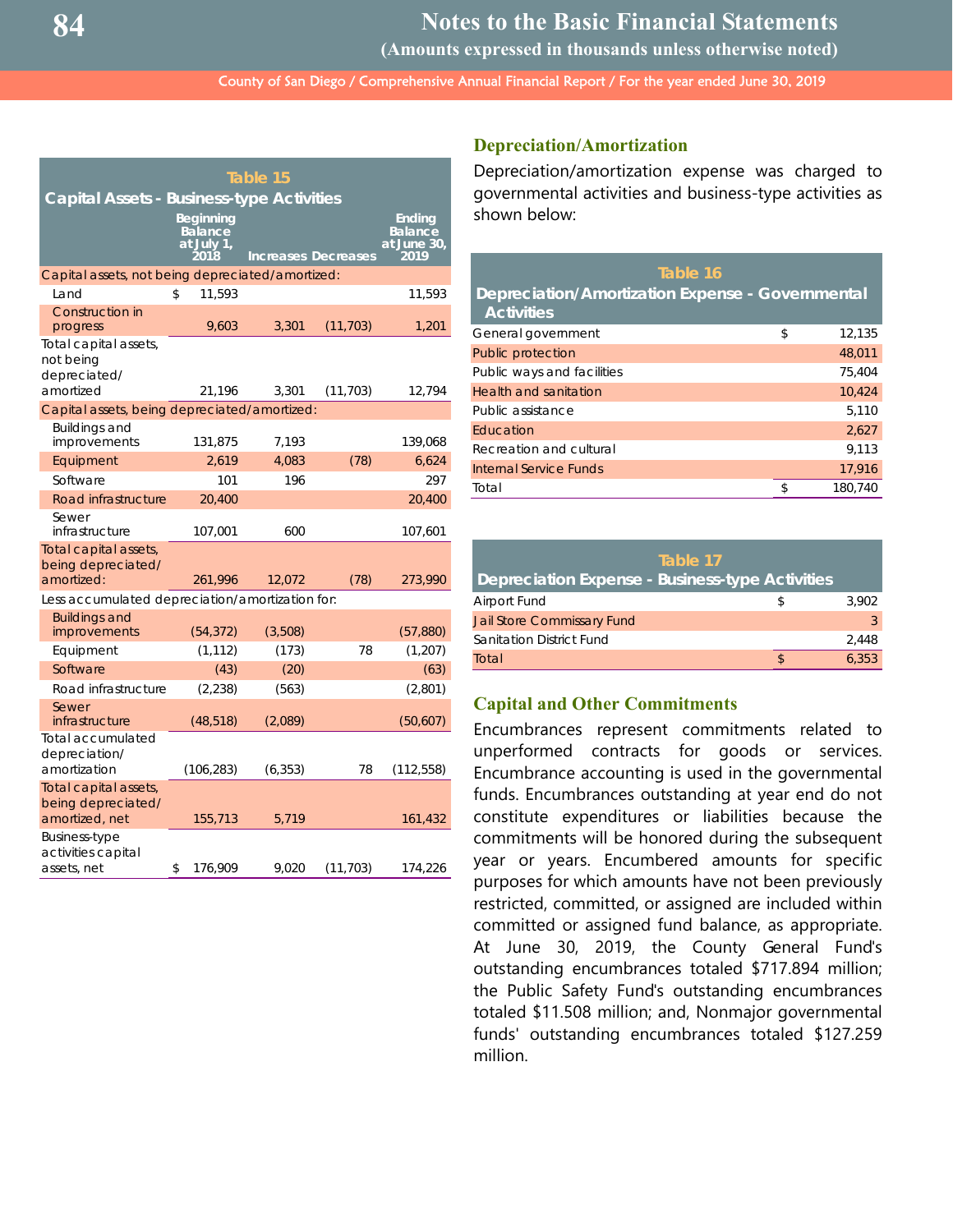At June 30, 2019, major contracts entered into for structures and improvements and other commitments within governmental activities are noted in **Table 18**.

| Table 18                                                                      |                          |
|-------------------------------------------------------------------------------|--------------------------|
| <b>Capital Commitments</b>                                                    |                          |
| At June 30, 2019                                                              |                          |
|                                                                               | Remaining<br>Commitments |
| <b>Governmental Activities</b>                                                |                          |
| General Fund:                                                                 |                          |
| Construction of Sheriff Technology and<br><b>Information Center</b>           | \$<br>24,887             |
| <b>Construction of Regional Communication</b><br>System                       | 15,498                   |
| Development of Integrated Property Tax System                                 | 14,179                   |
| Procurement of Two Bell 407 GXi Helicopters                                   | 11,814                   |
| Renovation of County Administration Center                                    | 8,937                    |
| <b>Construction of Assessor/Recorder/County Clerk</b><br><b>Branch Office</b> | 8,161                    |
| East County Regional Center (ECRC)<br>Improvements                            | 5,560                    |
| <b>Construction of North County Regional Center</b><br>Parking Lot            | 5,551                    |
| Construction of Santa Ysabel Nature Center                                    | 3,757                    |
| <b>Expansion of Bonita Library</b>                                            | 3,143                    |
| San Diego Botanic Garden Improvements                                         | 2,781                    |
| Search and Rescue Truck and Two Tactical<br><b>Tenders</b>                    | 1,586                    |
| <b>Construction of South County Bicycle Skills</b><br>Course                  | 1,289                    |
| <b>Electronic Medical Records System</b>                                      | 1,000                    |
| Subtotal                                                                      | 108,143                  |
| <b>Nonmajor Governmental Funds:</b>                                           |                          |
| Improvements of County Roads                                                  | 7,989                    |
| Internal Service Funds:                                                       |                          |
| <b>Vehicle Acquisitions</b>                                                   | 11,223                   |
| Total                                                                         | \$<br>127.355            |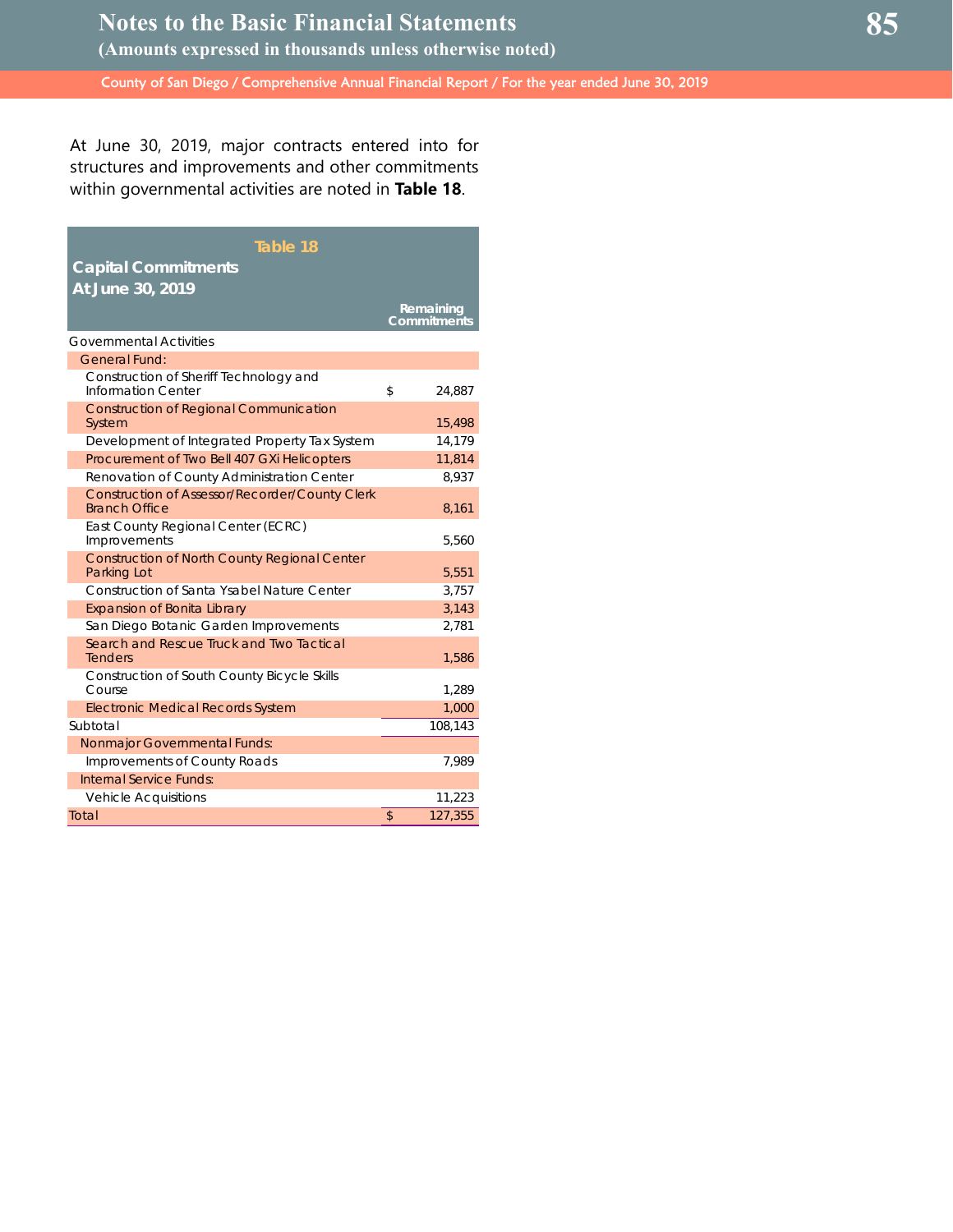**(Amounts expressed in thousands unless otherwise noted)**

County of San Diego / Comprehensive Annual Financial Report / For the year ended June 30, 2019

## **NOTE 8 Interfund Balances**

Interfund balances at fiscal year-end consisted of the following amounts:

|                | <b>Interfund Balances</b><br>At June 30, 2019 |               |                 |                                |                             | Table 19                 |                               |                     |                                          |              |
|----------------|-----------------------------------------------|---------------|-----------------|--------------------------------|-----------------------------|--------------------------|-------------------------------|---------------------|------------------------------------------|--------------|
|                |                                               |               |                 |                                |                             | <b>DUE FROM</b>          |                               |                     |                                          |              |
|                |                                               |               | General<br>Fund | <b>Public</b><br><b>Safety</b> | <b>Tobacco</b><br>Endowment | Nonmajor<br>Governmental | Nonmajor<br><b>Enterprise</b> | Internal<br>Service | Private<br>Purpose,<br><b>Trust Fund</b> | <b>Total</b> |
|                | <b>General Fund</b>                           |               |                 | 23,608                         | 4,513                       | 56,735                   | 385                           | 4,018               | 1,063                                    | 90,322       |
|                | <b>Public Safety</b>                          | $\mathsf{\$}$ | 12.727          |                                |                             |                          |                               |                     |                                          | 12,727       |
| $\overline{O}$ | <b>Tobacco Endowment</b>                      |               | ⇁               |                                |                             |                          |                               |                     |                                          |              |
|                | Nonmajor Governmental                         |               | 26.798          | 16                             |                             | 888                      | 3,266                         | 25                  | 500                                      | 31,493       |
| jη             | Nonmajor Enterprise                           |               | 37              |                                |                             | 332                      | 35                            |                     | 3.428                                    | 3,832        |
|                | <b>Internal Service</b>                       |               | 27,931          |                                |                             | 1.611                    | 99                            | 1,684               |                                          | 31,325       |
|                | Total                                         | \$            | 67.500          | 23.624                         | 4.513                       | 59.566                   | 3.785                         | 5,727               | 4.991                                    | 169.706      |

Descriptions of amounts not due to be repaid in the subsequent year are discussed below:

a) \$1.063 million is due to the General Fund from the County of San Diego Successor Agency Private Purpose Trust Fund (Upper San Diego River Project) as a result of a loan to provide funding for Project improvements.

b) \$3.428 million is due from the County of San Diego Successor Agency Private Purpose Trust Fund to the Airport Enterprise Fund as a result of a loan to fund airport projects.

c) \$500 thousand is due from the County of San Diego Successor Agency Private Purpose Trust Fund to the County Low and Moderate Income Housing Asset Fund as a result of the Airport Enterprise Fund transferring its twenty percent outstanding loan principal balance to the County Low and Moderate Income Housing Asset Fund as mandated by California Health and Safety Code 34191.4.

d) \$28 million is due to the General Fund from the Road Fund as a result of a loan to advance fund future road maintenance and rehabilitation project costs.

For further discussion of the loans to the County of San Diego Successor Agency Private Purpose Trust Fund, refer to Note 32 to the financial statements, "County of San Diego Successor Agency Private Purpose Trust Fund for Assets of Former San Diego County Redevelopment Agency". Note that on the Statement of Net Position, the "Due from other funds" for the General Fund's \$1.063 million Upper San Diego River Project loan and the "Due from other funds" for the County Low and Moderate Income Housing Asset fund's \$500 thousand are included in the governmental activities' "Receivables, net". The "Due from other funds" for the \$3.428 million Airport Enterprise Fund's airport projects loan, is included in the business-type activities' "Receivables, net". See Note 5 to the financial statements, "Receivables."

All remaining balances resulted from the time lag between the dates that 1) interfund goods and services are provided or reimbursable expenditures occur; 2) transactions are recorded in the accounting system; and, 3) payments between funds are made.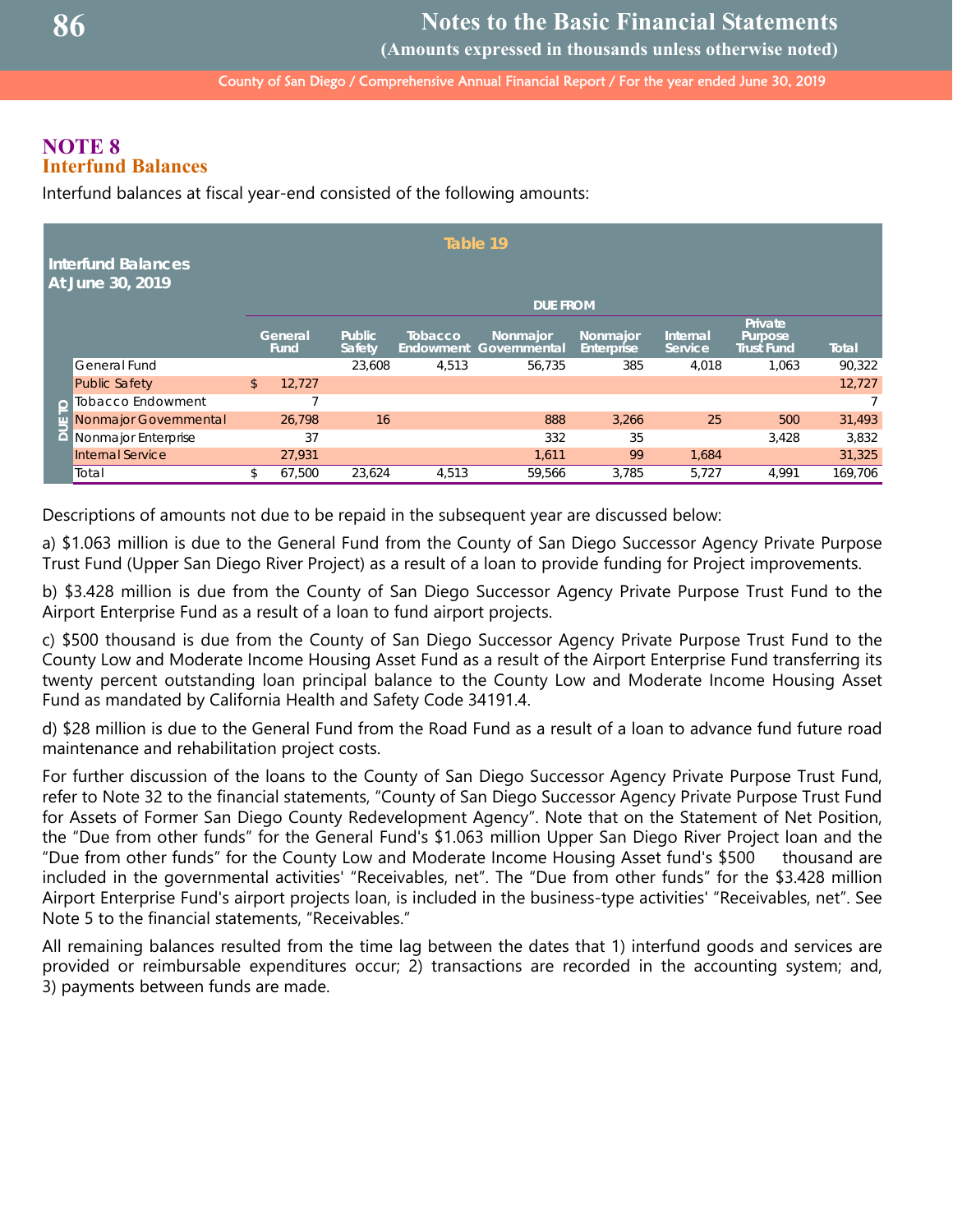**(Amounts expressed in thousands unless otherwise noted)**

County of San Diego / Comprehensive Annual Financial Report / For the year ended June 30, 2019

## **NOTE 9 Interfund Transfers**

Interfund transfers at fiscal year-end consisted of the following amounts:

| <b>Transfers In/Transfers Out</b><br>At June 30, 2019              |                     |                      | Table 20                    |                          |                        |                     |              |
|--------------------------------------------------------------------|---------------------|----------------------|-----------------------------|--------------------------|------------------------|---------------------|--------------|
|                                                                    |                     |                      |                             | <b>TRANSFERS OUT</b>     |                        |                     |              |
|                                                                    | <b>General Fund</b> | <b>Public Safety</b> | <b>Tobacco</b><br>Endowment | Nonmajor<br>Governmental | Nonmaior<br>Enterprise | Internal<br>Service | <b>Total</b> |
| Seneral Fund                                                       |                     | 283,710              | 6.000                       | 15,016                   | 821                    |                     | 305,547      |
| Nonmajor Governmental                                              | \$<br>208,605       | 1,830                |                             | 4.787                    | 5.174                  | 1.971               | 222,367      |
| x Nonmajor Governme<br>= Nonmajor Enterprise<br>= Internal Service | 309                 |                      |                             | 247                      |                        |                     | 556          |
|                                                                    | 13,387              |                      |                             |                          | 272                    |                     | 13,659       |
| I≝ Total                                                           | 222,301             | 285,540              | 6.000                       | 20,050                   | 6,267                  | .971                | 542,129      |

In general, transfers are used to: (1) move revenues from the fund that statute or budget requires to collect them to the fund that statute or budget requires to expend them; (2) move receipts restricted to debt service from the funds collecting the receipts to the debt service fund as debt service payments become due; and, (3) use unrestricted revenues collected in the General Fund to finance programs accounted for in other funds in accordance with budgetary authorizations.

## **NOTE 10 Payables**

The County's payables at fiscal year-end are shown below for the General Fund, other governmental funds, internal service funds, enterprise funds, and the discrete component unit:

|                                       |                | Table 21                                      |        |                          |
|---------------------------------------|----------------|-----------------------------------------------|--------|--------------------------|
| Payables                              |                |                                               |        |                          |
| At June 30, 2019                      |                |                                               |        |                          |
|                                       | <b>Vendors</b> | Due to Other<br>Government<br><b>Agencies</b> | Other  | <b>Total</b><br>Payables |
| <b>Governmental Activities:</b>       |                |                                               |        |                          |
| <b>General Fund</b>                   | \$<br>132,695  | 6,735                                         | 5.656  | 145,086                  |
| Other<br>Governmental<br><b>Funds</b> | 27,809         | 1,232                                         | 2,411  | 31,452                   |
| Internal Service<br><b>Funds</b>      | 42,520         | 201                                           | 3,499  | 46,220                   |
| Total governmental<br>activities      | \$<br>203,024  | 8,168                                         | 11,566 | 222,758                  |
| Business-type<br>activities:          |                |                                               |        |                          |
| <b>Enterprise Funds</b>               | \$<br>1,157    | 5                                             | 131    | 1,293                    |
| <b>Component Unit:</b>                |                |                                               |        |                          |
| First 5 Commission<br>of San Diego    | \$<br>4,120    | 5,461                                         |        | 9.581                    |

## **NOTE 11 Deferred Inflows of Resources: Unavailable Revenue**

| Table 22<br>Deferred Inflows of Resources - Non-pension<br>At June 30, 2019 |    |                        |                                       |              |  |  |  |
|-----------------------------------------------------------------------------|----|------------------------|---------------------------------------|--------------|--|--|--|
| Unavailable Revenue                                                         |    | General<br><b>Fund</b> | Other<br>Governmental<br><b>Funds</b> | <b>Total</b> |  |  |  |
| Property and miscellaneous<br>local taxes                                   | \$ | 43.346                 | 667                                   | 44.013       |  |  |  |
| Aid from other governmental<br>agencies                                     |    | 11,229                 | 38,882                                | 50,111       |  |  |  |
| Charges for services                                                        |    | 495                    | 894                                   | 1.389        |  |  |  |

Other 17,457 35,268 52,725 Total **\$ 72,527** 75,711 148,238

A large portion of the Unavailable revenue - aid from other governmental agencies consists primarily of \$38.9 million of TransNet one-half cent sales tax revenue to be used for projects in the Road Fund, and \$6.6 million of California Senate Bill 90 (SB 90) revenues. In 1972, SB90 established a requirement that the State reimburse local government agencies for the costs of new programs or increased levels of service on programs mandated by the State. The remaining \$4.6 million represents various other unavailable aid from other governmental agencies revenues.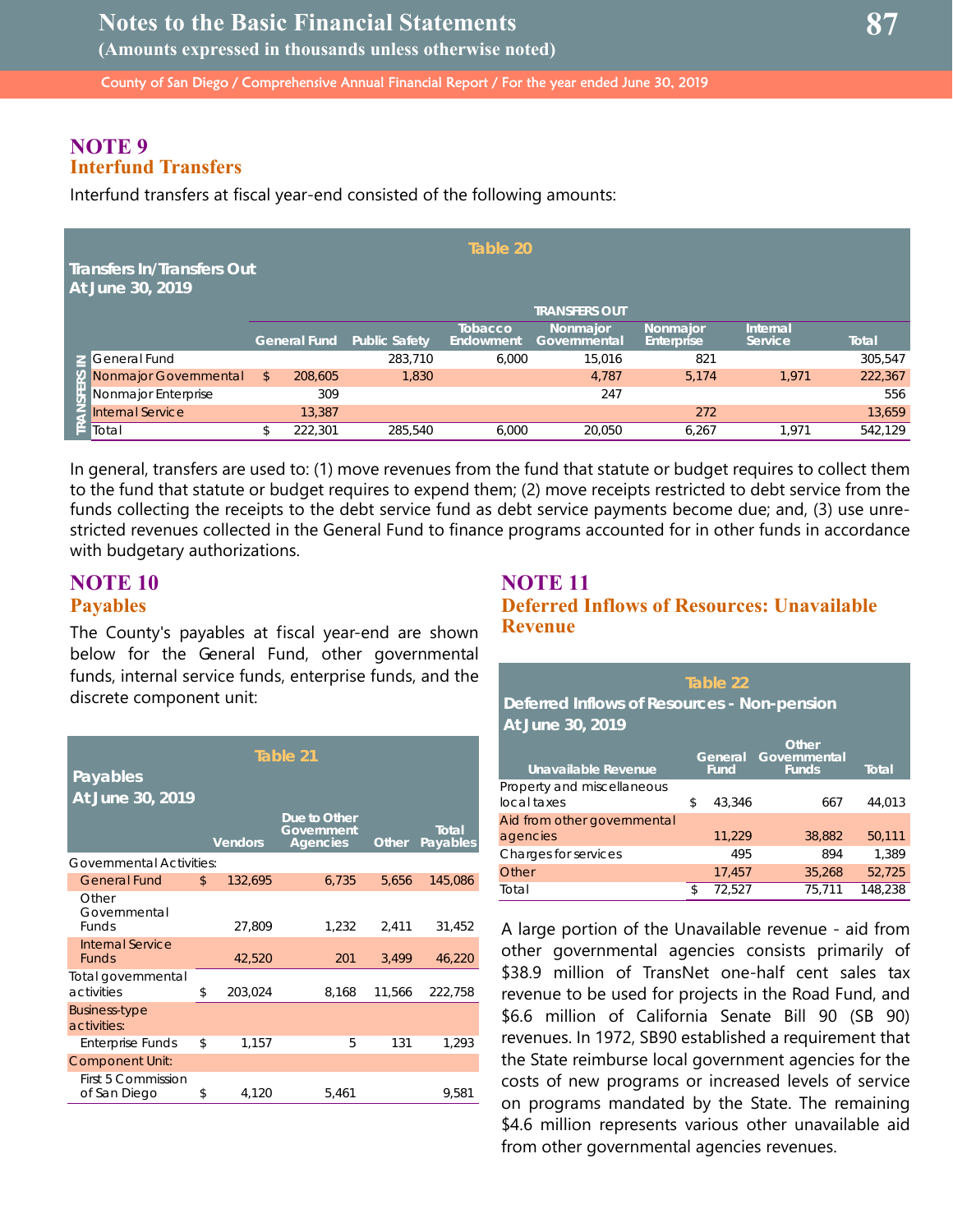**Notes to the Basic Financial Statements (Amounts expressed in thousands unless otherwise noted)**

County of San Diego / Comprehensive Annual Financial Report / For the year ended June 30, 2019

Of the \$52.7 million of Unavailable revenue - other, approximately \$15.7 million are tobacco settlement receivables, \$18.3 million are low and moderate income housing assistance receivables, \$16.9 million is for the Sheriff Regional Communication System upgrade project, approximately \$1.1 million is for interest receivable and \$700 thousand represents various other unavailable revenues.

## **NOTE 12 Lease Obligations Operating Leases**

#### **Real Property**

The County has obligations under long-term operating lease agreements through fiscal year 2039 (**Table 23**). The County is the lessee under the terms of several noncancelable operating leases for real property used to house certain County operations. The total rental expense for all real property leases for the year ended June 30, 2019 was approximately \$38 million, including \$31.50 million for noncancelable leases.

The future minimum lease payments for these noncancelable leases are as follows:

| Table 23<br>Lease Commitments - Real Property |                                  |
|-----------------------------------------------|----------------------------------|
| <b>Fiscal Year</b>                            | <b>Minimum Lease</b><br>Payments |
| 2020                                          | \$<br>32,927                     |
| 2021                                          | 28,086                           |
| 2022                                          | 25,473                           |
| 2023                                          | 19,767                           |
| 2024                                          | 16,531                           |
| 2025-2029                                     | 16.891                           |
| 2030-2034                                     | 159                              |
| 2035-2039                                     | 83                               |
| Total                                         | \$<br>139.917                    |

#### **Personal Property**

The County has also entered into operating leases for personal property, a large portion of which represents duplicating and heavy duty construction equipment. Many of these leases are subject to annual adjustment based upon negotiations. Management expects that in the normal course of business, leases that expire will be renewed or replaced by other leases. Total rental expense for these operating leases for the year ended June 30, 2019 was approximately \$6.0 million.

## **Capital Leases Minimum Lease Payments**

On September 24, 2013, the County entered into a lease agreement with BACM 2006-5 Kearny Office Limited Partnership, a Delaware limited partnership, with a lease rent commencement date of January 31, 2014. The initial five-year lease term was scheduled to expire on November 30, 2019. On November 14, 2017, the County and Lessor, LLJ Office Ventures 5, LLC, a Delaware limited liability company (as successor-ininterest to BACM 2006-5 Kearny Office Limited Partnership), entered into a First Amendment to Lease Agreement which extends the lease term to November 30, 2024. Consequently, this building has been capitalized in the Government-wide Statement of Net Position at \$4.647 million (fair value of \$9.294 million less accumulated depreciation of \$4.647 million), and the lease obligation is reflected as a liability in that statement. The term of the lease is 10 years 5 months, with an implicit interest rate of 7.56%.

On June 30, 2016, the County entered into an equipment lease-purchase agreement with Motorola Solutions Inc., with a first payment due date of July 15, 2017. This equipment is classified as construction in progress in the Government-wide Statement of Net Position and the lease obligation, currently \$18.914 million, is reflected as a liability in that statement. The term of the lease is 10 years, with an interest rate of 2.79%, maturing in July 2026. Upon the occurrence of an event of default (as described in the equipment lease-purchase agreement) the lessor may exercise any one or more of the following remedies: (i) all amounts then due under the lease shall become immediately due and payable; (ii) the equipment shall be returned to the lessor; (iii) the equipment may be sold, leased or subleased, holding the lessee liable for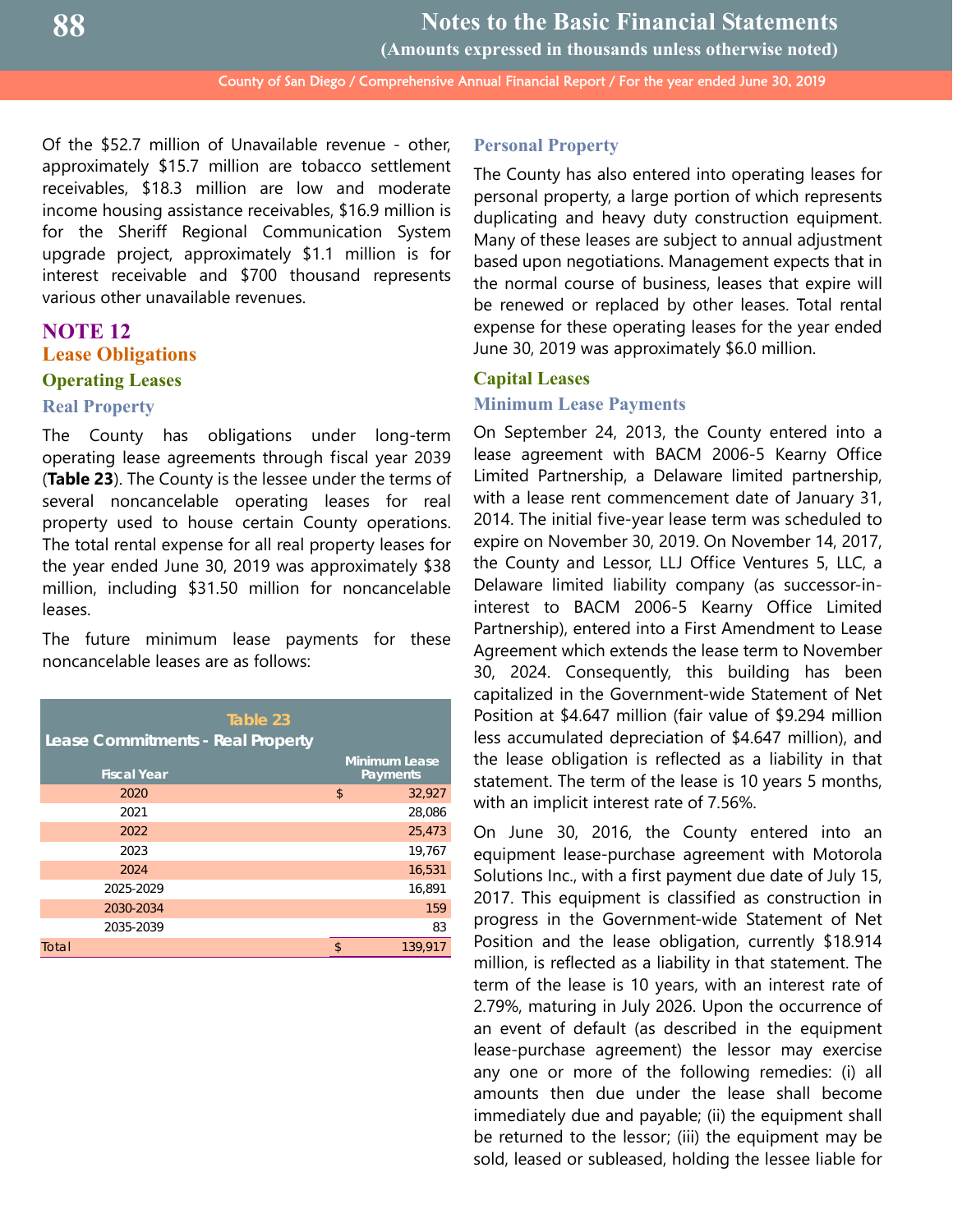all lease payments and other amounts due prior to the effective date of such selling, leasing or subleasing and for the difference between the purchase price, rental and other amounts; and (iv) exercise any other right, remedy or privilege which may be available under the applicable laws of the state of the equipment location. Furthermore, the lease may be terminated in the event the funds appropriated by the lessee's governing body (or otherwise available) are insufficient. In the event of such termination, the lessee agrees to peaceably surrender possession of the equipment to the lessor.

On September 14, 2016, the County entered into a capital lease agreement for a building with Sunroad Office Partners Limited Partnership, a California limited partnership, with a lease rent commencement date of July 11, 2017. This building has been capitalized in the Government-wide Statement of Net Position at \$12.125 million (fair value of \$15 million less accumulated depreciation of \$2.875 million), and the lease obligation is reflected as a liability in that statement. The term of the lease is 10 years, with an implicit interest rate of 6.80%, maturing in July 2027.

On October 21, 2016, the County entered into a capital lease agreement for a building with Robert Bienenfeld, Trustee of the Trust for the benefit of Robert Bienenfeld under the will of Jonas Bienenfeld and Robert Premiere, a California limited partnership. This building has been capitalized in the Government-wide Statement of Net Position at \$4.898 million (fair value of \$6.122 million less accumulated depreciation of \$1.224 million), and the lease obligation is reflected as a liability in that statement. The term of the lease is 10 years, with an implicit interest rate of 6.13%, maturing in June 2027.

Future minimum lease payments under the aforementioned capital leases are shown in **Table 24**.

| Table 24                                      |    |                 |           |  |  |  |  |
|-----------------------------------------------|----|-----------------|-----------|--|--|--|--|
| Capital Lease - Future Minimum Lease Payments |    |                 |           |  |  |  |  |
| <b>Fiscal Year</b>                            |    | <b>Building</b> | Equipment |  |  |  |  |
| 2020                                          | \$ | 4,056           | 2,671     |  |  |  |  |
| 2021                                          |    | 4.233           | 2,671     |  |  |  |  |
| 2022                                          |    | 4.361           | 2,671     |  |  |  |  |
| 2023                                          |    | 4.491           | 2,671     |  |  |  |  |
| 2024                                          |    | 4.626           | 2,671     |  |  |  |  |
| 2025-2028                                     |    | 10,736          | 8,010     |  |  |  |  |
| Total minimum lease payments                  |    | 32,503          | 21,365    |  |  |  |  |
| Less: Amount representing                     |    |                 |           |  |  |  |  |
| interest                                      |    | (7,824)         | (2, 451)  |  |  |  |  |
| Net lease payments                            | \$ | 24.679          | 18.914    |  |  |  |  |

#### **Book Value**

The book values of the building and equipment capital leases are as follows:

| Table 25                          |   |                      |                             |                          |  |  |
|-----------------------------------|---|----------------------|-----------------------------|--------------------------|--|--|
| <b>Capital Lease - Book Value</b> |   |                      |                             |                          |  |  |
| At June 30, 2019                  |   |                      |                             |                          |  |  |
| Capital Lease Property            |   | <b>Original Cost</b> | Accumulated<br>Amortization | <b>Net Book</b><br>Value |  |  |
| <b>Building</b>                   | S | 30.416               | 8.746                       | 21.670                   |  |  |
| Construction in Progress \$       |   | 12.295               |                             | 12.295                   |  |  |

## **NOTE 13 Long-Term Debt**

#### **Certificates of Participation (COPs) and Lease Revenue Bonds (LRBs)**

Certificates of Participation (COPs) and Lease Revenue Bonds (LRBs) provide funds for the acquisition and construction of major capital facilities and equipment. The repayment of these COPs and LRBs is secured by a lease structure where the borrowing entity, such as the County or the San Miguel Consolidated Fire Protection District (SMCFPD) (not a component unit of the County), leases certain properties to another entity, a lessor, which in turn leases the properties back to the County or the SMCFPD. These lessors are the San Diego County Capital Asset Leasing Corporation (SANCAL), and the San Diego Regional Building Authority (SDRBA); both blended component units of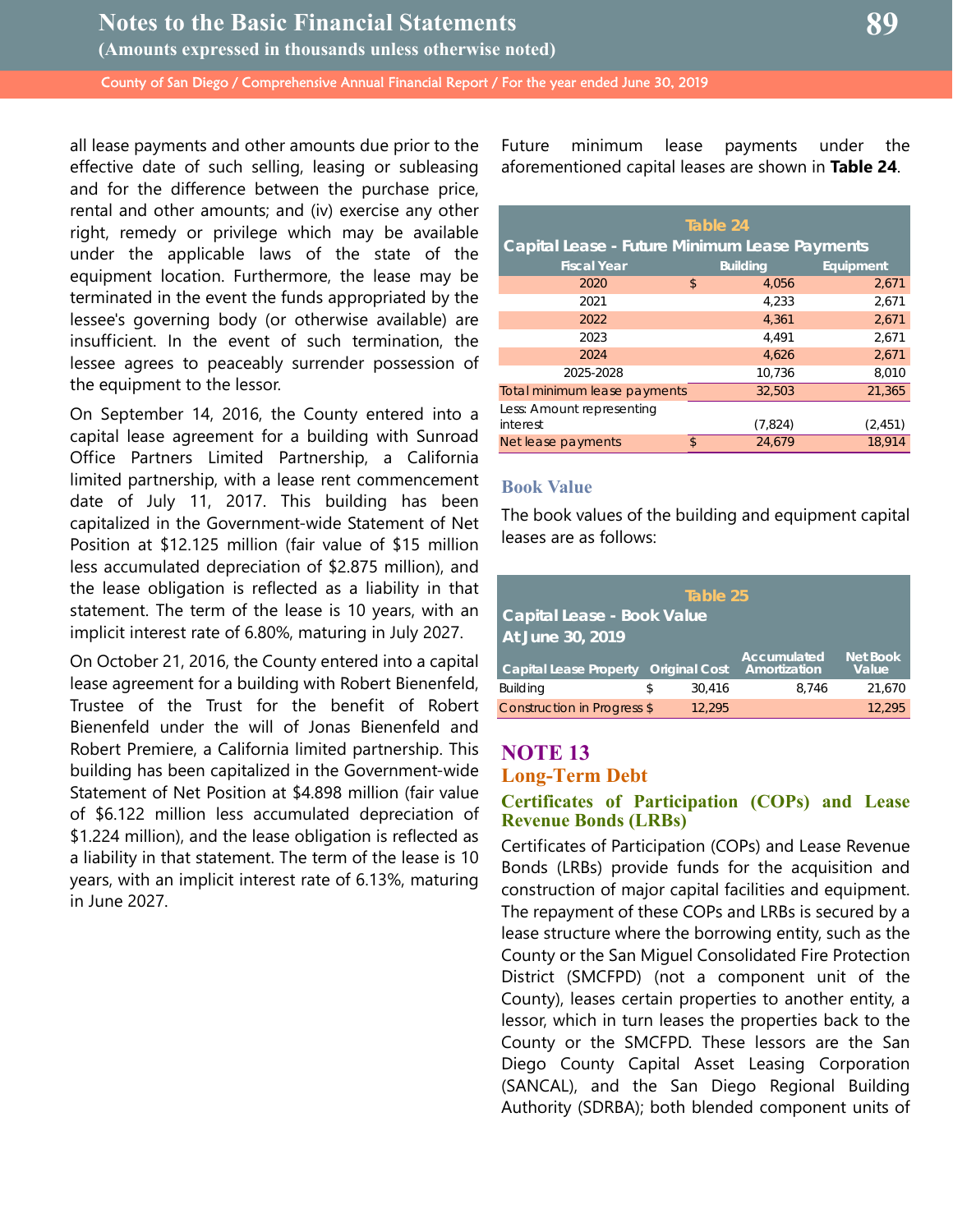**(Amounts expressed in thousands unless otherwise noted)**

County of San Diego / Comprehensive Annual Financial Report / For the year ended June 30, 2019

the County. (See discussion of Blended Component Units under Note 1 "Summary of Significant Accounting Policies".)

COPs and LRBs are secured by: a) (lease) base rental payments, for the use of certain facilities or equipment and b) encumbrances on the facilities. The leased premises are typically facilities or equipment purchased with proceeds of the COPs or LRBs. In the case of the County, the base rental payments are made primarily from the County General Fund to the SANCAL or SDRBA; in the case of the SDRBA's financing for the SMCFPD, base rental payments are made from SMCFPD to the SDRBA. Under lease terms, the County and the SMCFPD are required to make the necessary annual appropriations for lease payments, except to the extent those payments are eligible to be abated in accordance with the terms of the leases.

COPs and LRBs evidence a pro rata share in a specific pledged revenue stream of lease payments, and investors in the certificates or bonds are entitled to receive a share in these lease payments from a particular project. Lease payments are passed through the lessor to the investors. The lessor assigns the lease and lease payments to a trustee, which distributes the lease payments to the investors.

Upon the occurrence of an event of default (as described in the COP and LRB financing documents), the Facility Lease provides that SANCAL, SDRBA, or its assignees must thereafter maintain the Facility Lease in full force and effect and may only recover rent and other monetary charges as they become due, all without terminating the County's right to possession of the leased property regardless of whether or not the County has abandoned the leased property. There is no available remedy of acceleration of the lease payments due over the term of the lease agreement. The lessors may not declare any lease payments not then in default to be immediately due and payable. In the case of the SMCFPD, the SDRBA may also elect to terminate the lease and re-lease all or a portion of the leased property. The SMCFPD would be responsible for all costs, loss or damages arising or occurring related to the re-leasing.

Details of the COPs and LRBs outstanding at June 30, 2019 are as follows:

## **Table 26 Certificates of Participation (COP) and Lease Revenue Bonds (LRB)**

| <b>Issuance</b>                                                                                   | Original<br>Amount | <b>Interest</b><br>Rate | <b>Final</b><br><b>Maturity</b><br>Date | Outstanding<br><b>Balance</b> at<br><b>June 30,</b><br>2019 |
|---------------------------------------------------------------------------------------------------|--------------------|-------------------------|-----------------------------------------|-------------------------------------------------------------|
| 2003 San Miguel<br><b>Consolidated Fire</b><br><b>Protection District</b><br><b>Refunding LRB</b> | \$<br>10.005       | $2.00 -$<br>5.00%       | 2020                                    | 855                                                         |
| 2009 Justice Facilities<br>Refunding of 1997<br>Central Jail COP                                  | 48,300             | $2.00 -$<br>5.00%       | 2026                                    | 23,780                                                      |
| 2009 Justice Facilities<br>Refunding of 1998<br>Courthouse COP                                    | 32.640             | $2.00 -$<br>5.00%       | 2023                                    | 8,025                                                       |
| 2011 Metropolitan<br><b>Transit System Towers</b><br><b>Refunding COP</b>                         | 19,260             | $1.00 -$<br>5.00%       | 2020                                    | 1,315                                                       |
| 2011 CAC Waterfront<br>Park Project COP                                                           | 32.665             | $3.00 -$<br>5.125%      | 2042                                    | 28,265                                                      |
| 2012 Cedar-Kettner<br><b>Development Project</b><br>COP                                           | 29,335             | $2.00 -$<br>5.00%       | 2042                                    | 25,570                                                      |
| 2014 Edgemoor and<br><b>RCS Refunding COP</b><br>Series 2014A<br>(Edgemoor)                       | 91,675             | $2.00 -$<br>5.00%       | 2030                                    | 72,745                                                      |
| 2016 County<br><b>Operations Center</b><br><b>Refunding LRB</b>                                   | 105,330            | $3.00 -$<br>5.00%       | 2036                                    | 95,665                                                      |
| Total                                                                                             | \$<br>369,210      |                         |                                         | 256,220                                                     |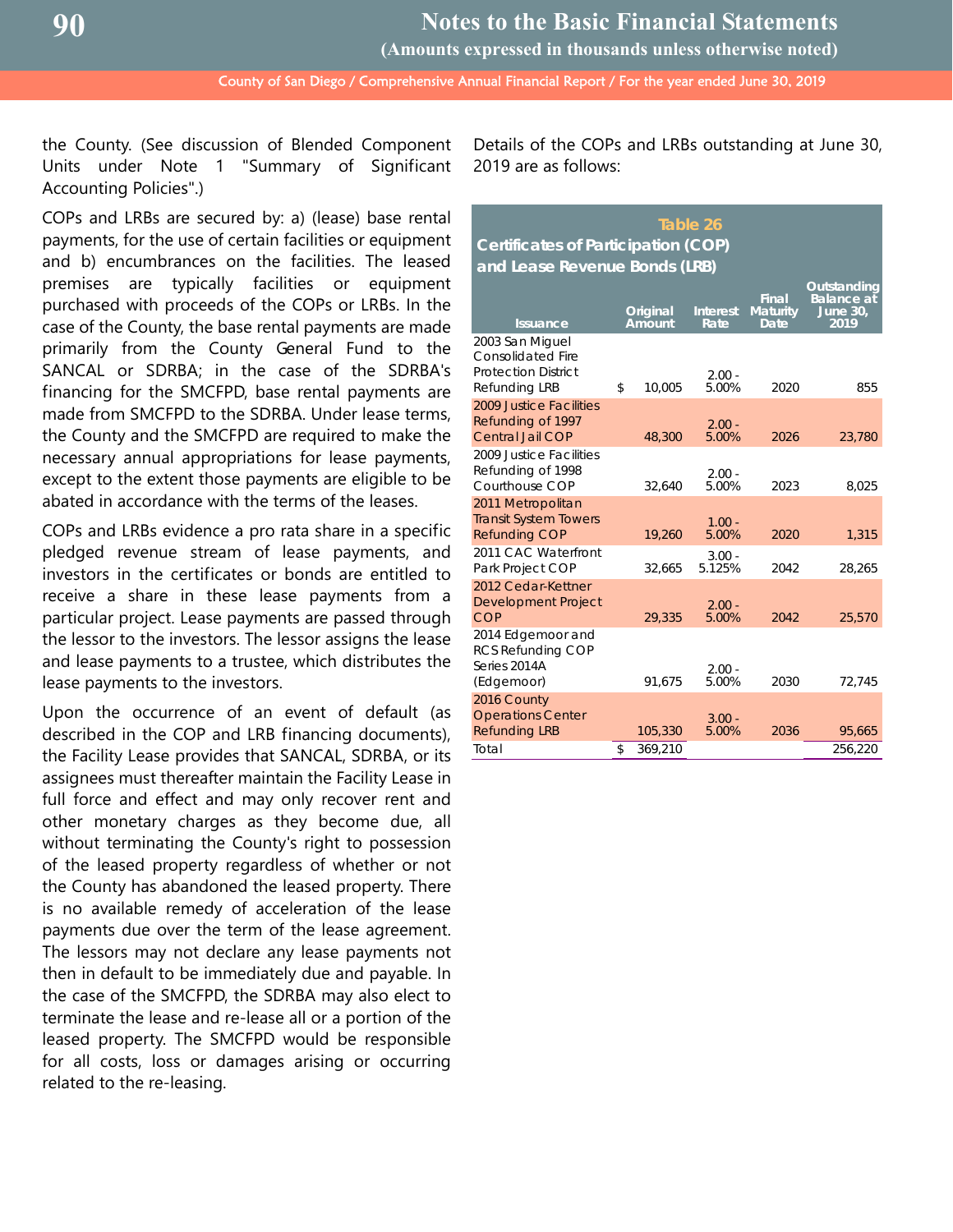Annual debt service requirements to maturity for COPs and LRBs are as follows:

| Table 27                                                     |               |           |                 |         |  |  |  |  |
|--------------------------------------------------------------|---------------|-----------|-----------------|---------|--|--|--|--|
| <b>Certificates of Participation and Lease Revenue Bonds</b> |               |           |                 |         |  |  |  |  |
| - Debt Service Requirements to Maturity                      |               |           |                 |         |  |  |  |  |
| <b>Fiscal Year</b>                                           |               | Principal | <b>Interest</b> | Total   |  |  |  |  |
| 2020                                                         | \$            | 17,535    | 11,671          | 29,206  |  |  |  |  |
| 2021                                                         |               | 16,040    | 10,910          | 26,950  |  |  |  |  |
| 2022                                                         |               | 16,780    | 10,176          | 26,956  |  |  |  |  |
| 2023                                                         |               | 17,240    | 9,361           | 26,601  |  |  |  |  |
| 2024                                                         |               | 16,090    | 8,552           | 24,642  |  |  |  |  |
| 2025-2029                                                    |               | 78,405    | 31,091          | 109,496 |  |  |  |  |
| 2030-2034                                                    |               | 53,455    | 14,988          | 68,443  |  |  |  |  |
| 2035-2039                                                    |               | 30,350    | 4,692           | 35,042  |  |  |  |  |
| 2040-2042                                                    |               | 10,325    | 751             | 11,076  |  |  |  |  |
| Subtotal                                                     |               | 256,220   | 102,192         | 358,412 |  |  |  |  |
| Add:                                                         |               |           |                 |         |  |  |  |  |
| Unamortized issuance<br>premium                              |               | 31.804    |                 |         |  |  |  |  |
| Less:                                                        |               |           |                 |         |  |  |  |  |
| Unamortized discount                                         |               | (135)     |                 |         |  |  |  |  |
| Total                                                        | $\mathsf{\$}$ | 287,889   |                 |         |  |  |  |  |

#### **Taxable Pension Obligation Bonds (POBs)**

Taxable Pension Obligation Bonds (POBs) are issued by the County to reduce its pension unfunded actuarial liability and to achieve interest rate savings by issuing bonds at interest rates which are less than the assumed rate of return earned on proceeds placed in the San Diego County Employees Retirement Association's (SDCERA) pension plan. POBs also have been issued to refund previously issued POB debt. Because current federal tax law restricts the investment of proceeds of tax-exempt bonds in higher-yielding taxable securities, POBs are issued on a taxable basis.

The obligation of the County to make payments with respect to the bonds is an absolute and unconditional obligation of the County imposed by law, enforceable pursuant to the County Employees Retirement Law of 1937, as amended. Upon the occurrence of an event of default (as described in the financing documents) the principal and accreted value of the bonds then outstanding and the interest accrued thereon will become due and payable immediately.

Details of POBs outstanding at June 30, 2019 are as follows:

| Table 28<br><b>Taxable Pension Obligation Bonds</b> |  |                    |                         |                                        |                                                             |  |  |
|-----------------------------------------------------|--|--------------------|-------------------------|----------------------------------------|-------------------------------------------------------------|--|--|
| <b>Issuance</b>                                     |  | Original<br>Amount | <b>Interest</b><br>Rate | Final<br>Maturity<br>Date <sup>'</sup> | Outstanding<br><b>Balance</b> at<br><b>June 30,</b><br>2019 |  |  |
| 2004 Series A                                       |  |                    | $$241,360$ 3.28 - 5.86% | 2023                                   | 120,840                                                     |  |  |
| 2004 Series B1-2                                    |  | 147.825            | 5.91%                   | 2025                                   | 147.825                                                     |  |  |
| 2008 Series A                                       |  |                    | 343.515 3.33 - 6.03%    | 2027                                   | 240.100                                                     |  |  |
| Total                                               |  | 732.700            |                         |                                        | 508.765                                                     |  |  |

Annual debt service requirements to maturity for POBs are shown below in **Table 29**.

| Table 29<br><b>Taxable Pension Obligation Bonds -</b><br>Debt Service Requirements to Maturity |    |           |                 |              |  |  |  |
|------------------------------------------------------------------------------------------------|----|-----------|-----------------|--------------|--|--|--|
| <b>Fiscal Year</b>                                                                             |    | Principal | <b>Interest</b> | <b>Total</b> |  |  |  |
| 2020                                                                                           | \$ | 52,725    | 27.524          | 80,249       |  |  |  |
| 2021                                                                                           |    | 55.915    | 24,265          | 80,180       |  |  |  |
| 2022                                                                                           |    | 59,300    | 20,798          | 80.098       |  |  |  |
| 2023                                                                                           |    | 62.835    | 17.098          | 79.933       |  |  |  |
| 2024                                                                                           |    | 66.765    | 13,163          | 79.928       |  |  |  |
| 2025-2027                                                                                      |    | 211,225   | 13,974          | 225,199      |  |  |  |
| Total                                                                                          | \$ | 508.765   | 116.822         | 625.587      |  |  |  |

## **Tobacco Settlement Asset-Backed Bonds (TSAB)**

TSAB are issued by the Tobacco Securitization Joint Powers Authority of Southern California (Authority) to securitize future revenue streams available to the County pursuant to the agreements described below.

A 1998 Master Settlement Agreement (MSA) was originally entered into by four cigarette manufacturers, 46 states and six other U.S. jurisdictions (Settling States) to provide state governments, including California, with compensation for smoking related medical costs and to help reduce smoking in the United States. There is no end date to the yearly settlement payments; they are perpetual. Also, a Memorandum of Understanding (MOU) and a supplemental agreement (ARIMOU) was agreed to by the State of California and all California counties and four California cities, granting those California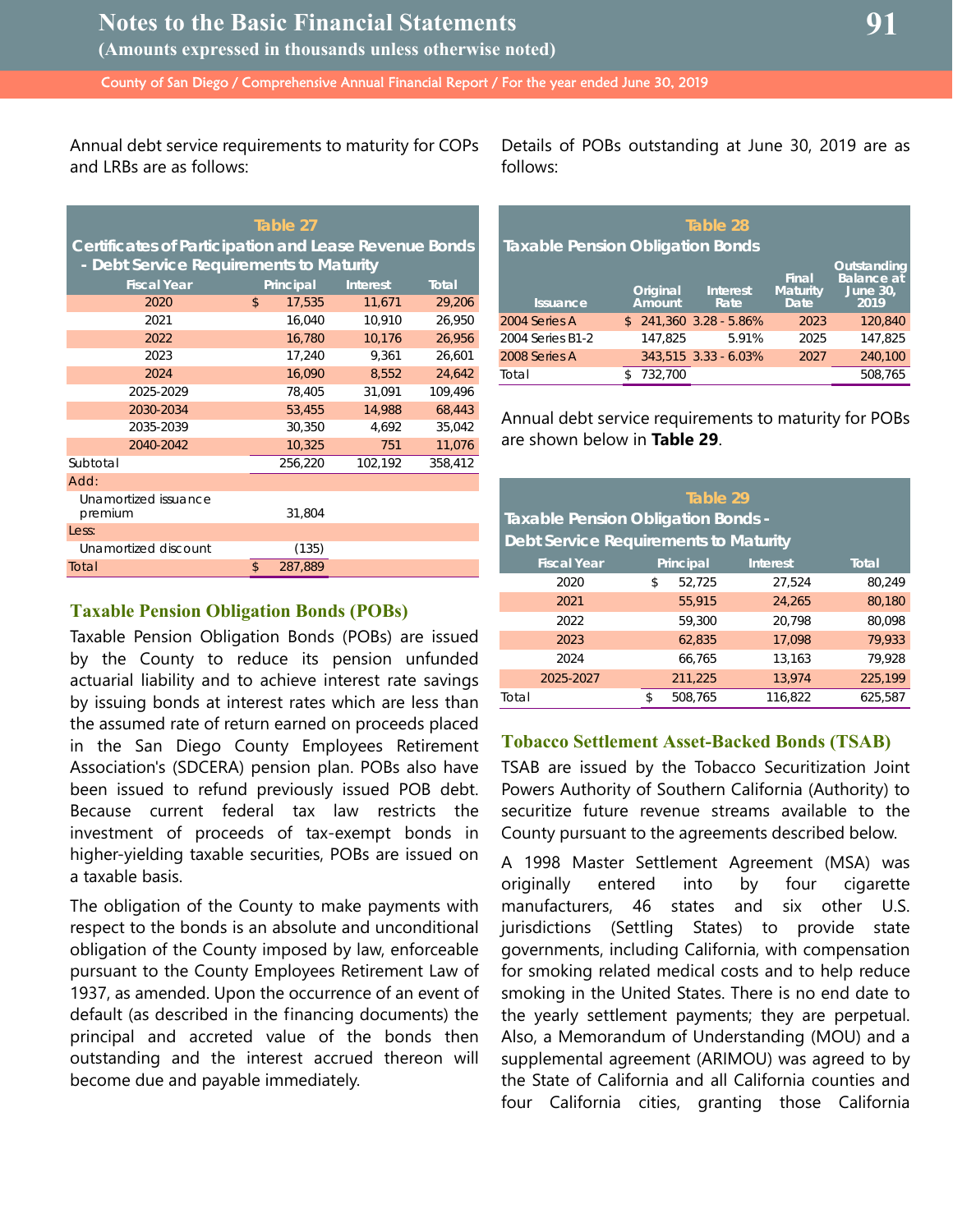**92**

 County of San Diego / Comprehensive Annual Financial Report / For the year ended June 30, 2019 **Notes to the Basic Financial Statements (Amounts expressed in thousands unless otherwise noted)**

municipalities the right to receive tobacco settlement allocation payments, (also known as Tobacco Settlement Revenues (TSRs)).

In fiscal year 2002, the Authority issued \$446.86 million 2001 Tobacco Settlement Asset-Backed Bonds (2001 Bonds), to fund the Authority's loan to the San Diego County Tobacco Asset Securitization Corporation (Corporation), pursuant to a loan agreement between the Authority and the Corporation. (Both entities are blended component units of the County.) According to the loan agreement, the Corporation has pledged, assigned and granted to the Authority, a first priority perfected security interest in all rights, title and interest of the Corporation, to the TSRs the Corporation purchased from the County. The Corporation used the net proceeds of the loan, \$411.913 million, to pay the County, in exchange for the County's transfer to the Corporation of all the County's rights, title and interest in the TSRs. Net proceeds were placed in an endowment fund to fund healthcare-based programs pursuant to Board Policy E-14 and IRS regulations, and do not secure the repayment of the TSAB.

In May 2006, the Authority issued Series 2006 TSAB (2006 Bonds) in the amount of \$583.631 million to refund the outstanding principal of the original 2001 Bonds noted above and to loan an additional \$123.515 million to the Corporation. The proceeds were placed into the endowment fund for the aforementioned purposes. The 2006 Bonds are limited obligations of the Authority. Upon the occurrence of an event of default (as described in the Tobacco Securitization Authority Indenture), bond payments shall be paid as follows: first, the accrued interest on the Senior Current Interest Bonds (Senior Bonds), and second, principal or accreted value on all outstanding Senior Bonds.

If the Senior Bonds are no longer outstanding, payments shall be made as follows: (i) the principal and interest or the accreted value on all First Subordinate Bonds (Series 2006B Capital Appreciation Bonds (CABs)) until the Series 2006B CABs are no longer outstanding; (ii) the principal and interest or the accreted value on all Second Subordinate Bonds (Series 2006C CABs) until the Series 2006C CABs are no longer outstanding; and (iii) principal and interest or the accreted value on all Third Subordinate Bonds (Series 2006D CABs) until the Series 2006D CABs are no longer outstanding.

The value of any CABs that are Series 2006 First Subordinate Bonds, Series 2006 Second Subordinate Bonds or Series 2006 Third Subordinate Bonds shall continue to accrete at the default rate (including accretion on any unpaid accreted value), to the extent legally permissible.

Through fiscal year 2013, the County presented debt service to maturity on the bonds incorporating an assumption of the ability to continue making turbo debt service payments. Based on that assumption, the 2006 Bonds were anticipated to reach final maturity in fiscal year 2036 based on receipts of future TSRs as projected in the May 2006 Global Insight Base Case analysis (Base Case) performed in conjunction with the issuance of the 2006 Bonds.

Under the terms of the bond indenture (Indenture), TSRs are pledged to the repayment of the TSAB. Accordingly, the bonds are payable solely from certain funds held under the Indenture, including TSRs and earnings on such funds (collections).

The minimum payments for the 2006 Bonds are based on the Indenture and the Series 2006 Supplement, both dated as of May 1, 2006. However, actual payments on the 2006 Bonds depend on the amount of TSRs received by the County. The amount of these TSRs is affected by cigarette consumption, inflation, and the financial capability of the participating manufacturers. There are a number of risks associated with the amount of actual TSRs the County receives each year, including litigation affecting the participating manufacturers and possible bankruptcy as a result thereof, increased growth of nonparticipating manufacturer's market share, disputed payments set-aside by the participating manufacturers into an escrow account, a decline in cigarette consumption materially beyond forecasted levels, reduction in investment earnings due to unforeseen market conditions, and other future adjustments to the calculation of the TSRs.

No assurance can be given that actual cigarette consumption in the United States during the term of the 2006 Bonds will be as assumed in the Base Case, or that the other assumptions underlying these Base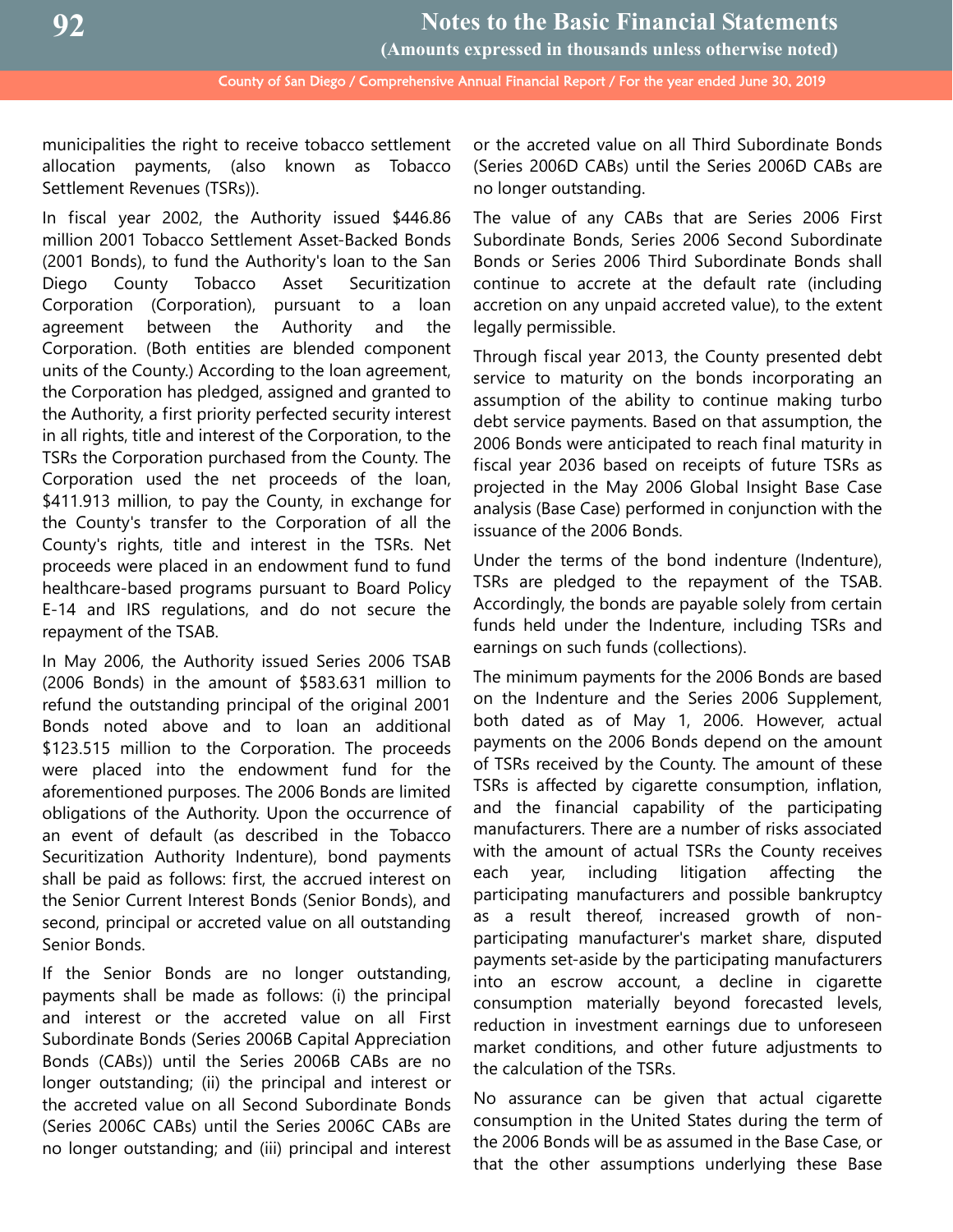Case assumptions, including that certain adjustments and offsets will not apply to payments due under the MSA, will be consistent with future events. If actual events deviate from one or more of the assumptions underlying the Base Case, the amount of TSRs available to make payments, including Turbo Redemption Payments will be affected. No assurance can be given that these structuring assumptions, upon which the projections of the 2006 Bond payments and Turbo Redemptions are based, will be realized.

Based on the information above and the ongoing under realization of TSRs, beginning in fiscal year 2014, the County decided to present the debt service to maturity for the 2006 Bonds assuming no further turbo payments are made besides those that have actually been made.

Details of 2006 Bonds outstanding at June 30, 2019 are as follows:

| Table 30<br>Tobacco Settlement Asset-Backed Bonds |                    |                         |                                  |                                                      |  |  |  |
|---------------------------------------------------|--------------------|-------------------------|----------------------------------|------------------------------------------------------|--|--|--|
| <b>Issuance</b>                                   | Original<br>Amount | <b>Interest</b><br>Rate | Final<br><b>Maturity</b><br>Date | Outstanding<br>Balance at<br><b>June 30,</b><br>2019 |  |  |  |
| Series 2006A Senior<br>Current Interest Bonds \$  | 534,610            | $4.75 -$<br>5.125%      | $2025 -$<br>2046                 | 438,155                                              |  |  |  |
| Series 2006B CABs                                 | 19.770             | 6.25%                   | 2046                             | 231.820                                              |  |  |  |
| 2006B unaccreted<br>appreciation CABs             |                    |                         |                                  | (187, 584)                                           |  |  |  |
| Series 2006C CABs                                 | 8,686              | 6.40%                   | 2046                             | 107,950                                              |  |  |  |
| 2006C unaccreted<br>appreciation CABs             |                    |                         |                                  | (88, 142)                                            |  |  |  |
| Series 2006D CABs                                 | 20,565             | 7.10%                   | 2046                             | 335,105                                              |  |  |  |
| 2006D unaccreted<br>appreciation CABs             |                    |                         |                                  | (283, 861)                                           |  |  |  |
| \$<br>Total                                       | 583,631            |                         |                                  | 553,443                                              |  |  |  |

Annual debt service requirements to maturity for 2006 Bonds are as follows:

| Table 31                                            |               |               |                 |              |  |  |  |  |
|-----------------------------------------------------|---------------|---------------|-----------------|--------------|--|--|--|--|
| <b>Tobacco Settlement Asset-Backed Bonds -</b>      |               |               |                 |              |  |  |  |  |
| Debt Service Requirements to Maturity               |               |               |                 |              |  |  |  |  |
| <b>Unaccreted</b>                                   |               |               |                 |              |  |  |  |  |
| <b>Fiscal Year</b>                                  | Principal     | Appreciation  | <b>Interest</b> | <b>Total</b> |  |  |  |  |
| 2020                                                | \$            | 7,800         | 22,165          | 29,965       |  |  |  |  |
| 2021                                                |               | 8,328         | 22,165          | 30,493       |  |  |  |  |
| 2022                                                |               | 8.894         | 22.165          | 31,059       |  |  |  |  |
| 2023                                                |               | 9.496         | 22,165          | 31,661       |  |  |  |  |
| 2024                                                | 4,330         | 10,143        | 22,147          | 36,620       |  |  |  |  |
| 2025-2029                                           | 61,285        | 62,048        | 103,829         | 227,162      |  |  |  |  |
| 2030-2034                                           | 78,670        | 86,238        | 86,809          | 251,717      |  |  |  |  |
| 2035-2039                                           | 101,085       | 119,901       | 64,894          | 285,880      |  |  |  |  |
| 2040-2044                                           | 130,480       | 166,771       | 36,155          | 333,406      |  |  |  |  |
| 2045-2046                                           | 111,326       | 79.968        | 4.564           | 195.858      |  |  |  |  |
| Subtotal                                            | 487,176       | \$<br>559,587 | \$<br>407,058   | \$1,453,821  |  |  |  |  |
| Add:                                                |               |               |                 |              |  |  |  |  |
| Accreted<br>appreciation<br>through June<br>30.2019 | 66,267        |               |                 |              |  |  |  |  |
| Subtotal                                            | 553,443       |               |                 |              |  |  |  |  |
| Less:                                               |               |               |                 |              |  |  |  |  |
| Unamortized<br>issuance<br>discount                 | (9, 374)      |               |                 |              |  |  |  |  |
| Total                                               | 544,069<br>\$ |               |                 |              |  |  |  |  |

As shown in **Table 31**, the unpaid accreted appreciation of the 2006 Bonds as of June 30, 2019 was \$66,267 which will continue to accrue and will be paid upon redemption.

Pledged revenue related to the 2006 Bonds for the year ended June 30, 2019 was as follows:

| Table 32                                                                  |               |                                                                      |                           |                            |  |  |
|---------------------------------------------------------------------------|---------------|----------------------------------------------------------------------|---------------------------|----------------------------|--|--|
| <b>Tobacco Settlement Asset-Backed Bonds -</b><br><b>Pledged Revenues</b> |               |                                                                      |                           |                            |  |  |
|                                                                           |               |                                                                      |                           | <b>Fiscal Year 2019</b>    |  |  |
| <b>Debt Pledged</b>                                                       | Final<br>Date | Pledged<br>Maturity Revenue to & Interest Revenue<br><b>Maturity</b> | Debt<br>Principal<br>Paid | Pledged<br><b>Received</b> |  |  |
| Series 2006 Tobacco<br>Settlement Asset-Backed<br><b>Bonds</b>            | 2046          | \$1.520.088                                                          | $$32,566$ \$              | 31.583                     |  |  |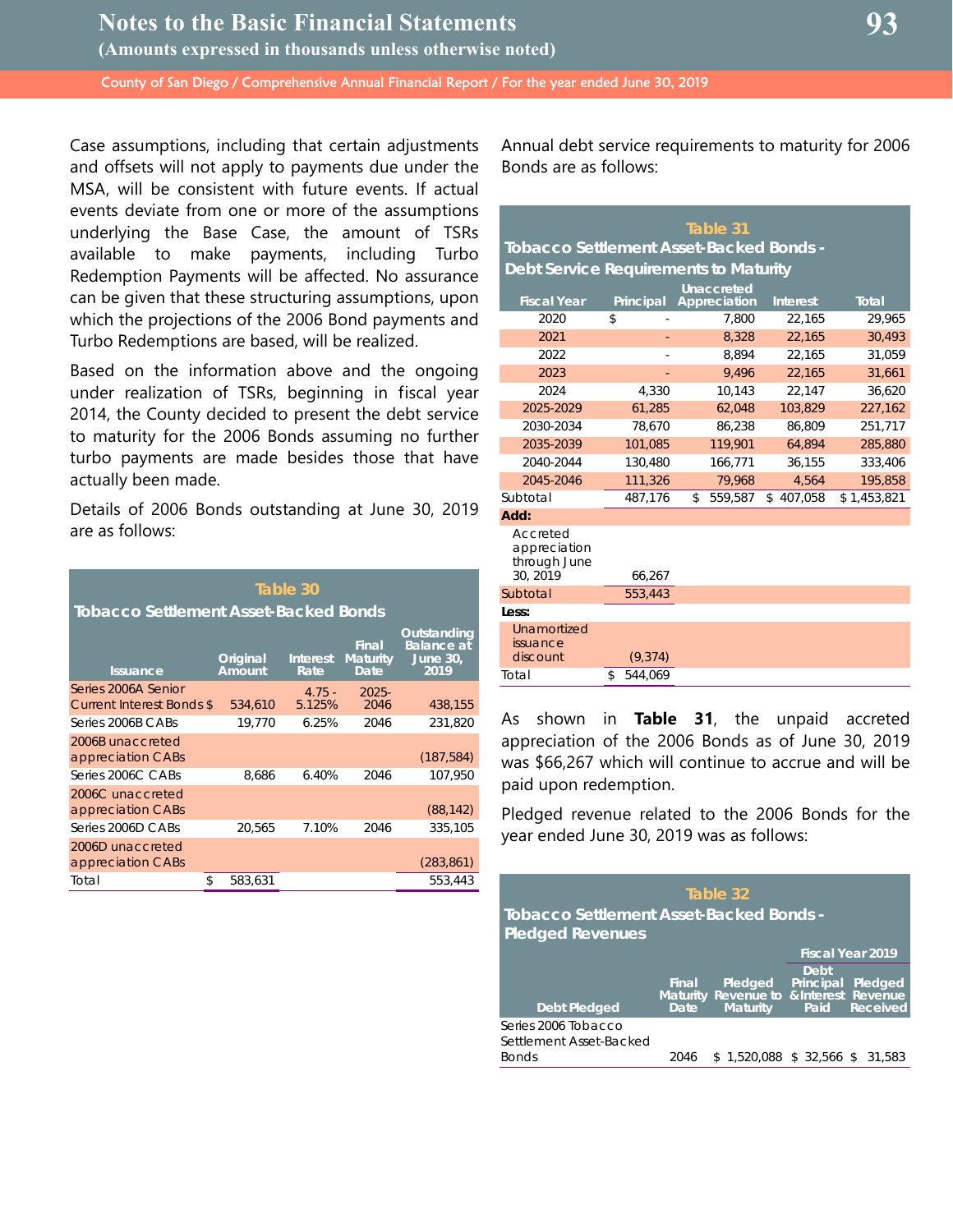**(Amounts expressed in thousands unless otherwise noted)**

County of San Diego / Comprehensive Annual Financial Report / For the year ended June 30, 2019

## **Loans - Governmental Activities**

Loans for various governmental activities included a United States Department of Agriculture Farmers Home Administration loan for the construction of low income housing (Firebird Manor); a real property contract with the Whiting Family Trust titled Sheriff RCS - Ocotillo Wells for the purchase of one acre of property located in the Borrego Springs area to support the County's Regional Communications System (RCS); an Energy Conservation Assistance Act loan agreement with the California Energy Commission to fund energy savings measures consisting of 2,200 LED streetlight fixtures; and San Diego Gas & Electric (SDG&E) On Bill Financing (OBF) program loans used to fund energy efficiency and demand response projects at County-owned facilities.

In November 2011, the County Board of Supervisors authorized the use of the previously mentioned SDG&E OBF program loans to fund energy efficiency and demand response projects. This program finances installations, modifications and upgrades, such as lighting retrofits and controls and mechanical system upgrades, with the goal of reducing utility costs. The financing is a zero percent interest loan which is repaid from energy savings generated by each SDG&E meter. The County received its first OBF loan in 2013. As of June 30, 2019, sixteen OBF loans were outstanding, with remaining balances totaling \$1.211 million.

Upon the occurrence of an event of default on any of the aforementioned loans (as described in the Promissory Note or Loan Agreement), the whole sum of principal and interest shall become immediately due and payable. Furthermore, for the OBF loans, failure to repay the loan balance could result in shutoff of utility energy service, adverse credit reporting, and collection procedures which may include legal action.

Details of loans outstanding at June 30, 2019 for governmental activities are as follows:

| Table 33<br><b>Loans - Governmental Activities</b>                                   |    |                    |                                                                                |      |       |  |  |
|--------------------------------------------------------------------------------------|----|--------------------|--------------------------------------------------------------------------------|------|-------|--|--|
| <b>Issuance</b>                                                                      |    | Original<br>Amount | Outstanding<br><b>Balance at</b><br><b>Maturity</b><br><b>June 30,</b><br>2019 |      |       |  |  |
| Loans - non internal<br>service funds (ISF)                                          |    |                    |                                                                                |      |       |  |  |
| <b>Firebird Manor</b>                                                                | \$ | 4,486              | 1.00%                                                                          | 2028 | 1,384 |  |  |
| California Energy<br>Comm Loan (Street<br>Light & Maint Dist)                        |    | 1,422              | 1.00%                                                                          | 2025 | 972   |  |  |
| <b>Sheriff RCS Land</b><br>Purchase                                                  |    | 68                 | 6.78%                                                                          | 2026 | 43    |  |  |
| Total loans - non-ISF                                                                |    | 5,976              |                                                                                |      | 2,399 |  |  |
|                                                                                      |    |                    |                                                                                |      |       |  |  |
| Loans - ISF                                                                          |    |                    |                                                                                |      |       |  |  |
| San Diego Gas and<br><b>Electric On Bill</b><br><b>Financing (Facilities</b><br>ISF) |    | 3,732              | 0.00%                                                                          | 2029 | 1,211 |  |  |
| Total                                                                                | \$ | 9.708              |                                                                                |      | 3,610 |  |  |

Annual debt service requirements to maturity for loans - governmental activities are as follows:

| Table 34<br><b>Loans - Governmental Activities</b><br>Debt Service Requirements to Maturity |    |           |                 |       |  |  |
|---------------------------------------------------------------------------------------------|----|-----------|-----------------|-------|--|--|
| <b>Fiscal Year</b>                                                                          |    | Principal | <b>Interest</b> | Total |  |  |
| 2020                                                                                        | \$ | 598       | 23              | 621   |  |  |
| 2021                                                                                        |    | 576       | 20              | 596   |  |  |
| 2022                                                                                        |    | 478       | 17              | 495   |  |  |
| 2023                                                                                        |    | 450       | 14              | 464   |  |  |
| 2024                                                                                        |    | 431       | 11              | 442   |  |  |
| 2025-2029                                                                                   |    | 1,077     | 16              | 1,093 |  |  |
| Total                                                                                       |    | 3.610     | 101             | 3,711 |  |  |

#### **Arbitrage**

In compliance with the Tax Reform Act of 1986 and subsequent U.S. Treasury Regulations, the County performed arbitrage rebate calculations via a third party to determine probable amounts due to the Federal government. At June 30, 2019, the probable arbitrage rebate was zero.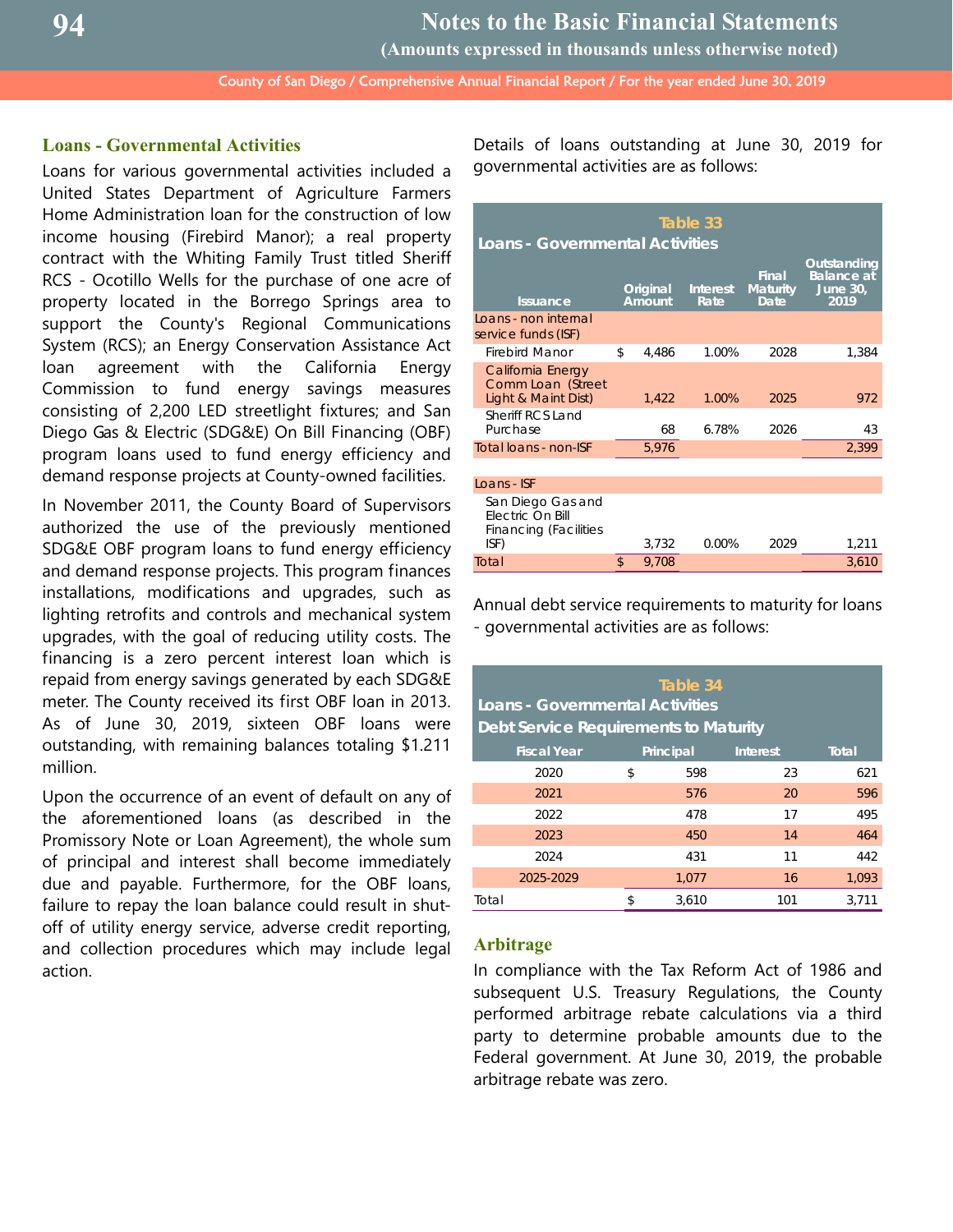## **Notes to the Basic Financial Statements**

**(Amounts expressed in thousands unless otherwise noted)**

County of San Diego / Comprehensive Annual Financial Report / For the year ended June 30, 2019

## **NOTE 14 Changes in Long-Term Liabilities**

Long-term liability activities for the year ended June 30, 2019 were as follows:

| <b>Changes in Long-Term Liabilities</b>                  |                |                                                       | Table 35         |                   |                                    |                                                     |                                                 |
|----------------------------------------------------------|----------------|-------------------------------------------------------|------------------|-------------------|------------------------------------|-----------------------------------------------------|-------------------------------------------------|
|                                                          |                | <b>Beginning</b><br><b>Balance</b> at<br>July 1, 2018 | <b>Additions</b> | <b>Reductions</b> | <b>Accreted</b><br><b>Interest</b> | <b>Ending</b><br><b>Balance</b> at<br>June 30, 2019 | <b>Amounts Due</b><br><b>Within One</b><br>Year |
| <b>Governmental Activities:</b>                          |                |                                                       |                  |                   |                                    |                                                     |                                                 |
| COPs, bonds & loans                                      |                |                                                       |                  |                   |                                    |                                                     |                                                 |
| Certificates of participation and lease<br>revenue bonds | \$             | 274,885                                               |                  | (18,665)          |                                    | 256,220                                             | 17,535                                          |
| Taxable pension obligation bonds                         |                | 558,525                                               |                  | (49, 760)         |                                    | 508,765                                             | 52,725                                          |
| Tobacco settlement asset-backed bonds                    |                | 556,071                                               |                  | (9,930)           | 7,302                              | 553,443                                             |                                                 |
| Loans - non-internal service funds (ISF)                 |                | 2.709                                                 |                  | (310)             |                                    | 2.399                                               | 314                                             |
| Loans - internal service funds                           |                | 1,573                                                 |                  | (362)             |                                    | 1,211                                               | 284                                             |
| Unamortized issuance premiums                            |                | 34,643                                                |                  | (2,839)           |                                    | 31.804                                              | 2,734                                           |
| Unamortized issuance discounts                           |                | (10,098)                                              |                  | 589               |                                    | (9,509)                                             | (590)                                           |
| Total COPs, bonds & loans                                | \$             | 1,418,308                                             |                  | (81, 277)         | 7,302                              | 1,344,333                                           | 73,002                                          |
|                                                          |                |                                                       |                  |                   |                                    |                                                     |                                                 |
| Other long-term liabilities:                             |                |                                                       |                  |                   |                                    |                                                     |                                                 |
| Capital Leases - non-ISF                                 | $\mathfrak{D}$ | 47,691                                                |                  | (4,098)           |                                    | 43,593                                              | 4,510                                           |
| Claims and judgments - ISF                               |                | 245,947                                               | 63,339           | (36, 411)         |                                    | 272,875                                             | 51,438                                          |
| Compensated absences - non-ISF                           |                | 107,740                                               | 83,236           | (80,685)          |                                    | 110,291                                             | 47,844                                          |
| Compensated absences - ISF                               |                | 2,495                                                 | 2,101            | (2,014)           |                                    | 2,582                                               | 1,080                                           |
| Landfill postclosure                                     |                | 19,363                                                | 426              |                   |                                    | 19,789                                              | 659                                             |
| Pollution remediation                                    |                | 3,369                                                 | 1,031            | (310)             |                                    | 4,090                                               | 418                                             |
| <b>Total Other long-term liabilities</b>                 | $\frac{1}{2}$  | 426,605                                               | 150,133          | (123, 518)        |                                    | 453,220                                             | 105,949                                         |
| <b>Total Governmental Activities</b>                     | \$             | 1,844,913                                             | 150,133          | (204, 795)        | 7,302                              | 1,797,553                                           | 178,951                                         |
|                                                          |                |                                                       |                  |                   |                                    |                                                     |                                                 |
| <b>Business-type activities:</b>                         |                |                                                       |                  |                   |                                    |                                                     |                                                 |
| <b>Compensated absences</b>                              |                | 462                                                   | 332              | (347)             |                                    | 447                                                 | 187                                             |
| <b>Total Business-type Activities</b>                    | \$             | 462                                                   | 332              | (347)             |                                    | 447                                                 | 187                                             |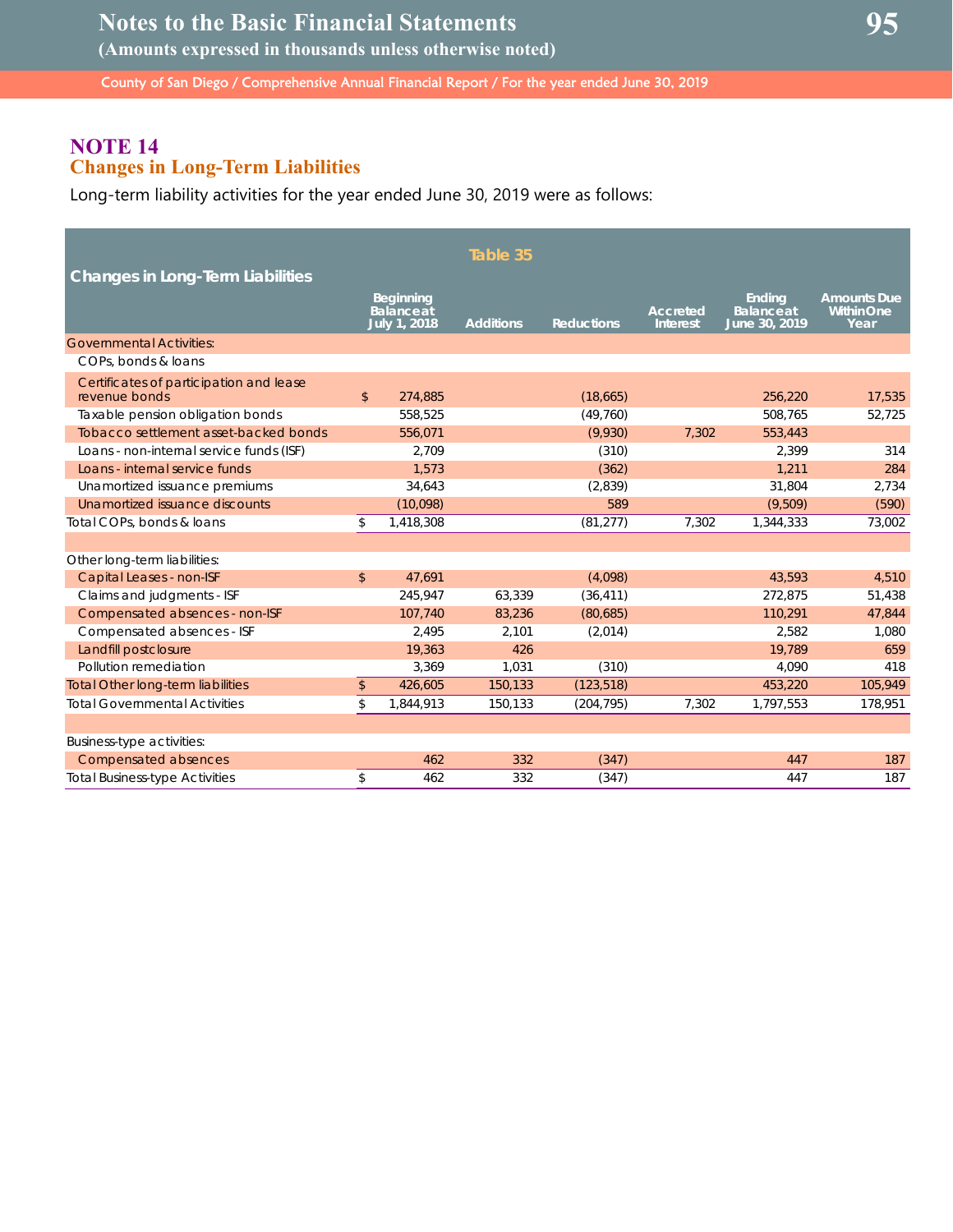**(Amounts expressed in thousands unless otherwise noted)**

County of San Diego / Comprehensive Annual Financial Report / For the year ended June 30, 2019

## **NOTE 15 Funds Used to Liquidate Liabilities**

The following funds presented in **Table 36** below have typically been used to liquidate other long-term obligations in prior years:

| Table 36                                                 |                                                                                                                                                                                                                                                                                                 |  |  |  |  |  |
|----------------------------------------------------------|-------------------------------------------------------------------------------------------------------------------------------------------------------------------------------------------------------------------------------------------------------------------------------------------------|--|--|--|--|--|
| <b>Liquidated Liabilities</b>                            |                                                                                                                                                                                                                                                                                                 |  |  |  |  |  |
| Liability                                                | Fund(s) Used to Liquidate in Prior Years                                                                                                                                                                                                                                                        |  |  |  |  |  |
| <b>Claims &amp; Judgments</b>                            | Internal Service Funds - Employee Benefits<br>and Public Liability Insurance                                                                                                                                                                                                                    |  |  |  |  |  |
| Compensated<br><b>Absences</b>                           | General Fund; Special Revenue Funds -<br>Road, Air Pollution, County Library, Inactive<br>Wastesites and Other Special Revenue<br><b>Funds: Internal Service Funds - Facilities</b><br>Management, Fleet Services and<br>Purchasing; and Enterprise Funds - Airport<br>and Sanitation District  |  |  |  |  |  |
| <b>Landfill Postclosure</b>                              | Special Revenue Funds - Inactive<br><b>Wastesites</b>                                                                                                                                                                                                                                           |  |  |  |  |  |
| Pollution Remediation                                    | General Fund and Special Revenue Funds -<br><b>Inactive Wastesites</b>                                                                                                                                                                                                                          |  |  |  |  |  |
| <b>Net Pension Liability</b>                             | General Fund; Special Revenue Funds -<br>Road, Air Pollution, County Library, Inactive<br>Wastesites and Other Special Revenue<br><b>Funds</b> ; Internal Service Funds - Facilities<br>Management, Fleet Services and<br>Purchasing; and Enterprise Funds - Airport<br>and Sanitation District |  |  |  |  |  |
| Net Other<br>Postemployment<br><b>Benefits Liability</b> | General Fund; Special Revenue Funds -<br>Road, Air Pollution, County Library, Inactive<br>Wastesites and Other Special Revenue<br><b>Funds: Internal Service Funds - Facilities</b><br>Management, Fleet Services and<br>Purchasing; and Enterprise Funds - Airport<br>and Sanitation District  |  |  |  |  |  |

## **NOTE 16 Landfill Site Postclosure Care Costs**

State laws and regulations require the placement of final covers on all landfill sites that stopped accepting solid waste after October 9, 1991 and the performance of certain maintenance and monitoring functions at these sites for a minimum of 30 years after closure. Closure and postclosure care costs are paid near or after the date a landfill stops accepting waste. The San Marcos Landfill is the sole waste disposal site owned by the County that is subject to these regulations. It was operational and accepted solid waste from 1979 until March 11, 1997. Formal closure of this landfill spanned from July 2004 through March 2007. Post closure maintenance began March 22, 2007.

The projected landfill postclosure care liability at June 30, 2019 for the San Marcos Landfill was \$19.789 million. This estimated amount is based on what it would cost to perform all postclosure maintenance over a 30 year period in calendar year 2019 dollars and is subject to change as a result of such factors including but not limited to: inflation; deflation; advancements in technology; and amendments to laws and regulations.

In addition to the above, state regulations require that landfill closure and postclosure maintenance costs be fully funded at the time of closure, unless a landfill owner/operator can demonstrate financial responsibility towards these activities by using other approved financial assurance alternatives. A pledge of revenue is one of various alternatives allowed to fund estimated postclosure costs. Under this alternative, the Board of Supervisors, on February 3, 1998, approved Minute Order No. 5 "Postclosure Maintenance Funding for the San Marcos Landfill", wherein the County entered into a pledge of revenue agreement with the California Integrated Waste Management Board (CIWMB). Pursuant to Resolution No. 98-24, adopted under Minute Order No. 5, the Board directed that the amount of pledged revenue shall be equal to \$790 thousand per year for the 30 year period of postclosure maintenance commencing upon completion of the final closure of the San Marcos Landfill. The amount of pledged revenue was reduced to \$626 thousand on December 20, 2016 when the California Department of Resources Recycling and Recovery (CalRecycle) reviewed and approved a revised postclosure maintenance plan for the San Marcos Landfill submitted by the County. The pledged amount is a promise of existing funds rather than future revenues and may increase or decrease to match any adjustment to identified cost estimates that are mutually agreed to by the County and CalRecycle.

Beginning July 1, 2011, CalRecycle, in accordance with Title 27, Division 2, Subdivision 1, Chapter 6 of the California Code of Regulations, requires owners and operators of all disposal facilities operating after July 1, 1991 to provide additional financial assurance for corrective action based on the highest amount of either a water release corrective action or a non-water release corrective action, on or before the date of the first permit review.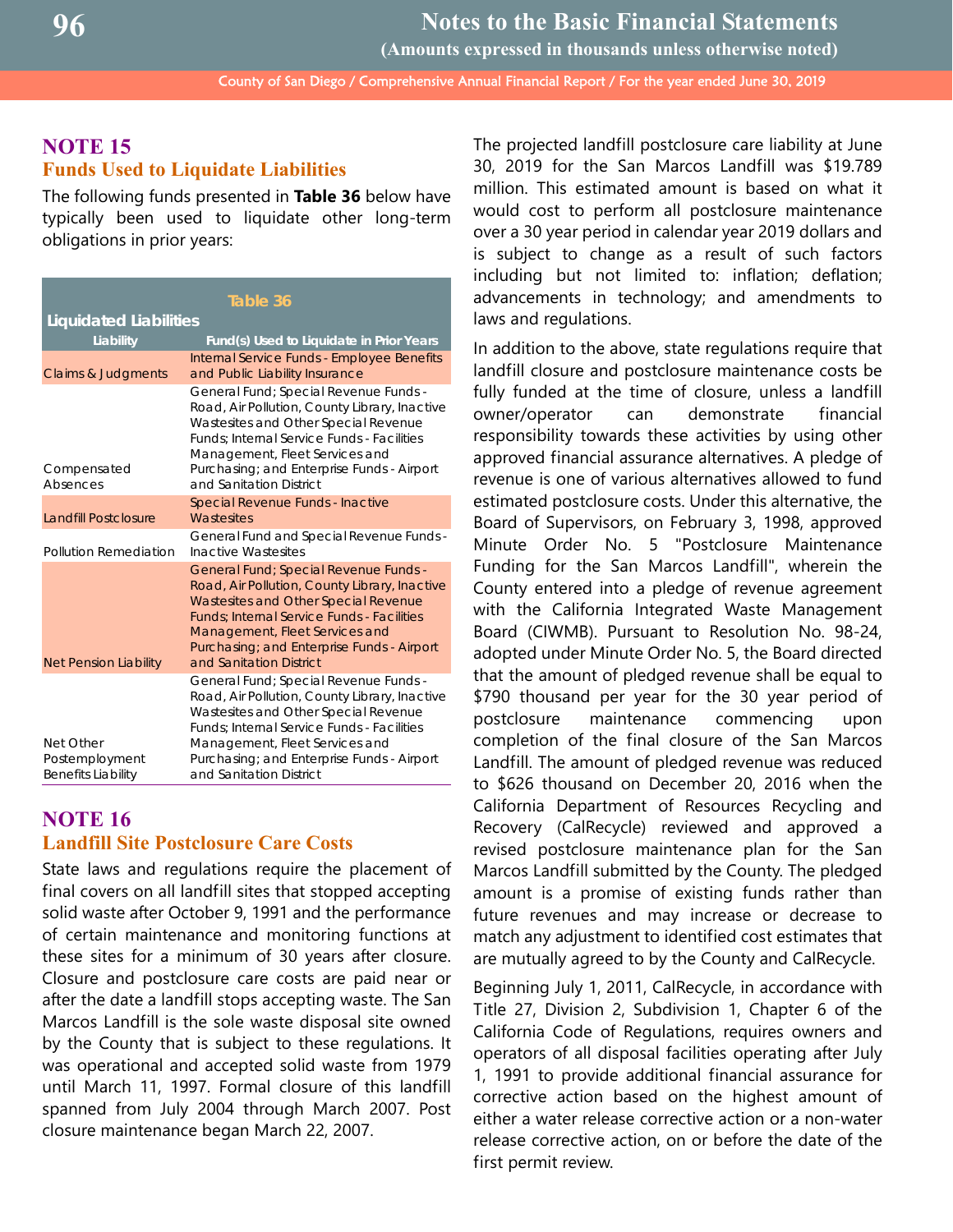The County determined that a non-water release corrective action would have the highest cost impact to the landfill and on January 27, 2016 the Board of Supervisors approved Minute Order No. 4 "Adopt a Resolution for Financial Assurance for Corrective Actions of the San Marcos Landfill and Authorize Submission of a Pledge of Revenue for Corrective Action Program at San Marcos Landfill." Pursuant to Resolution No. 16-011, adopted under Minute Order No. 4, the County entered into a pledge of revenue agreement to assure that adequate funds are available to carry out the Corrective Action Program 95-112 of the San Marcos Landfill. The pledge of revenue for corrective action costs is \$1.201 million per year for the 30-year period and may increase or decrease to match any adjustment to the identified cost estimate mutually agreed to by the County and CalRecycle (adjusted to \$1.227 million in fiscal year 2019). This pledged revenue will remain in the Environmental Trust Fund as a contingency until such time that corrective action costs are incurred.

Regulations governing solid waste management are promulgated by government agencies at the federal and state levels. These regulations address the design, construction, operation, maintenance, closure and postclosure maintenance of various types of facilities; acceptable and prohibited waste types; and inspection, permitting, environmental monitoring and solid waste recycling requirements. Regulations at both the state and federal levels could impose retroactive liability, particularly with respect to cleanup activities relating to any landfill site ever operated by the County, whether or not owned by the County. Thus, the County has potential liability with respect to every landfill ever owned, operated, contracted to be operated, or into which the County disposed waste. Compliance with these regulations may be costly, and, as more stringent standards are developed to protect the environment, these costs could increase.

## **NOTE 17 Pollution Remediation**

Governmental Accounting Standards Board Statement No. 49, *Accounting and Financial Reporting for Pollution Remediation Obligations*, establishes accounting and reporting guidelines for the recognition and measurement of pollution remediation obligations (liabilities).

The County is involved in several remediation actions to clean up pollution sites within its boundaries. These matters generally coincide with the County's ownership of land, buildings and infrastructure assets. In some cases, regulatory agencies (e.g., California Regional Water Quality Control Board) notified the County of the need for remedial action. In addition, the County conducts its own environmental monitoring and this activity identifies pollution sites and matters requiring further investigation and possible remediation. Once the County is aware of these conditions, it commences monitoring, assessment, testing, and/or cleanup activities, and recognizes pollution remediation obligations when estimates can reasonably be determined.

The types of pollution that have been identified include leaking underground storage tanks, water, groundwater and soil contamination, and excessive levels of other contaminants. Remediation efforts include developing remediation and feasibility studies, source identification studies, site testing, sampling and analysis, ground water cleanup, removal of storage tanks and other hazardous materials.

As of June 30, 2019, the County's estimated pollution remediation obligations totaled \$4.090 million. These obligations were all associated with the County's government-wide governmental activities. The estimated liabilities were determined by project managers and/or consultants, based on historical cost information for projects of the same type, size and complexity and measured at their current value or current quotes from outside service providers. In subsequent periods, the County will adjust estimated obligations when new information indicates that such changes are required, including technology and changes in applicable laws or regulations.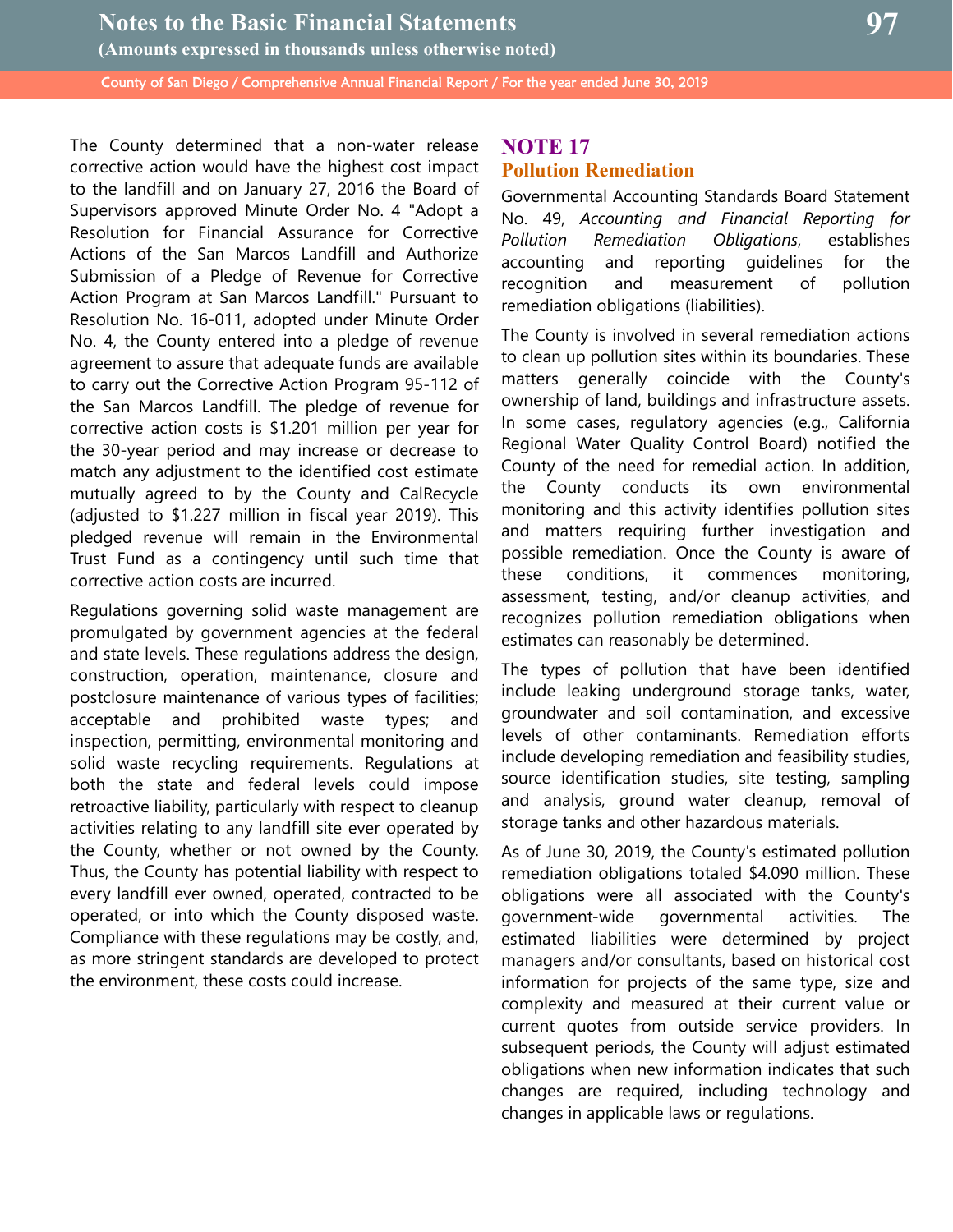**(Amounts expressed in thousands unless otherwise noted)**

County of San Diego / Comprehensive Annual Financial Report / For the year ended June 30, 2019

The County owns a 70-acre parcel that currently consists of vacant, mowed land, and a temporary asphalt parking lot. The small plant preserve that was formerly attached to the parcel was removed and translocated to Mission Trails Regional Park. Organochlorine pesticide chlordane, metals, hydrocarbons, and toluene were detected at various concentrations in the soil samples collected. Phase one of this project was completed consisting of dewatering and removing contaminated soils caused by stormwater combined with contaminated groundwater as a result of an offsite spill on private property which has been conveyed through groundwater to County owned land. The County is not liable for the spill/contamination, but has assumed responsibility for remediation during construction. The remediation costs for dewatering and removing contaminated soils were \$93 thousand. Engineering design of redevelopment and infrastructure of the site is still in progress, and therefore, the range of the pollution remediation obligation is not reasonably estimable. Upon finalization of the construction plans, a soil and sediment management plan will be implemented to manage above ground debris; and the following: hydrocarbon and toluene impacted sediment; metals within stained soil; and, abandonment or protection of the onsite irrigation and groundwater monitoring wells.

At this time, the County has determined there are no estimated recoveries reducing the obligations.

## **NOTE 18 Conduit Debt Obligations**

From time to time, the County has issued tax-exempt conduit debt under the authority of Chapter 7 of Part 5 of Division 3 of the Health and Safety Code of the State of California on behalf of qualified borrowers to provide financial assistance for projects deemed to be of public interest.

Conduit debt consisted of the following: a) three Certificates of Participation (COPs) for the acquisition, construction, capital improvement and equipping of various facilities and b) one Mortgage Revenue Bond for the construction and permanent financing of a multi-family residential rental project located in the County to be partially occupied by persons of low or moderate incomes. Conduit debt is secured by the

property that is financed and is payable from the respective COPs' base rentals and underlying payments on mortgage loans. Upon repayment of the debt, ownership of the acquired facilities transfers to the private-sector entity served by the debt issuance.

The County is not obligated in any manner for repayment of this debt. Accordingly, the debt is not reported as liabilities in the accompanying financial statements.

As of June 30, 2019, the aggregate conduit debt principal amount outstanding was \$60.586 million.

## **NOTE 19 Special Tax Bonds**

## **Harmony Grove Village Improvement Area No. 1 Special Tax Bonds, Series 2018A**

In February 2018, the Community Facilities District No. 2008-01 (Harmony Grove Village) of the County of San Diego, Improvement Area No. 1 Special Tax Bonds, Series 2018A (the "Series 2018A Bonds"), were issued totaling \$15.710 million. Proceeds of the Series 2018A Bonds were used to pay the costs of the acquisition of certain public facilities necessary for the development of that portion of the District designated as Improvement Area No. 1, to fund a reserve for the Series 2018A Bonds and to pay the costs of issuing the Series 2018A Bonds. The Series 2018A Bonds are payable solely from net special tax revenues derived from the levy of the special taxes on real property located within the boundaries of Improvement Area No. 1 and are secured by a pledge of all the net special tax revenues and moneys deposited in certain fiduciary funds established under the Series 2018A Indenture.

The County is not obligated in any manner for repayment of this debt. Accordingly, the debt is not reported as liabilities in the accompanying financial statements.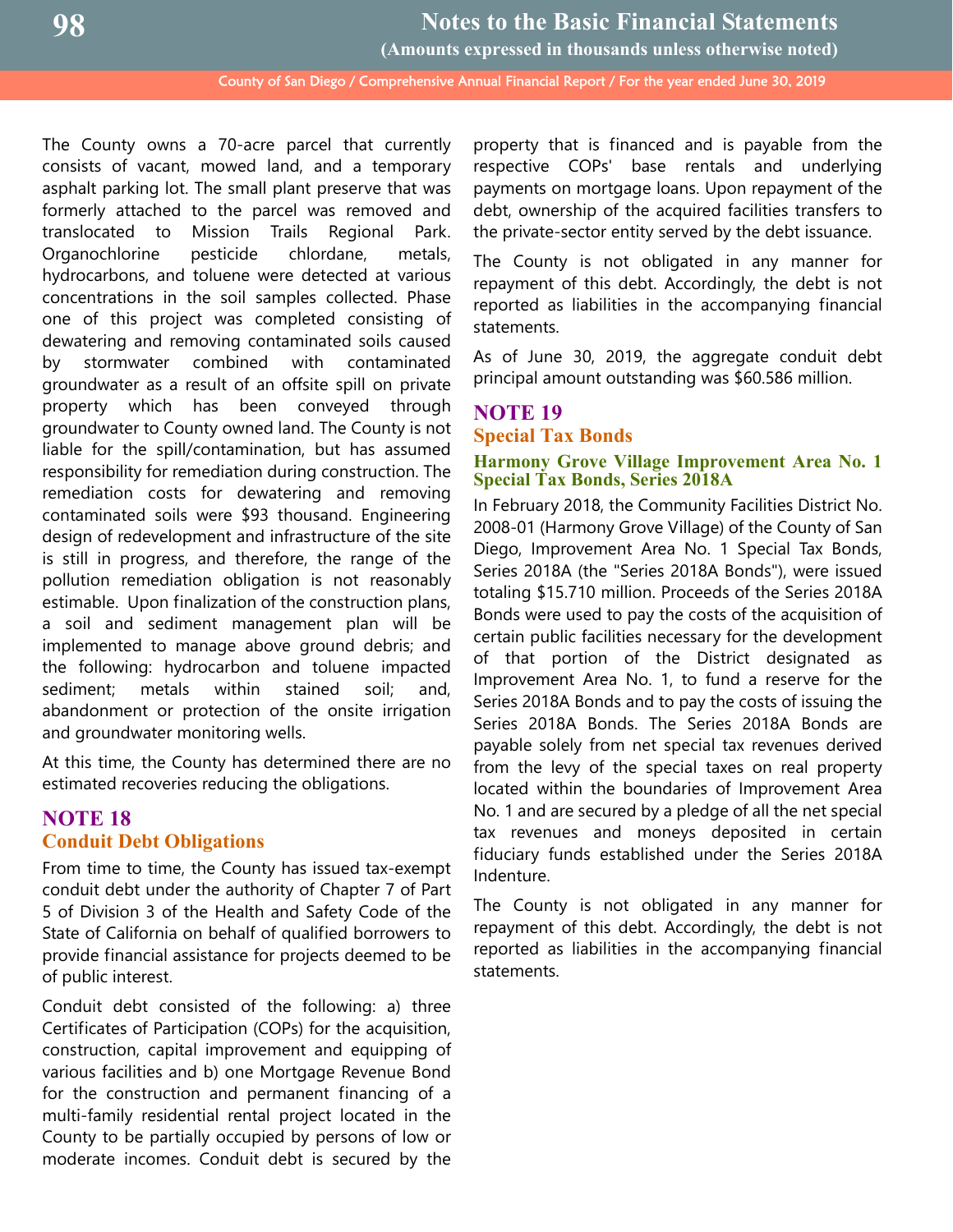## **NOTE 20 Fund Balance Policy - General Fund**

In Fiscal Year 2018, the Board of Supervisors adopted San Diego County Code of Administrative Ordinance No. 10509 (N.S.), "An Ordinance Amending the San Diego County Code of Administrative Ordinances Article VII, Section 113 Relating to the Maintenance and Restoration of Fund Balances and Reserves in the General Fund", thereby amending Sections 113.1, "General Fund Balances and Reserves", 113.2, "General Fund Commitments and Assignments of Fund Balance, and 113.3, "Restoration of General Fund Reserve Minimum Balance; and added Section 113.4, "Fund Balances and Use of One Time Revenues".

The purpose of this code is to establish guidelines in accordance with industry best practices regarding the maintenance and use of General Fund Unrestricted fund balance and the use of one-time revenues to help protect the fiscal health and stability of the County. Available Unrestricted General Fund balance shall be determined by excluding Unrestricted Fund balances that have been Committed or Assigned thereby focusing solely on Unassigned Fund balance. These sections include:

*General Fund Balances and Reserves*: A portion of Unassigned Fund balance shall be maintained as a reserve (General Fund Reserve) at a minimum of two months of audited General Fund expenditures (which is the equivalent of 16.7% of audited General Fund expenditures). The General Fund Reserve will protect the County against expenditure and revenue volatility, natural disasters and other unforeseen emergencies, economic downturns, unfunded pension liabilities, and aging infrastructure.

Appropriation of the General Fund Reserve minimum balance requires at least one of the following criteria to be met:

- **•** An unanticipated revenue shortfall or expenditure increase where total expenditures exceeds total revenues.
- **•** A legally declared emergency as defined in Government Code Section 29127.
- **•** To absorb unforeseen changes in pension liability, including changes in the assumed rate of return, market losses, to maintain or reduce the unfunded

pension liability, or other related changes as recommended by the Chief Administrative Officer (CAO).

- **•** To help mitigate risk due to maintaining aging infrastructure including capital improvements, new construction, or other recommendations made by the CAO.
- **•** To the extent reserves are available, a recommendation made by the CAO to promote the longterm fiscal health and stability of the County.

Furthermore, all appropriation of the General Fund Reserve minimum balance and/or transfers from the General Fund Reserve appropriation, shall require a 4/ 5th vote of the Board of Supervisors.

To the extent that available Unassigned Fund balance is available in excess of General Fund Reserve minimum balance, the CAO may recommend the appropriation or commitment of the available balance for one-time uses. These recommendations may appear in the CAO Recommended Operational Plan or as an agenda item for a regularly scheduled meeting of the Board of Supervisors.

*General Fund Commitments and Assignments of Fund Balance*: From time to time, fund balance may be committed by the Board of Supervisors and/or assigned by the CAO for specific purposes. A commitment requires formal board action to establish, change or cancel while an assignment may be established, changed or cancelled by the CAO. Changing or cancelling a commitment or assignment of fund balance shall not be approved if such action would result in increased and/or unfunded costs or liabilities such as those required to fulfill existing contractual obligations or to identify alternative funding sources for the original Commitment or Assignment purpose or if such action would jeopardize the long-term fiscal sustainability of the County. Commitments and/or assignments shall not be approved if they would result in the amount of the General Fund Reserve falling below the minimum required balance.

*Restoration of General Fund Reserve Minimum Balance*: In the event that the General Fund Reserve falls below the minimum required balance, the CAO shall present a plan to the Board of Supervisors for restoration of the targeted levels. The plan should restore balances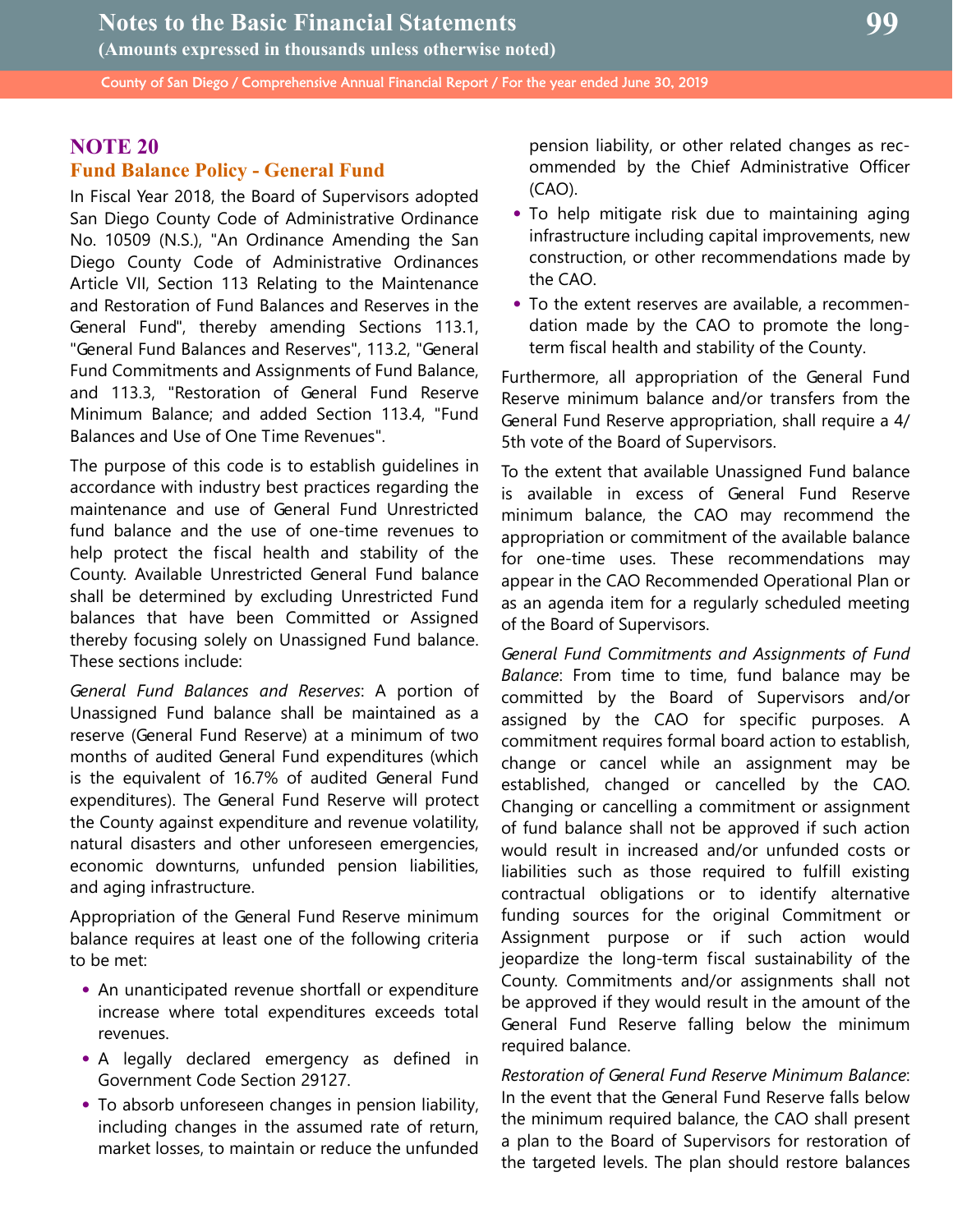**Notes to the Basic Financial Statements**

**(Amounts expressed in thousands unless otherwise noted)**

County of San Diego / Comprehensive Annual Financial Report / For the year ended June 30, 2019

to targeted levels within one (1) to three (3) years, depending on the use, reasons for use, and severity of the event. In the event that the General Fund Reserve is used to serve as a short-term financing bridge, the

plan shall include mitigation of long-term structural budgetary imbalances by aligning ongoing expenditures to ongoing revenues.

## **NOTE 21 Fund Balances Restricted for Laws or Regulations of Other Governments: Fund Purpose**

At June 30, 2019, the fund balances restricted for laws or regulations of other governments: fund purpose are presented in **Table 37** as follows:

|                                                                                     | Table 37                                                                                                                                                                                                                                                                        |                   |
|-------------------------------------------------------------------------------------|---------------------------------------------------------------------------------------------------------------------------------------------------------------------------------------------------------------------------------------------------------------------------------|-------------------|
| Fund Balances Restricted for Laws or Regulations of Other Governments: Fund Purpose |                                                                                                                                                                                                                                                                                 |                   |
| At June 30, 2019                                                                    |                                                                                                                                                                                                                                                                                 |                   |
| Fund Type:                                                                          | Purpose                                                                                                                                                                                                                                                                         | Amount            |
| Nonmajor Funds                                                                      |                                                                                                                                                                                                                                                                                 |                   |
| <b>Special Revenue Funds</b>                                                        |                                                                                                                                                                                                                                                                                 |                   |
| Air Pollution Fund                                                                  | Air pollution activities                                                                                                                                                                                                                                                        | \$<br>28,564      |
| Asset Forfeiture Program Fund                                                       | Law enforcement                                                                                                                                                                                                                                                                 | 11,593            |
| Community Facilities District Funds - Other                                         | Fire protection and suppression, emergency response,<br>and the operation and maintenance of facilities                                                                                                                                                                         | 1,557             |
| <b>County Library Fund</b>                                                          | Library services                                                                                                                                                                                                                                                                | 11,785            |
| County Low and Moderate Income Housing Asset Fund                                   | County housing activities                                                                                                                                                                                                                                                       | 267               |
| <b>County Service District Funds</b>                                                | Road, park lighting maintenance, fire protection and<br>ambulance services                                                                                                                                                                                                      | 33,376            |
| <b>Edgemoor Development Fund</b>                                                    | Edgemoor development                                                                                                                                                                                                                                                            | 17,281            |
| Harmony Grove Community Facilities District Fund                                    | Maintenance and operation of parks and recreation<br>services, fire protection services, emergency response,<br>street improvements, street lighting, and flood control<br>services                                                                                             | 511               |
| Housing Authority Low and Moderate Income Housing Asset                             |                                                                                                                                                                                                                                                                                 |                   |
| Fund                                                                                | Housing Authority housing activities                                                                                                                                                                                                                                            | $12 \overline{ }$ |
| In Home Supportive Services Public Authority Fund                                   | In home supportive services                                                                                                                                                                                                                                                     | 87                |
| Inmate Welfare Program Fund                                                         | Benefit, education, and welfare of jail inmates                                                                                                                                                                                                                                 | 14,590            |
| <b>Lighting Maintenance District Fund</b>                                           | Street and road lighting maintenance                                                                                                                                                                                                                                            | 3,511             |
|                                                                                     | Retracement or remonument surveys, improvements<br>for grazing lands, wildlife propagation and aviation<br>purposes capital improvements and repairs, contracts<br>administration, data collection, analysis and reporting,<br>and responding to complaints regarding trash and |                   |
| Other Special Revenue Funds                                                         | trash haulers in unincorporated areas                                                                                                                                                                                                                                           | 3,483             |
| <b>Park Land Dedication Fund</b>                                                    | Developing new or rehabilitating existing<br>neighborhood or community park or recreational<br>facilities                                                                                                                                                                       | 20,659            |
| Total Nonmajor Funds (Special Revenue Funds)                                        |                                                                                                                                                                                                                                                                                 | \$<br>147,276     |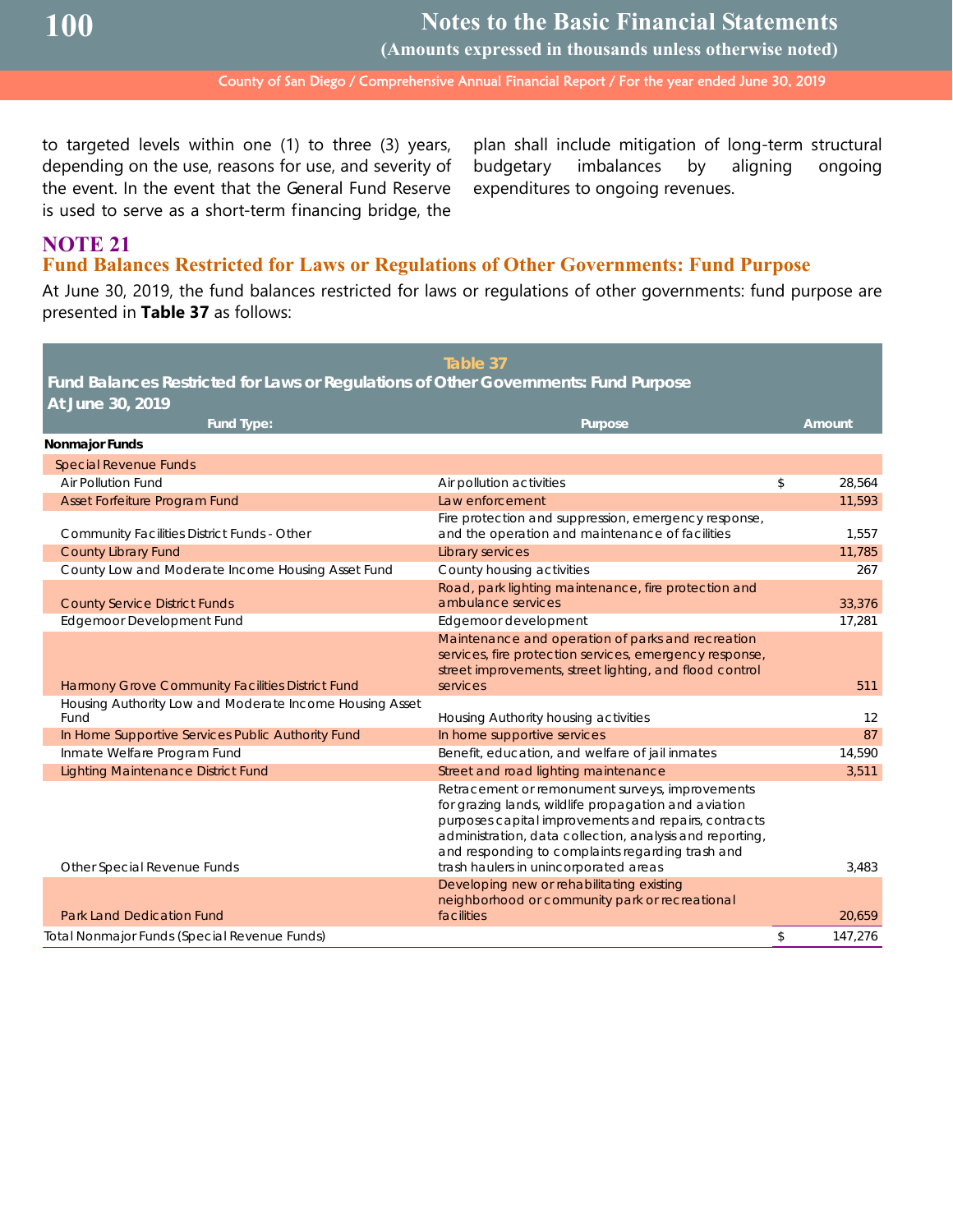## **NOTE 22**

## **Fund Balances Restricted for Laws or Regulations of Other Governments: Other Purposes**

At June 30, 2019, the fund balances restricted for laws or regulations of other governments: other purposes are presented in **Table 38** as follows:

| Table 38                                                                                                       |               |        |
|----------------------------------------------------------------------------------------------------------------|---------------|--------|
| Fund Balances Restricted for Laws or Regulations of Other Governments: Other Purposes                          |               |        |
| At June 30, 2019                                                                                               |               |        |
| <b>Major Fund</b>                                                                                              |               |        |
| General Fund                                                                                                   |               |        |
| Teeter tax loss                                                                                                | \$            | 9,863  |
| Juvenile justice crime prevention                                                                              |               | 9,314  |
| Mental health                                                                                                  |               | 8,672  |
| Parole revocation hearings                                                                                     |               | 8,552  |
| Vector control                                                                                                 |               | 8,486  |
| Fingerprinting equipment purchase and operation                                                                |               | 6,918  |
| <b>Probation Department activities</b>                                                                         |               | 4,945  |
| Emergency medical services, various construction costs                                                         |               | 4,136  |
| Real estate fraud prosecution                                                                                  |               | 3,843  |
| Public Defender defense of indigent cases                                                                      |               | 3.733  |
| Projects, programs and services that benefit Crest - Dehesa - Harbison Canyon - Granite Hills sub-region       |               | 2,359  |
| Probation community transition unit activities                                                                 |               | 2,291  |
| Parks and Recreation land acquisition, improvements, stewardship and other activities                          |               | 2,240  |
| Juvenile probation camp                                                                                        |               | 2,088  |
| Vehicle abatement activities                                                                                   |               | 1,726  |
| Sheriff automated warrant system                                                                               |               | 1,559  |
| Sheriff law enforcement                                                                                        |               | 1,489  |
| Sheriff vehicle maintenance and replacement                                                                    |               | 1,389  |
| Improvement, maintenance and operation of the Waterfront Park                                                  |               | 1,372  |
| Administration, operation and conservation of trails, paths or other facilities for off-highway motor vehicles |               | 540    |
| Domestic violence and child abuse prevention                                                                   |               | 325    |
| Acquisition, rehabilitation, construction and financing of courtrooms, courtroom buildings or court facilities |               | 168    |
| Equipment replacement/system enhancement Caller ID Remote Access Network                                       |               | 116    |
| Offset costs incurred to locate and notify victims to whom restitution is owed                                 |               | 114    |
| Social services child safety education                                                                         |               | 73     |
| Lease or purchase of California state approved voting systems, or components of voting systems                 |               | 10     |
| <b>Total General Fund</b>                                                                                      | $\mathsf{\$}$ | 86,321 |
|                                                                                                                |               |        |
| <b>Nonmaior Funds</b>                                                                                          |               |        |

| Special Revenue Funds                                                                       |         |
|---------------------------------------------------------------------------------------------|---------|
| <b>Flood Control District Fund</b>                                                          |         |
| Flood control future drainage improvements                                                  | 24.237  |
| Housing Authority - Other Fund                                                              |         |
| Disaster related administration                                                             | 44      |
| Housing repairs and improvements                                                            | 21      |
| <b>Total Nonmajor Special Revenue Funds</b>                                                 | 24.302  |
| <b>Total Nonmajor Funds</b>                                                                 | 24,302  |
| Total Fund Balances Restricted for Laws or Regulations of Other Governments: Other Purposes | 110.623 |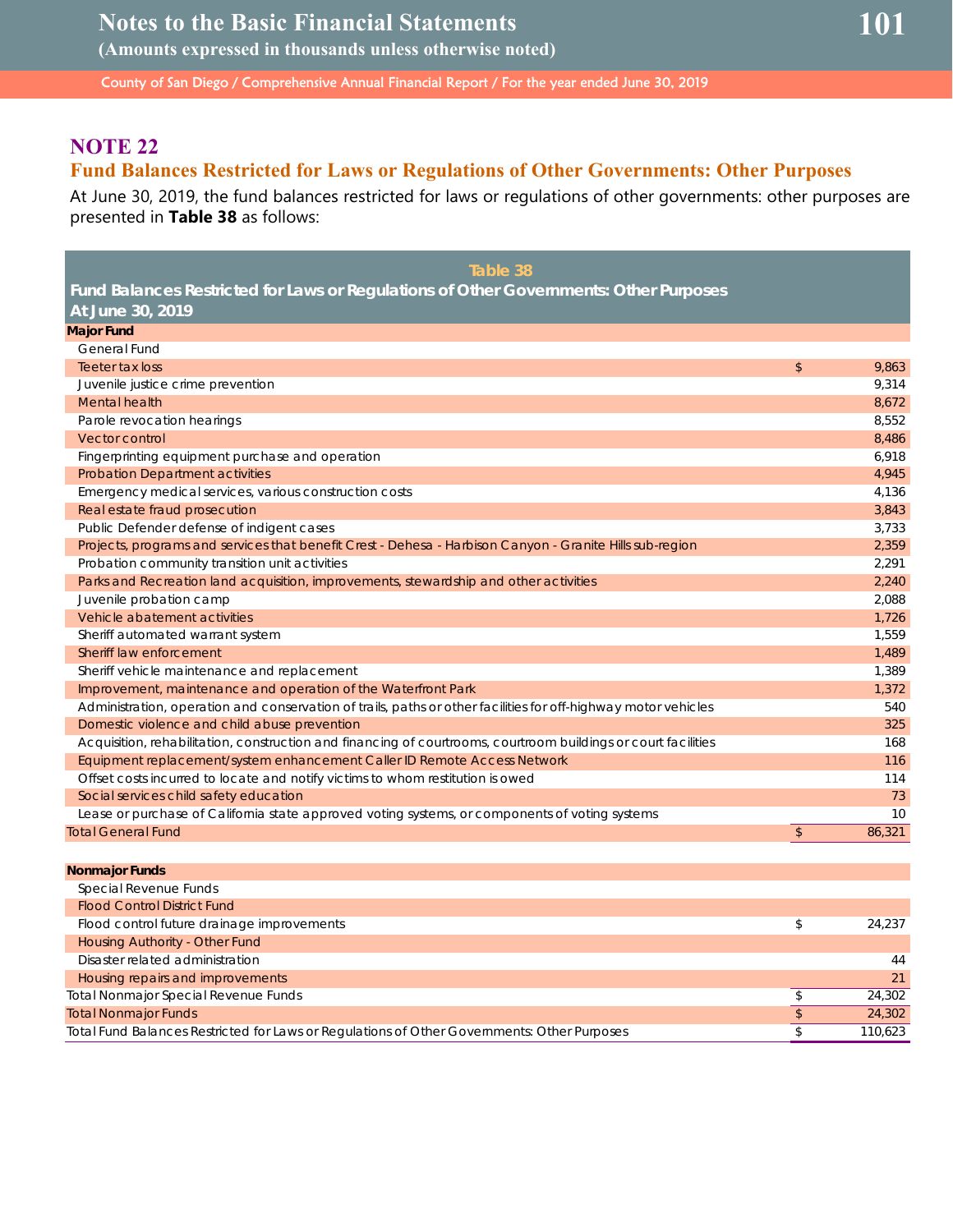**Notes to the Basic Financial Statements**

**(Amounts expressed in thousands unless otherwise noted)**

County of San Diego / Comprehensive Annual Financial Report / For the year ended June 30, 2019

## **NOTE 23 Fund Balances Committed to Other Purposes**

At June 30, 2019, the fund balances committed to other purposes are presented in **Table 39** as follows:

| Table 39                                                      |              |
|---------------------------------------------------------------|--------------|
| <b>Fund Balances Committed To Other Purposes</b>              |              |
| At June 30, 2019                                              |              |
| <b>Major Fund</b>                                             |              |
| General Fund                                                  |              |
| Regional communication system infrastructure<br>enhancements  | \$<br>14,969 |
| Parks expansion and improvements                              | 9.311        |
| Pension unfunded actuarial accrued liability<br>reduction     | 6,357        |
| Department of Environmental Health services                   | 4.416        |
| Department of Planning and Development Services<br>activities | 3.774        |
| Health based programs reducing adult/youth<br>smoking         | 3.587        |
| San Diego Fire Authority equipment replacement                | 2,433        |
| Parks and Recreation land acquisition                         | 1.610        |
| Sheriff's Department helicopter replacement                   | 669          |
| Management of conduit financing programs                      | 575          |
| South County Shelter capital improvements                     | 224          |
| Future purchase of agricultural conservation<br>easements     | 132          |
| Capital projects or major maintenance projects                | 102          |
| Parks and Recreation turf replacement Sweetwater<br>Valley    | 95           |
| <b>Total General Fund</b>                                     | \$<br>48,254 |
|                                                               |              |

## **NOTE 24**

## **Fund Balances Assigned to Other Purposes**

At June 30, 2019, the fund balances assigned to other purposes are presented in **Table 40** as follows:

| Table 40                                                                |              |
|-------------------------------------------------------------------------|--------------|
| <b>Fund Balances Assigned to Other Purposes</b>                         |              |
| At June 30, 2019                                                        |              |
| <b>Major Fund</b>                                                       |              |
| General Fund                                                            |              |
| Health, mental health and social services                               | \$<br>50,868 |
| Planning, land use, agriculture, watershed and<br>other public services | 36,075       |
| Law enforcement, detention, legal and other<br>protection services      | 25,653       |
| Maintenance                                                             | 17,423       |
| Park and Recreation services                                            | 8,016        |
| Hall of Justice future lease payments                                   | 3,200        |
| <b>Assessor/Recorder/County Clerk services</b>                          | 2,484        |
| Fire protection                                                         | 1,503        |
| Treasurer-Tax Collector services                                        | 367          |
| Total General Fund                                                      | 145,589      |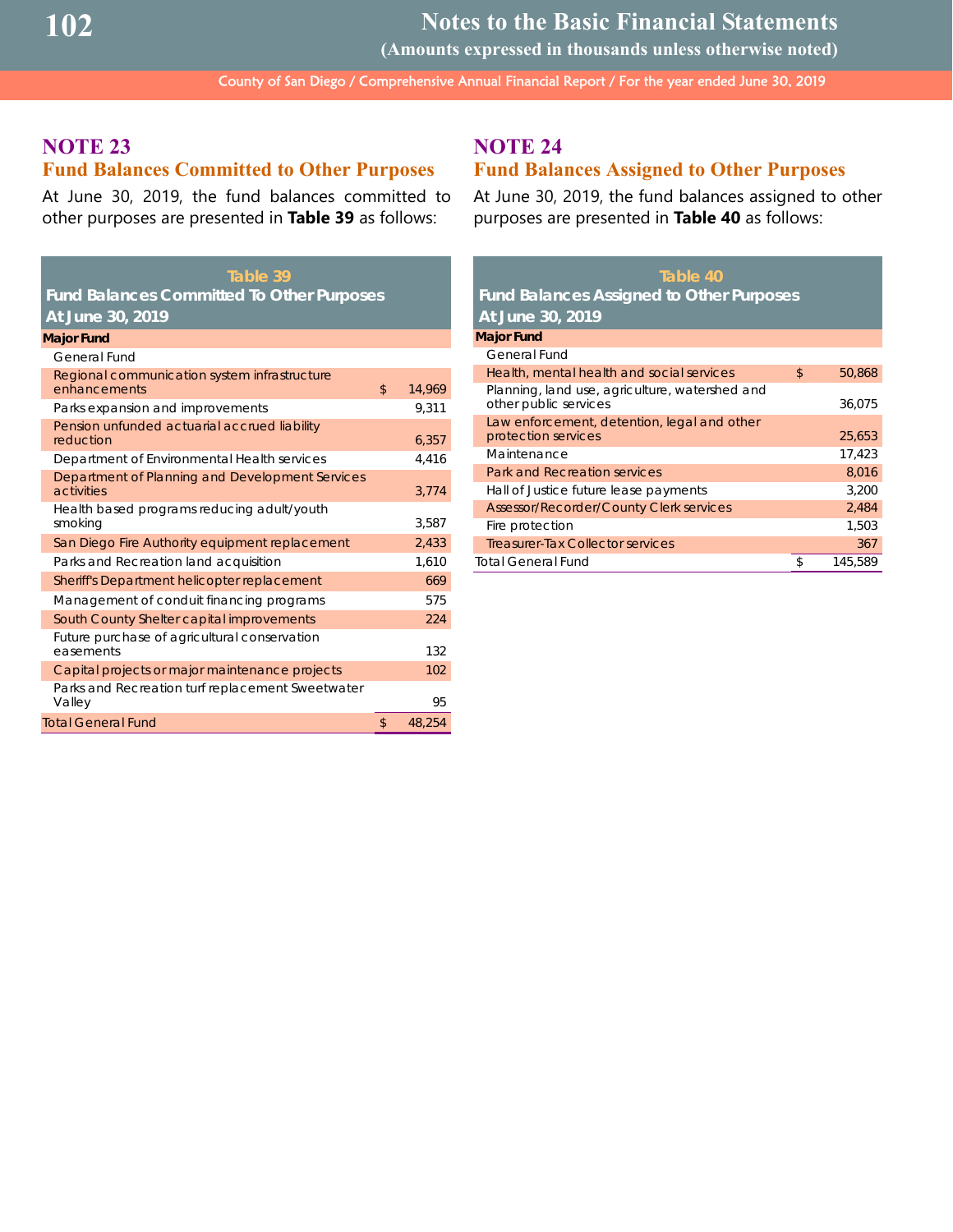## **NOTE 25**

## **Net Position Restricted for Laws or Regulations of Other Governments: Other Purposes**

At June 30, 2019, the net position restricted for laws or regulations of other governments: other purposes is presented in **Table 41** as follows:

| Table 41                                                                                                                                                                                                                                |                |         |
|-----------------------------------------------------------------------------------------------------------------------------------------------------------------------------------------------------------------------------------------|----------------|---------|
| Net Position Restricted for Laws or Regulations of Other Governments: Other Purposes                                                                                                                                                    |                |         |
| At June 30, 2019                                                                                                                                                                                                                        |                |         |
| Developing new or rehabilitating existing neighborhood or community park or recreational facilities                                                                                                                                     | $\mathfrak{S}$ | 20,659  |
| Edgemoor development                                                                                                                                                                                                                    |                | 17,281  |
| Benefit, education, and welfare of jail inmates                                                                                                                                                                                         |                | 14,590  |
| Library services                                                                                                                                                                                                                        |                | 11,785  |
| Law enforcement                                                                                                                                                                                                                         |                | 11,593  |
| Juvenile justice crime prevention                                                                                                                                                                                                       |                | 9,314   |
| Parole revocation hearings                                                                                                                                                                                                              |                | 8,552   |
| Fingerprinting equipment purchase and operation                                                                                                                                                                                         |                | 6,918   |
| <b>Probation Department activities</b>                                                                                                                                                                                                  |                | 4,945   |
| Emergency medical services, various construction costs                                                                                                                                                                                  |                | 4,136   |
| Real estate fraud prosecution                                                                                                                                                                                                           |                | 3,843   |
| Public Defender defense of indigent cases                                                                                                                                                                                               |                | 3,733   |
| Street and road lighting maintenance                                                                                                                                                                                                    |                | 3,511   |
| Retracement or remonument surveys, improvements for grazing lands, wildlife propagation and aviation purposes<br>capital improvements and repairs, contracts administration, data collection, analysis and reporting, and responding to |                |         |
| complaints regarding trash and trash haulers in unincorporated areas                                                                                                                                                                    |                | 3,483   |
| Projects, programs and services that benefit Crest - Dehesa - Harbison Canyon - Granite Hills sub-region                                                                                                                                |                | 2,359   |
| Probation community transition unit activities                                                                                                                                                                                          |                | 2,291   |
| Parks and Recreation land acquisition, improvements, stewardship and other activities                                                                                                                                                   |                | 2,240   |
| Juvenile probation camp                                                                                                                                                                                                                 |                | 2,088   |
| Vehicle abatement activities                                                                                                                                                                                                            |                | 1,726   |
| Sheriff automated warrant system                                                                                                                                                                                                        |                | 1,559   |
| Fire protection and suppression, emergency response, and the operation and maintenance of facilities                                                                                                                                    |                | 1,557   |
| Sheriff law enforcement                                                                                                                                                                                                                 |                | 1,489   |
| Sheriff vehicle maintenance and replacement                                                                                                                                                                                             |                | 1,389   |
| Improvement, maintenance and operation of the Waterfront Park                                                                                                                                                                           |                | 1,372   |
| Administration, operation and conservation of trails, paths or other facilities for off-highway motor vehicles                                                                                                                          |                | 540     |
| Maintenance and operation of parks and recreation services, fire protection services, emergency response, street                                                                                                                        |                |         |
| improvements, street lighting, and flood control services                                                                                                                                                                               |                | 511     |
| Domestic violence and child abuse prevention                                                                                                                                                                                            |                | 325     |
| Housing activities                                                                                                                                                                                                                      |                | 267     |
| Acquisition, rehabilitation, construction and financing of courtrooms, courtroom buildings or court facilities                                                                                                                          |                | 168     |
| Equipment replacement/system enhancement Caller ID Remote Access Network                                                                                                                                                                |                | 116     |
| Offset costs incurred to locate and notify victims to whom restitution is owed                                                                                                                                                          |                | 114     |
| In home supportive services                                                                                                                                                                                                             |                | 87      |
| Social services child safety education                                                                                                                                                                                                  |                | 73      |
| Disaster related administration                                                                                                                                                                                                         |                | 44      |
| Housing repairs and improvements                                                                                                                                                                                                        |                | 21      |
| Housing Authority housing activities                                                                                                                                                                                                    |                | 12      |
| Lease or purchase of California state approved voting systems, or components of voting systems                                                                                                                                          |                | 10      |
| Total Net Position Restricted for Laws or Regulations of Other Governments: Other Purposes                                                                                                                                              | \$             | 144.701 |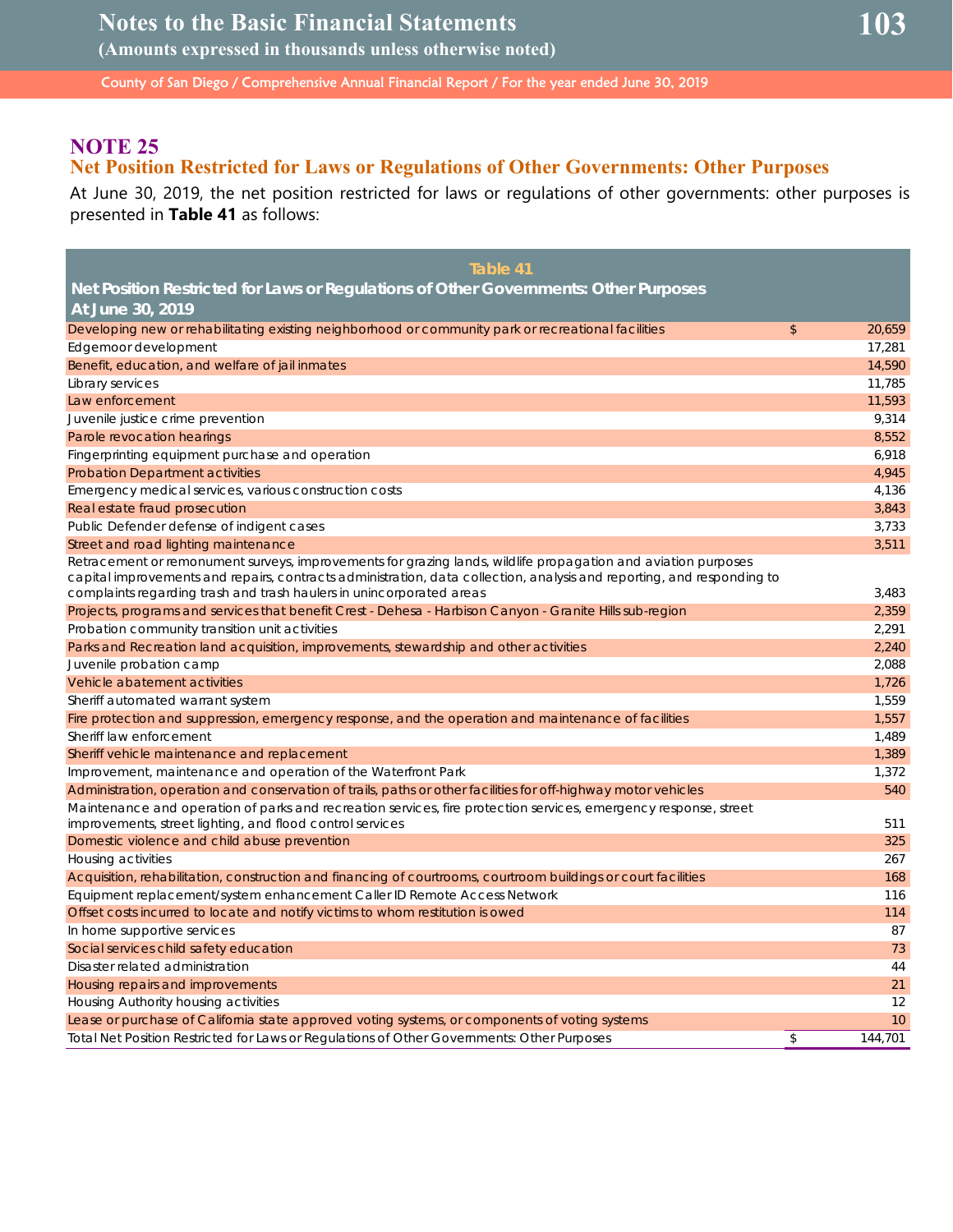**Notes to the Basic Financial Statements**

**(Amounts expressed in thousands unless otherwise noted)**

County of San Diego / Comprehensive Annual Financial Report / For the year ended June 30, 2019

## **NOTE 26 Risk Management**

The County operates a Risk Management Program, whereby it is self-insured for general liability (California Government Code Section 990), malpractice (California Government Code Section 990.9), automobile liability (California Vehicle Code Section 16020(b)(4)) and primary workers' compensation (California Code of Regulations, Title 8, Section 15203.4). The County purchases insurance coverage for all risk property losses, cyber liability, excess workers' compensation, government crime insurance, including employee dishonesty and faithful performance, aviation commercial general liability, and aircraft hull and liability insurance. Settlements in the areas covered have not exceeded insurance coverage for each of the past three fiscal years.

The County's Employee Benefits and Public Liability Insurance Internal Service Funds (ISF) are used to report all of its uninsured risk management activities. Risk management liabilities are reported when it is probable that a loss has occurred and the amount of that loss can be reasonably estimated. Actuarial evaluations were obtained which determine estimates of known and projected public liability and workers compensation claim liabilities. These evaluations include estimates for claims incurred but not reported; allocated and unallocated loss adjustment expenses; and amounts for incremental claim adjustment expenses related to specific claims and other claim adjustment expenses regardless of whether allocated to specific claims.

At June 30, 2019, these liabilities discounted for anticipated investment return (public liability of 1% and workers' compensation of 2.5%), totaled \$272.9 million, including \$87.1 million in public liability and \$185.8 million in workers' compensation. Changes in the balances of claim liabilities for fiscal years 2019 and 2018 are shown in **Table 42**.

| Table 42                                       |                |           |           |  |  |  |
|------------------------------------------------|----------------|-----------|-----------|--|--|--|
| Risk Management - Changes in Claim Liabilities |                |           |           |  |  |  |
|                                                |                | 2019      | 2018      |  |  |  |
| <b>Employee Benefits Fund</b>                  |                |           |           |  |  |  |
| Unpaid claims, July 1                          | \$             | 180,838   | 175,488   |  |  |  |
| Incurred claims                                |                | 31,121    | 28,202    |  |  |  |
| Claim payments                                 |                | (26, 178) | (22, 852) |  |  |  |
| Unpaid claims, June 30                         | $\mathfrak{L}$ | 185,781   | 180,838   |  |  |  |
|                                                |                |           |           |  |  |  |
| Public Liability Insurance Fund                |                |           |           |  |  |  |
| Unpaid claims, July 1                          | \$             | 65,109    | 52,662    |  |  |  |
| Incurred claims                                |                | 32,218    | 16,071    |  |  |  |
| Claim payments                                 |                | (10, 233) | (3,624)   |  |  |  |
| Unpaid claims, June 30                         | \$             | 87.094    | 65,109    |  |  |  |

## **NOTE 27 Contingencies Litigation**

## As of June 30, 2019, the County has no potential liability that could result if unfavorable final decisions are rendered in numerous lawsuits to which the County is a named defendant.

#### **Unrecorded Leave Benefits**

County employees have unrecorded accumulated benefits of approximately \$220 million in sick leave, holiday and compensatory time. With the exception of sick leave for eligible employees, these benefits are not payable to employees upon termination and are normally liquidated at year-end or as employees elect to use their benefits per Civil Service rules and regulations. Accumulated vacation, sick leave, and compensatory time-off for which employees are eligible for payment upon separation have been recorded as liabilities in the appropriate proprietary funds and the government-wide statement of net position.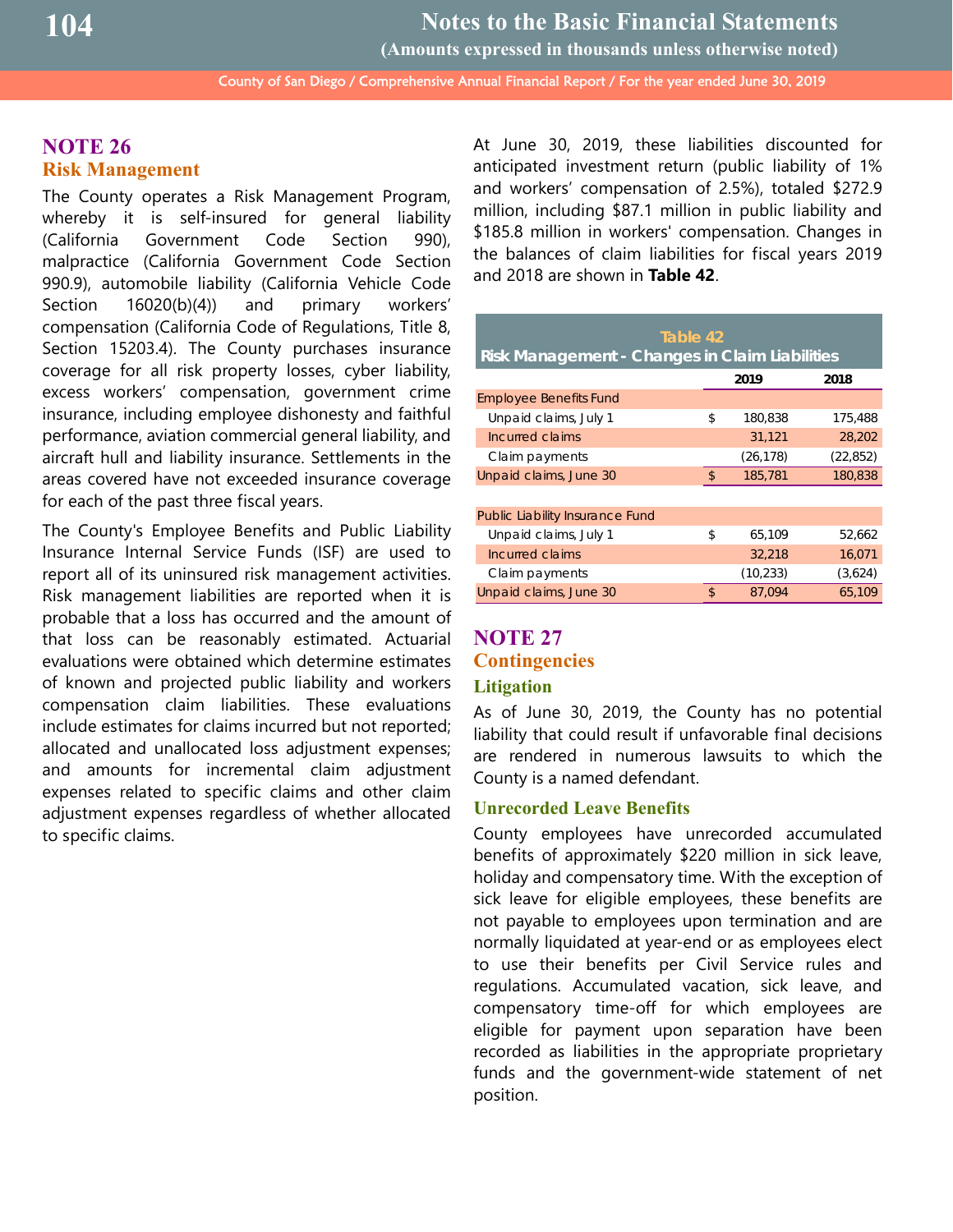## **Federal and State Programs**

Amounts received or receivable from grantor agencies are subject to audit and adjustment by grantor agencies, principally the federal government. Any disallowed claims, including amounts already collected, may constitute a liability of the applicable funds. The amount, if any, of expenditures that may be disallowed by the grantor cannot be determined at this time, although the County expects such amounts, if any, to be immaterial.

## **NOTE 28 Joint Ventures**

The San Diego Geographic Information Source (SanGIS) was created in July 1997 as a joint powers agreement between the City of San Diego and the County of San Diego. SanGIS objectives are to create and maintain a geographic information system; marketing and licensing compiled digital geographic data and software; providing technical services; and publishing geographic and land related information for the City and the County, other public agencies, and the private sector. It is governed by a Board of Directors consisting of one voting member from the City of San Diego and one from the County of San Diego. SanGIS relies mostly on an annual budget of \$1.5 million contributed primarily by the City and the County to supplement its operating revenues. In its latest report, SanGIS reported an increase in net position of \$66 thousand and ending net position of \$326 thousand for the year ended June 30, 2018. The financial report may be obtained by writing to SanGIS at 5510 Overland Ave., Suite 230, San Diego CA 92123 or by calling (858) 874-7000 or by E-mail at webmaster@sangis.org.

The County is a participant with 18 incorporated cities to operate the Unified San Diego County Emergency Services Organization for the purpose of providing regional planning and mutual assistance in the event of an emergency or disaster in the region. The organization is governed by the Unified Disaster Council (UDC) with the San Diego County Board of Supervisors, who serves as Chair of the Council, and a representative from each of the 18 incorporated cities. The County of San Diego Office of Emergency Services (OES) serves as staff to the UDC. OES is a liaison between the incorporated cities, the California Governor's Office of Emergency Services, the Federal Emergency Management Agency, as well as nongovernmental agencies such as the American Red Cross. A contractual agreement requires that the cities and the County provide the total required funding each year; one half from the cities and the other half from the County. In its latest report, the organization reported an increase in net position of \$10 thousand and ending net position of \$134 thousand for the year ended June 30, 2018. Separate financial statements may be obtained from the Office of Emergency Services, 5580 Overland Ave., Suite 100, San Diego CA 92123 or by calling (858) 565-3490 or by E-mail at oes@sdcounty.ca.gov.

The San Diego Workforce Partnership (Partnership) funds and delivers job training programs that empower job seekers to meet the current and future workforce needs of employers in San Diego County. Two boards provide oversight: The Consortium Policy Board and the Workforce Development Board (WDB). As the Workforce Partnership is a joint authority, the Consortium Policy Board is a community partnership of the City and County of San Diego. Members include two County Board of Supervisors, two San Diego City Council members, and a community representative (currently the United Way of San Diego). The Consortium Policy Board appoints members to, and receives recommendations from, the WDB. The two boards collaborate on funding decisions and programmatic priority. For the year ended June 30, 2018, the Partnership reported a decrease in net position of \$30 thousand and ending net position of \$589 thousand. Complete financial reports may be obtained by writing to the San Diego Workforce Partnership, 9246 Lightwave Ave., Suite 210, San Diego, CA 92123 or by calling (619) 228-2900.

In November 2011, the County of San Diego, which oversees the San Diego County Fire Authority, agreed to be a participant in the Heartland Fire Training Authority effective July 1, 2012. The Authority includes 10 other member agencies and was formed for the purposes of jointly equipping, maintaining, operating, and staffing to provide training of fire-fighting and emergency response personnel to member agencies. It is governed by a Commission comprised of elected officials from each member jurisdiction. The annual budget is derived from fees paid by participating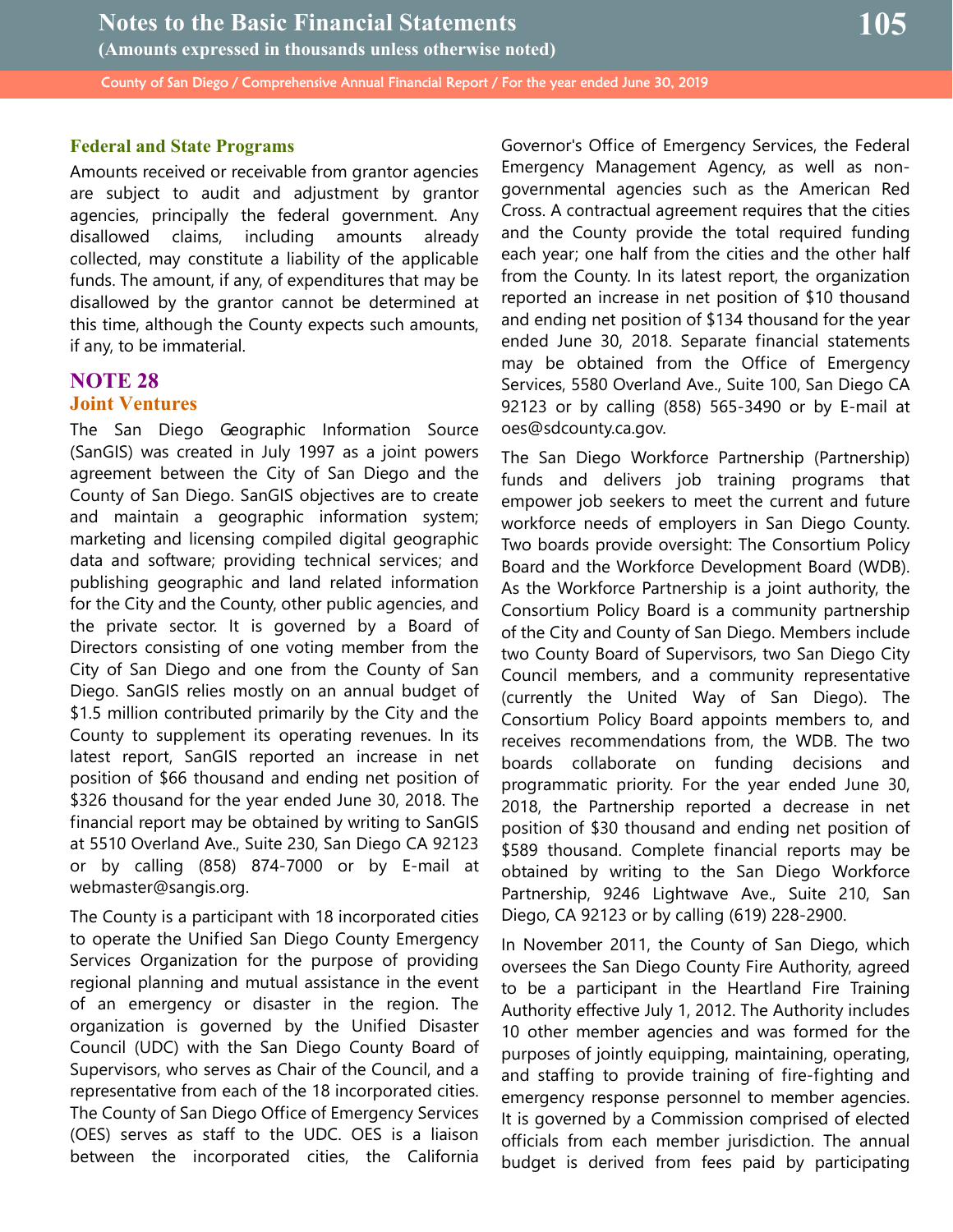agencies along with revenue generated from class offerings. In its latest report, Heartland Fire Training Authority reported an increase in net position of \$177 thousand and ending net position of \$1.3 million for the year ended June 30, 2018. The financial report may be obtained by writing to Heartland Fire Training Authority at 1301 North Marshall Ave., El Cajon CA 92020 or by calling (619) 441-1683.

## **NOTE 29 Pension Plans Plan Description**

The County contributes to the San Diego County Employees Retirement Association pension plan (SDCERA-PP or the Plan), a cost-sharing, multipleemployer, defined benefit pension plan that is administered by the Board of Retirement of the San Diego County Employees Retirement Association (SDCERA), a public employee retirement system established by the County of San Diego (County) on July 1, 1939. SDCERA is an independent governmental entity separate and distinct from the County of San Diego. The SDCERA-PP provides retirement, disability, death and survivor benefits for its members under the County Employees Retirement Law of 1937 (Government Code Section 31450 et. seq.), the "Retirement Act".

The management of SDCERA is vested with the Board of Retirement. The Board consists of nine members and two alternates made up of member-elected representatives, Board of Supervisors-appointed representatives and the County Treasurer-Tax Collector who is elected by the general public and a member of the Board of Retirement by law. All members of the Board of Retirement serve terms of three years except for the County Treasurer-Tax Collector whose term runs concurrent with his term as County Treasurer.

## **Plan Membership**

The participating employers in the SDCERA-PP consist of the County of San Diego; Superior Court of California - County of San Diego; San Dieguito River Valley Joint Powers Authority; Local Agency Formation Commission; and, the San Diego County Office of Education.

All employees of the County of San Diego and the other aforementioned participating employers working in a permanent position at least 20 hours each week are members of the SDCERA. Membership begins with the first biweekly payroll period in the month following employment. Members are vested after accruing five years of service credit.

At June 30, 2018, SDCERA-PP membership totaled 42,825, consisting of the following: Retired members or beneficiaries currently receiving benefits - 19,028, Vested terminated members entitled to, but not yet receiving benefits - 5,928; and Active members - 17,869.

There are separate retirement plans (types of membership) - General and Safety, under the SDCERA-PP. Safety membership is extended to those involved in active law enforcement or who otherwise qualify for Safety membership including court service officers and probation officers. All other employees are classified as General members.

The SDCERA-PP has four Tiers. Any new employee who becomes a member on or after January 1, 2013 is placed into Tier C and is subject to the provisions of California Public Employees' Pension Reform Act of 2013 (PEPRA), California Government Code Section 7522 et seq. and Assembly Bill (AB) 197. Tier C is the current open plan for all new General and Safety employees; Tiers I, A, and B are generally closed to new entrants but have active members. On March 8, 2002, an additional Tier, Tier II, was eliminated for General and Safety members. Tier A was established for active General members and all non-retired Safety members. All active General members were converted to Tier A unless they elected to opt out during the one-time opt-out period that ended March 7, 2002. When Tier II was eliminated, all deferred General Tier II members and active members who elected to opt out of Tier A were converted to Tier I. Both Tier I and Tier II are closed to new members.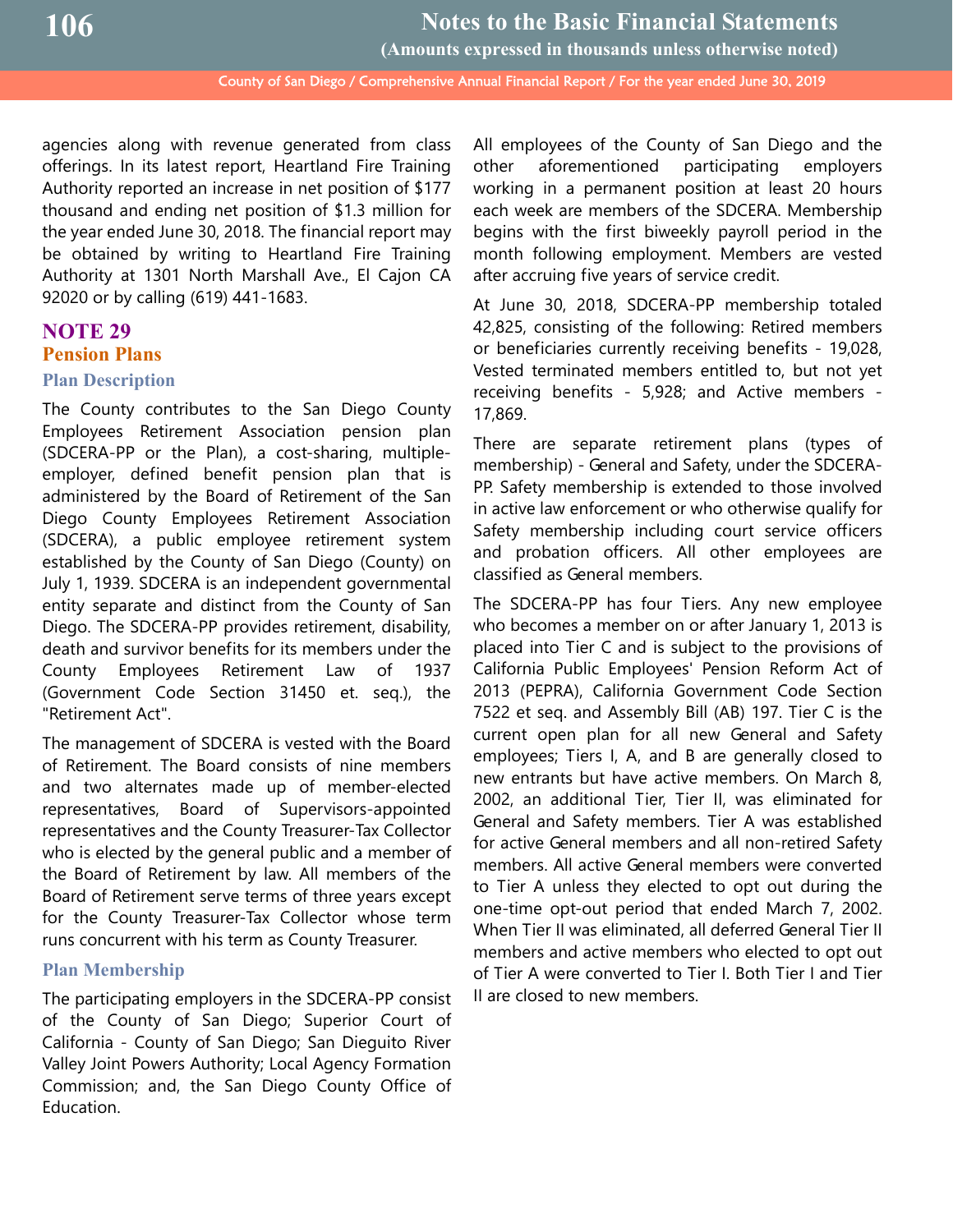#### **Benefits Provided**

The tiers and their basic provisions are listed in the following table:

| Table 43<br><b>SDCERA - PP Tiers and Basic Provisions</b> |                   |                                               |                                                      |                                             |  |  |  |
|-----------------------------------------------------------|-------------------|-----------------------------------------------|------------------------------------------------------|---------------------------------------------|--|--|--|
| <b>Tier Name</b>                                          | Governing<br>Code | Membership<br><b>Effective</b><br><b>Date</b> | <b>Basic</b><br><b>Provisions</b>                    | <b>Final</b><br>Average<br>Salary<br>Period |  |  |  |
| <b>General Tier I</b>                                     | §31676.12         | <b>Before March</b><br>8, 2002(1)             | $2.62\%$ at 62:<br>maximum Highest 1<br>3% COLA      | - year                                      |  |  |  |
| General Tier A                                            | §31676.17         | March 8, 2002<br>to August 27,<br>2009        | $3.0\%$ at 60:<br>maximum Highest 1<br>3% COLA       | - year                                      |  |  |  |
| <b>General Tier B</b>                                     | §31676.12         | August 28,<br>December<br>31, 2012            | 2009 to 2.62% at 62:<br>maximum Highest 3<br>2% COLA | - year                                      |  |  |  |
| General Tier C<br>(2)                                     | \$7522.20(a)      | January 1,<br>2013                            | $2.5\%$ at 67:<br>maximum Highest 3<br>2% COLA       | - year                                      |  |  |  |
| Safety Tier A                                             | §31664.1          | <b>Before August</b><br>28, 2009              | 3% at 50;<br>maximum Highest 1<br>3% COLA            | - year                                      |  |  |  |
| Safety Tier B                                             | §31664.2          | August 28,<br>2009 to<br>December<br>31, 2012 | 3% at 55;<br>maximum Highest 3<br>2% COLA            | - year                                      |  |  |  |
| Safety Tier C                                             | §7522.25(d)       | January 1,<br>2013                            | 2.7% at 57:<br>maximum Highest 3<br>2% COLA          | - year                                      |  |  |  |

(1) All general members with membership dates before March 8, 2002 who made a specific and irrevocable election to opt out of General Tier A. This also included those General Members in deferred status on March 8, 2002.

(2) A new General Tier D has been approved by the County for employees with membership date on or after July 1, 2018. However, there will be no General Tier D members reported by SDCERA until the Actuary collects membership data for the June 30, 2019 funding valuation and when the Actuary rolls forward the liability in that valuation for use in the Governmental Accounting Standards Board Statement No. 68 valuation with a measurement date of June 30, 2020 and a reporting date of June 30, 2021.

General members enrolled in Tier 1, A or B are eligible to retire once they attain the age of 70 regardless of service or at age 50 (55 for Tier B) and have acquired 10 or more years of retirement service credit. A General member in Tier 1, A or B with 30 years of service is eligible to retire regardless of age. General members enrolled in General Tier C are eligible to retire once they attain the age of 70 regardless of service or at age of 52, and have acquired five or more years of retirement service credit.

Safety members enrolled in Tier A or B are eligible to retire once they attain the age of 70 regardless of service or at age 50 and have acquired 10 or more

years of retirement service credit. A Safety member in Tier A or B with 20 years of service is eligible to retire regardless of age. Safety members enrolled in Safety Tier C are eligible to retire once they have attained the age of 70 regardless of service or at age of 50, and have acquired five or more years of retirement service credit.

The retirement benefit the member will receive is based upon age at retirement, final average compensation, years of retirement service credit and retirement plan and tier.

For members enrolled in Tier 1, A or B, the maximum monthly retirement allowance is 100% of final compensation. The California Public Employees' Pension Reform Act (PEPRA), limits the amount of compensation that can be used to calculate the retirement benefit for Tier C to 100% of the 2013 Social Security taxable wage base limit for General Members and 120% for Safety Members. These amounts will be adjusted with price inflation starting in 2014.

The member may elect an unmodified retirement allowance, or choose an optional retirement allowance. The unmodified retirement allowance provides the highest monthly benefit and a 60% continuance to an eligible surviving spouse or domestic partner. An eligible surviving spouse or domestic partner is one married to or registered with the member one year prior to the effective retirement date. Certain surviving spouses or domestic partners may also be eligible if marriage or domestic partnership was at least two years prior to the date of death and the surviving spouse or domestic partner has attained age 55. There are four optional retirement allowances the member may choose. Each of the optional retirement allowances requires a reduction in the unmodified retirement allowance in order to allow the member the ability to provide certain benefits to a surviving spouse, domestic partner, or named beneficiary having an insurable interest in the life of the member.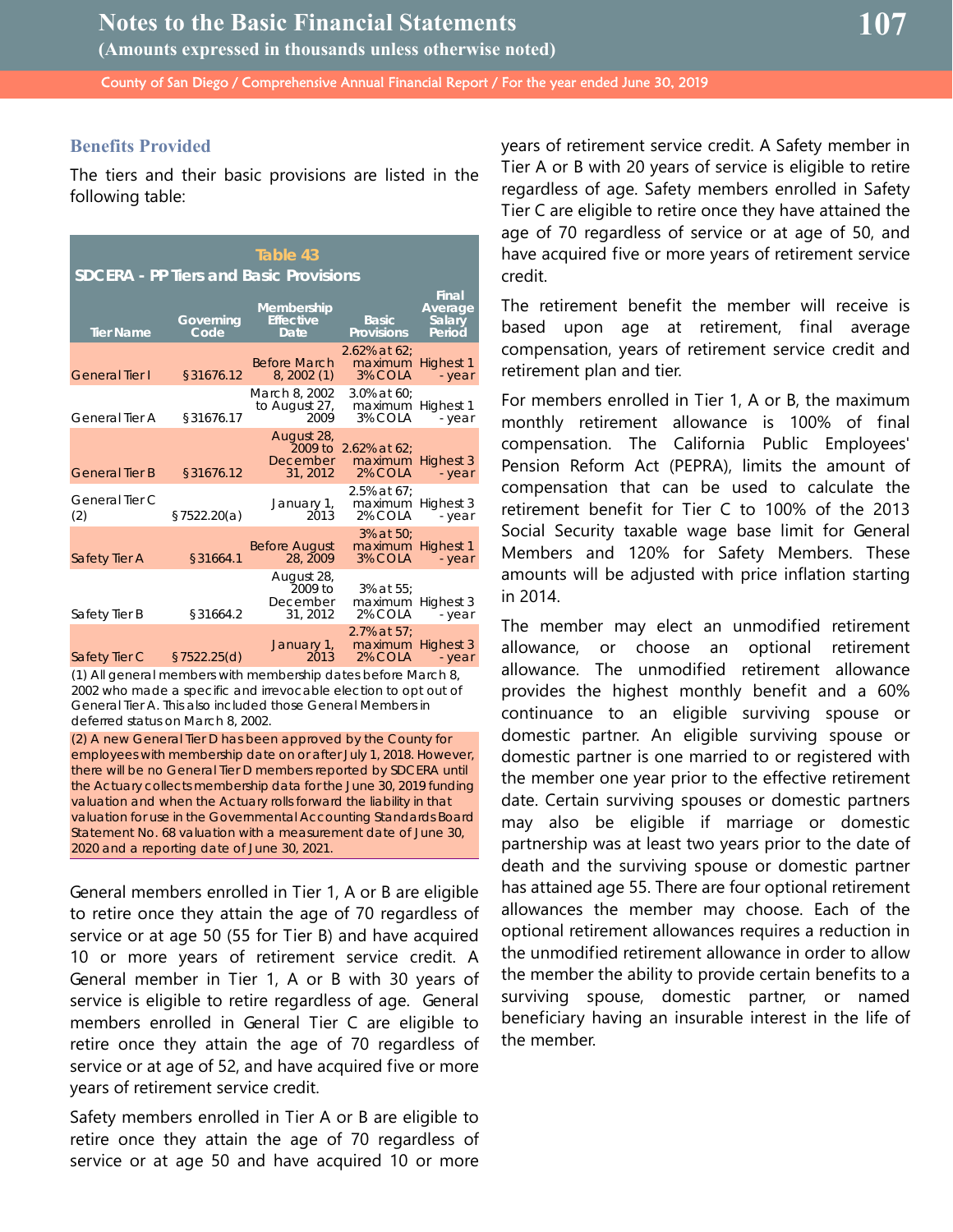The County Employees Retirement Law of 1937 (Government Code Section 31450 et seq.) assigns the County Board of Supervisors the authority to establish and amend benefit provisions.

In addition to the aforementioned retirement, disability, death and survivor benefits, SDCERA provides an annual cost-of-living benefit to all retirees. The cost-of-living adjustment (COLA), based upon the Consumer Price Index for the San Diego County Area (with 1982-84 as the base period), is capped at 3.0% for Tier 1 and Tier A; and capped at 2.0% for Tier B and Tier C. The County Employees Retirement Law of 1937 (Government Code Section 31450 et seq.) assigns the SDCERA Board of Retirement authority to approve retiree members and beneficiaries cost-ofliving increases.

## **Contributions**

SDCERA-PP is a contributory plan, meaning both the member and the employer pay contributions into the system; membership and contributions are mandatory. All members are required to make contributions to SDCERA regardless of the retirement plan or tier in which they are included. The average member contribution rate as of June 30, 2019 for fiscal year 2019 was 11.40% of compensation, (not adjusted for employer pick-up of employee contributions).

The County of San Diego and the other participating agencies contribute to the retirement plan based upon actuarially determined contribution rates adopted by the Board of Retirement. Employer contribution rates are adopted annually based upon recommendations received from SDCERA's actuary after the completion of the annual actuarial valuation. The average employer contribution rate as of June 30, 2019 for fiscal year 2019 was 41.96% (not adjusted for pick-up) of compensation.

The Retirement Act requires that County and member contributions be actuarially determined to provide a specific level of benefit. California Government Code Section 31454 (Section 31454) requires the Board of Supervisors to adjust the rates of the San Diego County employer and employee retirement contributions in accordance with the recommendations of the Board of Retirement of SDCERA (SDCERA Board). Section 31454 allows the Board of Supervisors to set (amend) the rate to a higher rate than that recommended by the SDCERA Board, but cannot fix the rate lower than the recommended rate. Contribution rates are expressed as a percentage of covered payroll and member rates vary according to age at entry, benefit tier level and certain negotiated contracts that provide for the County to pay a portion of members' contributions.

Contributions to the Plan from the County were \$499,451 for the year ended June 30, 2019.

Employer and employee contribution rates and active members for the General and Safety plans are as follows:

| Table 44<br><b>Employer/Employee Contribution Rates and Active</b><br><b>Members by Tier</b> |                                   |                                                 |                                 |  |  |  |
|----------------------------------------------------------------------------------------------|-----------------------------------|-------------------------------------------------|---------------------------------|--|--|--|
|                                                                                              | Employer<br>Contribution<br>Rates | <b>Employee</b><br>Contribution<br><b>Rates</b> | <b>Active</b><br><b>Members</b> |  |  |  |
| <b>General Tier I</b>                                                                        | 39.95%                            | $7.95 - 15.48%$                                 | 22                              |  |  |  |
| General Tier A                                                                               | 39.95%                            | $9.55 - 17.08%$                                 | 7.621                           |  |  |  |
| <b>General Tier B</b>                                                                        | 39.95%                            | $6.75 - 13.44%$                                 | 1.500                           |  |  |  |
| General Tier C                                                                               | 33.52%                            | 8.27%                                           | 5.234                           |  |  |  |
| Safety Tier A                                                                                | 56.82%                            | 13.85 - 20.38%                                  | 2.069                           |  |  |  |
| Safety Tier B                                                                                | 56.82%                            | 10.74 - 15.99%                                  | 463                             |  |  |  |
| Safety Tier C                                                                                | 48.96%                            | 14.69%                                          | 960                             |  |  |  |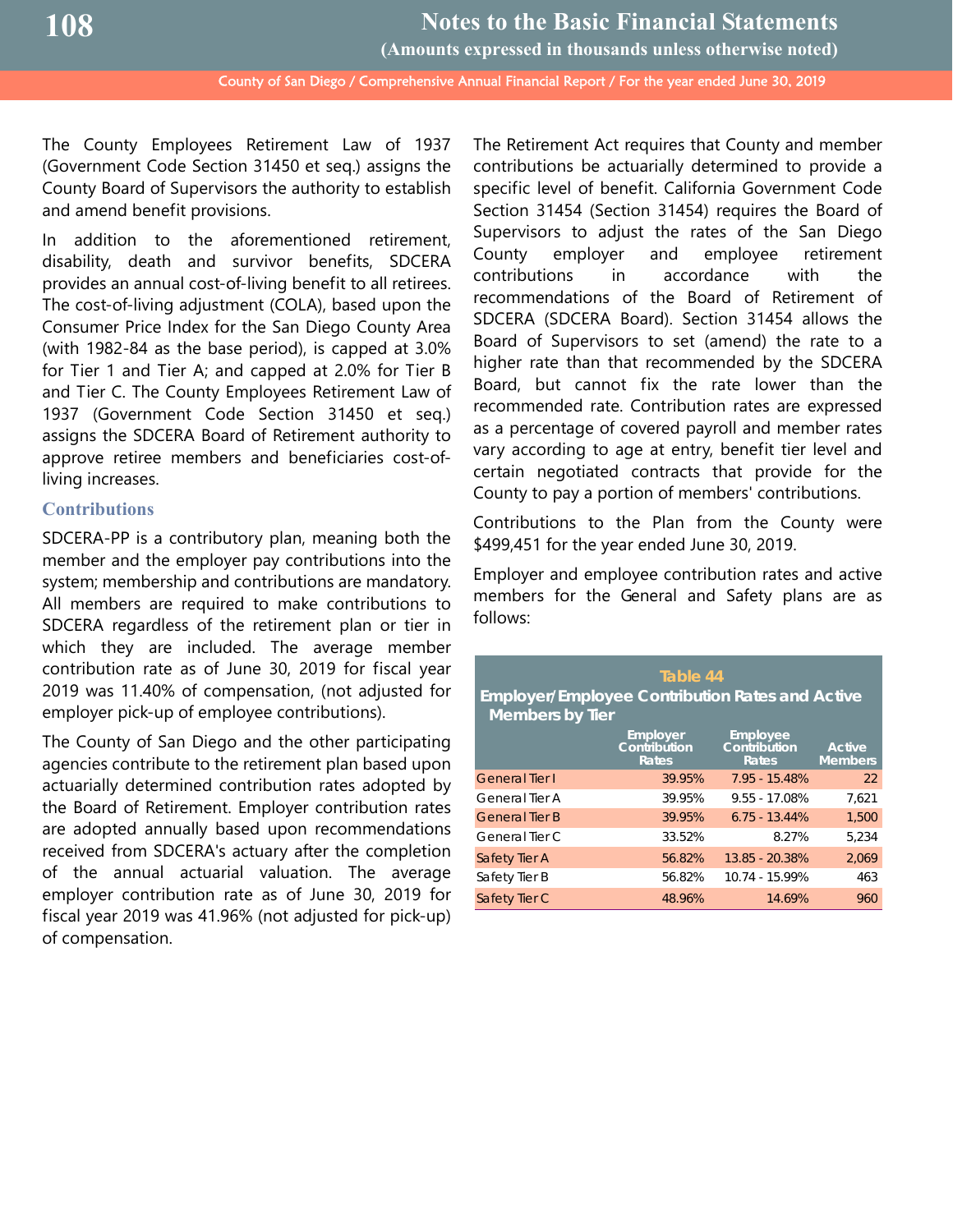SDCERA issues a publicly available financial report that includes financial statements and required supplementary information for the SDCERA-PP. The financial report may be obtained by writing to San Diego County Employees Retirement Association, 2275 Rio Bonito Way, Suite 100, San Diego, California 92108-1685 or by calling (619) 515-6800.

## **Pension Liabilities, Pension Expense, and Deferred Outflows of Resources and Deferred Inflows of Resources Related to Pensions**

At June 30, 2019, the County reported a liability of \$3,197,900 for its proportionate share of the collective Net Pension Liability (NPL). The NPL was measured as of June 30, 2018 and was determined by rolling forward the Total Pension Liability (TPL) as of the June 30, 2017 actuarial valuation date. The NPL is equal to the difference between the TPL and the Plan's Fiduciary Net Position. The Plan's Fiduciary Net Position is equal to the fair value of Plan assets (excluding the Health Insurance Allowance Reserve).

Pension amounts, including the County's proportionate share of the NPL, are determined separately for the General and Safety membership classes based on their benefit provisions, actuarial experience, receipts and expenses. The total pension liability for each membership class was calculated based on the participants in and benefits provided for the respective membership class, and the SDCERA-PP fiduciary net position was determined in proportion to the valuation value of assets for each membership class. San Diego County is the sole active employer in the Safety membership class that made contributions in fiscal year 2018; therefore 100% of the NPL for the Safety membership class is allocated to San Diego County.

For the County's General membership class, actual or statutorily required contributions for the year ended June 30, 2018 were used as the basis for determining the proportion of pension amounts, including the NPL. The ratio of the County's General member contributions to the total SDCERA-PP General member contributions for all participating employers is multiplied by the SDCERA-PP total General member NPL to determine the County's proportionate share of the General membership class NPL. The County's total

proportionate share is the combination of the County's Safety and General member class proportions.

At June 30, 2018, the County's proportionate share of employer contributions was approximately 94.119%, (General 91.382%, Safety 100%), which was an increase of approximately 0.983% from its proportion measured as of June 30, 2017.

For the year ended June 30, 2019, the County recognized pension expense of \$556,530.

At June 30, 2019, the County reported deferred outflows of resources and deferred inflows of resources related to pension from the following sources:

| Table 45<br><b>Pension Deferred Outflows/Inflows</b>                                                                              |    |                                                    |                                                   |  |  |
|-----------------------------------------------------------------------------------------------------------------------------------|----|----------------------------------------------------|---------------------------------------------------|--|--|
|                                                                                                                                   |    | <b>Deferred</b><br>Outflows of<br><b>Resources</b> | <b>Deferred</b><br>Inflows of<br><b>Resources</b> |  |  |
| Contributions to the pension plan<br>subsequent to the measurement date                                                           | \$ | 499.451                                            |                                                   |  |  |
| Changes in proportionate share and<br>differences between employer's<br>contributions and proportionate share<br>of contributions |    | 29.189                                             | 2.221                                             |  |  |
| Changes of assumptions or other inputs                                                                                            |    | 341,831                                            |                                                   |  |  |
| Net difference between projected and<br>actual earnings on pension plan<br>investments                                            |    | 12,355                                             |                                                   |  |  |
| Differences between expected and<br>actual experience in the total pension<br>liability                                           |    | 1,964                                              | 231,348                                           |  |  |
|                                                                                                                                   | \$ | 884,790                                            | 233,569                                           |  |  |

Deferred outflows of resources and deferred inflows of resources noted above represent the unamortized portion of changes to the net pension liability to be recognized in future periods in a systematic and rational manner.

Projected earnings on pension investments are recognized as a component of pension expense. The net difference between projected and actual earnings on pension plan investments is reported as a deferred outflow of resources or deferred inflow of resources and amortized as a component of pension expense on a closed basis over a five-year period, beginning with the period in which they are incurred.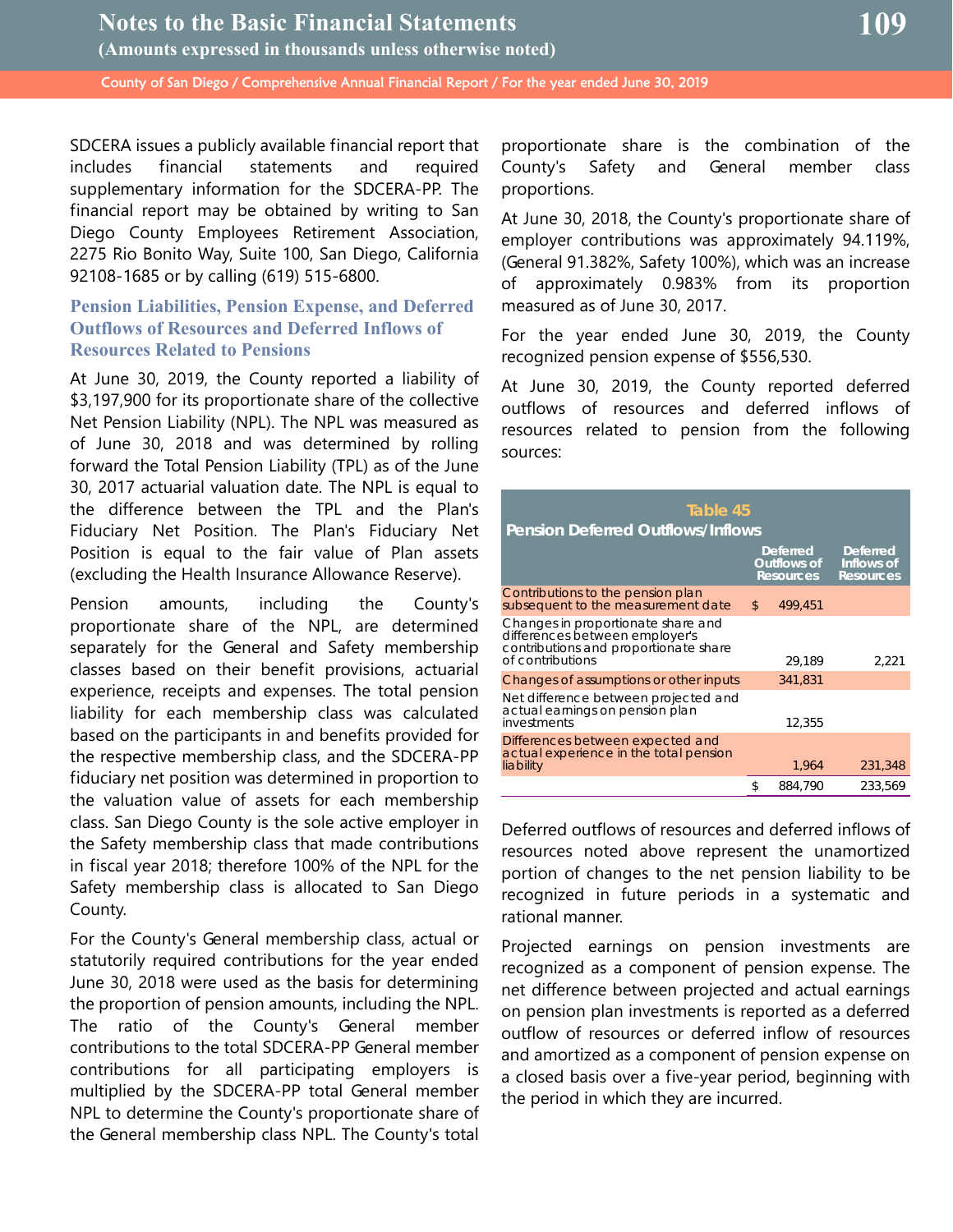County of San Diego / Comprehensive Annual Financial Report / For the year ended June 30, 2019 **Notes to the Basic Financial Statements (Amounts expressed in thousands unless otherwise noted)**

Changes in proportionate share and differences between employer's contributions and proportionate share of contributions, changes of assumptions and other inputs, and differences between expected and actual experience in the total pension liability, are amortized over the average of the expected remaining service lives (service lives) of all employees that are provided with pensions through the SDCERA-PP and are recorded as a component of pension expense, beginning with the period in which they are incurred. \$499,451 reported as deferred outflows of resources related to pensions resulting from County contributions subsequent to the measurement date will be recognized as a reduction of the net pension liability in the year ending June 30, 2020.

Other amounts reported as deferred outflows of resources and deferred inflows of resources related to pensions will be recognized in pension expense as follows:

| Table 46                   |    |            |  |  |
|----------------------------|----|------------|--|--|
| <b>Pension Expense</b>     |    |            |  |  |
| <b>Year Ending June 30</b> |    | Amount     |  |  |
| 2020                       | \$ | 251,004    |  |  |
| 2021                       |    | 95,668     |  |  |
| 2022                       |    | (161, 419) |  |  |
| 2023                       |    | (33, 483)  |  |  |
| Total                      | ¢  | 151,770    |  |  |

## **Actuarial Assumptions**

Total Pension Liability represents the portion of the actuarial present value of projected benefit payments attributable to past periods of employee service. The significant actuarial assumptions used to measure the total pension liability as of June 30, 2018 (the measurement date) are shown in the following table:

| Table 47                         |                                                                                               |  |  |  |
|----------------------------------|-----------------------------------------------------------------------------------------------|--|--|--|
| <b>Actuarial Assumptions</b>     |                                                                                               |  |  |  |
| Inflation                        | 3.00%                                                                                         |  |  |  |
| <b>Salary increases</b>          | General: 4.25% to 10.25% and Safety: 4.50%<br>to 12.00% vary by service, including inflation. |  |  |  |
| Discount rate                    | 7.25%, net of pension plan investment<br>expense, including inflation.                        |  |  |  |
| Cost-of-living<br>adjustment     | Maximum of 3% for TIER I, II and A<br>Maximum 2% for TIER B and C                             |  |  |  |
| Date of last<br>experience study | July 1, 2012 through June 30, 2015                                                            |  |  |  |

Mortality rates for General members and beneficiaries are based on the Headcount-Weighted RP-2014 Health Annuitant Mortality Table projected 20 years with the two-dimensional scale MP2015D, set forward one year for females. For Safety members, the same mortality table is used with a two-year setback. For General members with a disability retirement, there is a five-year age set forward for males and four-year set forward for females on post-retirement mortality. For Safety members with a disability retirement, there is a one-year age set forward.

The allocation of investment assets within the SDCERA portfolio is approved by the Board of Retirement. Plan assets are managed on a total return basis with a longterm objective of achieving the assumed investment rate of return.

The long-term expected rate of return on pension plan investments was determined using a building-block method in which expected future real rates of return (expected returns, net of inflation) are developed for each major asset class. These returns are combined to produce the long-term expected rate of return by weighting the expected future real rates of return by the target asset allocation percentage, adding expected inflation and subtracting expected investment expenses and a risk margin. The target allocation and projected arithmetic real rates of return for each major asset class, after deducting inflation, but before deducting investment expenses, are shown in the following table. This information was used in the derivation of the long-term expected investment rate of return assumption for the June 30, 2017 actuarial valuation and rolled forward to the June 30, 2018 measurement period: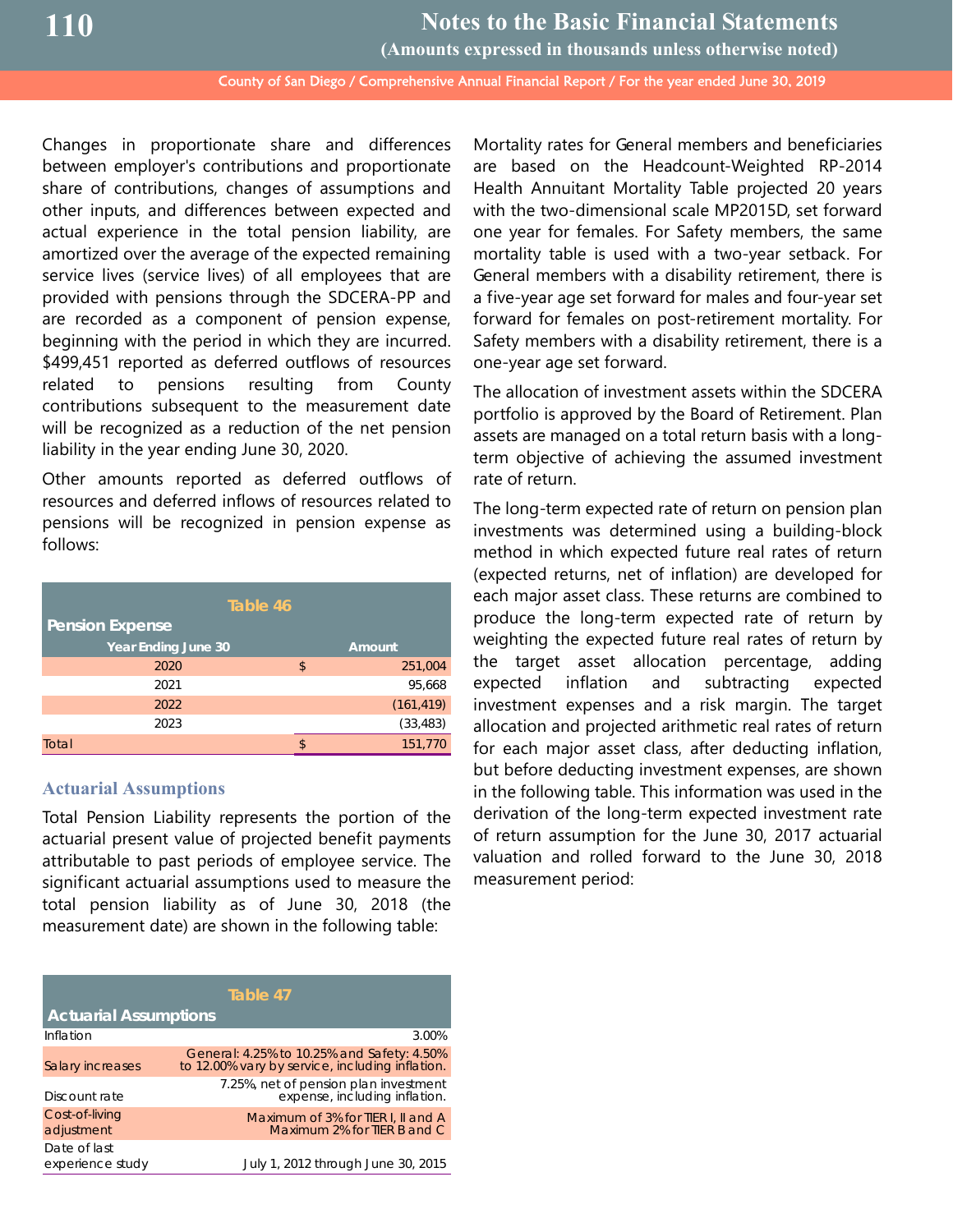#### **Table 48**

**Target Allocation and Projected Arithmetic Real Rates of Return for each Asset Class**

| <b>Asset Class</b>             | Target<br>Allocation | Long-Term<br><b>Expected Real</b><br>Rate of Return |
|--------------------------------|----------------------|-----------------------------------------------------|
| Large Cap U.S. Equity          | 17.685%              | 5.80%                                               |
| Small Cap U.S. Equity          | 1.965%               | 6.47%                                               |
| Developed International Equity | 16.200%              | 6.97%                                               |
| <b>Emerging Markets Equity</b> | 9.150%               | 8.93%                                               |
| U.S. Core Bonds                | 10.000%              | 0.84%                                               |
| High Yield Bonds               | 5.000%               | 3.47%                                               |
| <b>Global Bonds</b>            | 2.000%               | 0.49%                                               |
| Bank Loan                      | 5.000%               | 2.34%                                               |
| Cash & Cash Equivalents        | 2.000%               | $(0.46\%)$                                          |
| Real Estate                    | 4.500%               | 4.45%                                               |
| Value Added Real Estate        | 4.500%               | 7.10%                                               |
| Hedge Fund (Fund to Funds)     | 8.000%               | 4.40%                                               |
| <b>Private Real Asset</b>      | 6.000%               | 9.00%                                               |
| Private Equity                 | 8.000%               | 9.00%                                               |
| Total                          | 100%                 |                                                     |

# **111**

## **Sensitivity of the County's Proportionate Share of the Net Pension Liability to the Changes in the Discount Rate**

The following table presents the County's proportionate share of the Net Pension Liability as of June 30, 2018, calculated using the discount rate of 7.25%, as well as what the County's proportionate share of the Net Pension Liability would be if it were calculated using a discount rate that is 1-percentagepoint lower (6.25%) or 1-percentage-point higher (8.25%) than the current rate:

| County's Share of Net Pension Liability Discount Rate<br>Sensitivity | Table 49                            |                                                |                              |
|----------------------------------------------------------------------|-------------------------------------|------------------------------------------------|------------------------------|
|                                                                      | $1\%$<br><b>Decrease</b><br>(6.25%) | Current.<br><b>Discount</b><br>Rate<br>(7.25%) | $1\%$<br>Increase<br>(8.25%) |
| County's proportionate share                                         |                                     |                                                |                              |

of the net pension plan liability \$5,208,545 \$3,197,900 \$1,544,676

#### **Discount Rate**

The discount rate used to measure the total pension liability was 7.25 percent as of June 30, 2018. The projection of cash flows used to determine the discount rate assumed SDCERA-PP member contributions will be made at the current contribution rates and that employer contributions will be made at rates equal to the actuarially determined contribution rates. For this purpose, only employer contributions that are intended to fund benefits for current SDCERA-PP members and their beneficiaries are included. Projected employer contributions that are intended to fund the service costs for future SDCERA-PP members and their beneficiaries, as well as projected contributions from future SDCERA-PP members, are not included. Based on those assumptions, the SDCERA-PP's net position was projected to be available to make all projected future benefit payments for current SDCERA-PP members. Therefore, the long-term expected rate of return on SDCERA-PP investments was applied to all periods of projected benefit payments to determine the total pension liability as of June 30, 2018.

#### **SDCERA-PP Fiduciary Net Position**

Detailed information about the SDCERA-PP fiduciary net position is available in the aforementioned SDCERA publicly available financial report.

## **NOTE 30 Other Postemployment Benefits Retiree Health Plan**

#### **Plan Description**

The County contributes to the SDCERA retiree health plan, (SDCERA-RHP) a cost-sharing, multiple-employer defined benefit health plan administered by SDCERA. The SDCERA-RHP is administered as an Internal Revenue Code Section 401(h) account (Health Benefits 401(h) Trust) within the defined benefit pension plan under the authority granted by the Retirement Act to the SDCERA Board of Retirement. The Health Benefits 401(h) Trust was established by the SDCERA Retirement Board and the County's Board of Supervisors. The Retirement Act assigns the authority to establish and amend Health Insurance Allowance (HIA) benefits to the SDCERA Board of Retirement.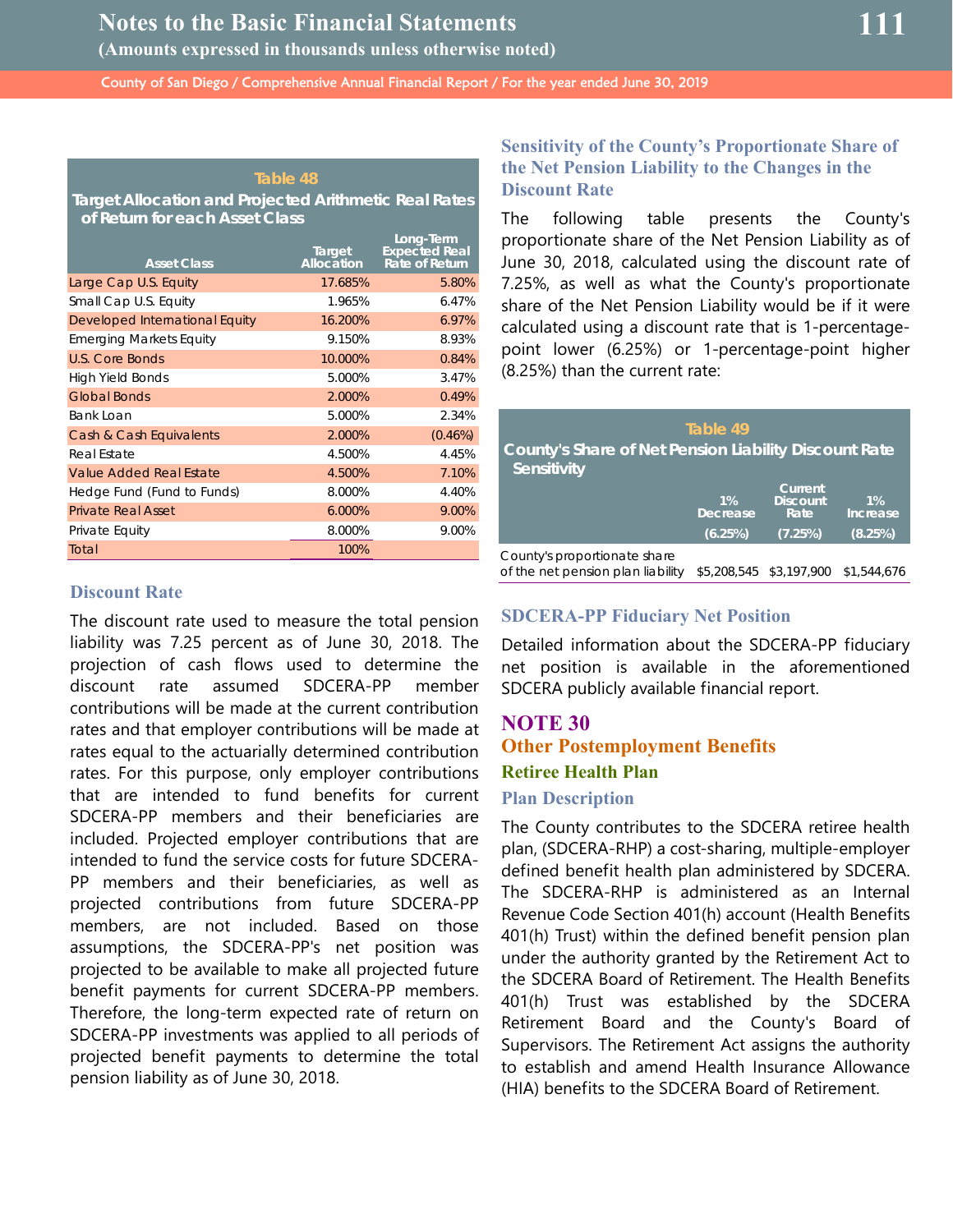**Notes to the Basic Financial Statements**

**(Amounts expressed in thousands unless otherwise noted)**

County of San Diego / Comprehensive Annual Financial Report / For the year ended June 30, 2019

At June 30, 2018, the SDCERA-RHP membership totaled 4,492, consisting of the following: Retired members or beneficiaries currently receiving benefits - 4,332, Vested terminated members entitled to, but not yet receiving benefits - 138; and, Active members - 22.

SDCERA issues a publicly available financial report that includes financial statements and required supplementary information for the SDCERA-RHP. The financial report may be obtained by writing to San Diego County Employees Retirement Association, 2275 Rio Bonito Way, Suite 100, San Diego, California 92108-1685 or by calling (619) 515-6800.

## **Benefits Provided**

The SDCERA Retirement Board approved the SDCERA-RHP HIA benefits for eligible retired Tier I and Tier II members. The SDCERA-RHP is closed to members in the other Tiers. The HIA is paid from the Health Benefits 401(h) Trust, which is pooled with total fund assets for investment purposes, and is used exclusively to fund future retired member health insurance allowances and program administration. The HIA is not a vested SDCERA benefit and is not guaranteed. It may be reduced or discontinued at any time.

The HIA may be applied to a member's insurance premiums for an SDCERA-sponsored plan or toward medical, dental, and prescription insurance premiums paid to other providers selected by the member. The allowance may not be used toward dependents' premiums, nor can it be used to cover any additional medical expenses incurred. It may not be used toward expenses for vision insurance, office visits or prescription co-payments. An allowance (or any portion of an allowance) that the retiree is unable to use, is forfeited.

Currently, an HIA benefit is paid to retired General and Safety Tier I and Tier II Members with at least 10 years of SDCERA service credit. Reciprocal service credit and purchased service credit from work in a prior public agency do not count toward the total service credit used to determine the level of allowance. The allowance increases for each year of service credit, with a maximum allowance of \$400 per month available for Members with 20 or more years of SDCERA service credit. When Members become eligible for Medicare, their HIA allowance is set at \$300 per month, plus reimbursement for Medicare Part B premiums.

Members who were granted a disability retirement and were determined to be totally disabled are eligible for the maximum allowance. Members with less than 10 years of service credit who were granted a disability retirement and determined to be partially disabled are eligible for the minimum allowance.

The benefit amounts for non-disabled retirees in Tiers I and II are listed in the following table:

| Table 50<br><b>Benefit Amount for Non-Disabled Retirees</b><br><b>Monthly</b><br><b>Allowance</b>   |    |                                 |                                                             |  |  |
|-----------------------------------------------------------------------------------------------------|----|---------------------------------|-------------------------------------------------------------|--|--|
| <b>Years of SDCERA</b><br>Service Credit*                                                           |    | if Not Eligible for<br>Medicare | <b>Monthly Allowance if</b><br><b>Eligible for Medicare</b> |  |  |
| Less than 10                                                                                        |    | $\Omega$                        | $\Omega$                                                    |  |  |
| 10                                                                                                  | \$ | 200                             |                                                             |  |  |
| 11                                                                                                  |    | 220                             |                                                             |  |  |
| 12                                                                                                  |    | 240                             |                                                             |  |  |
| 13                                                                                                  |    | 260                             | 300                                                         |  |  |
| 14                                                                                                  |    | 280                             |                                                             |  |  |
| 15                                                                                                  |    | 300                             |                                                             |  |  |
| 16                                                                                                  |    | 320                             | In addition to the                                          |  |  |
| 17                                                                                                  |    | 340                             | allowance, \$93.50 will<br>be reimbursed to use             |  |  |
| 18                                                                                                  |    | 360                             | toward the cost of the                                      |  |  |
| 19                                                                                                  |    | 380                             | monthly Medicare Part                                       |  |  |
| 20 or more                                                                                          |    | 400                             | B premium.                                                  |  |  |
| * Members who retired on or before September 30, 1991 may be<br>eligible for the maximum allowance. |    |                                 |                                                             |  |  |

Upon the retiree's death, the HIA may be transferred to the retiree's eligible spouse or registered domestic partner. The duration of coverage is lifetime for retiree plus continuance to an eligible surviving spouse or registered domestic partner for life. The level of HIA payable to the survivor is the same as that payable to the retiree.

#### **Contributions**

The SDCERA-RHP is funded by employer contributions that are based on a biennial actuarial valuation, actuarially determined 20-year level dollar amortization schedule. The Actuarial Valuation of Other Postemployment Benefits (OPEB) as of June 30, 2016, established the fiscal year 2019 employer contribution rate of 1.65 percent of covered payroll which amounted to \$18.892 million in required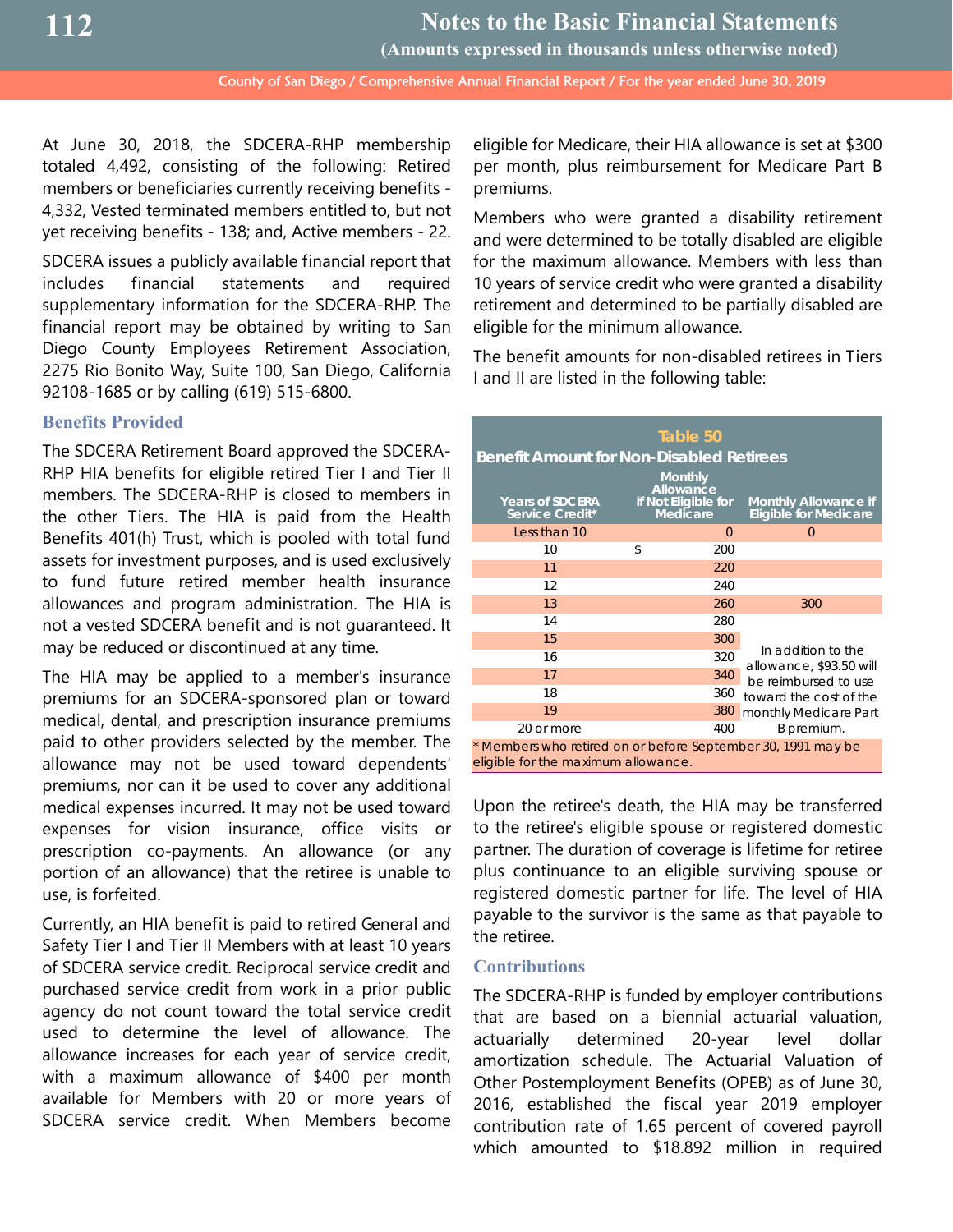contributions made by the County. The Internal Revenue Code limits employer contributions to a 401(h) account to a maximum of 25 percent of the employer's normal cost contributions to the pension plan.

## **OPEB Liabilities, OPEB Expense, and Deferred Outflows of Resources and Deferred Inflows of Resources Related to OPEB**

At June 30, 2019, the County reported a liability of \$119,483 for its proportionate share of the collective Net Other Postemployment Benefits Liability (NOL). The NOL was measured as of June 30, 2018 (measurement date), and determined based upon the results of the actuarial valuation as of June 30, 2018. The Plan's Fiduciary Net Position (plan assets) and the Total OPEB Liability (TOL) were also valued as of the measurement date. The NOL is equal to the difference between the TOL and the Plan's Fiduciary Net Position. The Plan's Fiduciary Net Position is equal to the fair value of plan assets.

The County's proportion of the NOL, as well as its proportion of the other OPEB related deferred outflows of resources and deferred inflows of resources is determined using the employer contributions from each employer category from July 1, 2017 through June 30, 2018 as provided to the SDCERA Actuary from SDCERA. The ratio of the County's contributions to the total employer contributions is multiplied by the SDCERA-RHP total NOL to determine the County's proportionate share of the NOL. The same calculation is performed for the other OPEB related deferred outflows of resources and deferred inflows of resources.

At June 30, 2018 the County's proportionate share of the NOL was approximately 93.227%, which was an increase of approximately 0.633% from its proportion measured as of June 30, 2017.

For the year ended June 30, 2019, the County recognized OPEB expense of \$5,854.

At June 30, 2019, the County reported deferred outflows of resources and deferred inflows of resources related to OPEB from the following sources:

| Table 51<br><b>OPEB Deferred Outflows</b>    |    |                                          |  |  |
|----------------------------------------------|----|------------------------------------------|--|--|
|                                              |    | <b>Deferred Outflows</b><br>of Resources |  |  |
| Contributions to the OPEB plan subsequent to |    |                                          |  |  |
| the measurement date                         | \$ | 18.892                                   |  |  |
| Net difference between projected and actual  |    |                                          |  |  |
| earnings on OPEB plan investments            |    | 103                                      |  |  |
|                                              |    | 18.995                                   |  |  |

Deferred outflows of resources noted above represent the unamortized portion of changes to the net OPEB liability to be recognized in future periods in a systematic and rational manner.

Projected earnings on OPEB investments are recognized as a component of OPEB expense. The net difference between projected and actual earnings on OPEB plan investments is reported as a deferred outflow of resources or deferred inflow of resources and amortized as a component of OPEB expense on a closed basis over a five-year period, beginning with the period in which they are incurred.

Changes in proportionate share and differences between employer's contributions and proportionate share of contributions, changes of assumptions and other inputs, and differences between expected and actual experience in the total OPEB liability, are amortized over the average of the expected remaining service lives (service lives) of all employees that are provided with OPEB through the SDCERA-RHP and are recorded as a component of OPEB expense, beginning with the period in which they are incurred.

\$18,892 reported as deferred outflows of resources related to OPEB resulting from County contributions subsequent to the measurement date will be recognized as a reduction of the NOL in the year ending June 30, 2020.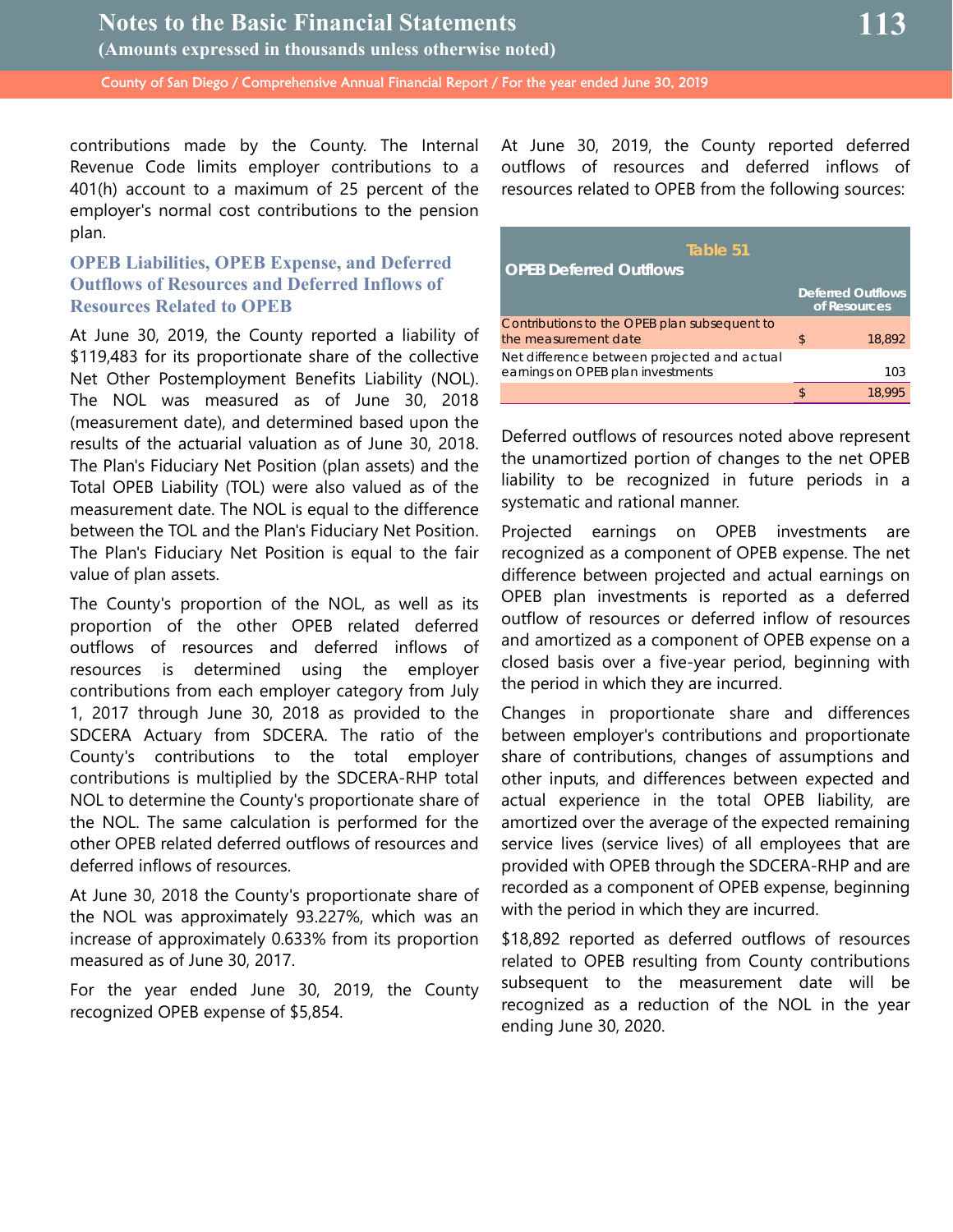**(Amounts expressed in thousands unless otherwise noted)**

County of San Diego / Comprehensive Annual Financial Report / For the year ended June 30, 2019

Other amounts reported as deferred outflows of resources related to OPEB will be recognized in OPEB expense as follows:

| Table 52                   |    |        |  |  |
|----------------------------|----|--------|--|--|
| <b>OPEB Expense</b>        |    |        |  |  |
| <b>Year Ending June 30</b> |    | Amount |  |  |
| 2020                       | \$ | 47     |  |  |
| 2021                       |    | 46     |  |  |
| 2022                       |    | 46     |  |  |
| 2023                       |    | (36)   |  |  |
| Total                      | ፍ  | 103    |  |  |

#### **Actuarial Assumptions**

The TOL in the June 30, 2018 actuarial valuation was determined using the following actuarial assumptions applied to all periods included in the measurement, as shown in the table below:

|                                                 | Table 53                                                                                                                    |
|-------------------------------------------------|-----------------------------------------------------------------------------------------------------------------------------|
| <b>Actuarial Assumptions</b>                    |                                                                                                                             |
| Inflation                                       | 3.00%                                                                                                                       |
| Salary increases                                | General: 4.25% to 10.25%, including<br>inflation                                                                            |
| Discount rate                                   | 7.25%, net of investment expenses                                                                                           |
| Healthcare trend                                | Non-Medicare: 7.00% graded to<br>ultimate 4.50% over 10 years;<br>Medicare: 6.50% graded to ultimate<br>4.50% over 8 years. |
| Health insurance allowance<br>subsidy increases |                                                                                                                             |

Changes in assumptions were made from the prior measurement period and included changes to the salary increases and changes in the healthcare trend. Salary increases for the prior measurement period for General were 4.50% to 9.75% including inflation. The healthcare trend for the prior measurement period was 6.50% graded to ultimate 4.50% over 8 years.

Mortality rates include Post-retirement mortality rates and Pre-retirement mortality rates. Post-retirement mortality rates include healthy retirement and disabled retirement.

Healthy retirement. General members and all beneficiaries, the mortality rates are based on the Headcount-Weighted RP-2014 Healthy Annuitant Mortality Table projected 20 years with the twodimensional scale MP2015D, set forward one year for

females. For Safety members, mortality rates are based on the Headcount-Weighted RP-2014 Healthy Annuitant Mortality Table projected 20 years with the two-dimensional scale MP2015D, set back two years.

Disabled retirement. The General members mortality rates are based on the Headcount-Weighted RP-2014 Healthy Annuitant Mortality Table projected 20 years with the two-dimensional scale MP2015D, set forward five years for males and four years for females. The Safety Members mortality rates are based on the Headcount-Weighted RP-2014 Healthy Annuitant Mortality Table projected 20 years with the twodimensional scale MP2015D, set forward one year.

Pre-retirement. Mortality rates for General and Safety members are based on the Headcount-Weighted RP-2014 Employee Mortality Table projected 20 years with the two-dimensional scale MP2015D times 75%.

The aforementioned mortality data contains about a 20% margin, based on actual to expected deaths, as a provision to anticipate future mortality improvement, based on a review of mortality experience as of the measurement date.

The actuarial assumptions used in the June 30, 2018 valuation were based on the results of an experience study for the period from July 1, 2012 through June 30, 2015. They are the same as the assumptions used in the June 30, 2018 funding actuarial valuation for SDCERA-RHP.

The long-term expected rate of return on OPEB plan investments was determined using a building-block method in which expected future real rates of return (expected returns, net of inflation) are developed for each major asset class. These returns are combined to produce the long-term expected rate of return by weighting the expected future real rates of return by the target asset allocation percentage, adding expected inflation and subtracting expected investment expenses and a risk margin. The target allocation and projected arithmetic real rates of return for each major asset class, after deducting inflation, but before deducting investment expenses, used in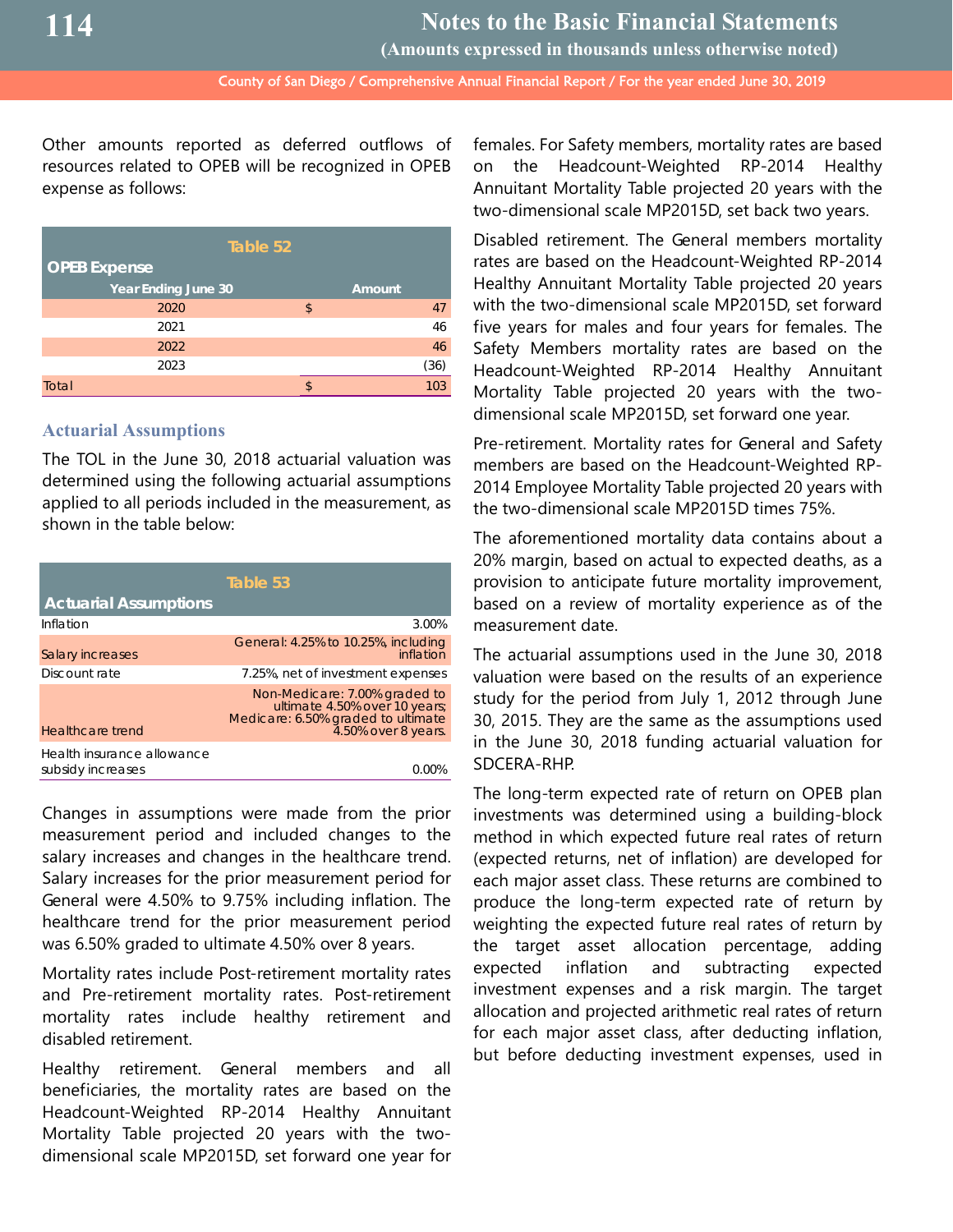the derivation of the long-term expected investment rate of return assumption as of June 30, 2018 is summarized in the following table:

#### **Table 54**

**Target Allocation and Projected Arithmetic Real Rates of Return for each Asset Class**

| <b>Asset Class</b>             | Target<br>Allocation | Long-Term<br><b>Expected Real</b><br>Rate of Return |
|--------------------------------|----------------------|-----------------------------------------------------|
| Large Cap U.S. Equity          | 17.685%              | 5.80%                                               |
| Small Cap U.S. Equity          | 1.965%               | 6.47%                                               |
| Developed International Equity | 16.200%              | 6.97%                                               |
| <b>Emerging Markets Equity</b> | 9.150%               | 8.93%                                               |
| <b>U.S. Core Bonds</b>         | 10.000%              | 0.84%                                               |
| <b>High Yield Bonds</b>        | 5.000%               | 3.47%                                               |
| <b>Global Bonds</b>            | 2.000%               | 0.49%                                               |
| Bank Loan                      | 5.000%               | 2.34%                                               |
| <b>Cash Equivalents</b>        | 2.000%               | $(0.46\%)$                                          |
| Real Estate                    | 4.500%               | 4.45%                                               |
| Value Added Real Estate        | 4.500%               | 7.10%                                               |
| Hedge Fund (Funds to Funds)    | 8.000%               | 4.40%                                               |
| <b>Private Real Asset</b>      | 6.000%               | 9.00%                                               |
| Private Equity                 | 8.000%               | 9.00%                                               |
| Total                          | 100%                 |                                                     |

#### **Discount Rate**

The discount rate used to measure the TOL was 7.25% as of June 30, 2018. The projection of cash flows used to determine the discount rate assumed that employer contributions will be made at rates equal to the actuarially determined contribution rates. For this purpose, only employer contributions that are intended to fund benefits for current SDCERA-RHP members and their beneficiaries are included. Projected employer contributions that are intended to fund the service costs (if any) for future SDCERA-RHP members and their beneficiaries, as well as projected contributions (if any) from future SDCERA-RHP members, are not included. Based on those assumptions, the SDCERA-RHP's Fiduciary Net Position was projected to be available to make all projected future benefit payments for current SDCERA-RHP members. Therefore, the long-term expected rate of return on SDCERA-RHP investments was applied to all periods of projected benefit payments to determine the TOL as of June 30, 2018.

## **Sensitivity of the County's Proportionate Share of the Net OPEB Liability to the Changes in the Discount Rate and Changes in the Healthcare Cost Trend Rate**

The following table presents the County's proportionate share of the Net OPEB Liability (NOL) as of June 30, 2018, calculated using the discount rate of 7.25%, as well as what the County's proportionate share of the NOL would be if it were calculated using a discount rate that is 1-percentage-point lower (6.25%) or 1-percentage-point higher (8.25%) than the current rate; and presents the County's proportionate share of the NOL as of June 30, 2018 and what it would be if it were calculated using a healthcare cost trend rate that is 1-percentage-point lower or 1-percentage-point higher than the current rate:

| County's Share of Net OPEB Liability                                                                                                                                                   | Table 55               |                                               |                           |
|----------------------------------------------------------------------------------------------------------------------------------------------------------------------------------------|------------------------|-----------------------------------------------|---------------------------|
| <b>Discount Rate Sensitivity</b>                                                                                                                                                       | 1% Decrease<br>(6.25%) | Current<br><b>Discount</b><br>Rate<br>(7.25%) | 1%<br>Increase<br>(8.25%) |
| County's proportionate<br>share of the net OPEB plan<br>liability                                                                                                                      | \$<br>129,161          | 119,483                                       | 110,989                   |
|                                                                                                                                                                                        |                        |                                               |                           |
|                                                                                                                                                                                        |                        |                                               |                           |
| <b>Healthcare Cost Trend Rate 1% Decrease</b><br>Sensitivity                                                                                                                           |                        | Current<br><b>Trend</b><br>$Rate*$            | 1%<br>Increase *          |
| County's proportionate<br>share of the net OPEB plan<br>liability                                                                                                                      | \$<br>119,110          | 119,483                                       | 119,837                   |
| * Because current benefits for most members are limited by the<br>fixed dollar health insurance allowance levels, the trend<br>assumption has little effect on the Net OPEB Liability. |                        |                                               |                           |

## **SDCERA-RHP Fiduciary Net Position**

Detailed information about the SDCERA-RHP fiduciary net position is available in the aforementioned SDCERA publicly available financial report.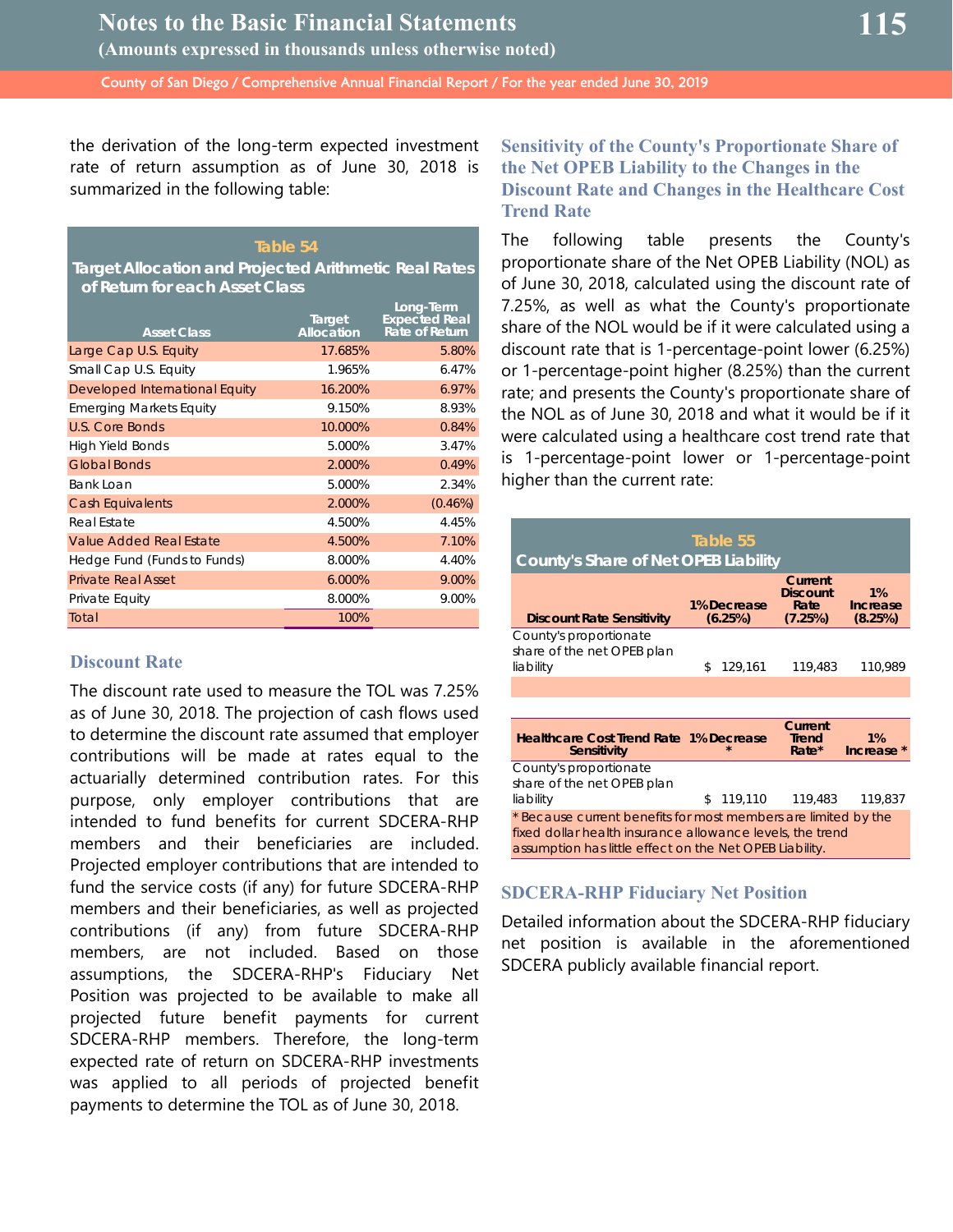County of San Diego / Comprehensive Annual Financial Report / For the year ended June 30, 2019 **Notes to the Basic Financial Statements (Amounts expressed in thousands unless otherwise noted)**

## **NOTE 31 Fund Deficit**

| Table 56                          |               |
|-----------------------------------|---------------|
| <b>Fund Deficit</b>               |               |
| At June 30, 2019                  |               |
| Internal Service Fund:            |               |
| <b>Employee Benefits Fund</b>     | \$<br>(5,584) |
| <b>Facilities Management Fund</b> | (26, 672)     |
| Public Liability Insurance Fund   | (14,909)      |

The Employee Benefits Fund deficit of \$5.6 million resulted primarily from the accrual of the estimated liability and costs associated with the reported and unreported workers' compensation claims as prepared by an actuary for the reporting period ended June 30, 2019. The liability increased to \$185.8 million from the prior year's estimate of \$180.8 million. The County will continue to reduce the deficit through increased premium rate charges to County departments by \$5 million per year in excess of projected operating expenses that began in fiscal year 2015-2016 for a 10 year period.

The Facilities Management Fund deficit of \$26.7 million, resulted from adjustments attributed to reporting the County's proportionate shares of the SDCERA-PP net pension liability and the SDCERA-RHP net OPEB liability.

The Public Liability Insurance Fund deficit of \$14.9 million resulted mainly from the accrual of the estimated liability based on an actuarial determination that overall losses had developed significantly higher than expected. The liability increased to \$87 million from the prior year's estimate of \$65 million. The County intends to reduce the deficit through increased rate charges to County Departments in fiscal year 2019-20, primarily based on the 5 year history of actual expenditures by department.

## **NOTE 32**

## **County of San Diego Successor Agency Private Purpose Trust Fund for Assets of Former San Diego County Redevelopment Agency**

On December 29, 2011, the California Supreme Court upheld Assembly Bill x1 26 (the "Bill") that provided for the dissolution of all redevelopment agencies in the State of California. This action impacted the reporting entity of the County that previously had reported the San Diego County Redevelopment Agency (SDCRA) as a blended component unit.

The Bill provided that upon dissolution of a redevelopment agency, either the County or another unit of local government would agree to serve as the "successor agency" to hold the assets until they are distributed to other units of state and local government. On January 24, 2012, via Minute Order 14, the County Board of Supervisors designated the County as the successor agency to the SDCRA; in accordance with the Bill.

Subject to the control of an established oversight board, remaining assets can only be used to pay enforceable obligations in existence at the date of dissolution (including the completion of any unfinished projects that were subject to legally enforceable contractual commitments).

In future fiscal years, successor agencies will continue to only be allocated revenue in the amount that is necessary to pay the estimated annual installment payments on enforceable obligations of the former redevelopment agency until all enforceable obligations of the prior redevelopment agency have been paid in full and all assets have been liquidated.

In accordance with the timeline set forth in the Bill (as modified by the California Supreme Court on December 29, 2011) all redevelopment agencies in the State of California were dissolved and ceased to operate as a legal entity as of February 1, 2012.

After the date of dissolution, as allowed in the Bill, the County elected to retain the housing assets and functions previously performed by the former SDCRA. These assets and activities are accounted for in the County Low and Moderate Income Housing Asset Fund and are reported in the County's governmental fund financial statements. The remaining assets,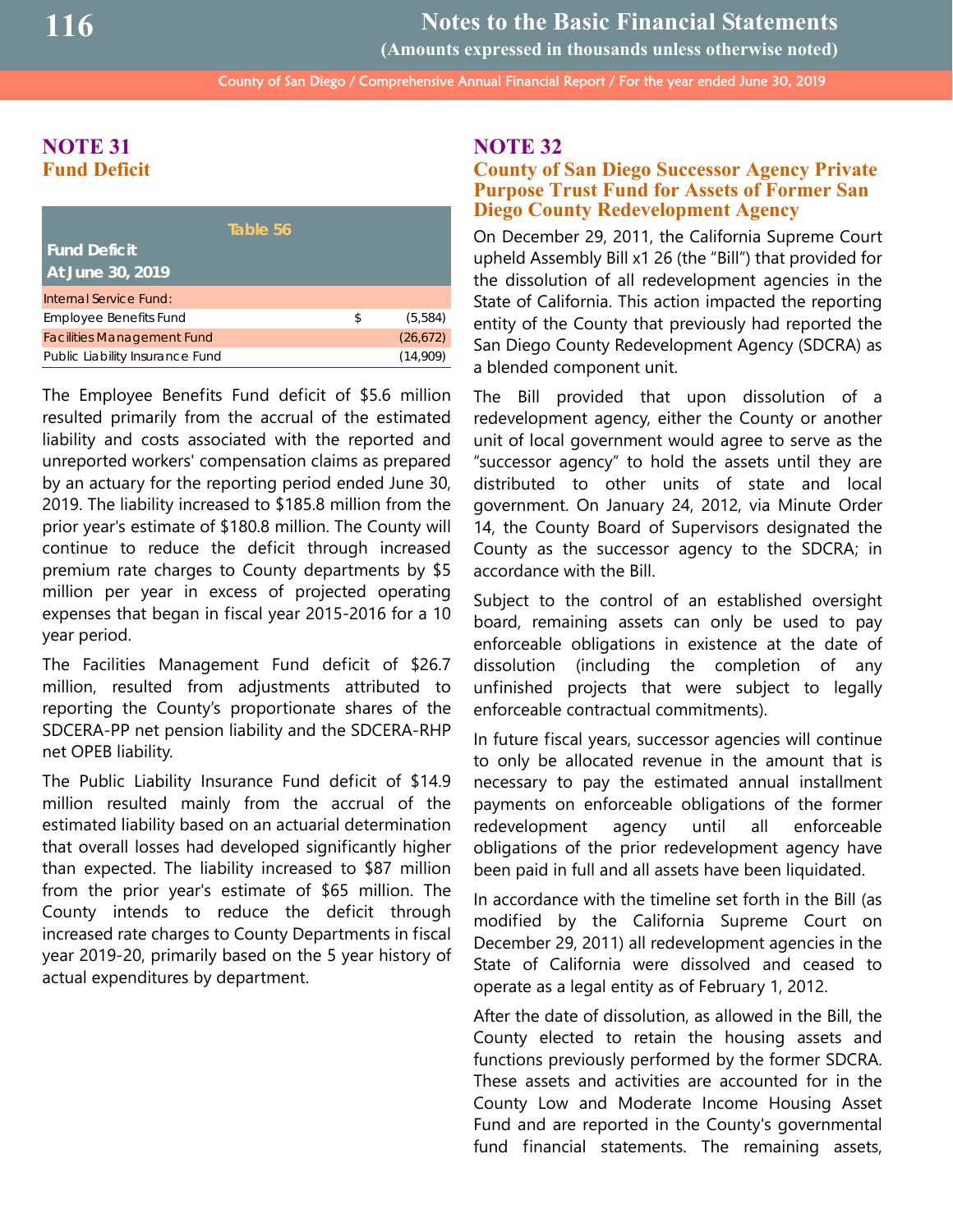**June 30, 2019**

liabilities, and activities of the dissolved SDCRA are reported in the County of San Diego Successor Agency Private Purpose Trust Fund (fiduciary fund) financial statements of the County.

#### **Due To Other Funds**

The County of San Diego Successor Agency Private Purpose Trust Fund's "Due To Other Funds" consists of outstanding loans owed to the General Fund for the Upper San Diego River Project (\$1.063 million), to the Airport Enterprise Fund (AEF) for the Airport Projects (\$3.428 million) and to the County Low and Moderate Income Housing Asset Fund (CLMIHAF) (\$500 thousand). The loans were originally made from the General Fund and AEF to the former San Diego County Redevelopment Agency (SDCRA) but were transferred to the County of San Diego Successor Agency Private Purpose Trust Fund upon dissolution of the SDCRA on February 1, 2012. Additionally, in fiscal year 2016, twenty percent of the then outstanding amount owed to the AEF was transferred from the AEF to the CLMIHAF, as mandated by California Health and Safety Code 34191.4. As of June 30, 2019, the interest earned on the General Fund loan accrues on the average quarterly outstanding balance, at a rate equal to the average County earned investment rate as determined by the County Treasurer. Interest earned on the AEF and CLMIHAF loans accrue at the rate mandated by Health and Safety Code 34191.4. Under California Assembly Bills ABx1 26 and AB 1484, it is expected that the County Successor Agency will pay principal and interest on the loans outstanding when funds are available for this purpose. The timing and total amount of any repayment is subject to applicable law.

## **NOTE 33**

## **San Diego County Redevelopment Agency (SDCRA) Revenue Refunding Bonds**

In December 2005, the San Diego County Redevelopment Agency (SDCRA) issued \$16 million Revenue Refunding Bonds Series 2005A that mature in fiscal year 2033. The SDCRA has pledged property tax increment revenues generated within the Gillespie Field Project Area to pay for the bonds. Gillespie Field Airport revenues may also be used to fund debt service payments if there are insufficient property tax increment revenues to cover a particular fiscal year's debt service requirement. Bonds are also payable from

funds held under the indenture, including earnings on such funds. Pursuant to California Assembly Bill ABx1 26, the responsibility for the payment of this debt was transferred to the County of San Diego Successor Agency Private Purpose Trust Fund. The Series 2005A Bonds are not a debt of the County and are not payable out of any funds or properties other than those of the SDCRA.

Upon the occurrence of an event of default (as described in the financing documents) the principal of all of the Bonds then outstanding and the interest accrued thereon shall be immediately due and payable.

SDCRA revenue refunding bonds outstanding at June 30, 2019 were the following:

#### **Table 57 SDCRA Revenue Refunding Bonds Issuance Original Amount Interest Maturity Rate Final Date Outstanding Balance** a

| Revenue Refunding<br><b>Bonds Series 2005A</b> | 16,000 | $3.65 -$<br>5.75% | 2033<br>9.830 |       |  |  |
|------------------------------------------------|--------|-------------------|---------------|-------|--|--|
| Total                                          | 16.000 |                   |               | 9.830 |  |  |

Annual debt service requirements to maturity for SDCRA bonds are as follows:

| Table 58<br><b>SDCRA Revenue Refunding Bonds -</b><br><b>Debt Service Requirements to Maturity</b> |           |       |    |                 |            |              |  |  |
|----------------------------------------------------------------------------------------------------|-----------|-------|----|-----------------|------------|--------------|--|--|
| <b>Fiscal Year</b>                                                                                 | Principal |       |    | <b>Interest</b> |            | <b>Total</b> |  |  |
| 2020                                                                                               | \$        | 553   |    | 532             |            | 1,085        |  |  |
| 2021                                                                                               |           | 580   |    | 502             |            | 1,082        |  |  |
| 2022                                                                                               |           | 610   |    | 471             |            | 1,081        |  |  |
| 2023                                                                                               |           | 645   |    | 437             |            | 1,082        |  |  |
| 2024                                                                                               |           | 680   |    | 401             |            | 1,081        |  |  |
| 2025-2029                                                                                          |           | 4,000 |    | 1,373           |            | 5,373        |  |  |
| 2030-2033                                                                                          |           | 2,762 |    | 217             |            | 2,979        |  |  |
| Total                                                                                              |           | 9,830 | \$ | 3,933           | $\sqrt{2}$ | 13,763       |  |  |
| Less:                                                                                              |           |       |    |                 |            |              |  |  |
| Unamortized issuance<br>discount                                                                   |           | (23)  |    |                 |            |              |  |  |
| Total                                                                                              | \$        | 9,807 |    |                 |            |              |  |  |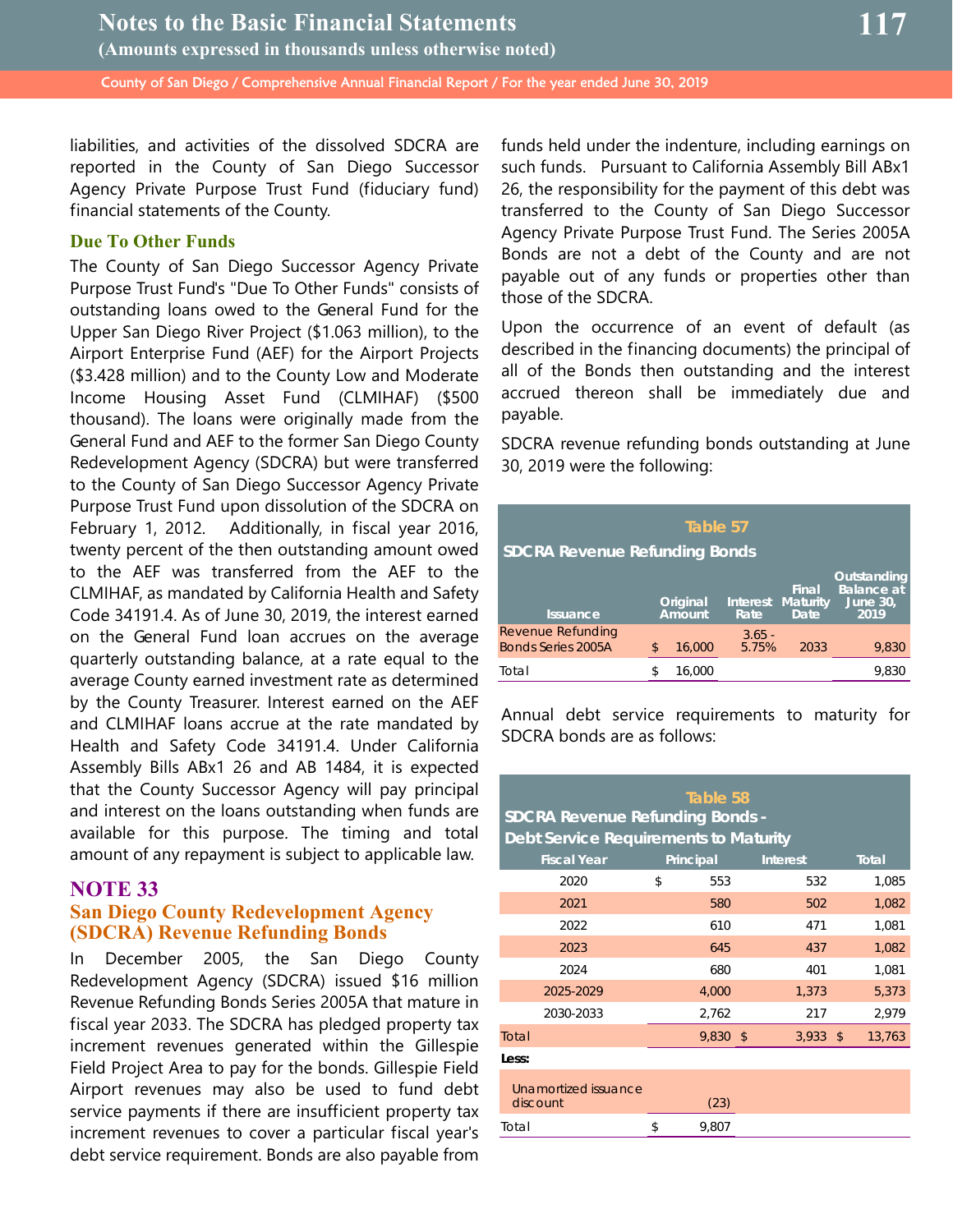**(Amounts expressed in thousands unless otherwise noted)**

County of San Diego / Comprehensive Annual Financial Report / For the year ended June 30, 2019

SDCRA pledged revenue for the year ended June 30, 2019 was as follows:

| Table 59<br><b>SDCRA Revenue Refunding Bonds - Pledged</b><br><b>Revenues</b> |                                  |                                                 |        |                           |                                           |  |  |  |
|-------------------------------------------------------------------------------|----------------------------------|-------------------------------------------------|--------|---------------------------|-------------------------------------------|--|--|--|
|                                                                               |                                  |                                                 |        | <b>Fiscal Year 2019</b>   |                                           |  |  |  |
| <b>Debt Pledged</b>                                                           | Final<br><b>Maturity</b><br>Date | Pledged<br><b>Revenue</b><br><b>To Maturity</b> |        | Debt<br>Principal<br>Paid | Pledged<br>& Interest Revenue<br>Received |  |  |  |
| Revenue Refunding<br>Bonds Series 2005A                                       | 2033                             | \$                                              | 13.763 | \$1.417                   | \$1.443                                   |  |  |  |

## **Changes in Long-Term Liabilities**

Long-term liability activities for the year ended June 30, 2019 were as follows:

| Table 60<br><b>SDCRA Changes in Long-Term Liabilities</b> |  |                                                |                  |                   |                                           |                                              |  |  |
|-----------------------------------------------------------|--|------------------------------------------------|------------------|-------------------|-------------------------------------------|----------------------------------------------|--|--|
|                                                           |  | <b>Beginning</b><br>Balance at July 1,<br>2018 | <b>Additions</b> | <b>Reductions</b> | <b>Ending Balance</b><br>at June 30, 2019 | <b>Amounts Due</b><br><b>Within One Year</b> |  |  |
| Revenue Refunding Bonds Series 2005A                      |  | 10,675                                         |                  | (845)             | 9.830                                     | 555                                          |  |  |
| Unamortized issuance discounts                            |  | (24)                                           |                  |                   | (23)                                      | (2)                                          |  |  |
| Total                                                     |  | 10.651                                         |                  | (844)             | 9.807                                     | 553                                          |  |  |

## **NOTE 34 Subsequent Events**

#### **San Diego County Capital Asset Leasing Corporation - County of San Diego Certificates of Participation, Series 2019 (Justice Facilities Refunding)**

In October 2019, the San Diego County Capital Asset Leasing Corporation issued \$19.450 million of fixed rate certificates of participation titled, "County of San Diego Certificates of Participation, Series 2019 (Justice Facilities Refunding)." The 2019 Certificates were issued at a 5.00% fixed rate of interest and will mature on October 1, 2025. The 2019 Certificates were issued with a premium of \$2.555 million. These certificates were issued to advance refund the entire outstanding 2009 Justice Facilities Refunding certificates of participation.

#### **Tobacco Securitization Authority of Southern California (Authority) - Tobacco Settlement Asset-Backed Refunding Bonds, Series 2019 Senior Bonds**

In November 2019, the Tobacco Securitization Authority of Southern California issued \$405.964 million Series 2019 Tobacco Settlement Asset-Backed Senior Bonds (Bonds). The Bonds were issued as follows: 1) \$252.345 million Series 2019A Class 1 Senior Current Interest Bonds that carry a fixed coupon rate of 5.00% and projected yield rates ranging from 1.200% to 2.970% and final maturity dates ranging from June 2020 through June 2048; 2) \$11 million Series 2019B-1 Class 2 Turbo Current Interest Bonds that carry a fixed coupon rate of 2.25% and projected yield of 2.25% and a final maturity date of June 2029; 3) \$109 million Series 2019B-1 Class 2 Turbo Current Interest Bonds that carry a fixed coupon rate of 5% and projected yield of 3.375% and a final maturity date of June 2048; and, 4) \$33.619 million Series 2019B-2 Class 2 Turbo Capital Appreciation Bonds that carry a fixed coupon rate of 5.625% and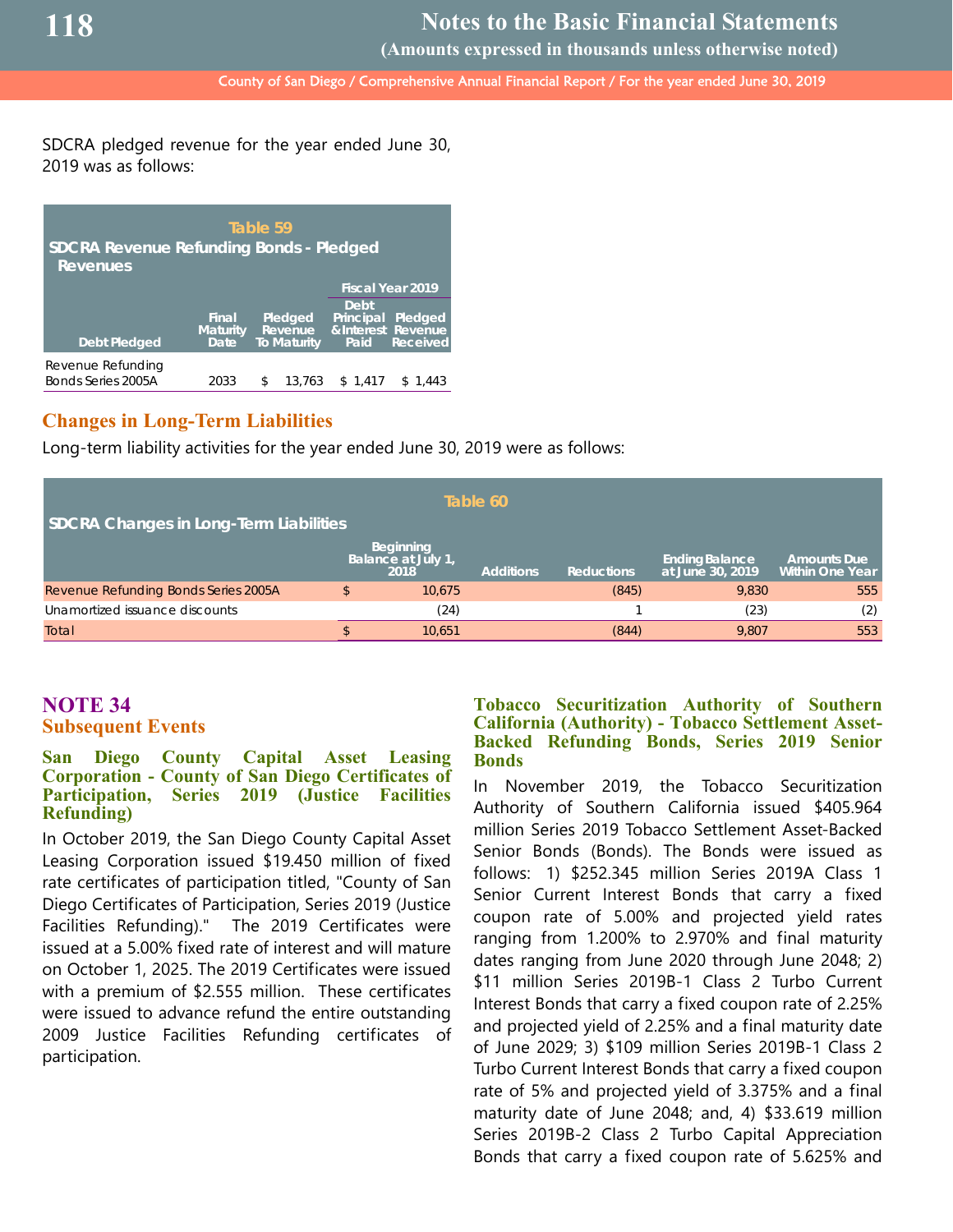projected yield of 5.625% and a final maturity date of June 2054. The Bonds were issued with a premium of \$63.492 million. The Authority will use the certain proceeds from the issuance to refund a portion of the Authority's outstanding Tobacco Settlement Asset-Backed Bonds, Series 2006.

## **NOTE 35**

## **New Governmental Accounting Standards**

#### **Implementation Status**

In November 2016, the GASB issued *Statement No. 83, Certain Asset Retirement Obligations.* This Statement addresses accounting and financial reporting for certain asset retirement obligations (AROs). An ARO is a legally enforceable liability associated with the retirement of a tangible capital asset. A government that has legal obligations to perform future asset retirement activities related to its tangible capital assets should recognize a liability based on the guidance in this Statement.

This Statement also requires disclosure of information about the nature of a government's AROs, the methods and assumptions used for the estimates of the liabilities, and the estimated remaining useful life of the associated tangible capital assets.

*In Fiscal Year 2019, the County determined that these requirements do not affect the financial reporting for the County, consequently this Statement is not currently applicable.*

In April 2018, the GASB issued *Statement No. 88, Certain Disclosures Related to Debt, Including Direct Borrowings and Direct Placements.* This Statement clarifies which liabilities governments should include when disclosing information related to debt, and defines debt for purposes of disclosure in financial statements. It also requires that additional essential information related to debt be disclosed in notes to financial statements; and that existing and additional information be provided for direct borrowings and direct placements of debt separately from other debt.

*The County has implemented this Statement for the current fiscal year.*

## **Under Analysis**

The County is currently analyzing its accounting practices to determine the potential impact on the financial statements for the following GASB Statements:

In January 2017, the GASB issued *Statement No. 84, Fiduciary Activities.* This Statement establishes criteria for identifying fiduciary activities of all state and local governments. The focus of the criteria generally is on (1) whether a government is controlling the assets of the fiduciary activity and (2) the beneficiaries with whom a fiduciary relationship exists. Separate criteria are included to identify fiduciary component units and postemployment benefit arrangements that are fiduciary activities.

This Statement describes four fiduciary funds that should be reported, if applicable: (1) pension (and other employee benefit) trust funds, (2) investment trust funds, (3) private-purpose trust funds, and (4) custodial funds. Custodial funds generally should report fiduciary activities that are not held in a trust or equivalent arrangement that meets specific criteria.

*The requirements of this Statement are effective for reporting periods beginning after December 15, 2018.*

In June 2017, the GASB issued *Statement No. 87, Leases.* The objective of this Statement is to better meet the information needs of financial statement users by improving accounting and financial reporting for leases by governments. This Statement increases the usefulness of governments' financial statements by requiring recognition of certain lease assets and liabilities for leases that previously were classified as operating leases and recognized as inflows of resources or outflows of resources based on the payment provisions of the contract. It establishes a single model for lease accounting based on the foundational principle that leases are financings of the right to use an underlying asset. Under this Statement, a lessee is required to recognize a lease liability and an intangible right-to-use lease asset, and a lessor is required to recognize a lease receivable and a deferred inflow of resources, thereby enhancing the relevance and consistency of information about governments' leasing activities.